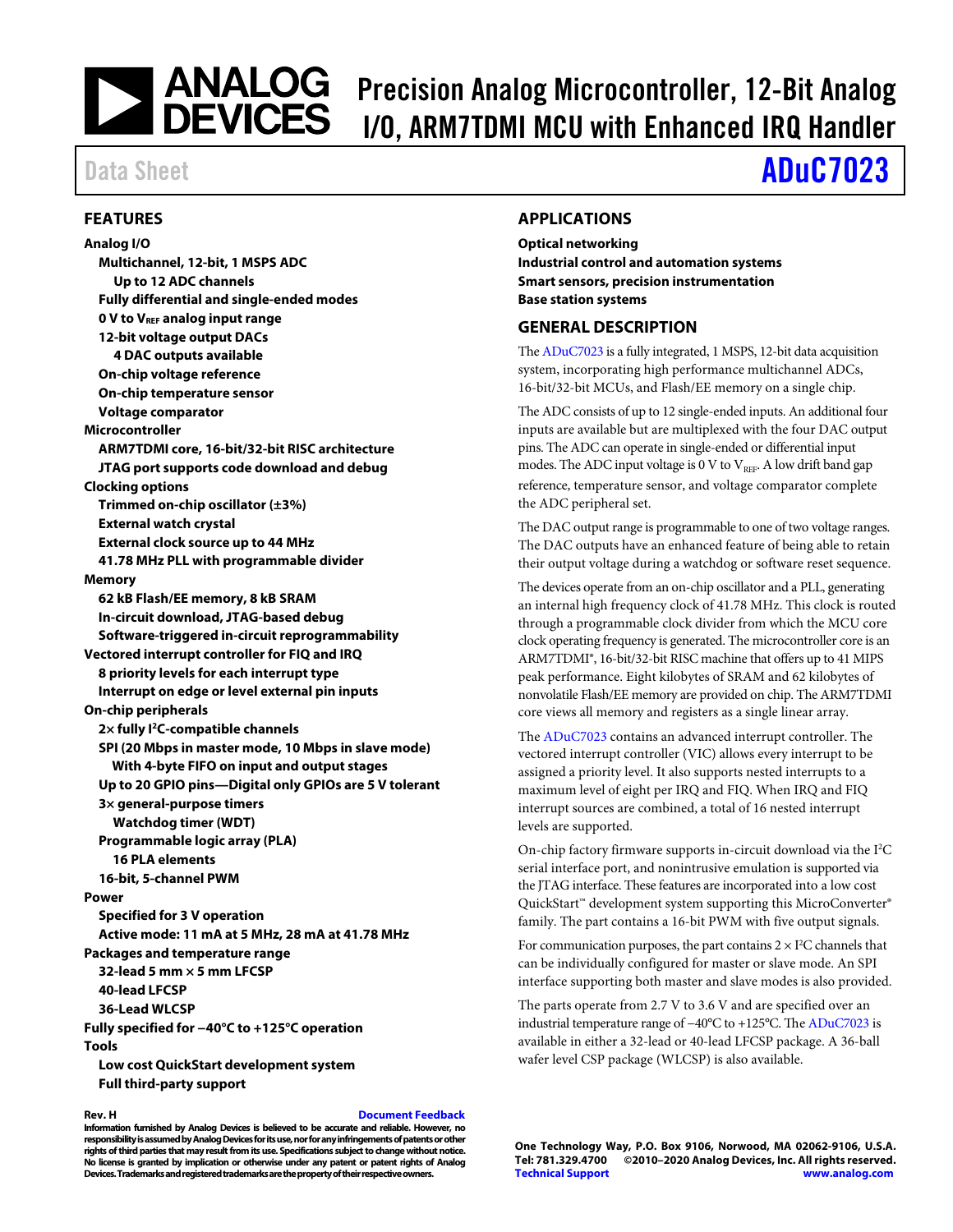# **TABLE OF CONTENTS**

| Pin Configurations and Function Descriptions 15 |
|-------------------------------------------------|
|                                                 |
|                                                 |
|                                                 |
|                                                 |
|                                                 |
|                                                 |
|                                                 |
|                                                 |
|                                                 |
|                                                 |
|                                                 |
|                                                 |
|                                                 |
|                                                 |
|                                                 |
|                                                 |
|                                                 |
|                                                 |
|                                                 |
|                                                 |
|                                                 |
|                                                 |
|                                                 |
|                                                 |
|                                                 |
|                                                 |
|                                                 |
|                                                 |

| Execution Time from SRAM and Flash/EE  43                       |  |
|-----------------------------------------------------------------|--|
|                                                                 |  |
|                                                                 |  |
|                                                                 |  |
|                                                                 |  |
|                                                                 |  |
|                                                                 |  |
|                                                                 |  |
|                                                                 |  |
|                                                                 |  |
|                                                                 |  |
| Configuring External Pins for I <sup>2</sup> C Functionality 61 |  |
|                                                                 |  |
|                                                                 |  |
|                                                                 |  |
|                                                                 |  |
|                                                                 |  |
|                                                                 |  |
|                                                                 |  |
|                                                                 |  |
|                                                                 |  |
|                                                                 |  |
|                                                                 |  |
|                                                                 |  |
|                                                                 |  |
|                                                                 |  |
| Grounding and Board Layout Recommendations 91                   |  |
|                                                                 |  |
|                                                                 |  |
|                                                                 |  |
|                                                                 |  |
|                                                                 |  |
|                                                                 |  |
|                                                                 |  |
|                                                                 |  |
|                                                                 |  |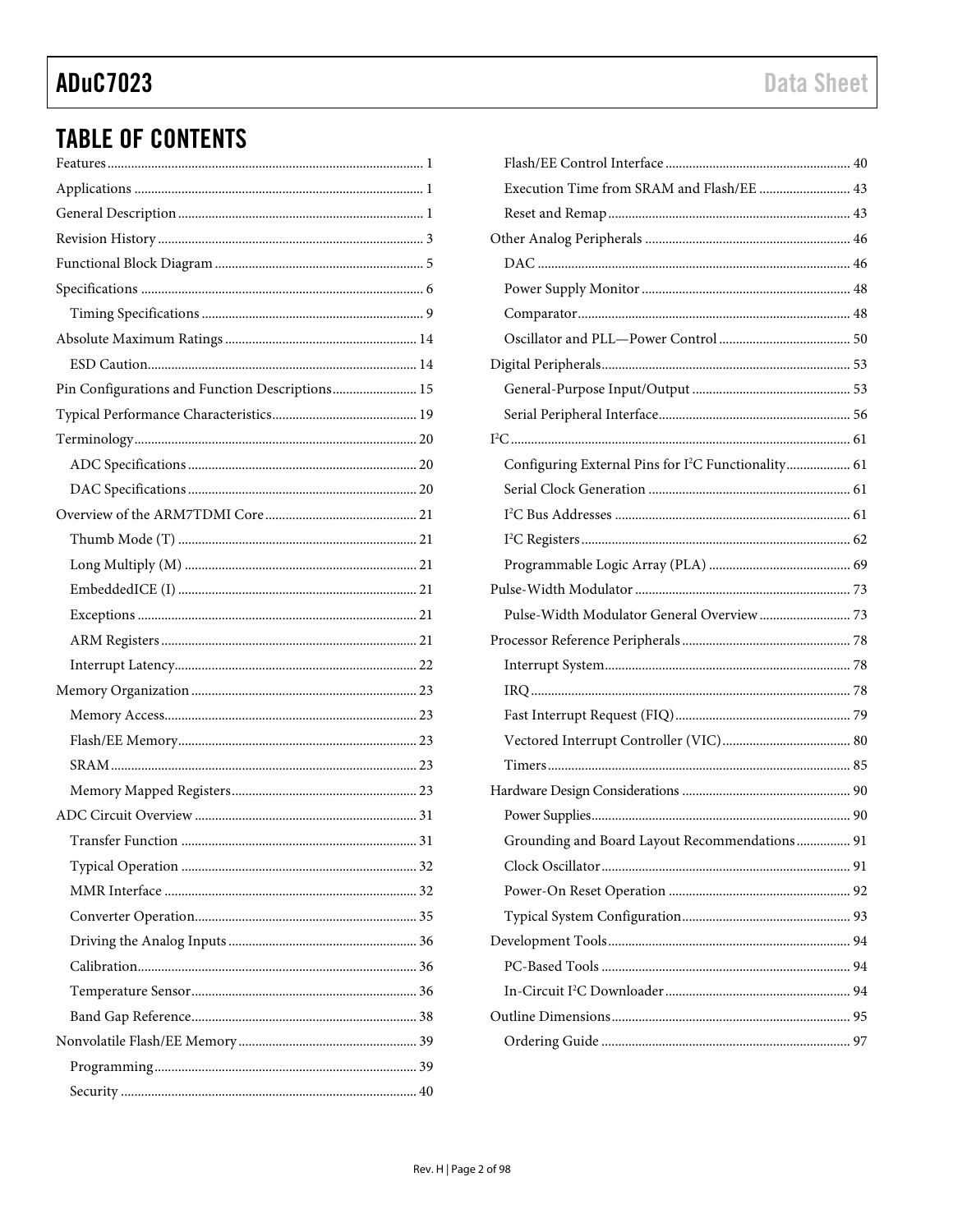# <span id="page-2-0"></span>**REVISION HISTORY**

| $11/2020$ —Rev. G to Rev. H |  |
|-----------------------------|--|
|                             |  |
|                             |  |
|                             |  |

## **1/2015—Rev. F to Rev. G**

### **5/2014—Rev. E to Rev. F**

| Change CONVSTART Pin to CONVSTART Pin Throughout         |  |
|----------------------------------------------------------|--|
| Change to Layout, Power Requirements Parameter, Table 17 |  |
|                                                          |  |
|                                                          |  |
|                                                          |  |
|                                                          |  |
|                                                          |  |
|                                                          |  |
|                                                          |  |
|                                                          |  |
|                                                          |  |
|                                                          |  |
|                                                          |  |

## **7/2013—Rev. D to Rev. E**

|--|--|

# **7/2013—Rev. C to Rev. D**

| Added Shared Analog/Digital Inputs to AGND Rating of                |
|---------------------------------------------------------------------|
| $-0.3$ V to $AV_{DD}$ + 0.3 V, Endnote 1, and Endnote 2; Table 8 13 |
| Added Figure 9; Renumbered Sequentially; Added WLCSP Pin            |
|                                                                     |
| Changes to Pin P1.7/PWM3/SDA1/PLAI[6] and Pin                       |
| P1.6/PWM2/SCL1/PLAI[5] Descriptions; Table 9  16                    |
| Changes to ADC Circuit Overview Section, Transfer Function          |
|                                                                     |
| Changes to Typical Operation Section, ADCCON Register               |
| Section, and ADCON[13] Description in Table 24 30                   |
| Changes to Bits[4:3] Value 10 Description; Table 24 31              |
| Changes to Converter Operation Section and Deleted Pseudo           |
|                                                                     |
| Changes to Figure 27 and Figure 28 Caption34                        |
|                                                                     |
|                                                                     |
| Changes to References to ADC and the DACs Section 45                |
| Changes to General-Purpose Input/Output Section51                   |
|                                                                     |
| Changes to Bits[1:0] Value 01 Description; Table 66 61              |
|                                                                     |
|                                                                     |

| $5/2012$ —Rev. B to Rev. C                                   |
|--------------------------------------------------------------|
| Changed SDATA to SDA and SCLK to SCL, Table 2; SDATA         |
| to SDA and SCLK to SCL, Table 3; and SDATA to SDA and        |
|                                                              |
| Changes to Figure 7, Figure 8, and Table 9 14                |
|                                                              |
|                                                              |
| Changes to Bit 6, Table 24 and 4 to 0, Description Column,   |
|                                                              |
| Changed Reference in REFCON Register Section from Table 22   |
|                                                              |
|                                                              |
|                                                              |
| Changed SPICLK (Serial Clock I/O) Pin Section to SCLK        |
|                                                              |
| Changed SPICLK to SCLK in Serial Peripheral Interface        |
| Section and in SCLK (Serial Clock I/O) Pin Section 53        |
|                                                              |
|                                                              |
| Added Hours, Minutes, Seconds, and 1/128 Format Section and  |
|                                                              |
| Changes to T0LD Register Section and T1LD Register Section83 |
|                                                              |
|                                                              |
|                                                              |

## **7/2010—Rev. A to Rev. B**

| Changes to Temperature Sensor Parameter in Table 1 6      |
|-----------------------------------------------------------|
|                                                           |
|                                                           |
|                                                           |
|                                                           |
|                                                           |
|                                                           |
| Changes to ADCGN Register and ADCOF Register Sections .32 |
|                                                           |
|                                                           |
| Change to REMAP Register and RSTCLR Register Sections  41 |
| Change to RSTKEY1 Register and RSTKEY2 Register           |
|                                                           |
|                                                           |
| Changes to Oscillator and PLL-Power Control Section  48   |
| Changes to General-Purpose Input/Output Section 51        |
| Changes to Serial Peripheral Interface Section53          |
|                                                           |
| Changes to Table 83 and Pulse-Width Modulator General     |
|                                                           |
|                                                           |
|                                                           |
|                                                           |
|                                                           |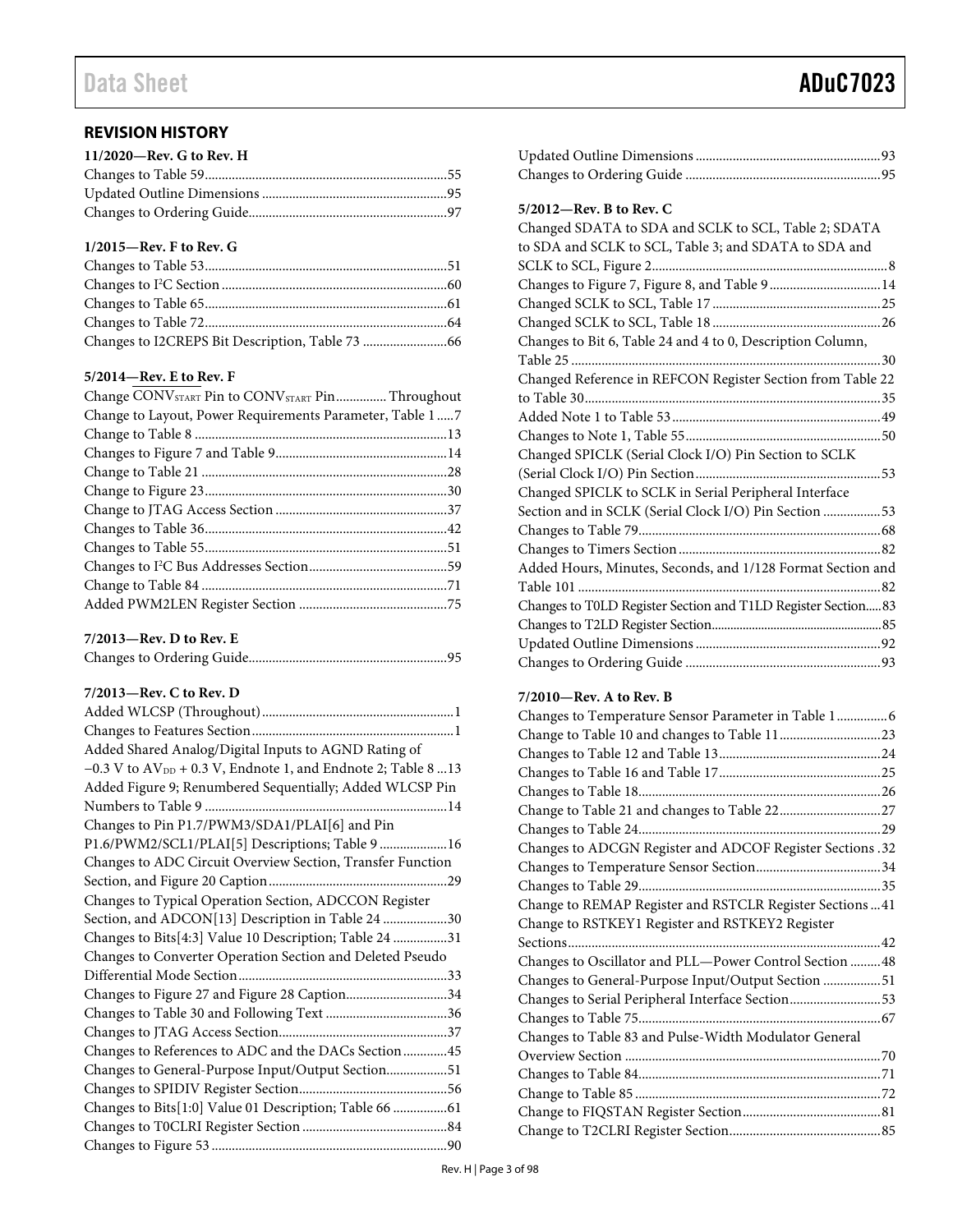# **6/2010—Rev. 0 to Rev. A**

| Changes to DACBKEY0 Register Section and to Table 43  47 |  |
|----------------------------------------------------------|--|
|                                                          |  |

**1/2010—Revision 0: Initial Version**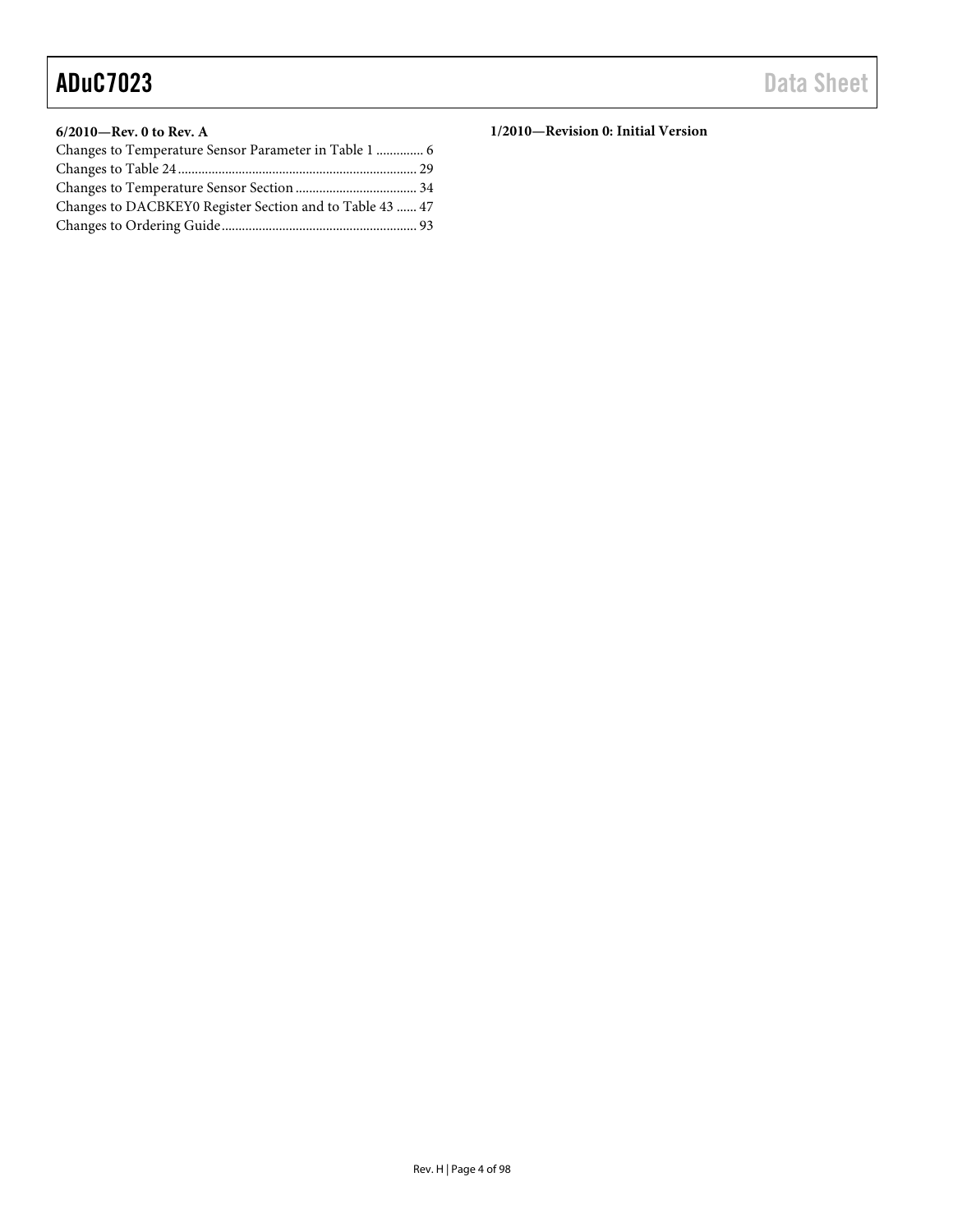# <span id="page-4-0"></span>**FUNCTIONAL BLOCK DIAGRAM**



Figure 1.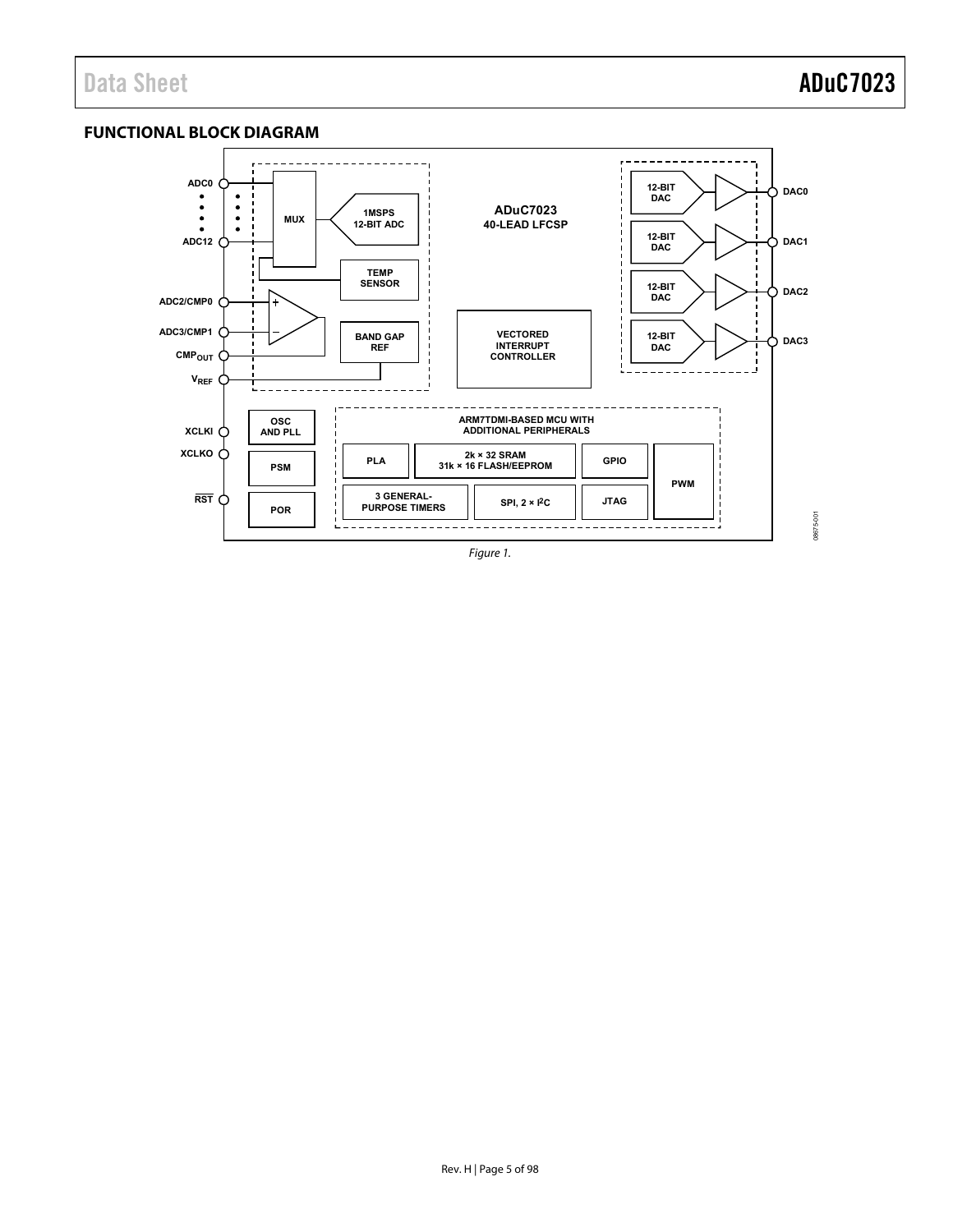# <span id="page-5-0"></span>**SPECIFICATIONS**

 $AV_{DD} = IOV_{DD} = 2.7 V$  to 3.6 V,  $V_{REF} = 2.5 V$  internal reference,  $f_{CORE} = 41.78 MHz$ ,  $T_A = -40°C$  to +125°C, unless otherwise noted.

| Table 1.                                  |       |                       |                          |             |                                                    |
|-------------------------------------------|-------|-----------------------|--------------------------|-------------|----------------------------------------------------|
| <b>Parameter</b>                          | Min   | <b>Typ</b>            | Max                      | Unit        | <b>Test Conditions/Comments</b>                    |
| ADC CHANNEL SPECIFICATIONS                |       |                       |                          |             | Eight acquisition clocks and fADC/2                |
| ADC Power-Up Time                         |       | 5                     |                          | μs          |                                                    |
| DC Accuracy <sup>1,2</sup>                |       |                       |                          |             |                                                    |
| Resolution                                | 12    |                       |                          | <b>Bits</b> |                                                    |
| <b>Integral Nonlinearity</b>              |       | ±0.6                  | ±1.5                     | LSB         | 2.5 V internal reference                           |
|                                           |       | ±1.0                  |                          | LSB         | 1.0 V external reference                           |
| Differential Nonlinearity <sup>3, 4</sup> |       | ±0.5                  | $+1/-0.9$                | LSB         | 2.5 V internal reference                           |
|                                           |       | $+0.7/-0.6$           |                          | LSB         | 1.0 V external reference                           |
| DC Code Distribution                      |       | 1                     |                          | LSB         | ADC input is a dc voltage                          |
| <b>ENDPOINT ERRORS</b>                    |       |                       |                          |             |                                                    |
| <b>Offset Error</b>                       |       | ±1                    | ±2                       | LSB         |                                                    |
| <b>Offset Error Match</b>                 |       | ±1                    |                          | <b>LSB</b>  |                                                    |
| <b>Gain Error</b>                         |       | ±2                    |                          | LSB         |                                                    |
| Gain Error Match                          |       | ±1                    |                          | LSB         |                                                    |
| <b>DYNAMIC PERFORMANCE</b>                |       |                       |                          |             | $f_{IN}$ = 10 kHz sine wave, $f_{SAMPLE}$ = 1 MSPS |
| Signal-to-Noise Ratio (SNR)               |       | 69                    |                          | dB          | Includes distortion and noise components           |
|                                           |       | $-78$                 |                          | dB          |                                                    |
| <b>Total Harmonic Distortion (THD)</b>    |       |                       |                          |             |                                                    |
| Peak Harmonic or Spurious Noise           |       | $-75$                 |                          | dB          |                                                    |
| Channel-to-Channel Crosstalk              |       | $-80$                 |                          | dB          | Measured on adjacent channels                      |
| <b>ANALOG INPUT</b>                       |       |                       |                          |             |                                                    |
| Input Voltage Ranges                      |       |                       |                          |             |                                                    |
| Differential Mode                         |       |                       | $V_{CM} \pm V_{RFF}/2^6$ | $\vee$      |                                                    |
| Single-Ended Mode                         |       |                       | 0 to VREF                | V           |                                                    |
| Leakage Current                           |       | ±1                    | ±6                       | μA          |                                                    |
| Input Capacitance                         |       | 20                    |                          | pF          | During ADC acquisition                             |
| <b>ON-CHIP VOLTAGE REFERENCE</b>          |       |                       |                          |             | 0.47 µF from VREF to AGND                          |
| Output Voltage                            |       | 2.5                   |                          | V           |                                                    |
| Accuracy                                  |       |                       | ±4                       | mV          | $T_A = 25^{\circ}C$                                |
| Reference Temperature Coefficient         |       | ±15                   |                          | ppm/°C      |                                                    |
| Power Supply Rejection Ratio              |       | 75                    |                          | dB          |                                                    |
| Output Impedance                          |       | 51                    |                          | Ω           | $T_A = 25^{\circ}C$                                |
| Internal V <sub>REF</sub> Power-On Time   |       | 1                     |                          | ms          |                                                    |
| <b>EXTERNAL REFERENCE INPUT</b>           |       |                       |                          |             |                                                    |
| Input Voltage Range                       | 0.625 |                       | <b>AV<sub>DD</sub></b>   | V           |                                                    |
| DAC CHANNEL SPECIFICATIONS                |       |                       |                          |             |                                                    |
| DC Accuracy <sup>7</sup>                  |       |                       |                          |             | $R_L = 5 k\Omega$ , $C_L = 100 pF$                 |
| Resolution                                |       | 12                    |                          | <b>Bits</b> |                                                    |
| <b>Relative Accuracy</b>                  |       | ±2                    |                          | LSB         |                                                    |
| <b>Differential Nonlinearity</b>          |       |                       | ±1                       | <b>LSB</b>  | Guaranteed monotonic                               |
| <b>Offset Error</b>                       |       |                       | ±15                      | mV          | 2.5 V internal reference                           |
| Gain Error <sup>8</sup>                   |       |                       | ±1                       | $\%$        |                                                    |
| <b>Gain Error Mismatch</b>                |       | 0.1                   |                          | $\%$        | % of full scale on DAC0                            |
| DC Accuracy <sup>9</sup>                  |       |                       |                          |             | $R_L = 1 k\Omega$ , $C_L = 100 pF$                 |
| Resolution                                |       | 12                    |                          | <b>Bits</b> |                                                    |
| <b>Relative Accuracy</b>                  |       | ±2.5                  |                          | <b>LSB</b>  |                                                    |
| <b>Differential Nonlinearity</b>          |       | ±1                    |                          | LSB         | Guaranteed monotonic                               |
| Offset Error                              |       | ±15                   |                          | mV          | 2.5 V internal reference                           |
| Gain Error <sup>10</sup>                  |       | ±1                    |                          | $\%$        |                                                    |
| <b>Gain Error Mismatch</b>                |       | 0.1                   |                          | $\%$        | % of full scale on DAC0                            |
| <b>ANALOG OUTPUTS</b>                     |       |                       |                          |             |                                                    |
| Output Voltage Range 1                    |       | 0 to 2.5              |                          | $\vee$      | VREF range: AGND to AV <sub>DD</sub>               |
| Output Voltage Range 2                    |       | 0 to AV <sub>DD</sub> |                          | ٧           |                                                    |
| Output Impedance                          |       | $\overline{2}$        |                          | Ω           |                                                    |
|                                           |       |                       |                          |             |                                                    |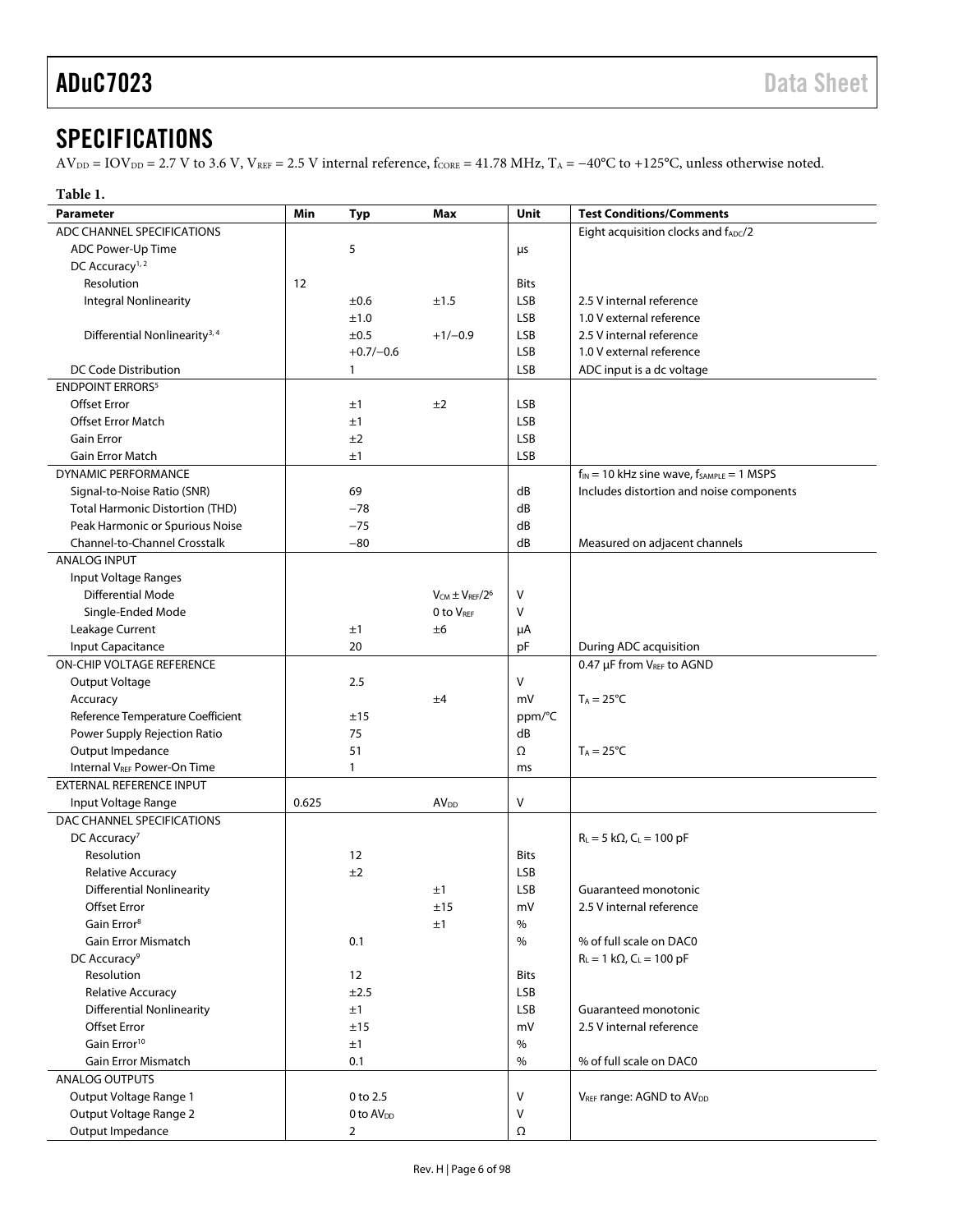# Data Sheet **ADuC7023**

| Parameter                                          | Min         | <b>Typ</b>   | Max          | Unit            | <b>Test Conditions/Comments</b>                                                                             |
|----------------------------------------------------|-------------|--------------|--------------|-----------------|-------------------------------------------------------------------------------------------------------------|
| DAC IN OP AMP MODE                                 |             |              |              |                 |                                                                                                             |
| DAC Output Buffer in Op Amp Mode                   |             |              |              |                 |                                                                                                             |
| Input Offset Voltage                               |             | ±0.25        |              | mV              |                                                                                                             |
| Input Offset Voltage Drift                         |             | 8            |              | µV/°C           |                                                                                                             |
| Input Offset Current                               |             | 0.3          |              | nA              |                                                                                                             |
| Input Bias Current                                 |             | 0.4          |              | nA              |                                                                                                             |
| Gain                                               |             | 80           |              | dB              | 5 k $\Omega$ load                                                                                           |
| Unity-Gain Frequency                               |             | 5            |              | MHz             | $R_L = 5 k\Omega$ , $C_L = 100 pF$                                                                          |
| <b>CMRR</b>                                        |             | 80           |              | dB              |                                                                                                             |
|                                                    |             | 10           |              |                 |                                                                                                             |
| <b>Settling Time</b>                               |             |              |              | μs              | $R_L = 5 k\Omega$ , $C_L = 100 pF$                                                                          |
| <b>Output Slew Rate</b><br><b>PSRR</b>             |             | 1.5<br>75    |              | $V/\mu s$<br>dB | $R_L = 5 k\Omega$ , $C_L = 100 pF$                                                                          |
|                                                    |             |              |              |                 |                                                                                                             |
| DAC AC CHARACTERISTICS                             |             |              |              |                 |                                                                                                             |
| Voltage Output Settling Time                       |             | 10           |              | μs              |                                                                                                             |
| Digital-to-Analog Glitch Energy                    |             | ±20          |              | nV-sec          | 1 LSB change at major carry (where maximum number of<br>bits simultaneously change in the DACxDAT register) |
| COMPARATOR                                         |             |              |              |                 |                                                                                                             |
| Input Offset Voltage                               |             | ±10          |              | mV              |                                                                                                             |
| Input Bias Current                                 |             | $\mathbf{1}$ |              | μA              |                                                                                                             |
| Input Voltage Range                                | <b>AGND</b> |              | $AVDD - 1.2$ | V               |                                                                                                             |
|                                                    |             | 7            |              |                 |                                                                                                             |
| Input Capacitance<br>Hysteresis <sup>4, 6</sup>    | 2           |              | 15           | pF<br>mV        |                                                                                                             |
|                                                    |             |              |              |                 | Hysteresis can be turned on or off via the CMPHYST bit<br>in the CMPCON register                            |
| Response Time                                      |             | 3            |              | μs              | 100 mV overdrive and configured with CMPRES = 11                                                            |
| <b>TEMPERATURE SENSOR</b>                          |             |              |              |                 | Indicates die temperature                                                                                   |
| Voltage Output at 25°C                             |             | 1.369        |              | V               |                                                                                                             |
| Voltage TC                                         |             | 4.42         |              | mV/°C           |                                                                                                             |
| Accuracy with No Calibration                       |             | ±3           |              | °C              |                                                                                                             |
| Accuracy with One Point Calibration                |             | ±1.5         |              | °C              |                                                                                                             |
| Using Contents of TEMPREF Register                 |             |              |              |                 |                                                                                                             |
| $\theta_{JA}$ Thermal Impedance                    |             |              |              |                 |                                                                                                             |
| 40-Lead LFCSP                                      |             | 26           |              | °C/W            |                                                                                                             |
| 32-Lead LFCSP                                      |             | 32.5         |              | °C/W            |                                                                                                             |
| POWER SUPPLY MONITOR (PSM)                         |             |              |              |                 |                                                                                                             |
| <b>IOVDD</b> Trip Point Selection                  |             | 2.79         |              | $\mathsf{V}$    | One trip point                                                                                              |
| Power Supply Trip Point Accuracy                   |             | ±2           |              | $\%$            | Of the selected nominal trip point voltage                                                                  |
| POWER-ON RESET                                     |             | 2.41         |              | $\vee$          |                                                                                                             |
| <b>WATCHDOG TIMER (WDT)</b>                        |             |              |              |                 |                                                                                                             |
| <b>Timeout Period</b>                              | 0           |              | 512          | sec             |                                                                                                             |
| <b>FLASH/EE MEMORY</b>                             |             |              |              |                 |                                                                                                             |
| Endurance <sup>11</sup>                            | 10,000      |              |              | Cycles          |                                                                                                             |
| Data Retention <sup>12</sup>                       | 20          |              |              | Years           | $T_J = 85^{\circ}C$                                                                                         |
| <b>DIGITAL INPUTS</b>                              |             |              |              |                 | All digital inputs excluding XCLKI and XCLKO                                                                |
| Logic 1 Input Current                              |             | ±0.2         | ±1           | μA              | $V_{IH} = V_{DD}$ or $V_{IH} = 5$ V                                                                         |
| Logic 0 Input Current                              |             | $-40$        | $-60$        | μA              | $V_{IL} = 0 V$ ; except TDI                                                                                 |
|                                                    |             | $-80$        | $-120$       | μA              | $V_{IL} = 0 V$ ; TDI                                                                                        |
| Input Capacitance                                  |             | 10           |              | pF              |                                                                                                             |
| LOGIC INPUTS <sup>4</sup>                          |             |              |              |                 | All logic inputs excluding XCLKI                                                                            |
| VINL, Input Low Voltage                            |             |              | $0.8\,$      | V               |                                                                                                             |
| V <sub>INH</sub> , Input High Voltage              | 2.0         |              |              | $\mathsf{V}$    |                                                                                                             |
| LOGIC OUTPUTS                                      |             |              |              |                 | All digital outputs excluding XCLKO                                                                         |
| V <sub>OH</sub> , Output High Voltage              | 2.4         |              |              | V               | $I_{\text{SOWRCE}} = 1.6 \text{ mA}$                                                                        |
| V <sub>OL</sub> , Output Low Voltage <sup>13</sup> |             |              | 0.4          | V               | $I_{SINK} = 1.6 mA$                                                                                         |
| CRYSTAL INPUTS XCLKI AND XCLKO                     |             |              |              |                 |                                                                                                             |
| Logic Inputs, XCLKI Only                           |             |              |              |                 |                                                                                                             |
| VINL, Input Low Voltage                            |             | 1.1          |              | V               |                                                                                                             |
| VINH, Input High Voltage                           |             | 1.7          |              | V               |                                                                                                             |
| <b>XCLKI Input Capacitance</b>                     |             | 20           |              | рF              |                                                                                                             |
| <b>XCLKO Output Capacitance</b>                    |             | 20           |              | pF              |                                                                                                             |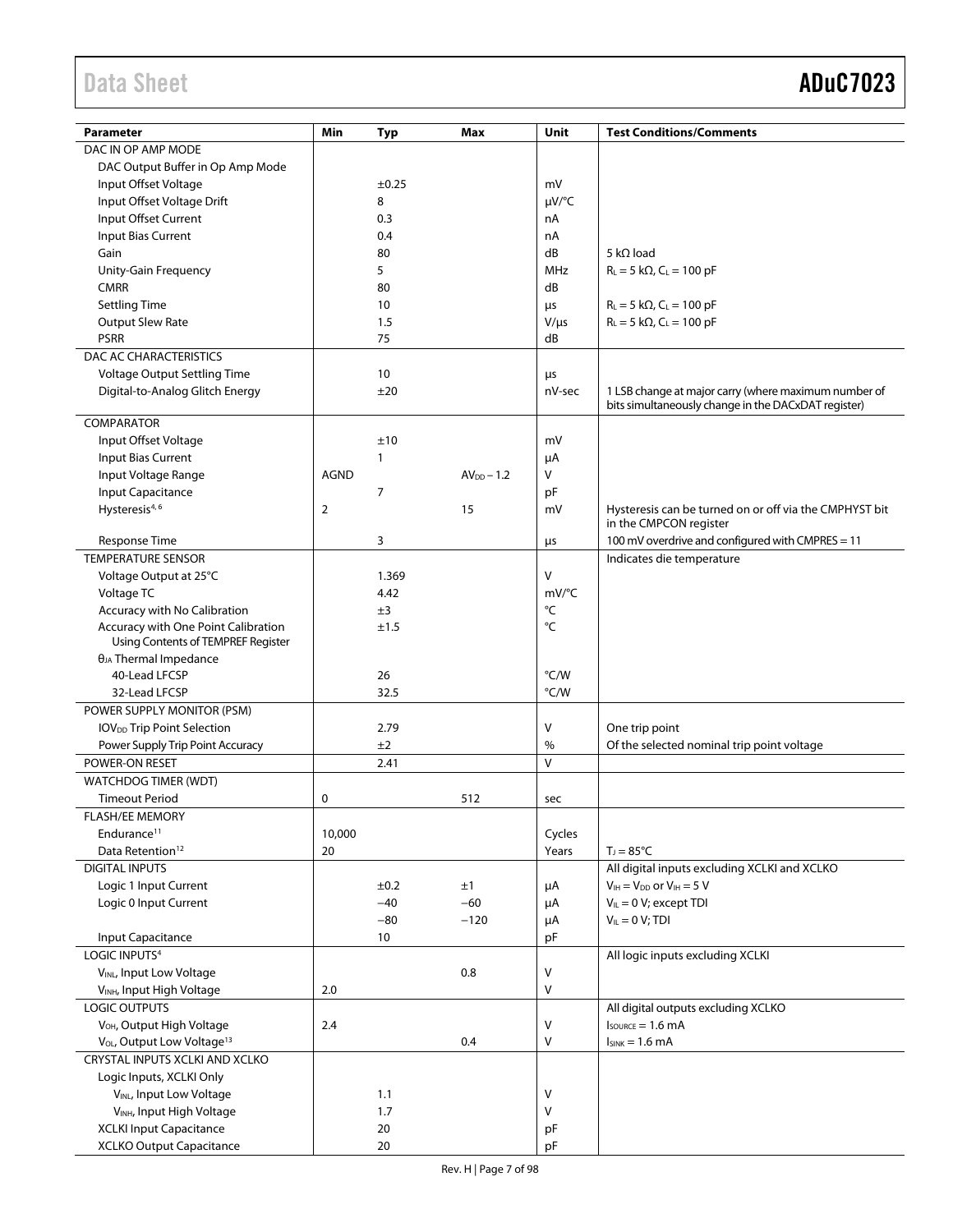<span id="page-7-0"></span>

| Min<br>Unit<br><b>Parameter</b><br><b>Typ</b><br>Max<br><b>INTERNAL OSCILLATOR</b><br>32.768<br>kHz<br>$\%$<br>±3<br><b>MCU CLOCK RATE</b><br>$CD = 7$<br>From 32 kHz Internal Oscillator<br>326<br>kHz<br><b>MHz</b><br>$CD = 0$<br>From 32 kHz External Crystal<br>41.78<br>Using an External Clock<br>0.05<br>44<br><b>MHz</b><br>$T_A = 85^{\circ}C$<br>0.05<br>41.78<br><b>MHz</b><br>$T_A = 125$ °C<br><b>START-UP TIME</b><br>Core clock = $41.78$ MHz<br>At Power-On<br>66<br>ms<br>From Pause/Nap Mode<br>24<br>$CD = 0$<br>ns |  |      |    |                                 |
|-----------------------------------------------------------------------------------------------------------------------------------------------------------------------------------------------------------------------------------------------------------------------------------------------------------------------------------------------------------------------------------------------------------------------------------------------------------------------------------------------------------------------------------------|--|------|----|---------------------------------|
|                                                                                                                                                                                                                                                                                                                                                                                                                                                                                                                                         |  |      |    | <b>Test Conditions/Comments</b> |
|                                                                                                                                                                                                                                                                                                                                                                                                                                                                                                                                         |  |      |    |                                 |
|                                                                                                                                                                                                                                                                                                                                                                                                                                                                                                                                         |  |      |    |                                 |
|                                                                                                                                                                                                                                                                                                                                                                                                                                                                                                                                         |  |      |    |                                 |
|                                                                                                                                                                                                                                                                                                                                                                                                                                                                                                                                         |  |      |    |                                 |
|                                                                                                                                                                                                                                                                                                                                                                                                                                                                                                                                         |  |      |    |                                 |
|                                                                                                                                                                                                                                                                                                                                                                                                                                                                                                                                         |  |      |    |                                 |
|                                                                                                                                                                                                                                                                                                                                                                                                                                                                                                                                         |  |      |    |                                 |
|                                                                                                                                                                                                                                                                                                                                                                                                                                                                                                                                         |  |      |    |                                 |
|                                                                                                                                                                                                                                                                                                                                                                                                                                                                                                                                         |  |      |    |                                 |
|                                                                                                                                                                                                                                                                                                                                                                                                                                                                                                                                         |  |      |    |                                 |
|                                                                                                                                                                                                                                                                                                                                                                                                                                                                                                                                         |  | 3.07 | μs | $CD = 7$                        |
| From Sleep Mode<br>1.58<br>ms                                                                                                                                                                                                                                                                                                                                                                                                                                                                                                           |  |      |    |                                 |
| 1.7<br>From Stop Mode<br>ms                                                                                                                                                                                                                                                                                                                                                                                                                                                                                                             |  |      |    |                                 |
| PROGRAMMABLE LOGIC ARRAY (PLA)                                                                                                                                                                                                                                                                                                                                                                                                                                                                                                          |  |      |    |                                 |
| Pin Propagation Delay<br>12<br>From input pin to output pin<br>ns                                                                                                                                                                                                                                                                                                                                                                                                                                                                       |  |      |    |                                 |
| <b>Element Propagation Delay</b><br>2.5<br>ns                                                                                                                                                                                                                                                                                                                                                                                                                                                                                           |  |      |    |                                 |
| POWER REQUIREMENTS <sup>14, 15</sup>                                                                                                                                                                                                                                                                                                                                                                                                                                                                                                    |  |      |    |                                 |
| Power Supply Voltage Range                                                                                                                                                                                                                                                                                                                                                                                                                                                                                                              |  |      |    |                                 |
| AV <sub>DD</sub> to AGND and IOV <sub>DD</sub> to DGND<br>3.6<br>v<br>2.7                                                                                                                                                                                                                                                                                                                                                                                                                                                               |  |      |    |                                 |
| <b>Analog Power Supply Currents</b>                                                                                                                                                                                                                                                                                                                                                                                                                                                                                                     |  |      |    |                                 |
| <b>AV<sub>DD</sub></b> Current<br>ADC in idle mode<br>200<br>μA                                                                                                                                                                                                                                                                                                                                                                                                                                                                         |  |      |    |                                 |
| Digital Power Supply Current                                                                                                                                                                                                                                                                                                                                                                                                                                                                                                            |  |      |    |                                 |
| <b>IOV<sub>DD</sub></b> Current in Normal Mode<br>Code executing from Flash/EE                                                                                                                                                                                                                                                                                                                                                                                                                                                          |  |      |    |                                 |
| 8.5<br>$CD = 7$<br>10<br>mA                                                                                                                                                                                                                                                                                                                                                                                                                                                                                                             |  |      |    |                                 |
| 15<br>$CD = 3$<br>11<br>mA                                                                                                                                                                                                                                                                                                                                                                                                                                                                                                              |  |      |    |                                 |
| 28<br>35<br>$CD = 0$ (41.78 MHz clock)<br>mA                                                                                                                                                                                                                                                                                                                                                                                                                                                                                            |  |      |    |                                 |
| $CD = 0$ (41.78 MHz clock)<br><b>IOV<sub>DD</sub></b> Current in Pause Mode<br>14<br>20<br>mA                                                                                                                                                                                                                                                                                                                                                                                                                                           |  |      |    |                                 |
| IOV <sub>DD</sub> Current in Sleep Mode<br>230<br>650<br>$T_A = 125$ °C<br>μA                                                                                                                                                                                                                                                                                                                                                                                                                                                           |  |      |    |                                 |
| <b>Additional Power Supply Currents</b>                                                                                                                                                                                                                                                                                                                                                                                                                                                                                                 |  |      |    |                                 |
| <b>ADC</b><br>At 1 MSPS<br>1.4<br>mA                                                                                                                                                                                                                                                                                                                                                                                                                                                                                                    |  |      |    |                                 |
| 0.7<br>At 62.5 kSPS<br>mA                                                                                                                                                                                                                                                                                                                                                                                                                                                                                                               |  |      |    |                                 |
| <b>DAC</b><br>Per DAC<br>400<br>μA                                                                                                                                                                                                                                                                                                                                                                                                                                                                                                      |  |      |    |                                 |
| <b>ESD TESTS</b><br>2.5 V reference, $T_A = 25^{\circ}C$                                                                                                                                                                                                                                                                                                                                                                                                                                                                                |  |      |    |                                 |
| <b>HBM Passed</b><br>3<br>kV                                                                                                                                                                                                                                                                                                                                                                                                                                                                                                            |  |      |    |                                 |
| <b>FICDM Passed</b><br>1.0<br>kV                                                                                                                                                                                                                                                                                                                                                                                                                                                                                                        |  |      |    |                                 |

<sup>1</sup> All ADC channel specifications are guaranteed during normal microcontroller core operation.<br><sup>2</sup> Apply to all ADC input channels

<sup>2</sup> Apply to all ADC input channels.

<sup>3</sup> Measured using the factory-set default values in the ADC offset register (ADCOF) and gain coefficient register (ADCGN).

4 Not production tested but supported by design and/or characterization data on production release.

5 Measured using the factory-set default values in ADCOF and ADCGN with an externa[l AD845 o](http://www.analog.com/AD845?doc=ADuC7023.pdf)p amp as an input buffer stage as shown i[n Figure 28.](#page-35-3) Based on external ADC system components, the user may need to execute a system calibration to remove external endpoint errors and achieve these specifications (see th[e Calibration s](#page-35-1)ection).  $6$  The input signal can be centered on any dc common-mode voltage (V<sub>CM</sub>) as long as this value is within the ADC voltage input range specified.

<sup>7</sup> DAC linearity is calculated using a reduced code range of 100 to 3995.

<sup>8</sup> DAC gain error is calculated using a reduced code range of 100 to internal 2.5 V V<sub>REF</sub>.<br><sup>9</sup> DAC linearity is calculated using a reduced code range of 100 to 3995.

<sup>10</sup> DAC gain error is calculated using a reduced code range of 100 to internal 2.5 V V<sub>REF</sub>.<br><sup>11</sup> Endurance is qualified as per JEDEC Standard 22 Method A117 and measured at -40°C, +25°C, +85°C, and +125°C.<br><sup>12</sup> Retention

3.6 V supply, and sleep mode with 3.6 V supply.

<sup>15</sup> IOV<sub>DD</sub> power supply current decreases typically by 2 mA during a Flash/EE erase cycle.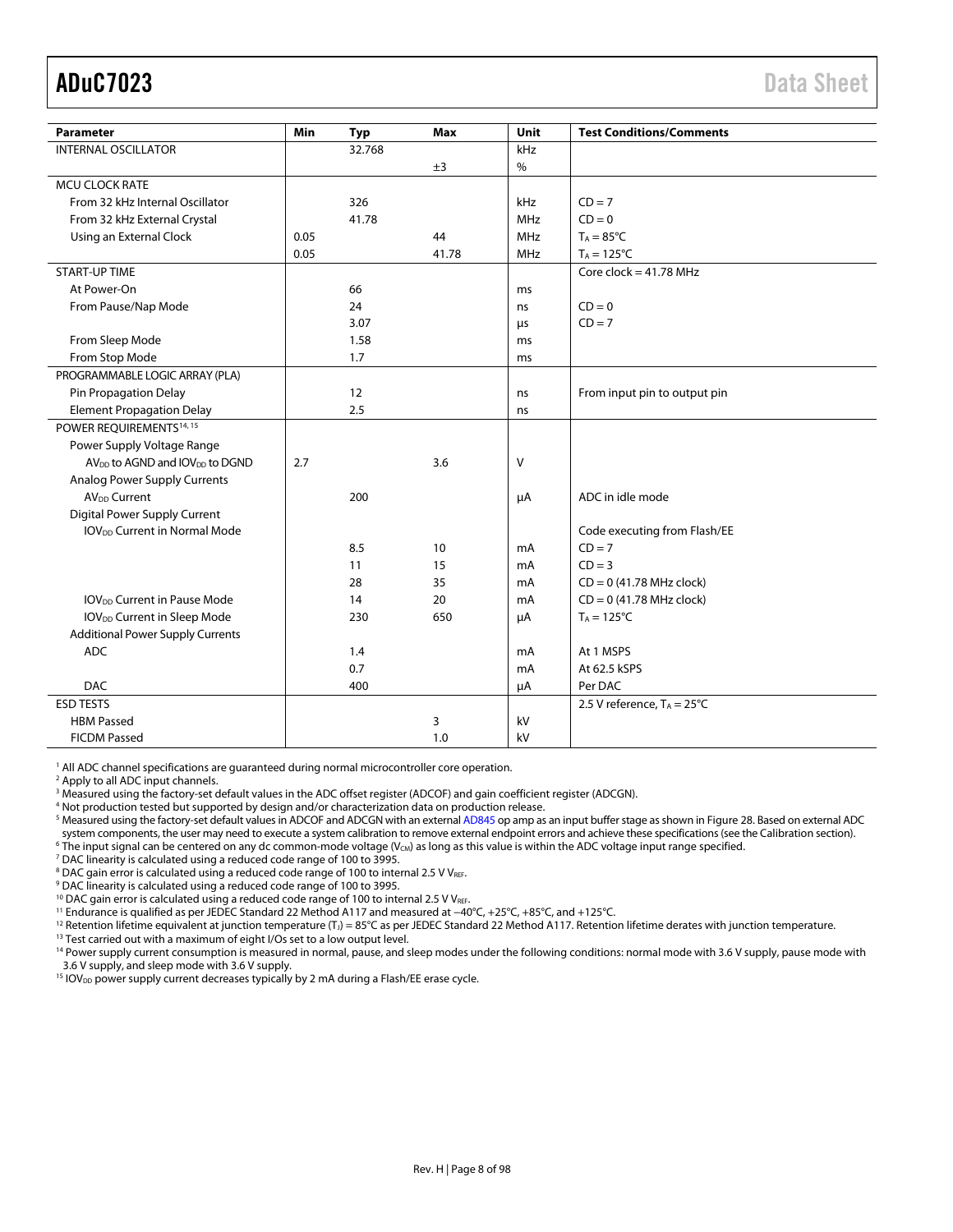# <span id="page-8-0"></span>**TIMING SPECIFICATIONS**

**Table 2. I2 C Timing in Fast Mode (400 kHz)** 

|                         |                                                              |     | <b>Slave</b> | <b>Master</b> |      |
|-------------------------|--------------------------------------------------------------|-----|--------------|---------------|------|
| <b>Parameter</b>        | <b>Description</b>                                           | Min | Max          | Typ           | Unit |
| t.                      | SCL low pulse width                                          | 200 |              | 1360          | ns   |
| tн                      | SCL high pulse width                                         | 100 |              | 1140          | ns   |
| t <sub>SHD</sub>        | Start condition hold time                                    | 300 |              |               | ns   |
| t <sub>DSU</sub>        | Data setup time                                              | 100 |              | 740           | ns   |
| $t_{DHD}$               | Data hold time                                               | 0   |              | 400           | ns   |
| t <sub>RSU</sub>        | Setup time for repeated start                                | 100 |              |               | ns   |
| t <sub>PSU</sub>        | Stop condition setup time                                    | 100 |              | 800           | ns   |
| <b>t</b> <sub>BUF</sub> | Bus-free time between a stop condition and a start condition | 1.3 |              |               | μs   |
| t <sub>R</sub>          | Rise time for both SCL and SDA                               |     | 300          | 200           | ns   |
| tF                      | Fall time for both SCL and SDA                               |     | 300          |               | ns   |

#### **Table 3. I2 C Timing in Standard Mode (100 kHz)**

|                         |                                                              |     | <b>Slave</b> |      |
|-------------------------|--------------------------------------------------------------|-----|--------------|------|
| <b>Parameter</b>        | <b>Description</b>                                           | Min | Max          | Unit |
| t                       | SCL low pulse width                                          | 4.7 |              | μs   |
| tн                      | SCL high pulse width                                         | 4.0 |              | ns   |
| t <sub>SHD</sub>        | Start condition hold time                                    | 4.0 |              | μs   |
| t <sub>DSU</sub>        | Data setup time                                              | 250 |              | ns   |
| <b>t</b> <sub>DHD</sub> | Data hold time                                               | 0   | 3.45         | μs   |
| trsu                    | Setup time for repeated start                                | 4.7 |              | μs   |
| t <sub>PSU</sub>        | Stop condition setup time                                    | 4.0 |              | μs   |
| t <sub>RUF</sub>        | Bus-free time between a stop condition and a start condition | 4.7 |              | μs   |
| t <sub>R</sub>          | Rise time for both SCL and SDA                               |     |              | μs   |
| tr                      | Fall time for both SCL and SDA                               |     | 300          | ns   |



Figure 2. I2 C-Compatible Interface Timing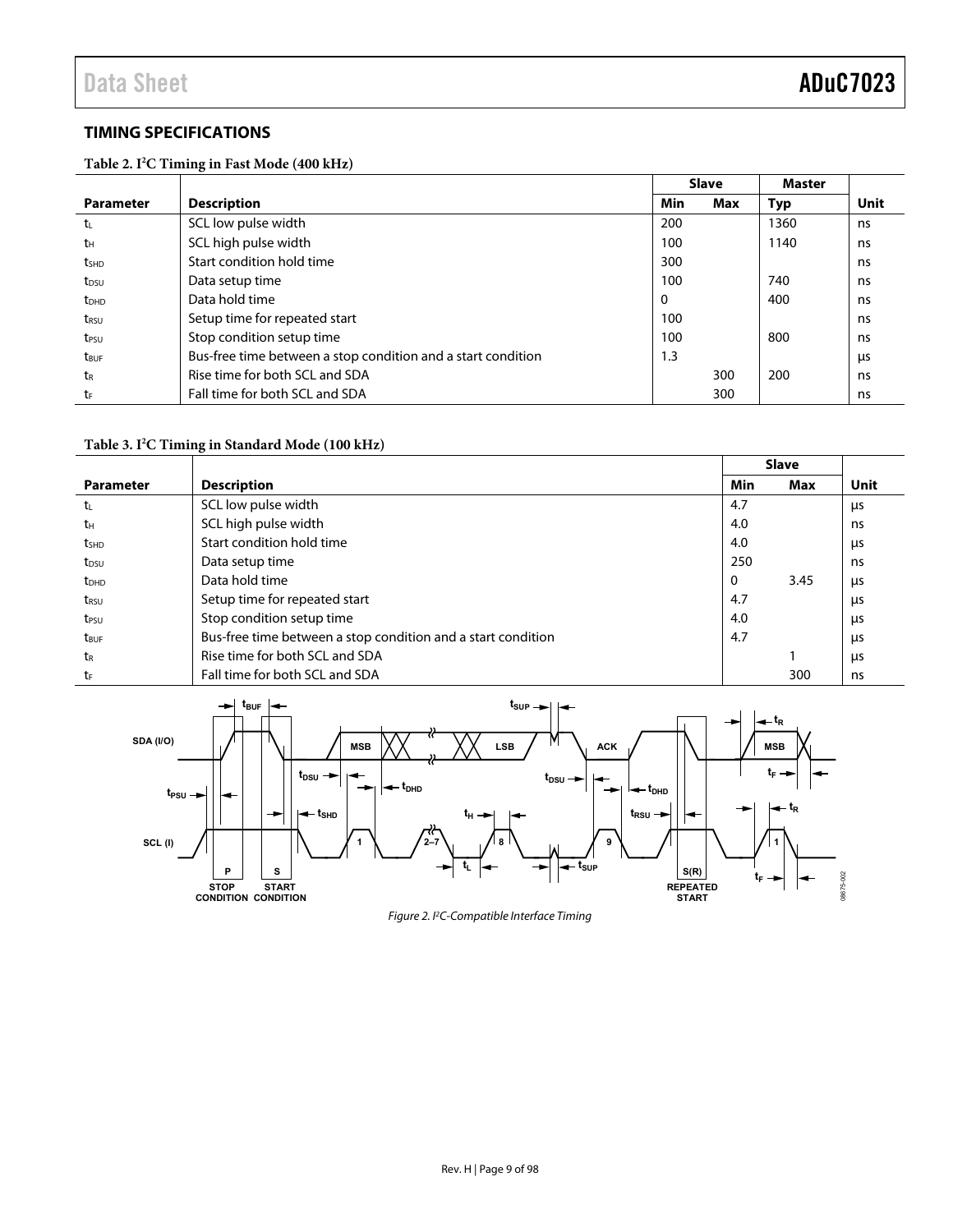### **Table 4. SPI Master Mode Timing (Phase Mode = 1)**

| <b>Parameter</b> | <b>Description</b>                                  | Min                        | Typ                            | Max  | <b>Unit</b> |
|------------------|-----------------------------------------------------|----------------------------|--------------------------------|------|-------------|
| tsL              | SCLK low pulse width <sup>1</sup>                   |                            | $(SPIDIV + 1) \times t_{UCLK}$ |      | ns          |
| tsh              | SCLK high pulse width $1$                           |                            | $(SPIDIV + 1) \times t_{UCIK}$ |      | ns          |
| t <sub>DAV</sub> | Data output valid after SCLK edge                   |                            |                                | 25   | ns          |
| $t_{DSU}$        | Data input setup time before SCLK edge <sup>1</sup> | $1 \times t_{\text{UCLK}}$ |                                |      | ns          |
| t <sub>DHD</sub> | Data input hold time after SCLK edge <sup>1</sup>   | $2 \times t$ uclk          |                                |      | ns          |
| $t_{DF}$         | Data output fall time                               |                            |                                | 12.5 | ns          |
| t <sub>DR</sub>  | Data output rise time                               |                            |                                | 12.5 | ns          |
| tsr              | SCLK rise time                                      |                            |                                | 12.5 | ns          |
| tsF              | <b>SCLK fall time</b>                               |                            |                                | 12.5 | ns          |

 $1$  t<sub>UCLK</sub> = 23.9 ns. It corresponds to the 41.78 MHz internal clock from the PLL before the clock divider.



Figure 3. SPI Master Mode Timing (Phase Mode = 1)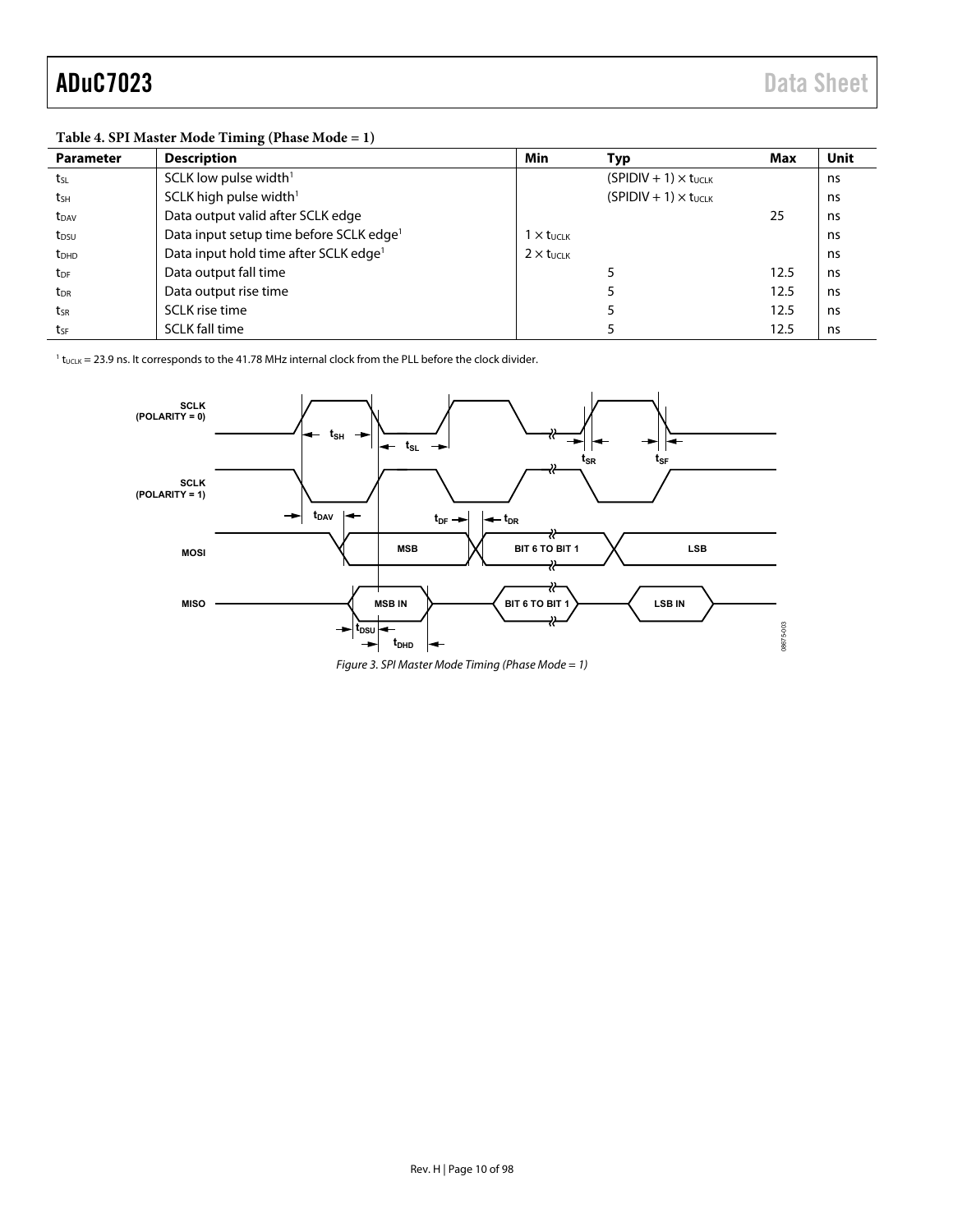| Table 5. 31 I master mout Thinnig (I hast mout $-9$ ) |                            |                                |      |      |  |  |  |
|-------------------------------------------------------|----------------------------|--------------------------------|------|------|--|--|--|
| <b>Description</b>                                    | Min                        | Typ                            | Max  | Unit |  |  |  |
| SCLK low pulse width <sup>1</sup>                     |                            | $(SPIDIV + 1) \times t_{UCLK}$ |      | ns   |  |  |  |
| SCLK high pulse width <sup>1</sup>                    |                            | $(SPIDIV + 1) \times t_{UCIK}$ |      | ns   |  |  |  |
| Data output valid after SCLK edge                     |                            |                                | 25   | ns   |  |  |  |
| Data output setup before SCLK edge                    |                            |                                | 75   | ns.  |  |  |  |
| Data input setup time before SCLK edge <sup>1</sup>   | $1 \times t$ uclk          |                                |      | ns   |  |  |  |
| Data input hold time after SCLK edge <sup>1</sup>     | $2 \times t_{\text{UCLK}}$ |                                |      | ns   |  |  |  |
| Data output fall time                                 |                            |                                | 12.5 | ns   |  |  |  |
| Data output rise time                                 |                            |                                | 12.5 | ns   |  |  |  |
| <b>SCLK</b> rise time                                 |                            |                                | 12.5 | ns   |  |  |  |
| <b>SCLK fall time</b>                                 |                            |                                | 12.5 | ns   |  |  |  |
|                                                       |                            |                                |      |      |  |  |  |

### **Table 5. SPI Master Mode Timing (Phase Mode = 0)**

 $1_{\rm t_{UCLK}}$  = 23.9 ns. It corresponds to the 41.78 MHz internal clock from the PLL before the clock divider.



Figure 4. SPI Master Mode Timing (Phase Mode = 0)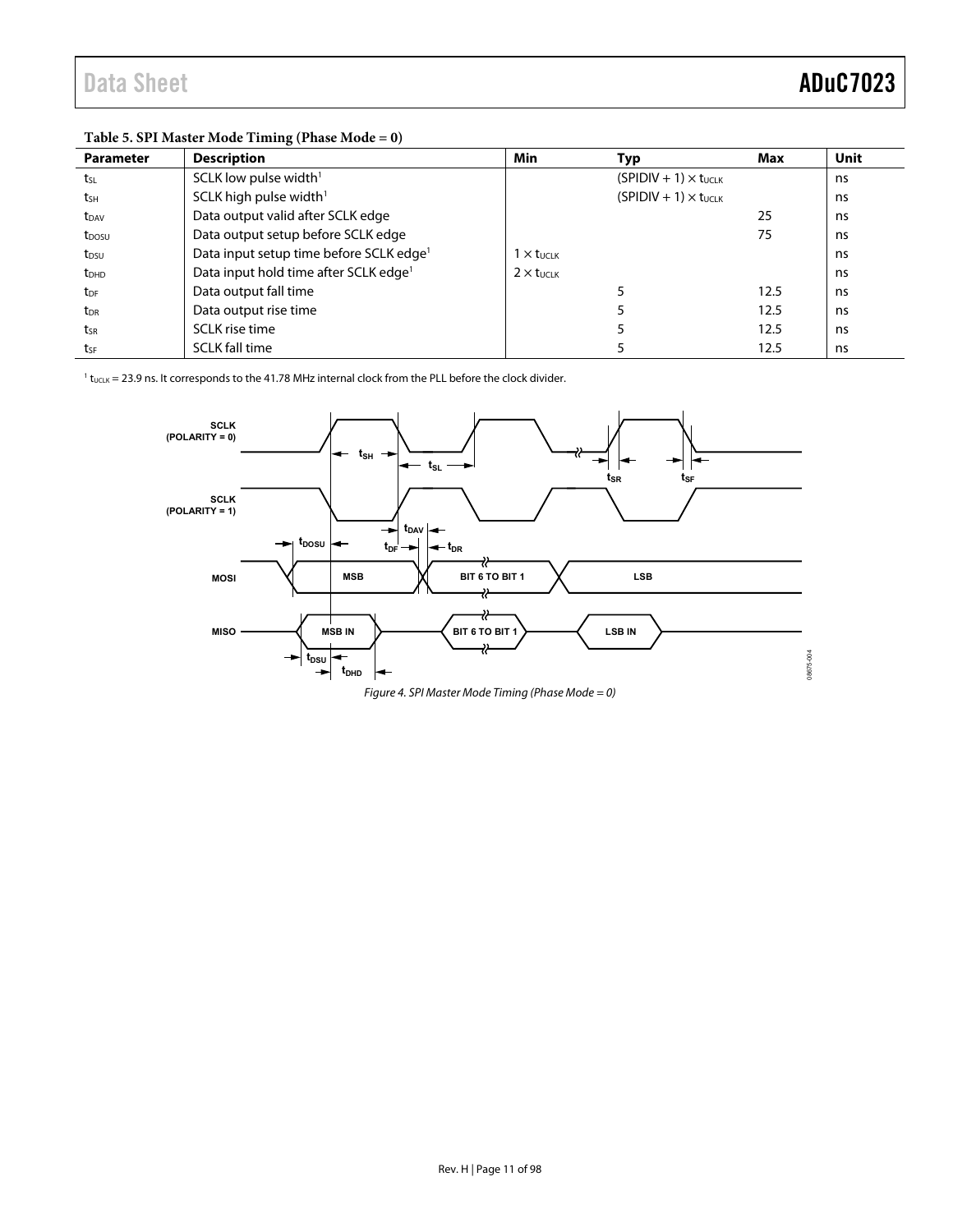| Table 0. Of 1 blave mode Thinnig (1 hase mode $-1$ ) |                                                     |                              |                                |      |             |  |  |
|------------------------------------------------------|-----------------------------------------------------|------------------------------|--------------------------------|------|-------------|--|--|
| <b>Parameter</b>                                     | <b>Description</b>                                  | Min                          | Typ                            | Max  | <b>Unit</b> |  |  |
| $t_{\overline{SS}}$                                  | SS to SCLK edge                                     | 200                          |                                |      | ns          |  |  |
| tsL                                                  | SCLK low pulse width <sup>1</sup>                   |                              | $(SPIDIV + 1) \times t_{UCLK}$ |      | ns          |  |  |
| tsh                                                  | SCLK high pulse width <sup>1</sup>                  |                              | $(SPIDIV + 1) \times t_{UCLK}$ |      | ns          |  |  |
| t <sub>DAV</sub>                                     | Data output valid after SCLK edge                   |                              |                                | 25   | ns          |  |  |
| t <sub>DSU</sub>                                     | Data input setup time before SCLK edge <sup>1</sup> | $1 \times t$ <sub>UCLK</sub> |                                |      | ns          |  |  |
| <b>t</b> <sub>DHD</sub>                              | Data input hold time after SCLK edge <sup>1</sup>   | $2 \times t$ UCLK            |                                |      | ns          |  |  |
| t <sub>DF</sub>                                      | Data output fall time                               |                              | 5                              | 12.5 | ns          |  |  |
| t <sub>DR</sub>                                      | Data output rise time                               |                              | 5                              | 12.5 | ns          |  |  |
| tsr                                                  | SCLK rise time                                      |                              | 5                              | 12.5 | ns          |  |  |
| tsF                                                  | <b>SCLK fall time</b>                               |                              | 5                              | 12.5 | ns          |  |  |
| tses                                                 | SS high after SCLK edge                             | 0                            |                                |      | ns          |  |  |

#### **Table 6. SPI Slave Mode Timing (Phase Mode = 1)**

 $1$  t<sub>UCLK</sub> = 23.9 ns. It corresponds to the 41.78 MHz internal clock from the PLL before the clock divider.



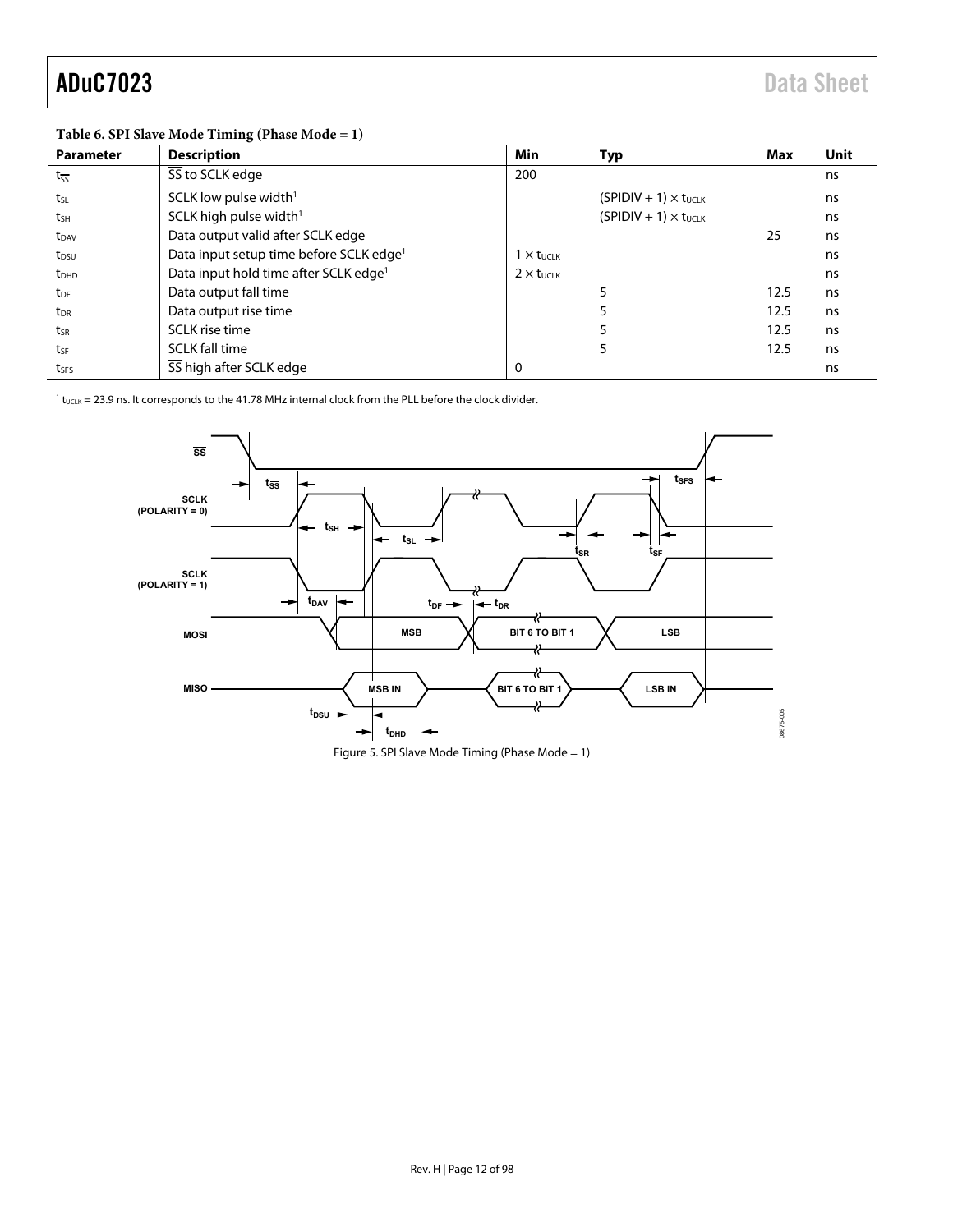| <b>Parameter</b>        | <b>Description</b>                                  | <b>Min</b>        | Typ                            | Max  | Unit |  |
|-------------------------|-----------------------------------------------------|-------------------|--------------------------------|------|------|--|
| $t_{\overline{SS}}$     | SS to SCLK edge                                     | 200               |                                |      | ns   |  |
| tsL                     | SCLK low pulse width <sup>1</sup>                   |                   | $(SPIDIV + 1) \times t_{UCLK}$ |      | ns   |  |
| tsh                     | SCLK high pulse width <sup>1</sup>                  |                   | $(SPIDIV + 1) \times t_{UCLK}$ |      | ns   |  |
| t <sub>DAV</sub>        | Data output valid after SCLK edge                   |                   |                                | 25   | ns   |  |
| t <sub>DSU</sub>        | Data input setup time before SCLK edge <sup>1</sup> | $1 \times t$ uclk |                                |      | ns   |  |
| <b>t</b> <sub>DHD</sub> | Data input hold time after SCLK edge <sup>1</sup>   | $2 \times t$ UCLK |                                |      | ns   |  |
| t <sub>DF</sub>         | Data output fall time                               |                   |                                | 12.5 | ns.  |  |
| t <sub>DR</sub>         | Data output rise time                               |                   |                                | 12.5 | ns   |  |
| tsr                     | SCLK rise time                                      |                   |                                | 12.5 | ns   |  |
| tsF                     | <b>SCLK fall time</b>                               |                   | 5                              | 12.5 | ns   |  |
| t <sub>pocs</sub>       | Data output valid after SS edge                     |                   |                                | 25   | ns   |  |
| t <sub>SFS</sub>        | SS high after SCLK edge                             |                   |                                |      | ns   |  |

#### **Table 7. SPI Slave Mode Timing (Phase Mode = 0)**

 $1$  t<sub>UCLK</sub> = 23.9 ns. It corresponds to the 41.78 MHz internal clock from the PLL before the clock divider.



Figure 6. SPI Slave Mode Timing (Phase Mode = 0)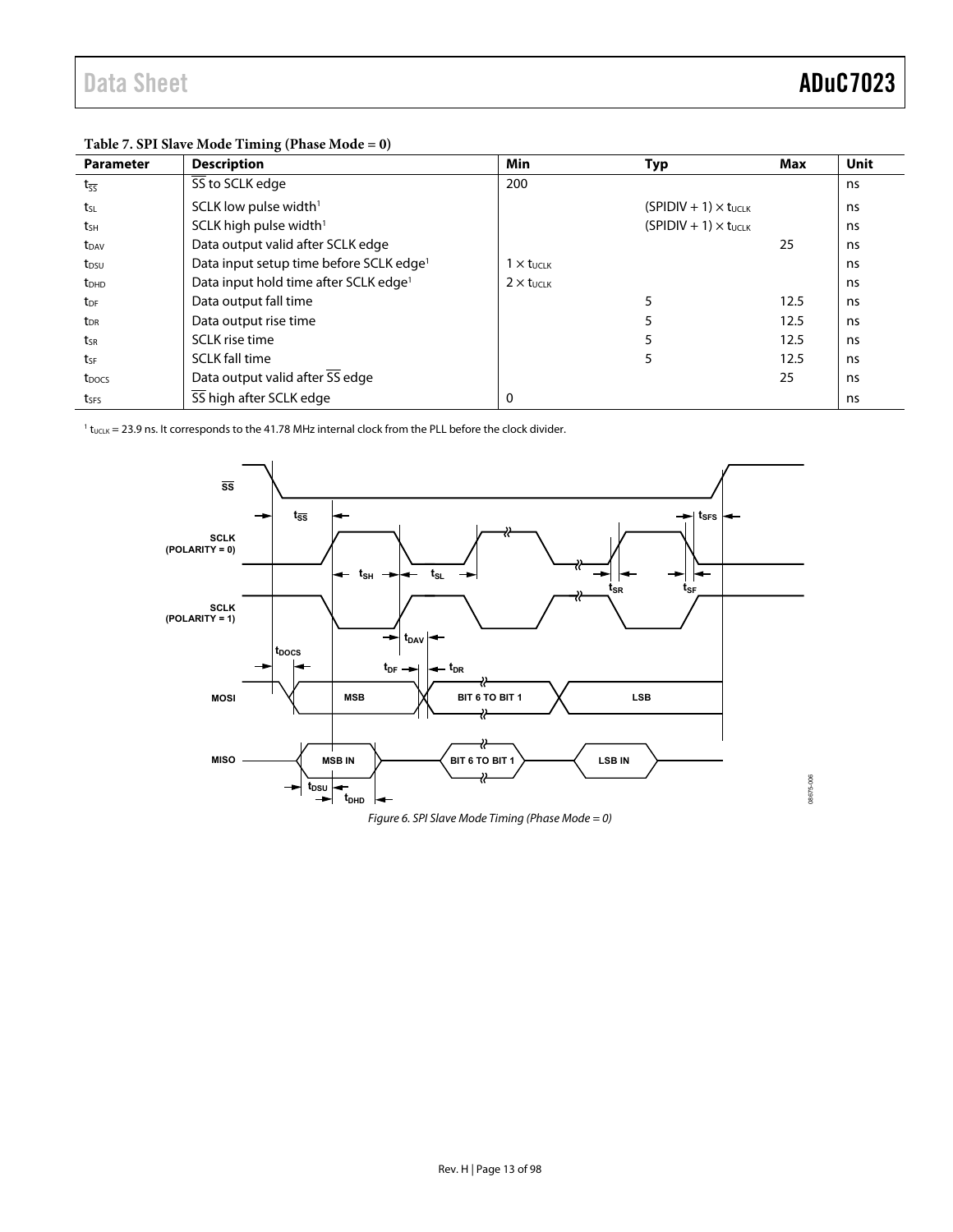# <span id="page-13-0"></span>ABSOLUTE MAXIMUM RATINGS

 $AGND = GND<sub>REF</sub>, T<sub>A</sub> = 25°C$ , unless otherwise noted.

#### **Table 8.**

| <b>Parameter</b>                                                   | Rating                                |
|--------------------------------------------------------------------|---------------------------------------|
| AV <sub>DD</sub> to IOV <sub>DD</sub>                              | $-0.3$ V to $+0.3$ V                  |
| AGND to DGND                                                       | $-0.3$ V to $+0.3$ V                  |
| $IOV_{DD}$ to DGND, $AV_{DD}$ to AGND                              | $-0.3 V$ to $+6 V$                    |
| Digital Input Voltage to DGND                                      | $-0.3 V$ to $+5.3 V$                  |
| Digital Output Voltage to DGND <sup>1</sup>                        | $-0.3$ V to IOV <sub>DD</sub> + 0.3 V |
| Shared Analog/Digital Inputs to AGND <sup>2</sup>                  | $-0.3$ V to AV <sub>DD</sub> + 0.3 V  |
| <b>VREE tO AGND</b>                                                | $-0.3$ V to AV <sub>DD</sub> + 0.3 V  |
| Analog Inputs to AGND                                              | $-0.3$ V to AV <sub>DD</sub> + 0.3 V  |
| Analog Outputs to AGND                                             | $-0.3$ V to AV <sub>pp</sub> + 0.3 V  |
| Operating Temperature Range, Industrial                            | $-40^{\circ}$ C to $+125^{\circ}$ C   |
| Storage Temperature Range                                          | $-65^{\circ}$ C to $+150^{\circ}$ C   |
| Junction Temperature                                               | $150^{\circ}$ C                       |
| $\theta_{JA}$ Thermal Impedance                                    |                                       |
| 40-Lead LECSP                                                      | $26^{\circ}$ C/W                      |
| 32-Lead LECSP                                                      | 32.5°C/W                              |
| 36-Lead WLCSP                                                      | $50^{\circ}$ C/W                      |
| Peak Solder Reflow Temperature                                     |                                       |
| SnPb Assemblies (10 sec to 30 sec)                                 | 240°C                                 |
| RoHS Compliant Assemblies<br>$(20 \text{ sec to } 40 \text{ sec})$ | 260°C                                 |
|                                                                    |                                       |

Stresses at or above those listed under Absolute Maximum Ratings may cause permanent damage to the product. This is a stress rating only; functional operation of the product at these or any other conditions above those indicated in the operational section of this specification is not implied. Operation beyond the maximum operating conditions for extended periods may affect product reliability.

Only one absolute maximum rating can be applied at any one time.

## <span id="page-13-1"></span>**ESD CAUTION**



ESD (electrostatic discharge) sensitive device. Charged devices and circuit boards can discharge without detection. Although this product features patented or proprietary protection circuitry, damage may occur on devices subjected to high energy ESD. Therefore, proper ESD precautions should be taken to avoid performance degradation or loss of functionality.

1 These limits apply to the P0.0, P0.1, P0.2, P0.3, P0.4, P0.5, P0.6, P0.7, P1.0,

P1.1, P1.6, and P1.7 pins.

<sup>2</sup> These limits apply to the P1.2, P1.3, P1.4, P1.5, P2.0, P2.2, P2.3, and P2.4 pins.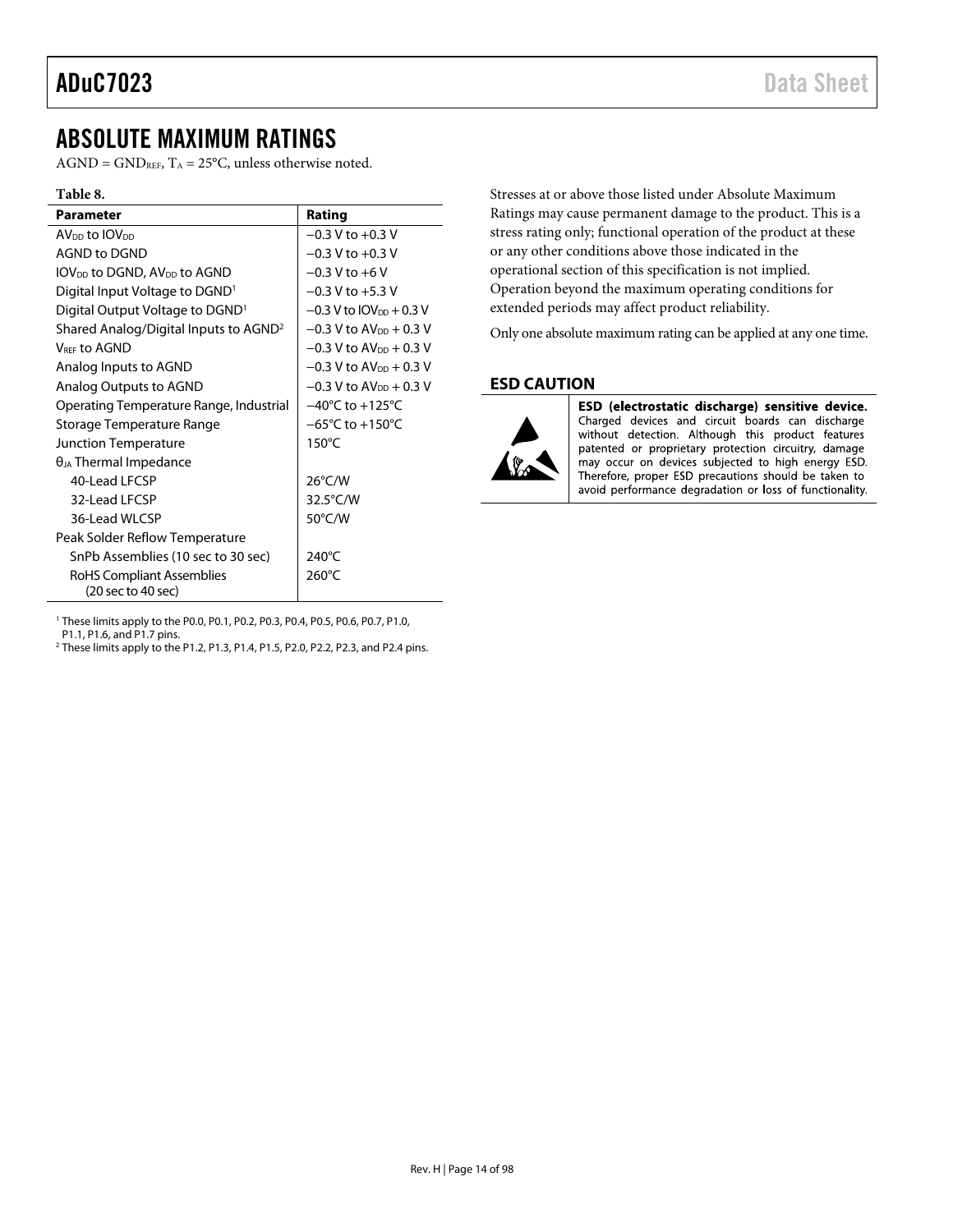# <span id="page-14-0"></span>PIN CONFIGURATIONS AND FUNCTION DESCRIPTIONS



resistor enabled.

ferential Analog Input/Programmable Logic Array Input Element 10. By default, this pin is configured as a digital input with a weak pull-up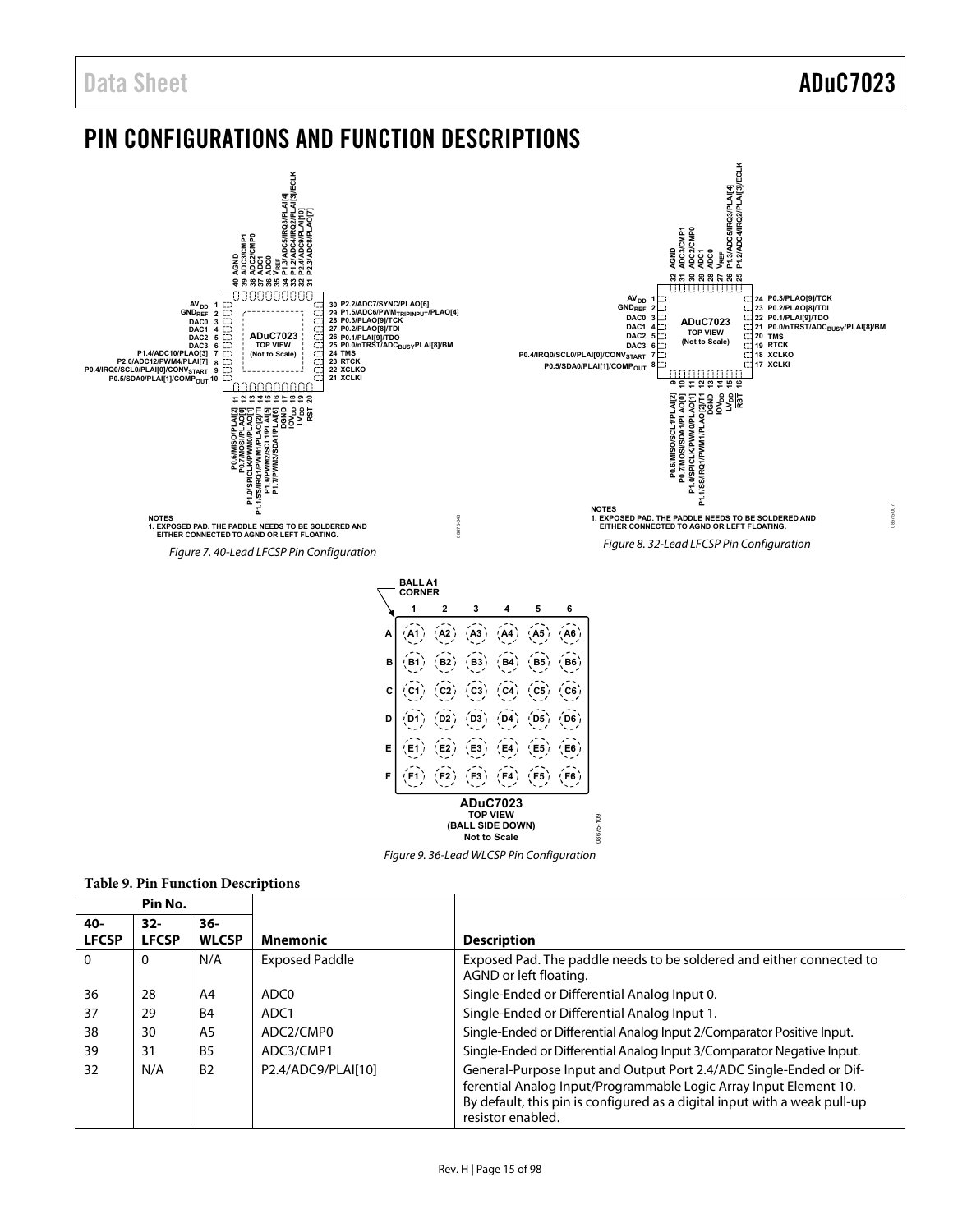|              | Pin No.      |                |                                            |                                                                                                                                                                                                                                                                                                                                                                                                                                                                                                                                                                                                                                                                                                                               |  |  |  |
|--------------|--------------|----------------|--------------------------------------------|-------------------------------------------------------------------------------------------------------------------------------------------------------------------------------------------------------------------------------------------------------------------------------------------------------------------------------------------------------------------------------------------------------------------------------------------------------------------------------------------------------------------------------------------------------------------------------------------------------------------------------------------------------------------------------------------------------------------------------|--|--|--|
| 40-          | $32-$        | $36-$          |                                            |                                                                                                                                                                                                                                                                                                                                                                                                                                                                                                                                                                                                                                                                                                                               |  |  |  |
| <b>LFCSP</b> | <b>LFCSP</b> | <b>WLCSP</b>   | <b>Mnemonic</b>                            | <b>Description</b>                                                                                                                                                                                                                                                                                                                                                                                                                                                                                                                                                                                                                                                                                                            |  |  |  |
| 31           | N/A          | A1             | P2.3/ADC8/PLAO[7]                          | General-Purpose Input and Output Port 2.3/ADC Single-Ended or<br>Differential Analog Input 8/Programmable Logic Array Output Element 7.<br>By default, this pin is configured as a digital input with a weak pull-up<br>resistor enabled. When used as ADC input, pull-up resistor should be<br>disabled manually.                                                                                                                                                                                                                                                                                                                                                                                                            |  |  |  |
| 30           | N/A          | <b>B1</b>      | P2.2/ADC7/SYNC/PLAO[6]                     | General-Purpose Input and Output Port 2.2/ADC Single-Ended or<br>Differential Analog Input 7/PWM Sync/Programmable Logic Array Output<br>Element 6. By default, this pin is configured as a digital input with a weak<br>pull-up resistor enabled. When used as ADC input, pull-up resistor should<br>be disabled manually.                                                                                                                                                                                                                                                                                                                                                                                                   |  |  |  |
| 8            | N/A          | E6             | P2.0/ADC12/PWM4/PLAI[7]                    | General-Purpose Input and Output Port 2.0/ADC Single-Ended or<br>Differential Analog Input 12/PWM Output 4/Programmable Logic Array<br>Input Element 7. By default, this pin is configured as a digital input with a<br>weak pull-up resistor enabled. When used as an ADC input, it is not<br>possible to disable the internal pull-up resister. This means that this pin<br>has a higher leakage current value than other analog input pins.                                                                                                                                                                                                                                                                                |  |  |  |
| 2            | 2            | C <sub>4</sub> | <b>GNDREF</b>                              | Ground Voltage Reference for the ADC. For optimal performance, the<br>analog power supply should be separated from DGND.                                                                                                                                                                                                                                                                                                                                                                                                                                                                                                                                                                                                      |  |  |  |
| 3            | 3            | C <sub>5</sub> | DAC0                                       | DAC0 Voltage Output or ADC Input.                                                                                                                                                                                                                                                                                                                                                                                                                                                                                                                                                                                                                                                                                             |  |  |  |
| 4            | 4            | C <sub>6</sub> | DAC1                                       | DAC1 Voltage Output or ADC Input.                                                                                                                                                                                                                                                                                                                                                                                                                                                                                                                                                                                                                                                                                             |  |  |  |
| 5            | 5            | D <sub>5</sub> | DAC <sub>2</sub>                           | DAC2 Voltage Output                                                                                                                                                                                                                                                                                                                                                                                                                                                                                                                                                                                                                                                                                                           |  |  |  |
| 6            | 6            | D <sub>6</sub> | DAC <sub>3</sub>                           | DAC3 Voltage Output                                                                                                                                                                                                                                                                                                                                                                                                                                                                                                                                                                                                                                                                                                           |  |  |  |
| 24           | 20           | D <sub>2</sub> | <b>TMS</b>                                 | Test Mode Select, JTAG Test Port Input. Debug and download access.<br>This pin has an internal pull-up resistor to IOV <sub>DD</sub> . In some cases an external<br>pull-up resistor is also required to ensure the part does not enter an<br>erroneous state.                                                                                                                                                                                                                                                                                                                                                                                                                                                                |  |  |  |
| 25           | 21           | D <sub>1</sub> | P0.0/nTRST/ADC <sub>BUSY</sub> /PLAI[8]/BM | This is a multifunction pin as follows:<br>General-Purpose Input and Output Port 0.0. By default, this pin is<br>configured as GPIO.<br>JTAG Reset Input. Debug and download access. If this pin is held low, JTAG<br>access is not possible because the JTAG interface is held in reset and<br>P0.1/P0.2/P0.3 are configured as GPIO pins.<br>ADC Busy Signal.<br>Programmable Logic Array Input Element 8.<br>Boot Mode Entry Pin. The ADuC7023 enters I <sup>2</sup> C download mode if BM is<br>low at reset with a flash address $0 \times 80014 = 0 \times F$ FFFFFFFFF. The ADuC7023<br>executes code if BM is pulled high at reset or if BM is low at reset with a<br>flash address 0x80014 not equal to 0xFFFFFFFFF. |  |  |  |
| 26           | 22           | C <sub>1</sub> | P0.1/PLAI[9]/TDO                           | The default value of this pin depends on the level of P0.0/BM. If P0.0/<br>$BM = 0$ , this pin defaults to a general purpose input. If P0.0/BM = 1, this<br>pin defaults to a JTAG test data output pin and does not work as a GPIO.<br>This is a multifunction pin as follows:<br>General-Purpose Input and Output Port 0.1.<br>Programmable Logic Array Input Element 9.<br>Test Data Out, JTAG Test Port Output. Debug and download access. When<br>debugging the part via JTAG, this pin must not be toggled by user code,<br>and the GP0CON/GP0DAT register bits affecting this pin must not be<br>changed as doing so disables JTAG access.                                                                             |  |  |  |
| 27           | 23           | C <sub>2</sub> | P0.2/PLAO[8]/TDI                           | The default value of this pin depends on the level of P0.0/BM. If P0.0/<br>$BM = 0$ , this pin defaults to a general purpose input. If P0.0/BM = 1, this pin<br>defaults to a JTAG test data input pin and does not work as a GPIO. This is<br>a multifunction pin as follows:<br>General-Purpose Input and Output Port 0.2.<br>Programmable Logic Array Output Element 8.<br>Test Data In, JTAG Test Port Input. Debug and download access. When<br>debugging the part via JTAG, this pin must not be toggled by user code,<br>and the GP0CON/GP0DAT register bits affecting this pin must not be<br>changed as doing so disables JTAG access.                                                                               |  |  |  |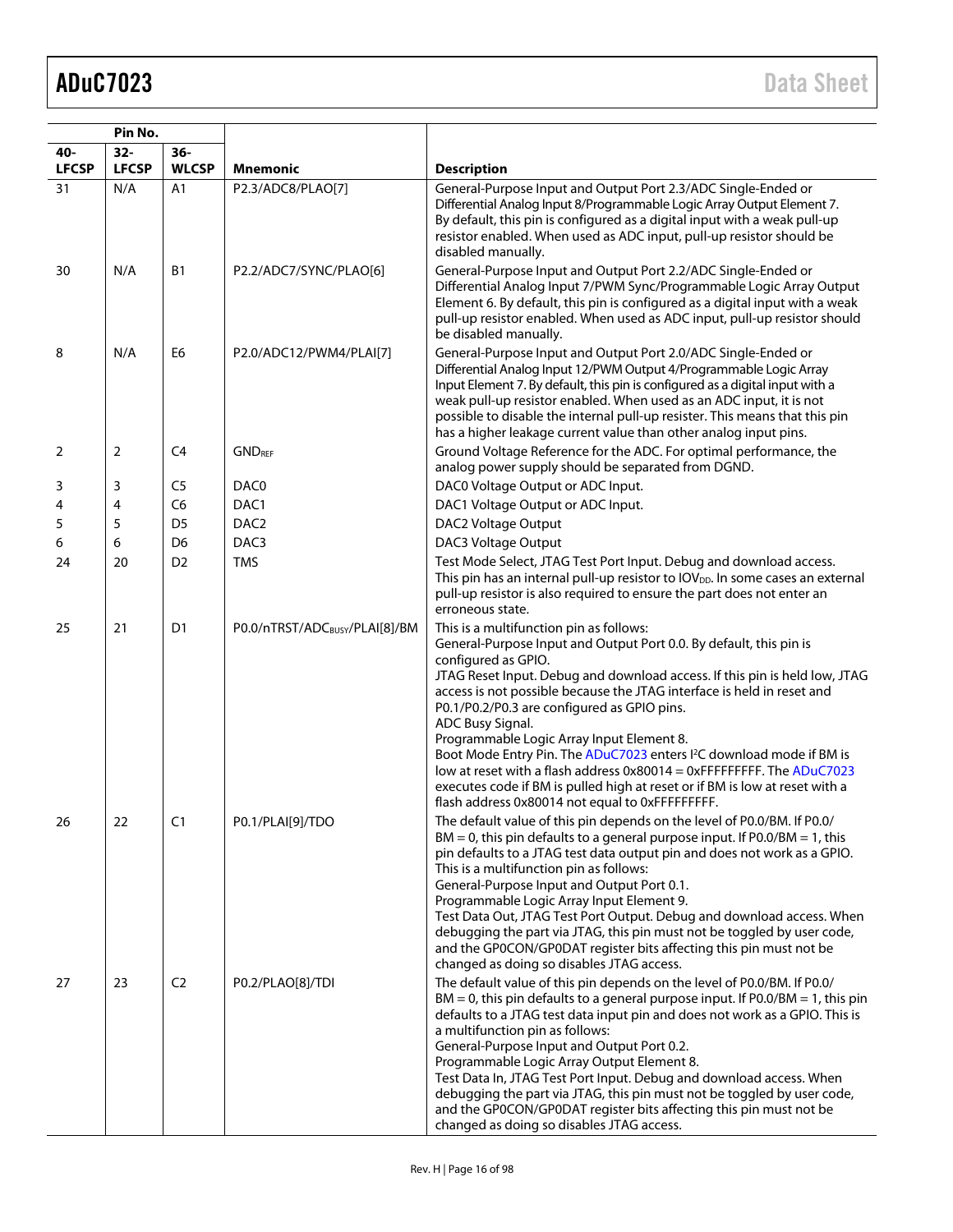|                     | Pin No.                |                        |                                       |                                                                                                                                                                                                                                                                                                                                                                                                                                                                                                                                                                                                                    |
|---------------------|------------------------|------------------------|---------------------------------------|--------------------------------------------------------------------------------------------------------------------------------------------------------------------------------------------------------------------------------------------------------------------------------------------------------------------------------------------------------------------------------------------------------------------------------------------------------------------------------------------------------------------------------------------------------------------------------------------------------------------|
| 40-<br><b>LFCSP</b> | $32 -$<br><b>LFCSP</b> | $36 -$<br><b>WLCSP</b> | <b>Mnemonic</b>                       | <b>Description</b>                                                                                                                                                                                                                                                                                                                                                                                                                                                                                                                                                                                                 |
| 28                  | 24                     | C <sub>3</sub>         | P0.3/PLAO[9]/TCK                      | The default value of this pin depends on the level of P0.0/BM. If P0.0/BM =<br>0, this pin defaults to a general purpose input. If $PO.0/BM = 1$ , this pin<br>defaults to a JTAG test data clock pin. This is a multifunction pin as follows:<br>General-Purpose Input and Output Port 0.3.<br>Programmable Logic Array Output Element 9.<br>Test Clock, JTAG Test Port Clock Input. Debug and download access. When<br>debugging the part via JTAG, this pin must not be toggled by user code<br>and the GP0CON/GP0DAT register bits affecting this pin must not be<br>changed as doing so disables JTAG access. |
| 17                  | 13                     | E <sub>3</sub>         | <b>DGND</b>                           | Digital Ground.                                                                                                                                                                                                                                                                                                                                                                                                                                                                                                                                                                                                    |
| 18                  | 14                     | F <sub>3</sub>         | <b>IOV</b> <sub>DD</sub>              | 3.3 V Supply for GPIO and Input of the On-Chip Voltage Regulator.                                                                                                                                                                                                                                                                                                                                                                                                                                                                                                                                                  |
| 19                  | 15                     | D <sub>3</sub>         | LV <sub>DD</sub>                      | 2.6 V Output of the On-Chip Voltage Regulator. This output must be<br>connected to a 0.47 µF capacitor to DGND only.                                                                                                                                                                                                                                                                                                                                                                                                                                                                                               |
| 20                  | 16                     | F <sub>2</sub>         | $\overline{RST}$                      | Reset Input, Active Low.                                                                                                                                                                                                                                                                                                                                                                                                                                                                                                                                                                                           |
| 23                  | 19                     | E1                     | <b>RTCK</b>                           | Return JTAG Clock Signal. This is not the standard JTAG clock signal. It is<br>an output signal from the JTAG controller. If using a 20-lead JTAG header,<br>connect to Pin 11.                                                                                                                                                                                                                                                                                                                                                                                                                                    |
| 9                   | 7                      | F <sub>6</sub>         | P0.4/IRQ0/SCL0/PLAI[0]/CONV           | General-Purpose Input and Output Port 0.4/External Interrupt Request 0/ I <sup>2</sup> C0<br>Clock Signal/Programmable Logic Array Input Element 0/ADC External<br>Convert Start. By default, this pin is configured as a digital input with a<br>weak pull-up resistor enabled.                                                                                                                                                                                                                                                                                                                                   |
| 10                  | 8                      | E <sub>5</sub>         | P0.5/SDA0/PLAI[1]/COMP <sub>OUT</sub> | General-Purpose Input and Output Port 0.5/l <sup>2</sup> C0 Data Signal/ Programmable<br>Logic Array Input Element 1/Voltage Comparator Output. By default, this<br>pin is configured as a digital input with a weak pull-up resistor enabled.                                                                                                                                                                                                                                                                                                                                                                     |
|                     | 9                      | F <sub>5</sub>         | P0.6/MISO/SCL1/PLAI[2]                | General-Purpose Input and Output Port 0.6/SPI MISO Signal/l <sup>2</sup> C1 Clock On<br>32-Lead and 36-Ball Packages/Programmable Logic Array Input Element 2.<br>By default, this pin is configured as a digital input with a weak pull-up<br>resistor enabled.                                                                                                                                                                                                                                                                                                                                                   |
|                     | 10                     | D <sub>4</sub>         | P0.7/MOSI/SDA1/PLAO[0]                | General-Purpose Input and Output Port 0.7/SPI MOSI Signal/l <sup>2</sup> C1 Data<br>Signal On 32-Lead and 36-Ball Packages/Programmable Logic Array Output<br>Element 0.<br>By default, this pin is configured as a digital input with a weak pull-up<br>resistor enabled.                                                                                                                                                                                                                                                                                                                                         |
| 11                  |                        |                        | P0.6/MISO/PLAI[2]                     | General-Purpose Input and Output Port 0.6/SPI MISO Signal/Programmable<br>Logic Array Input Element 2. By default, this pin is configured as a digital input<br>with a weak pull-up resistor enabled.                                                                                                                                                                                                                                                                                                                                                                                                              |
| 12                  |                        |                        | P0.7/MOSI/PLAO[0]                     | General-Purpose Input and Output Port 0.7/SPI MOSI Signal/Programmable<br>Logic Array Output Element 0. By default this pin is configured as a digital<br>input with a weak pull-up reisistor enabled.                                                                                                                                                                                                                                                                                                                                                                                                             |
| 21                  | 17                     | F1                     | <b>XCLKI</b>                          | Input to the Crystal Oscillator Inverter and Input to the Internal Clock<br>Generator Circuits. Connect to DGND if unused.                                                                                                                                                                                                                                                                                                                                                                                                                                                                                         |
| 22                  | 18                     | E <sub>2</sub>         | <b>XCLKO</b>                          | Output from the Crystal Oscillator Inverter. Leave unconnected if unused.                                                                                                                                                                                                                                                                                                                                                                                                                                                                                                                                          |
| 16                  | N/A                    | N/A                    | P1.7/PWM3/SDA1/PLAI[6]                | General-Purpose Input and Output Port 1.7/PWM Output 3/I <sup>2</sup> C1 Data<br>Signal/Programmable Logic Array Input Element 6. By default, this pin is<br>configured as a digital input with a weak pull-up resistor enabled.                                                                                                                                                                                                                                                                                                                                                                                   |
| 15                  | N/A                    | N/A                    | P1.6/PWM2/SCL1/PLAI[5]                | General-Purpose Input and Output Port 1.6/PWM Output 2/l <sup>2</sup> C1 Clock<br>Signal/Programmable Logic Array Input Element 5. By default, this pin is<br>configured as a digital input with a weak pull-up resistor enabled.                                                                                                                                                                                                                                                                                                                                                                                  |
| 29                  | N/A                    | N/A                    | P1.5/ADC6/PWMTRIPINPUT/PLAO[4]        | General-Purpose Input and Output Port 1.5/ADC Single-Ended or<br>Differential Analog Input 6/PWMTRIPINPUT/Programmable Logic Array<br>Output Element 4. By default, this pin is configured as a digital input with<br>a weak pull-up resistor enabled. When used as ADC input, the pull-up<br>resistor should be disabled manually.                                                                                                                                                                                                                                                                                |
| 7                   | N/A                    | N/A                    | P1.4/ADC10/PLAO[3]                    | General-Purpose Input and Output Port 1.4/ADC Single-Ended or Dif-<br>ferential Analog Input 10/Programmable Logic Array Output Element 3.<br>By default, this pin is configured as a digital input with a weak pull-up<br>resistor enabled. When used as ADC input, the pull-up resistor should be<br>disabled manually.                                                                                                                                                                                                                                                                                          |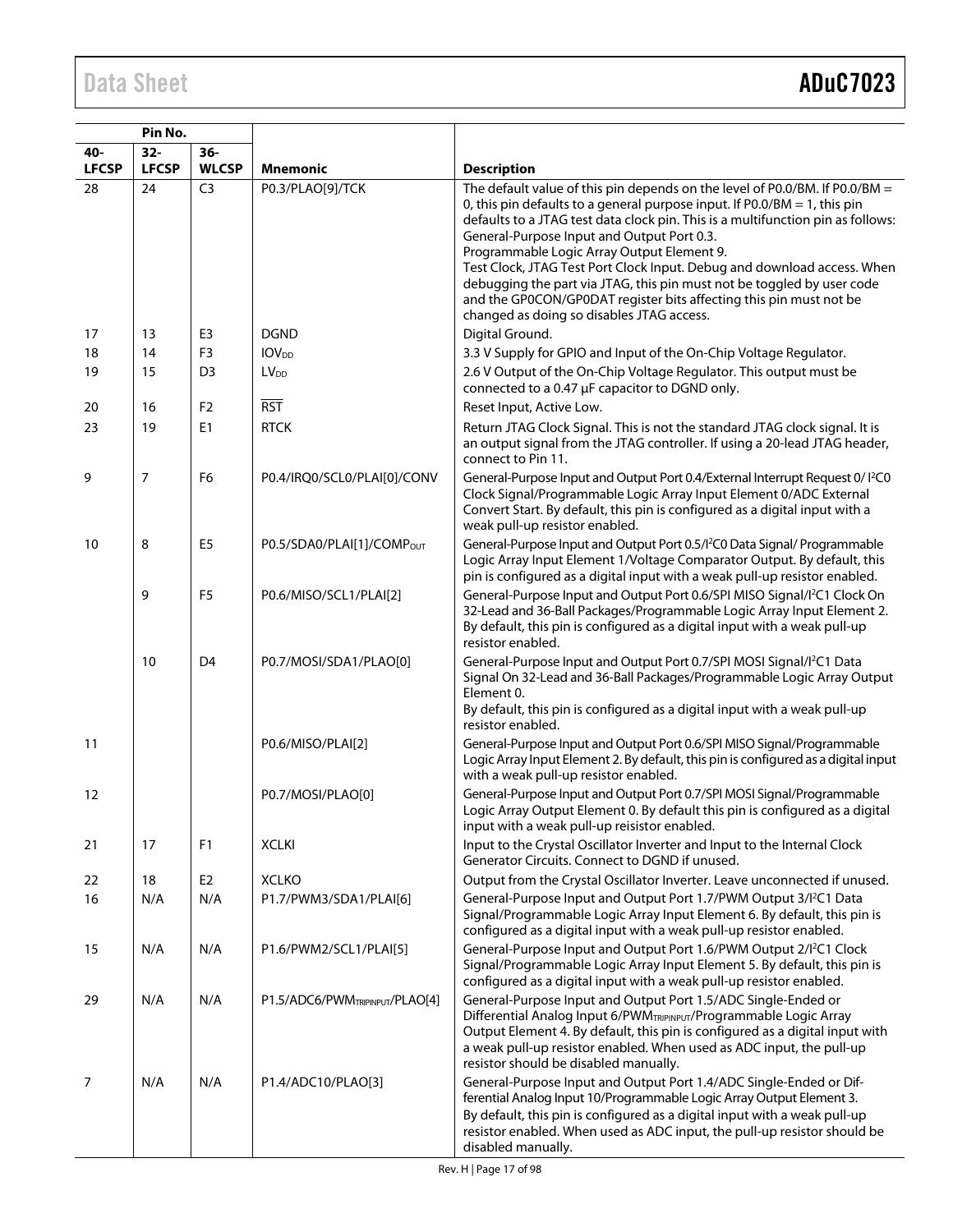| Pin No.      |              |                |                              |                                                                                                                                                                                                                                                                                                                                                                                        |
|--------------|--------------|----------------|------------------------------|----------------------------------------------------------------------------------------------------------------------------------------------------------------------------------------------------------------------------------------------------------------------------------------------------------------------------------------------------------------------------------------|
| 40-          | $32 -$       | $36-$          |                              |                                                                                                                                                                                                                                                                                                                                                                                        |
| <b>LFCSP</b> | <b>LFCSP</b> | <b>WLCSP</b>   | <b>Mnemonic</b>              | <b>Description</b>                                                                                                                                                                                                                                                                                                                                                                     |
| 34           | 26           | A <sub>3</sub> | P1.3/ADC5/IRQ3/PLAI[4]       | General-Purpose Input and Output Port 1.3/ADC Single-Ended or<br>Differential Analog Input 5/External Interrupt Request 3/ Programmable<br>Logic Array Input Element 4.<br>By default, this pin is configured as a digital input with a weak pull-up<br>resistor enabled. When used as ADC input, the pull-up resistor should be<br>disabled manually.                                 |
| 33           | 25           | A2             | P1.2/ADC4/IRQ2/PLAI[3]/ECLK/ | General-Purpose Input and Output Port 1.2/ADC Single-Ended or<br>Differential Analog Input 4/External Interrupt Request 2/ Programmable<br>Logic Array Input Element 3/Input-Output for External Clock.<br>By default, this pin is configured as a digital input with a weak pull-up<br>resistor enabled. When used as ADC input, the pull-up resistor should be<br>disabled manually. |
| 14           | 12           | F <sub>4</sub> | P1.1/SS/IRQ1/PWM1/PLAO[2]/T1 | General-Purpose Input and Output Port 1.1/SPI Interface Slave Select<br>(Active Low)/External Interrupt Request 1/PWM Output 1/ Programmable<br>Logic Array Output Element 2/Timer 1 Input Clock. By default, this pin is<br>configured as a digital input with a weak pull-up resistor enabled.                                                                                       |
| 13           | 11           | E <sub>4</sub> | P1.0/SCLK/PWM0/PLAO[1]       | General-Purpose Input and Output Port 1.0/SPI Interface Clock Signal/<br>PWM Output 0/Programmable Logic Array Output Element 1. By default,<br>this pin is configured as a digital input with a weak pull-up resistor enabled.                                                                                                                                                        |
| 35           | 27           | B <sub>3</sub> | <b>VRFF</b>                  | 2.5 V Internal Voltage Reference. Must be connected to a 0.47 µF capacitor<br>when using the internal reference.                                                                                                                                                                                                                                                                       |
| 40           | 32           | A <sub>6</sub> | <b>AGND</b>                  | Analog Ground. Ground reference point for the analog circuitry.                                                                                                                                                                                                                                                                                                                        |
| 1            |              | B <sub>6</sub> | AV <sub>DD</sub>             | 3.3 V Analog Power.                                                                                                                                                                                                                                                                                                                                                                    |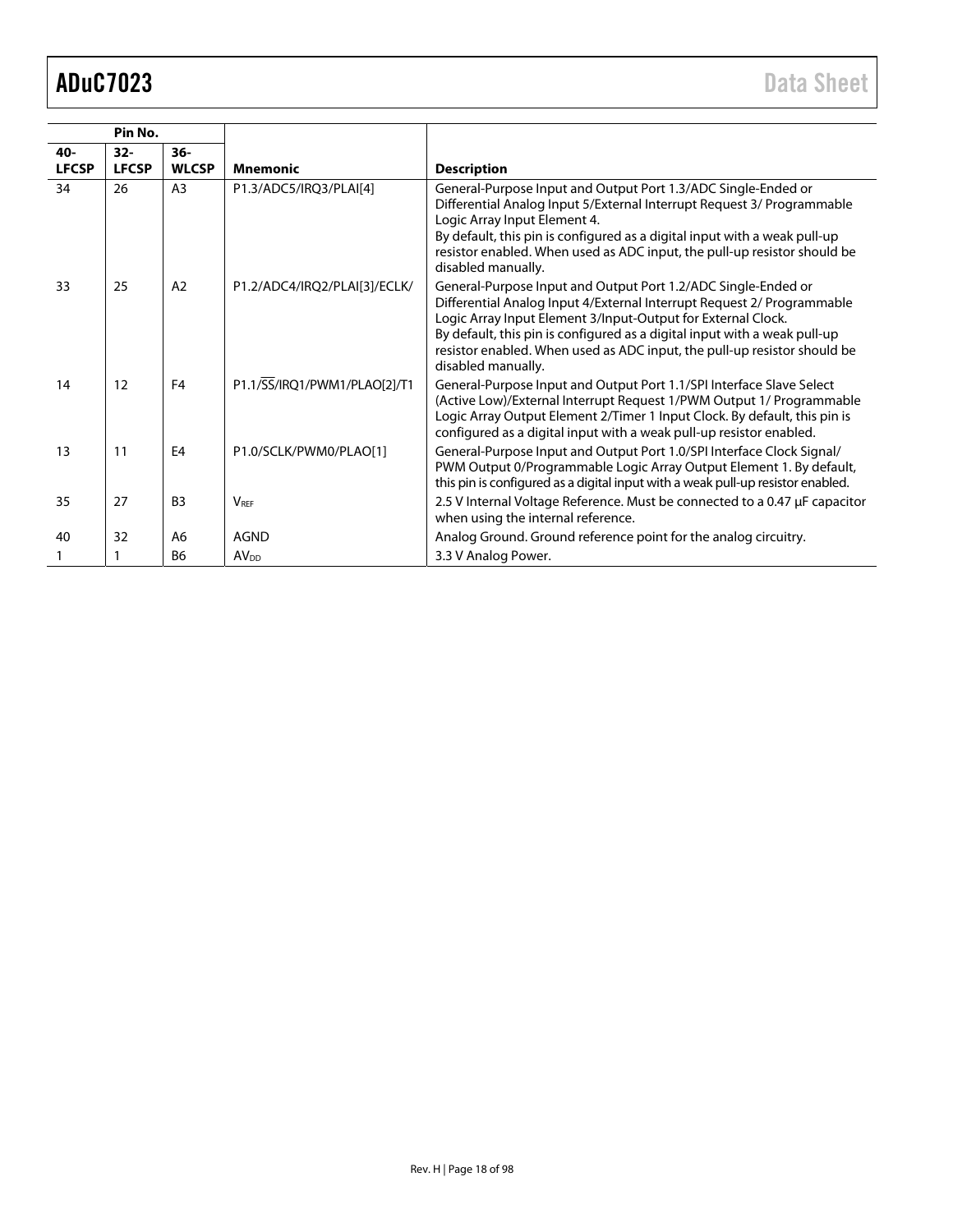# <span id="page-18-0"></span>TYPICAL PERFORMANCE CHARACTERISTICS



Figure 10. Typical DNL,  $f_{ADC} = 950$  kSPS, Internal Reference Used

08675-049

08675-050

08675-051



Figure 11. Typical INL, fADC = 950 kSPS, Internal Reference Used



Figure 12. Typical DNL, fADC = 950 kSPS, External 1.0 V Reference Used







Figure 14. SINAD, THD, and PHSN of ADC , Internal 2.5 V Reference Used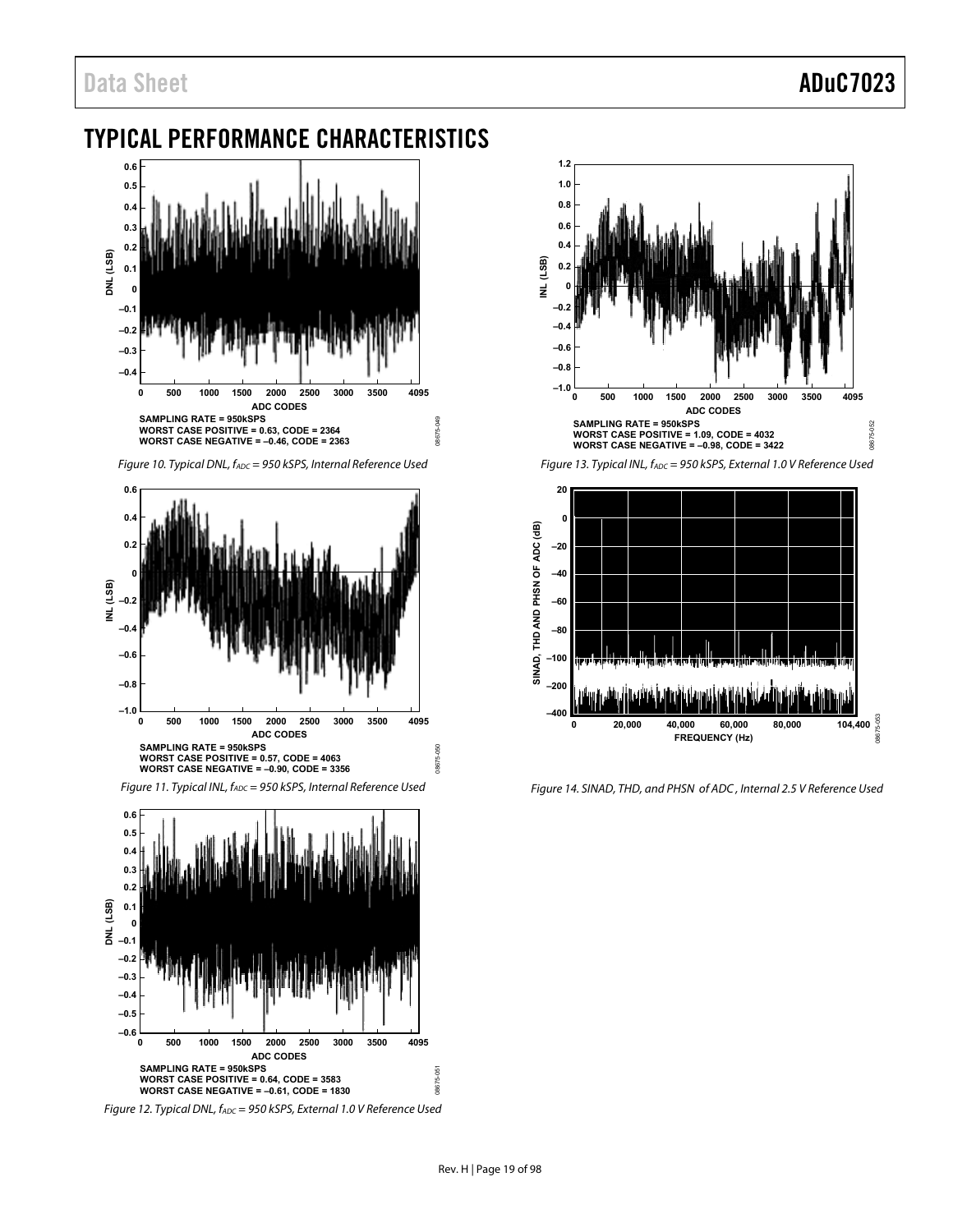# <span id="page-19-0"></span>**TERMINOLOGY ADC SPECIFICATIONS**

#### <span id="page-19-1"></span>**Integral Nonlinearity (INL)**

The maximum deviation of any code from a straight line passing through the endpoints of the ADC transfer function. The endpoints of the transfer function are zero scale, a point ½ LSB below the first code transition, and full scale, a point ½ LSB above the last code transition.

#### **Differential Nonlinearity (DNL)**

The difference between the measured and the ideal 1 LSB change between any two adjacent codes in the ADC.

#### **Offset Error**

The deviation of the first code transition (0000 . . . 000) to  $(0000 \dots 001)$  from the ideal, that is,  $+\frac{1}{2}$  LSB.

#### **Gain Error**

The deviation of the last code transition from the ideal AIN voltage (full scale − 1.5 LSB) after the offset error has been adjusted out.

### **Signal to (Noise + Distortion) Ratio**

The measured ratio of signal to (noise + distortion) at the output of the ADC. The signal is the rms amplitude of the fundamental. Noise is the rms sum of all nonfundamental signals up to half the sampling frequency  $(f<sub>S</sub>/2)$ , excluding dc. The ratio is dependent upon the number of quantization levels in the digitization process; the more levels, the smaller the quantization noise.

The theoretical signal to (noise + distortion) ratio for an ideal N-bit converter with a sine wave input is given by

*Signal to* (*Noise* + *Distortion*) = (6.02 *N* + 1.76) dB

Thus, for a 12-bit converter, this is 74 dB.

#### **Total Harmonic Distortion**

The ratio of the rms sum of the harmonics to the fundamental.

### <span id="page-19-2"></span>**DAC SPECIFICATIONS**

#### **Relative Accuracy**

Otherwise known as endpoint linearity, relative accuracy is a measure of the maximum deviation from a straight line passing through the endpoints of the DAC transfer function. It is measured after adjusting for zero error and full-scale error.

#### **Voltage Output Settling Time**

The amount of time it takes the output to settle to within a 1 LSB level for a full-scale input change.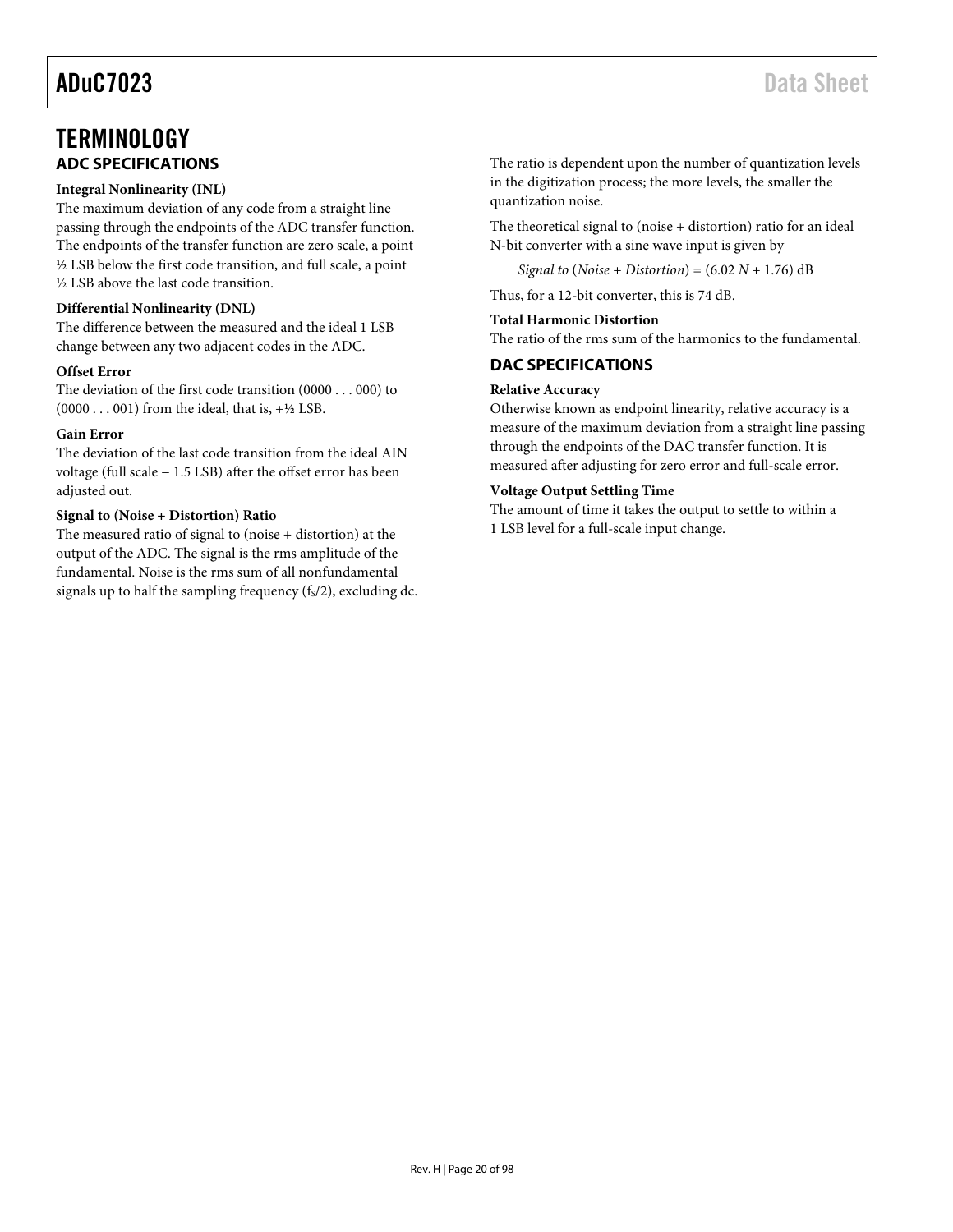# <span id="page-20-0"></span>OVERVIEW OF THE ARM7TDMI CORE

The ARM7® core is a 32-bit reduced instruction set computer (RISC). It uses a single 32-bit bus for instruction and data. The length of the data can be 8 bits, 16 bits, or 32 bits. The length of the instruction word is 32 bits.

The ARM7TDMI is an ARM7 core with four additional features: T support for the thumb (16-bit) instruction set, D support for debug, M support for long multiplications, and I includes the EmbeddedICE module to support embedded system debugging.

# <span id="page-20-1"></span>**THUMB MODE (T)**

An ARM instruction is 32 bits long. The ARM7TDMI processor supports a second instruction set that has been compressed into 16 bits, called the Thumb® instruction set. Faster execution from 16-bit memory and greater code density can usually be achieved by using the Thumb instruction set instead of the ARM instruction set, which makes the ARM7TDMI core particularly suitable for embedded applications.

However, the Thumb mode has two limitations. Thumb code typically requires more instructions for the same job. As a result, ARM code is usually best for maximizing the performance of time critical code. Also, the Thumb instruction set does not include some of the instructions needed for exception handling, which automatically switches the core to ARM code for exception handling.

See the ARM7TDMI user guide for details on the core architecture, the programming model, and both the ARM and ARM Thumb instruction sets.

# <span id="page-20-2"></span>**LONG MULTIPLY (M)**

The ARM7TDMI instruction set includes four extra instructions that perform 32-bit by 32-bit multiplication with a 64-bit result, and 32-bit by 32-bit multiplication-accumulation (MAC) with a 64-bit result. These results are achieved in fewer cycles than required on a standard ARM7 core.

# <span id="page-20-3"></span>**EmbeddedICE (I)**

EmbeddedICE provides integrated on-chip support for the core. The EmbeddedICE module contains the breakpoint and watchpoint registers that allow code to be halted for debugging purposes. These registers are controlled through the JTAG test port.

When a breakpoint or watchpoint is encountered, the processor halts and enters debug state. Once in a debug state, the processor registers can be inspected as well as the Flash/EE, SRAM, and memory mapped registers.

# <span id="page-20-4"></span>**EXCEPTIONS**

ARM supports five types of exceptions and a privileged processing mode for each type. The five types of exceptions are:

- Normal interrupt or IRQ. This is provided to service general-purpose interrupt handling of internal and external events.
- Fast interrupt or FIQ. This is provided to service data transfers or communication channels with low latency. FIQ has priority over IRQ.
- Memory abort.
- Attempted execution of an undefined instruction.
- Software interrupt instruction (SWI). This can be used to make a call to an operating system.

Typically, the programmer defines interrupt as IRQ, but for higher priority interrupt, that is, faster response time, the programmer can define interrupt as FIQ.

# <span id="page-20-5"></span>**ARM REGISTERS**

ARM7TDMI has a total of 37 registers: 31 general-purpose registers and six status registers. Each operating mode has dedicated banked registers.

When writing user-level programs, 15 general-purpose 32-bit registers (R0 to R14), the program counter (R15), and the current program status register (CPSR) are usable. The remaining registers are only used for system-level programming and exception handling.

When an exception occurs, some of the standard registers are replaced with registers specific to the exception mode. All exception modes have replacement banked registers for the stack pointer (R13) and the link register (R14) as represented in [Figure 15.](#page-20-6) The fast interrupt mode has more registers (R8 to R12) for fast interrupt processing. This means the interrupt processing can begin without the need to save or restore these registers, and thus save critical time in the interrupt handling process.

<span id="page-20-6"></span>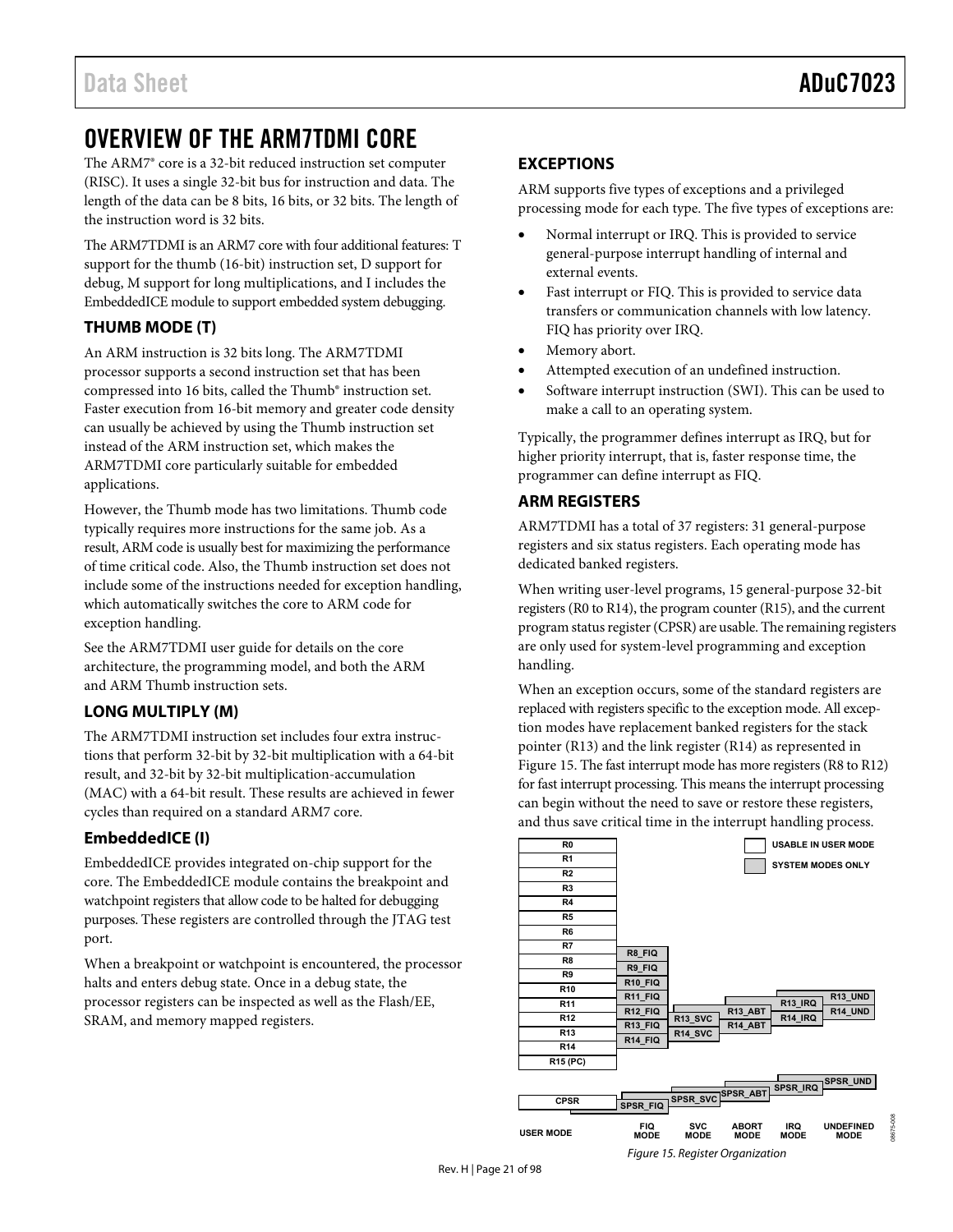More information relative to the model of the programmer and the ARM7TDMI core architecture can be found in ARM7TDMI technical and ARM architecture manuals available directly from ARM Ltd.

# <span id="page-21-0"></span>**INTERRUPT LATENCY**

The worst-case latency for a fast interrupt request (FIQ) consists of the following: the longest time the request can take to pass through the synchronizer, the time for the longest instruction to complete (the longest instruction is an LDM) that loads all the registers including the PC, and the time for the data abort and FIQ entry.

At the end of this time, the ARM7TDMI executes the instruction at 0x1C (FIQ interrupt vector address). The maximum total time is 50 processor cycles, which is just under 1.2 μs in a system using a continuous 41.78 MHz processor clock.

The maximum interrupt request (IRQ) latency calculation is similar but must allow for the fact that FIQ has higher priority and could delay entry into the IRQ handling routine for an arbitrary length of time. This time can be reduced to 42 cycles if the LDM command is not used. Some compilers have an option to compile without using this command. Another option is to run the part in thumb mode where the time is reduced to 22 cycles.

The minimum latency for FIQ or IRQ interrupts is a total of five cycles, which consist of the shortest time the request can take through the synchronizer, plus the time to enter the exception mode.

The ARM7TDMI always runs in ARM (32-bit) mode when in privileged modes, for example, when executing interrupt service routines.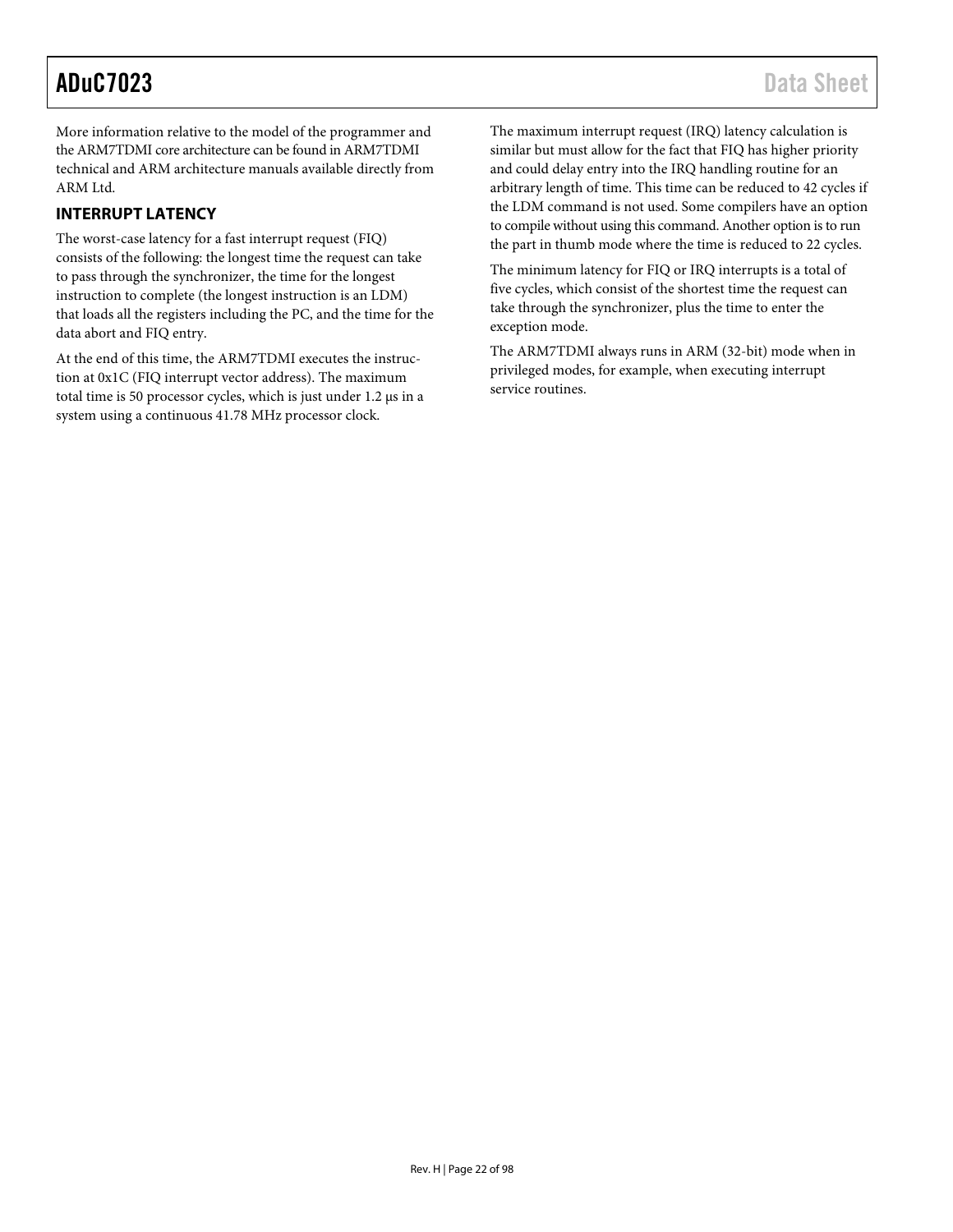# <span id="page-22-0"></span>MEMORY ORGANIZATION

Th[e ADuC7023 i](http://www.analog.com/ADuC7023?doc=ADuC7023.pdf)ncorporates two separate blocks of memory: 8 kB of SRAM and 64 kB of on-chip Flash/EE memory; 62 kB of on-chip Flash/EE memory is available to the user, and the remaining 2 kB are reserved for the factory configured boot page. These two blocks are mapped as shown i[n Figure 16.](#page-22-5) 



Figure 16. Physical Memory Map

08675-009

<span id="page-22-5"></span>By default, after a reset, the Flash/EE memory is mirrored at Address 0x00000000. It is possible to remap the SRAM at Address 0x00000000 by clearing Bit 0 of the Remap MMR. This remap function is described in more detail in the [Flash/EE](#page-22-2)  [Memory](#page-22-2) section.

# <span id="page-22-1"></span>**MEMORY ACCESS**

The ARM7 core sees memory as a linear array of the 2<sup>32</sup> byte location where the different blocks of memory are mapped as outlined in [Figure 16.](#page-22-5)

The [ADuC7023 m](http://www.analog.com/ADuC7023?doc=ADuC7023.pdf)emory organizations are configured in little endian format, which means that the least significant byte is located in the lowest byte address, and the most significant byte is in the highest byte address.



# <span id="page-22-2"></span>**FLASH/EE MEMORY**

The total 64 kB of Flash/EE memory is organized as  $32k \times 16$  bits;  $31k \times 16$  bits is user space and  $1 k \times 16$  bits is reserved for the on-chip kernel. The page size of this Flash/EE memory is 512 bytes.

62 kilobytes of Flash/EE memory are available to the user as code and nonvolatile data memory. There is no distinction between data and program because ARM code shares the same space. The real width of the Flash/EE memory is 16 bits, which means that in ARM mode (32-bit instruction), two accesses to the Flash/EE are necessary for each instruction fetch. It is, therefore, recommended to use Thumb mode when executing from Flash/EE memory for optimum access speed. The maximum access speed for the Flash/EE memory is 41.78 MHz in Thumb mode and 20.89 MHz in full ARM mode. More details about Flash/EE access time are outlined later in the [Execution Time from SRAM and Flash/EE s](#page-42-0)ection.

# <span id="page-22-3"></span>**SRAM**

Eight kilobytes of SRAM are available to the user, organized as  $2k \times 32$  bits, that is, two words. ARM code can run directly from SRAM at 41.78 MHz, given that the SRAM array is configured as a 32-bit wide memory array. More details about SRAM access time are outlined later in th[e Execution Time from SRAM and](#page-42-0)  [Flash/EE](#page-42-0) section.

# <span id="page-22-4"></span>**MEMORY MAPPED REGISTERS**

The memory mapped register (MMR) space is mapped into the upper two pages of the memory array and accessed by indirect addressing through the ARM7 banked registers.

The MMR space provides an interface between the CPU and all on-chip peripherals. All registers, except the core registers, reside in the MMR area. All shaded locations shown i[n Figure 18](#page-23-0)  are unoccupied or reserved locations and should not be accessed by user software[. Table 10](#page-24-0) to [Table 23 s](#page-29-0)how the full MMR memory map.

The access time for reading from or writing to an MMR depends on the advanced microcontroller bus architecture (AMBA) bus used to access the peripheral. The processor has two AMBA buses: advanced high performance bus (AHB) used for system modules and advanced peripheral bus (APB) used for lower performance peripheral. Access to the AHB is one cycle, and access to the APB is two cycles. All peripherals on th[e ADuC7023](http://www.analog.com/ADuC7023?doc=ADuC7023.pdf) are on the APB except the Flash/EE memory and the GPIOs.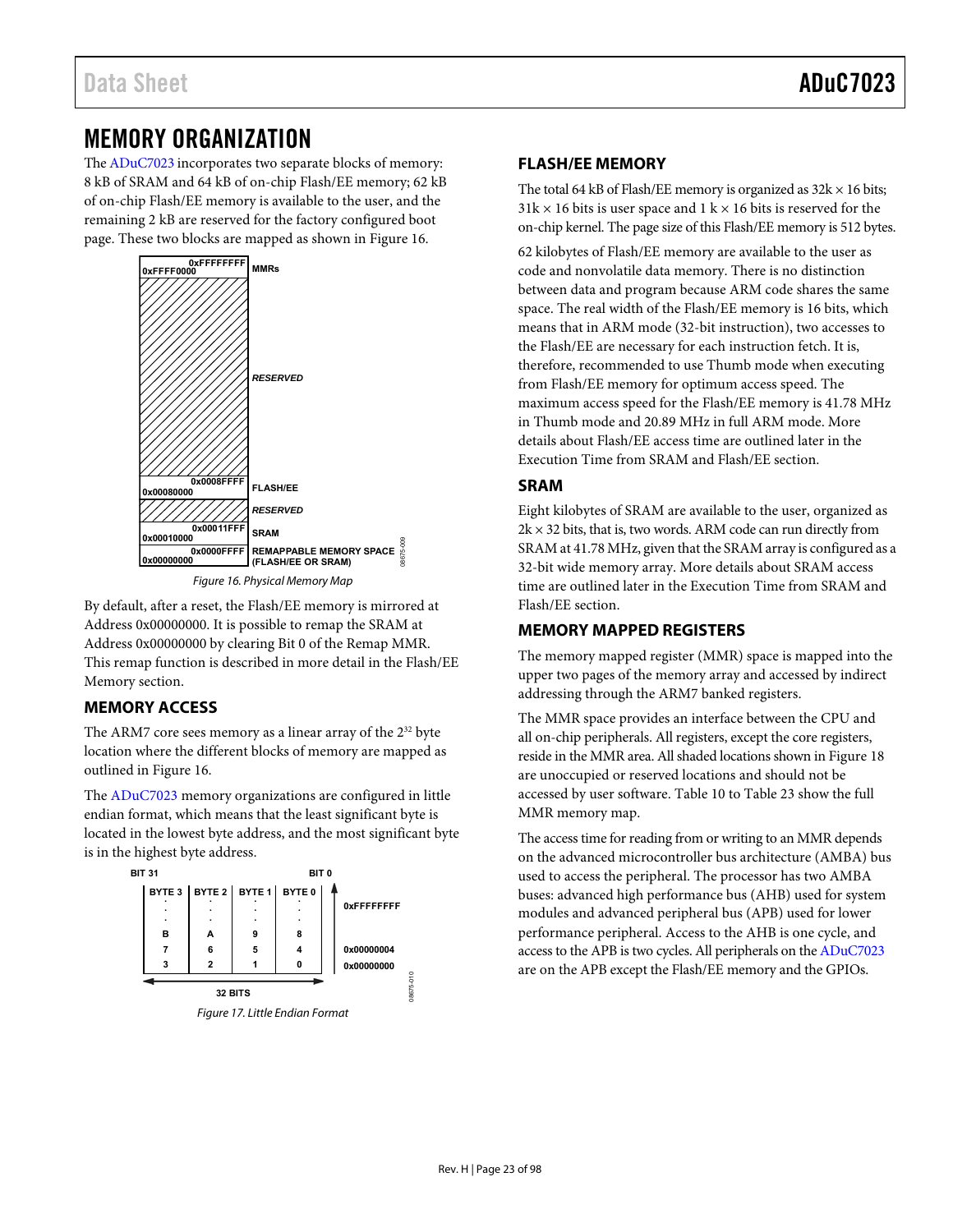| 0xFFFFFFFF <sub>1</sub> |                                                        |          |
|-------------------------|--------------------------------------------------------|----------|
| 0xFFFFF820              | FL<br><b>ASH CONTROL</b>                               |          |
| 0xFFFFF800              | <b>INTERFACE</b>                                       |          |
| 0xFFFFF46C              | GPIO                                                   |          |
| 0xFFFFF400              |                                                        |          |
| 0xFFFF0FBF              | <b>PWM</b>                                             |          |
| 0xFFFF0F80              |                                                        |          |
| 0xFFFF0B54              | PLA                                                    |          |
| 0xFFFF0B00              |                                                        |          |
| 0xFFFF0A14              | SPI                                                    |          |
| 0xFFFF0A00              |                                                        |          |
| 0xFFFF0948              | 12C1                                                   |          |
| 0xFFFF0900              |                                                        |          |
| 0xFFFF0848              | 12C0                                                   |          |
| 0xFFFF0800              |                                                        |          |
| 0xFFFF0620              | <b>DAC</b>                                             |          |
| 0xFFFF0600              |                                                        |          |
| 0xFFFF0538              | <b>ADC</b>                                             |          |
| 0xFFFF0500              |                                                        |          |
| 0xFFFF0490              | <b>BAND GAP</b><br><b>REFERENCE</b>                    |          |
| 0xFFFF048C              |                                                        |          |
| 0xFFFF0448              | <b>POWER SUPPLY</b><br><b>MONITOR</b>                  |          |
| 0xFFFF0440              |                                                        |          |
| 0xFFFF0420              | PLL<br><b>AND</b><br>OSCIL<br><b>ATOR CONTROI</b><br>ı |          |
| 0xFFFF0404              |                                                        |          |
| 0xFFFF0370              | WATCHDOG<br>TIMER                                      |          |
| 0xFFFF0360              |                                                        |          |
| 0xFFFF0334              | <b>GENERAL-PURPOSE</b><br><b>TIMER</b>                 |          |
| 0xFFFF0320              |                                                        |          |
| 0xFFFF0310              | <b>TIMER0</b>                                          |          |
| 0xFFFF0300              |                                                        |          |
| 0xFFFF0238              | <b>REMAP AND</b><br><b>SYSTEM CONTROL</b>              |          |
| 0xFFFF0220              |                                                        |          |
| 0xFFFF0140              | INTERRUPT<br><b>CONTROLLER</b>                         | 18675-01 |
| 0xFFFF0000              |                                                        |          |

<span id="page-23-0"></span>Figure 18. Memory Mapped Registers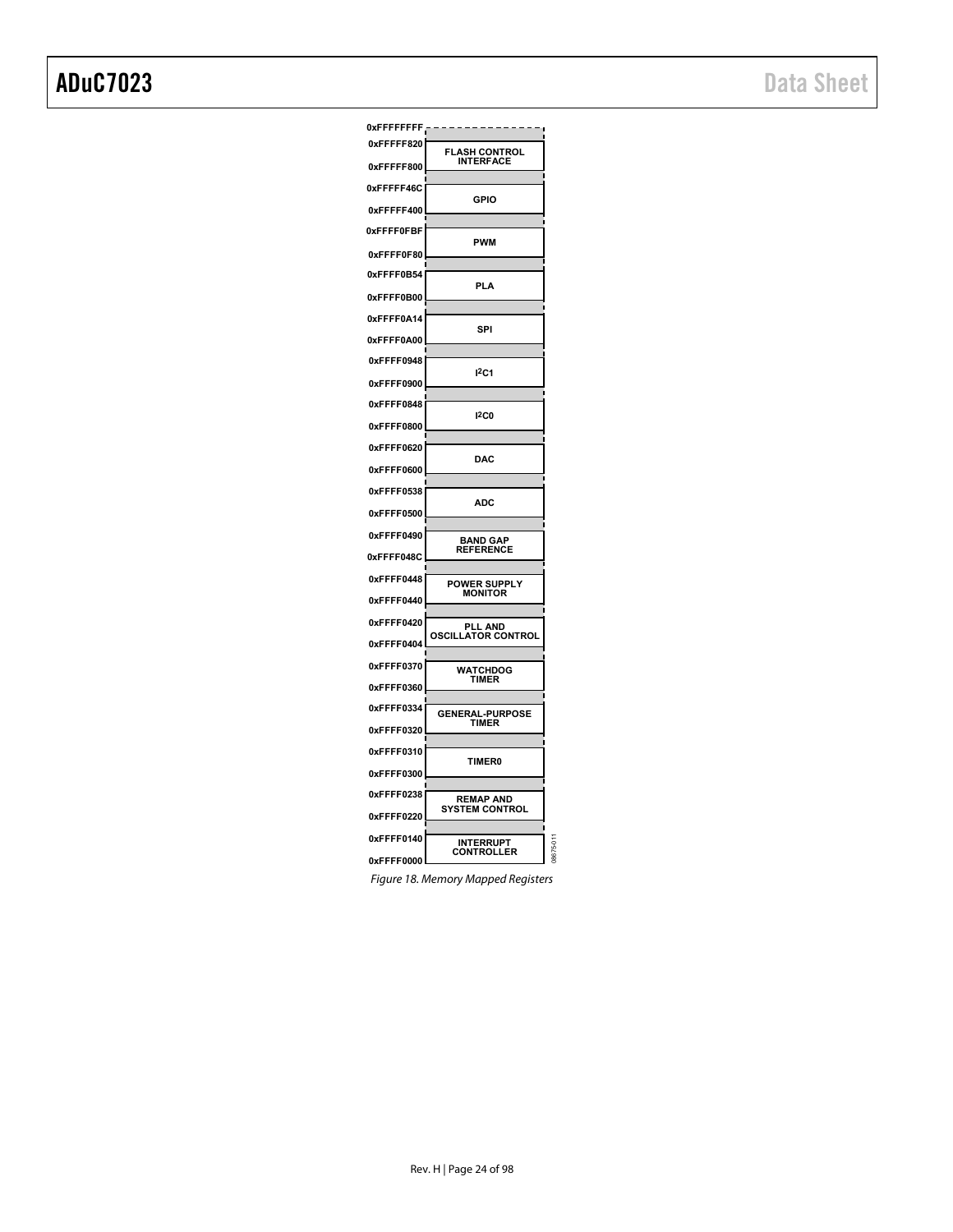### <span id="page-24-0"></span>**Table 10. IRQ Address Base = 0xFFFF0000**

|                |                   |                | <b>Access</b> |                      |                                                                                                                                                            |
|----------------|-------------------|----------------|---------------|----------------------|------------------------------------------------------------------------------------------------------------------------------------------------------------|
| <b>Address</b> | <b>Name</b>       | <b>Byte</b>    | <b>Type</b>   | <b>Default Value</b> | <b>Description</b>                                                                                                                                         |
| 0x0000         | <b>IRQSTA</b>     | $\overline{4}$ | R             | 0x00000000           | Active IRO source.                                                                                                                                         |
| 0x0004         | <b>IROSIG</b>     | 4              | R             |                      | Current state of all IRQ sources (enabled and disabled).                                                                                                   |
| 0x0008         | <b>IROEN</b>      | 4              | R/W           | 0x00000000           | Enabled IRO sources.                                                                                                                                       |
| 0x000C         | <b>IRQCLR</b>     | 4              | W             |                      | MMR to disable IRO sources.                                                                                                                                |
| 0x0010         | <b>SWICFG</b>     | 4              | W             |                      | Software interrupt configuration MMR.                                                                                                                      |
| 0x0014         | <b>IRQBASE</b>    | 4              | R/W           | 0x00000000           | Base address of all vectors. Points to start of a 64-byte memory block<br>which can contain up to 32 pointers to separate subroutine handlers.             |
| 0x001C         | <b>IRQVEC</b>     | 4              | $\mathsf{R}$  | 0x00000000           | This register contains the subroutine address for the currently active<br>IRO source.                                                                      |
| 0x0020         | <b>IROPO</b>      | 4              | R/W           | 0x00000000           | This register contains the interrupt priority setting for Interrupt Source 1<br>to Interrupt Source 7. An interrupt can have a priority setting of 0 to 7. |
| 0x0024         | IROP1             | 4              | R/W           | 0x00000000           | This register contains the interrupt priority setting for Interrupt Source 8<br>to Interrupt Source 15.                                                    |
| 0x0028         | IROP <sub>2</sub> | 4              | R/W           | 0x00000000           | This register contains the interrupt priority setting for Interrupt Source 16 to<br>Interrupt Source 21.                                                   |
| 0x002C         | <b>RESERVED</b>   | 4              | R/W           | 0x00000000           | Reserved.                                                                                                                                                  |
| 0x0030         | <b>IROCONN</b>    | 4              | R/W           | 0x00000000           | Used to enable IRQ and FIQ interrupt nesting.                                                                                                              |
| 0x0034         | <b>IROCONE</b>    | 4              | R/W           | 0x00000000           | This register configures the external interrupt sources as rising edge,<br>falling edge, or level triggered.                                               |
| 0x0038         | <b>IROCLRE</b>    | 4              | R/W           | 0x00000000           | Used to clear an edge level triggered interrupt source.                                                                                                    |
| 0x003C         | <b>IRQSTAN</b>    | 4              | R/W           | 0x00000000           | This register indicates the priority level of an interrupt that has just<br>caused an interrupt exception.                                                 |
| 0x0100         | <b>FIQSTA</b>     | 4              | R             | 0x00000000           | Active FIO source.                                                                                                                                         |
| 0x0104         | <b>FIQSIG</b>     | 4              | R             |                      | Current state of all FIQ sources (enabled and disabled).                                                                                                   |
| 0x0108         | <b>FIQEN</b>      | 4              | R/W           | 0x00000000           | Enabled FIO sources.                                                                                                                                       |
| 0x010C         | <b>FIQCLR</b>     | 4              | W             |                      | MMR to disable FIO sources.                                                                                                                                |
| 0x011C         | <b>FIOVEC</b>     | 4              | R             | 0x00000000           | FIQ interrupt vector.                                                                                                                                      |
| 0x013C         | <b>FIQSTAN</b>    | 4              | <b>RW</b>     | 0x00000000           | This register indicates the priority level of an FIQ that has just caused an<br>FIQ exception.                                                             |

### **Table 11. System Control Address Base = 0xFFFF0200**

|                |                    |             | <b>Access</b> |                            |                                                                                                      |
|----------------|--------------------|-------------|---------------|----------------------------|------------------------------------------------------------------------------------------------------|
| <b>Address</b> | <b>Name</b>        | <b>Byte</b> | Type          | Default Value <sup>1</sup> | <b>Description</b>                                                                                   |
| 0x0220         | Remap <sup>2</sup> |             | R/W           | 0x00                       | Remap control register.                                                                              |
| 0x0230         | <b>RSTSTA</b>      |             | R/W           | 0x01                       | <b>RSTSTA status MMR.</b>                                                                            |
| 0x0234         | <b>RSTCLR</b>      |             | W             | 0x00                       | RSTCLR MMR for clearing RSTSTA register.                                                             |
| 0x0248         | RSTKEY1            |             | W             | 0xXX                       | 0x76 should be written to this register before writing to RSTCFG.                                    |
| 0x024C         | <b>RSTCFG</b>      |             | R/W           | 0x00                       | This register allows the DAC and GPIO outputs to retain state after a<br>watchdog or software reset. |
| 0x0250         | RSTKEY2            |             | W             | 0xXX                       | 0xB1 should be written to this register after writing to RSTCFG.                                     |

<sup>1</sup> N/A means not applicable.<br><sup>2</sup> Updated by kernel.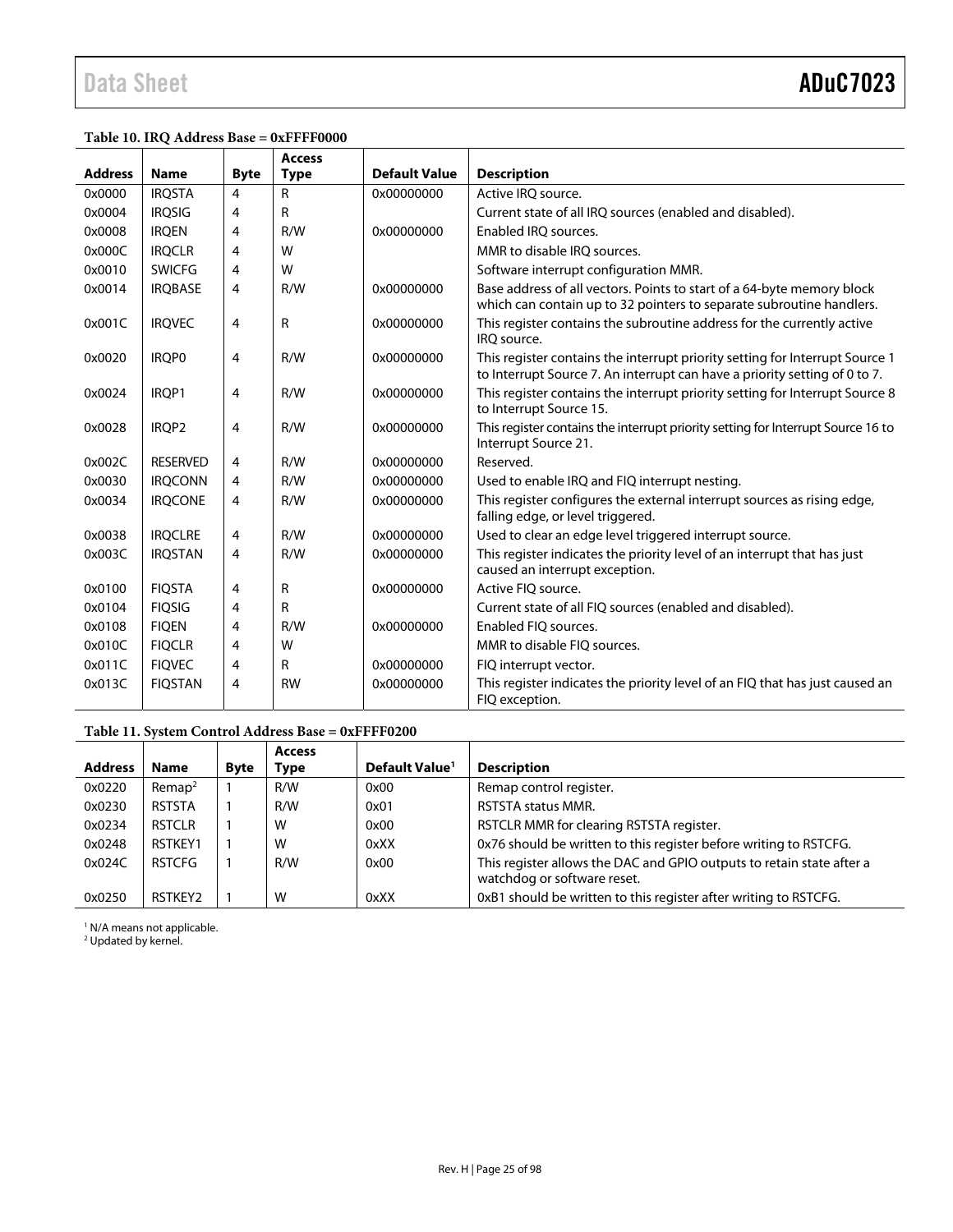| <b>Address</b> | <b>Name</b>        | <b>Byte</b>    | <b>Access Type</b> | Default Value <sup>1</sup> | <b>Description</b>               |  |  |  |
|----------------|--------------------|----------------|--------------------|----------------------------|----------------------------------|--|--|--|
| 0x0300         | <b>TOLD</b>        | 2              | R/W                | 0x0000                     | Timer0 load register.            |  |  |  |
| 0x0304         | <b>TOVAL</b>       | $\overline{2}$ | R                  | 0xFFFF                     | Timer0 value register.           |  |  |  |
| 0x0308         | <b>TOCON</b>       | 2              | R/W                | 0x0000                     | Timer <sub>0</sub> control MMR.  |  |  |  |
| 0x030C         | <b>TOCLRI</b>      |                | W                  | 0xXX                       | Timer0 interrupt clear register. |  |  |  |
| 0x0320         | T <sub>1</sub> LD  | 4              | R/W                | 0x00000000                 | Timer1 load register.            |  |  |  |
| 0x0324         | T1VAL              | 4              | R                  | <b>OXFFFFFFFFF</b>         | Timer1 value register            |  |  |  |
| 0x0328         | T <sub>1</sub> CON | 4              | R/W                | 0x00000000                 | Timer1 control MMR.              |  |  |  |
| 0x032C         | <b>T1CLRI</b>      |                | W                  | 0xXX                       | Timer1 interrupt clear register. |  |  |  |
| 0x0330         | T1CAP              | 4              | R                  | 0x00000000                 | Timer1 capture register.         |  |  |  |
| 0x0360         | T <sub>2</sub> LD  | $\overline{2}$ | R/W                | 0x0000                     | Timer2 load register.            |  |  |  |
| 0x0364         | T <sub>2</sub> VAL | $\overline{2}$ | R                  | 0xFFFF                     | Timer2 value register.           |  |  |  |
| 0x0368         | T <sub>2</sub> CON | $\overline{2}$ | R/W                | 0x0000                     | Timer2 control MMR.              |  |  |  |
| 0x036C         | <b>T2CLRI</b>      |                | W                  | 0xXX                       | Timer2 interrupt clear register. |  |  |  |

**Table 12. Timer Address Base = 0xFFFF0300** 

<sup>1</sup> N/A means not applicable.

#### **Table 13. PLL/PSM Base Address = 0xFFFF0400**

|                |                     |             | <b>Access</b> |                            |                                                |
|----------------|---------------------|-------------|---------------|----------------------------|------------------------------------------------|
| <b>Address</b> | <b>Name</b>         | <b>Byte</b> | Type          | Default Value <sup>1</sup> | <b>Description</b>                             |
| 0x0404         | POWKEY1             |             | W             | 0xXXXX                     | POWCON0 prewrite key.                          |
| 0x0408         | POWCON <sub>0</sub> |             | R/W           | 0x00                       | Power control and core speed control register. |
| 0x040C         | POWKEY2             | 2           | W             | 0xXXXX                     | POWCON0 postwrite key.                         |
| 0x0410         | PLLKEY1             |             | W             | 0xXXXX                     | PLLCON prewrite key.                           |
| 0x0414         | PLLCON              |             | R/W           | 0x21                       | PLL clock source selection MMR.                |
| 0x0418         | PLLKEY2             | 2           | W             | 0xXXXX                     | PLLCON postwrite key.                          |
| 0x0434         | POWKEY3             | 2           | W             | 0xXXXX                     | POWCON1 prewrite key.                          |
| 0x0438         | POWCON1             | 2           | R/W           | 0x0004                     | Power control and core speed control register. |
| 0x043C         | POWKEY4             | 2           | W             | 0xXXXX                     | POWCON1 postwrite key.                         |
| 0x0440         | <b>PSMCON</b>       | 2           | R/W           | 0x0008                     | Power supply monitor control register.         |
| 0x0444         | <b>CMPCON</b>       | 2           | R/W           | 0x0000                     | Comparator control register.                   |

<sup>1</sup> N/A means not applicable.

#### **Table 14. Reference Base Address = 0xFFFF0480**

| Address:       | 0x048C                      |
|----------------|-----------------------------|
| Name:          | <b>REFCON</b>               |
| Byte:          | 1                           |
| Access type:   | Read/write                  |
| Default value: | 0x00                        |
| Description:   | Reference control register. |

### **Table 15. ADC Address Base = 0xFFFF0500**

|                |              |             | <b>Access</b> |                      |                                          |
|----------------|--------------|-------------|---------------|----------------------|------------------------------------------|
| <b>Address</b> | <b>Name</b>  | <b>Byte</b> | <b>Type</b>   | <b>Default Value</b> | <b>Description</b>                       |
| 0x0500         | ADCCON       | 2           | R/W           | 0x0600               | ADC control MMR.                         |
| 0x0504         | <b>ADCCP</b> |             | R/W           | 0x00                 | ADC positive channel selection register. |
| 0x0508         | <b>ADCCN</b> |             | R/W           | 0x01                 | ADC negative channel selection register. |
| 0x050C         | ADCSTA       |             |               | 0x00                 | ADC status MMR.                          |
| 0x0510         | ADCDAT       | 4           | R             | 0x00000000           | ADC data output MMR.                     |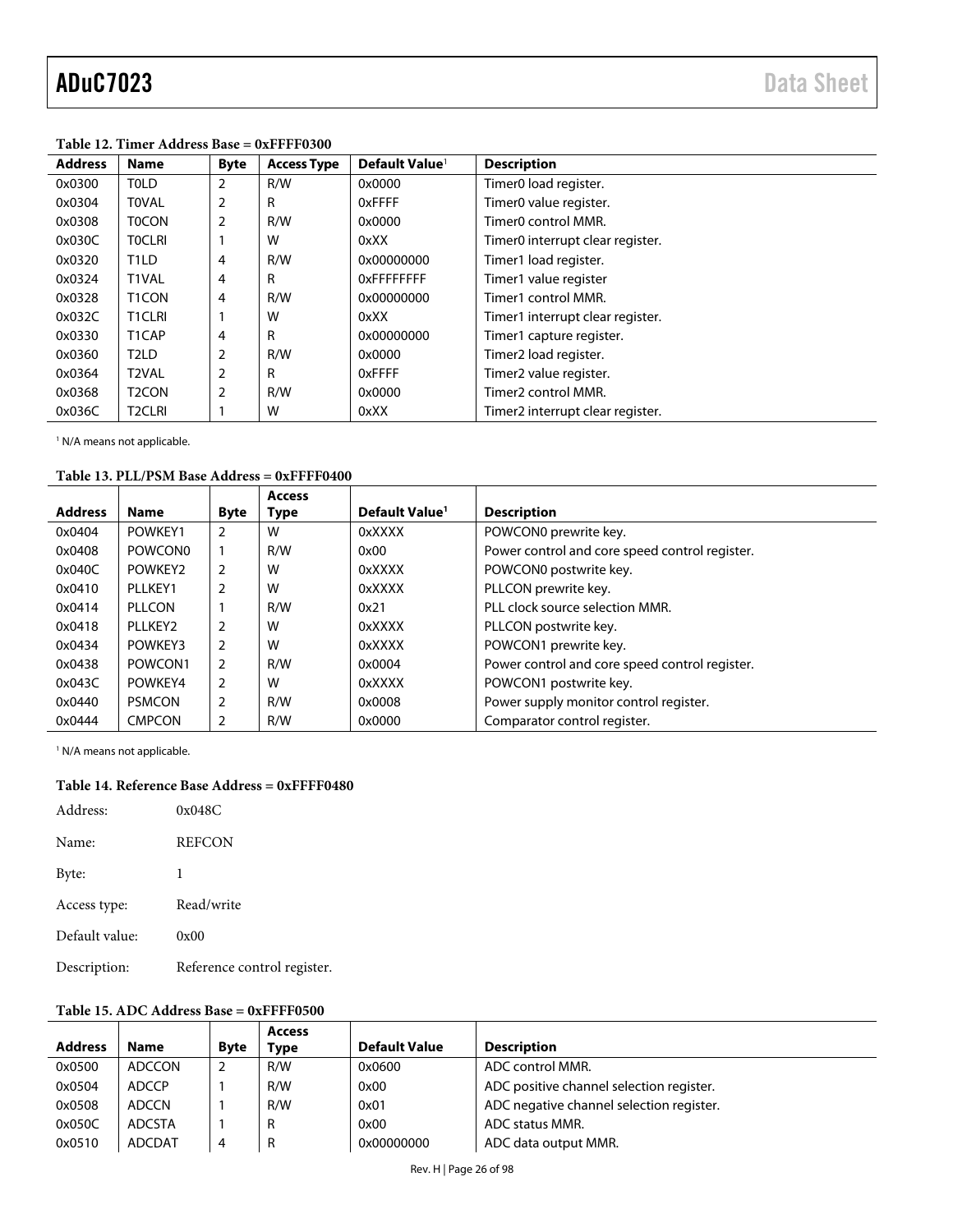| <b>Address</b> | <b>Name</b>    | <b>Byte</b> | Access<br>Type | <b>Default Value</b> | <b>Description</b>                           |
|----------------|----------------|-------------|----------------|----------------------|----------------------------------------------|
| 0x0514         | <b>ADCRST</b>  |             | R/W            | 0x00                 | ADC reset MMR.                               |
| 0x0530         | ADCGN          |             | R/W            | Factory configured   | ADC gain calibration MMR.                    |
| 0x0534         | <b>ADCOF</b>   |             | R/W            | Factory configured   | ADC offset calibration MMR.                  |
| 0x0544         | <b>TSCON</b>   |             | R/W            | 0x00                 | Temperature sensor chopping enable register. |
| 0x0548         | <b>TEMPREF</b> |             | R/W            | Factory configured   | Temperature sensor reference value.          |

### **Table 16. DAC Address Base = 0xFFFF0600**

| <b>Address</b> |                      |             | <b>Access</b> | <b>Default Value</b> |                              |
|----------------|----------------------|-------------|---------------|----------------------|------------------------------|
|                | <b>Name</b>          | <b>Byte</b> | Type          |                      | <b>Description</b>           |
| 0x0600         | <b>DACOCON</b>       |             | R/W           | 0x00                 | DAC0 control MMR.            |
| 0x0604         | <b>DACODAT</b>       | 4           | R/W           | 0x00000000           | DAC0 data MMR.               |
| 0x0608         | DAC1CON              |             | R/W           | 0x00                 | DAC1 control MMR.            |
| 0x060C         | DAC1DAT              | 4           | R/W           | 0x00000000           | DAC1 data MMR.               |
| 0x0610         | DAC <sub>2</sub> CON |             | R/W           | 0x00                 | DAC2 control MMR.            |
| 0x0614         | DAC2DAT              | 4           | R/W           | 0x00000000           | DAC2 data MMR.               |
| 0x0618         | DAC3CON              |             | R/W           | 0x00                 | DAC3 control MMR.            |
| 0x061C         | DAC3DAT              | 4           | R/W           | 0x00000000           | DAC3 data MMR.               |
| 0x0654         | <b>DACBCFG</b>       |             | R/W           | 0x00                 | <b>DAC Configuration MMR</b> |
| 0x0650         | <b>DACBKEY0</b>      | 2           | W             | 0x0000               | DAC Key0 MMR                 |
| 0x0658         | DACBKEY1             | 2           | W             | 0x0000               | DAC Key1 MMR                 |

### **Table 17. I2 C0 Base Address = 0XFFFF0800**

|                |                 |                | <b>Access</b> |                      |                                                                                                                                                         |
|----------------|-----------------|----------------|---------------|----------------------|---------------------------------------------------------------------------------------------------------------------------------------------------------|
| <b>Address</b> | <b>Name</b>     | <b>Byte</b>    | <b>Type</b>   | <b>Default Value</b> | <b>Description</b>                                                                                                                                      |
| 0x0800         | I2C0MCON        | $\overline{2}$ | R/W           | 0x0000               | I <sup>2</sup> C0 master control register.                                                                                                              |
| 0x0804         | <b>I2COMSTA</b> | 2              | R             | 0x0000               | I <sup>2</sup> C0 master status register.                                                                                                               |
| 0x0808         | <b>I2COMRX</b>  |                | R             | 0x00                 | I <sup>2</sup> C0 master receive register.                                                                                                              |
| 0x080C         | I2C0MTX         |                | W             | 0x00                 | I <sup>2</sup> C0 master transmit register.                                                                                                             |
| 0x0810         | I2COMCNTO       | $\overline{2}$ | R/W           | 0x0000               | I <sup>2</sup> C0 master read count register. Write the number of required<br>bytes into this register prior to reading from a slave device.            |
| 0x0814         | I2C0MCNT1       |                | R             | 0x00                 | I <sup>2</sup> C0 master current read count register. This register contains the<br>number of bytes already received during a read from slave sequence. |
| 0x0818         | I2C0ADR0        | 1              | R/W           | 0x00                 | I <sup>2</sup> C0 address byte register. Write the required slave address in<br>here prior to communications.                                           |
| 0x081C         | I2C0ADR1        | 1              | R/W           | 0x00                 | I <sup>2</sup> C0 address byte register. Write the required slave address in<br>here prior to communications. Used in 10-bit mode only.                 |
| 0x0824         | I2C0DIV         | $\overline{2}$ | R/W           | 0x1F1F               | I <sup>2</sup> C0 clock control register. Used to configure the SCL frequency.                                                                          |
| 0x0828         | I2C0SCON        | 2              | R/W           | 0x0000               | I <sup>2</sup> C0 slave control register.                                                                                                               |
| 0x082C         | I2C0SSTA        | $\overline{2}$ | R/W           | 0x0000               | I <sup>2</sup> C0 slave status register.                                                                                                                |
| 0x0830         | I2C0SRX         |                | R             | 0x00                 | I <sup>2</sup> C0 slave receive register.                                                                                                               |
| 0x0834         | I2C0STX         |                | W             | 0x00                 | I <sup>2</sup> C0 slave transmit register.                                                                                                              |
| 0x0838         | I2C0ALT         |                | R/W           | 0x00                 | I <sup>2</sup> C0 hardware general call recognition register.                                                                                           |
| 0x083C         | I2C0ID0         |                | R/W           | 0x00                 | I <sup>2</sup> C0 slave ID0 register. Slave bus ID register.                                                                                            |
| 0x0840         | I2C0ID1         |                | R/W           | 0x00                 | I <sup>2</sup> C0 slave ID1 register. Slave bus ID register.                                                                                            |
| 0x0844         | I2C0ID2         |                | R/W           | 0x00                 | I <sup>2</sup> C0 slave ID2 register. Slave bus ID register.                                                                                            |
| 0x0848         | I2C0ID3         |                | R/W           | 0x00                 | I <sup>2</sup> C0 slave ID3 register. Slave bus ID register.                                                                                            |
| 0x084C         | I2C0FSTA        | 2              | R/W           | 0x0000               | I <sup>2</sup> C0 FIFO status register. Used in both master and slave modes.                                                                            |

**Table 18. I2 C1 Base Address = 0XFFFF0900** 

| <b>Address</b> | <b>Name</b> | <b>Byte</b> | <b>Access</b><br>Type | Default Value | <b>Description</b>                         |
|----------------|-------------|-------------|-----------------------|---------------|--------------------------------------------|
| 0x0900         | I2C1MCON    |             | R/W                   | 0x0000        | I <sup>2</sup> C1 master control register. |
| 0x0904         | I2C1MSTA    |             |                       | 0x0000        | <sup>12</sup> C1 master status register.   |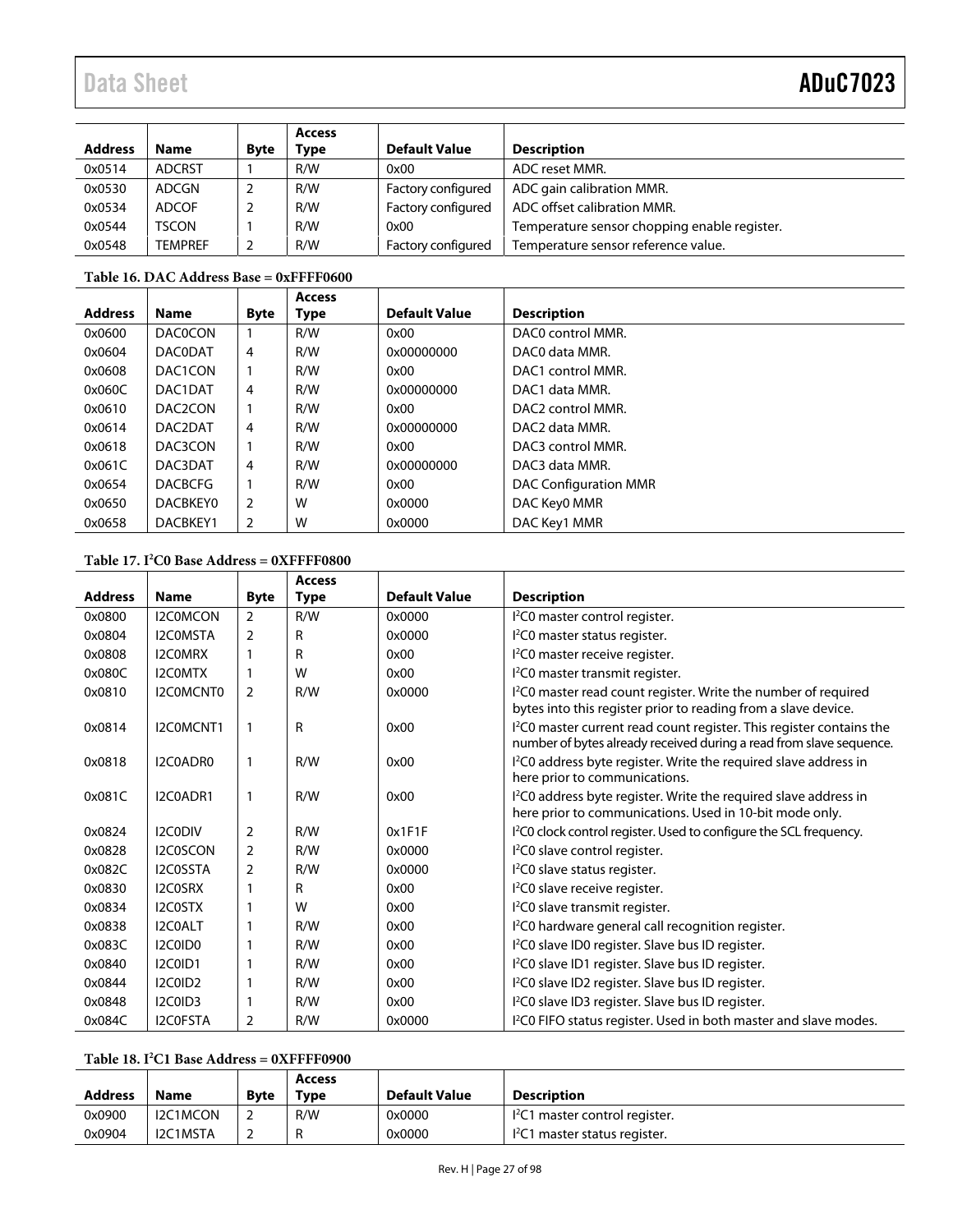| <b>Address</b> | <b>Name</b> | <b>Byte</b> | Access<br>Tvpe | <b>Default Value</b> | <b>Description</b>                                                                                                                          |
|----------------|-------------|-------------|----------------|----------------------|---------------------------------------------------------------------------------------------------------------------------------------------|
| 0x0908         | I2C1MRX     |             |                | 0x00                 | $l^2C1$ master receive register.                                                                                                            |
| 0x090C         | I2C1MTX     |             | W              | 0x00                 | I <sup>2</sup> C1 master transmit register.                                                                                                 |
| 0x0910         | I2C1MCNT0   |             | R/W            | 0x0000               | <sup>12</sup> C1 master read count register. Write the number of required bytes<br>into this register prior to reading from a slave device. |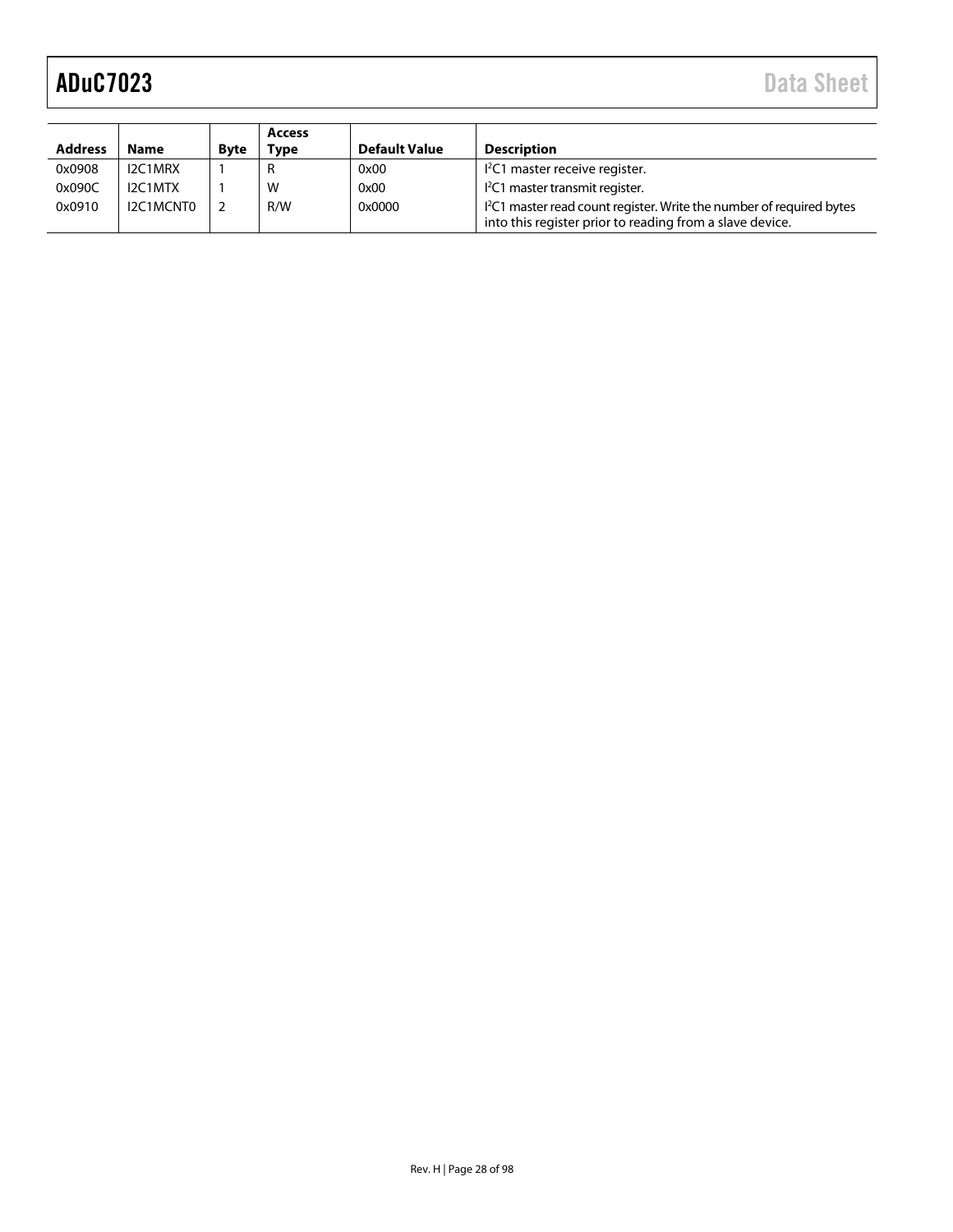| <b>Address</b> | <b>Name</b>    | <b>Byte</b>    | <b>Access</b><br><b>Type</b> | <b>Default Value</b> | <b>Description</b>                                                                                                                                      |
|----------------|----------------|----------------|------------------------------|----------------------|---------------------------------------------------------------------------------------------------------------------------------------------------------|
| 0x0914         | I2C1MCNT1      |                | R                            | 0x00                 | I <sup>2</sup> C1 master current read count register. This register contains the<br>number of bytes already received during a read from slave sequence. |
| 0x0918         | I2C1ADR0       |                | R/W                          | 0x00                 | I <sup>2</sup> C1 address byte register. Write the required slave address in<br>here prior to communications.                                           |
| 0x091C         | I2C1ADR1       |                | R/W                          | 0x00                 | I <sup>2</sup> C1 address byte register. Write the required slave address in<br>here prior to communications. Used in 10-bit mode only.                 |
| 0x0924         | I2C1DIV        | 2              | R/W                          | 0x1F1F               | I <sup>2</sup> C1 clock control register. Used to configure the SCL frequency.                                                                          |
| 0x0928         | I2C1SCON       | $\overline{2}$ | R/W                          | 0x0000               | <sup>12</sup> C1 slave control register.                                                                                                                |
| 0x092C         | I2C1SSTA       | 2              | R/W                          | 0x0000               | $I2CI$ slave status register.                                                                                                                           |
| 0x0930         | I2C1SRX        |                | R                            | 0x00                 | I <sup>2</sup> C1 slave receive register.                                                                                                               |
| 0x0934         | I2C1STX        |                | W                            | 0x00                 | I <sup>2</sup> C1 slave transmit register.                                                                                                              |
| 0x0938         | I2C1ALT        |                | R/W                          | 0x00                 | I <sup>2</sup> C1 hardware general call recognition register.                                                                                           |
| 0x093C         | <b>I2C1ID0</b> |                | R/W                          | 0x00                 | I <sup>2</sup> C1 slave ID0 register. Slave bus ID register.                                                                                            |
| 0x0940         | <b>I2C1ID1</b> |                | R/W                          | 0x00                 | I <sup>2</sup> C1 slave ID1 register. Slave bus ID register.                                                                                            |
| 0x0944         | I2C1ID2        |                | R/W                          | 0x00                 | I <sup>2</sup> C1 slave ID2 register. Slave bus ID register.                                                                                            |
| 0x0948         | I2C1ID3        |                | R/W                          | 0x00                 | I <sup>2</sup> C1 slave ID3 register. Slave bus ID register.                                                                                            |
| 0x094C         | I2C1FSTA       | 2              | R/W                          | 0x0000               | I <sup>2</sup> C1 FIFO status register. Used in both master and slave modes.                                                                            |

## **Table 19. SPI Base Address = 0xFFFF0A00**

| <b>Address</b> | <b>Name</b>   | <b>Byte</b> | <b>Access</b><br>Type | <b>Default Value</b> | <b>Description</b>        |
|----------------|---------------|-------------|-----------------------|----------------------|---------------------------|
| 0x0A00         | <b>SPISTA</b> |             | R                     | 0x0000               | <b>SPI status MMR.</b>    |
| 0x0A04         | <b>SPIRX</b>  |             | R                     | 0x00                 | SPI receive MMR.          |
| 0x0A08         | <b>SPITX</b>  |             | W                     | 0xXX                 | <b>SPI transmit MMR.</b>  |
| 0x0A0C         | <b>SPIDIV</b> |             | R/W                   | 0x00                 | SPI baud rate select MMR. |
| 0x0A10         | <b>SPICON</b> |             | R/W                   | 0x0000               | SPI control MMR.          |

## **Table 20. PLA Base Address = 0XFFFF0B00**

|                |                |                | <b>Access</b> |                      |                                   |
|----------------|----------------|----------------|---------------|----------------------|-----------------------------------|
| <b>Address</b> | <b>Name</b>    | <b>Byte</b>    | Type          | <b>Default Value</b> | <b>Description</b>                |
| 0x0B00         | <b>PLAELMO</b> | 2              | R/W           | 0x0000               | PLA Element 0 control register.   |
| 0x0B04         | PLAELM1        | $\overline{2}$ | R/W           | 0x0000               | PLA Element 1 control register.   |
| 0x0B08         | PLAELM2        | 2              | R/W           | 0x0000               | PLA Element 2 control register.   |
| 0x0B0C         | PLAELM3        | $\overline{2}$ | R/W           | 0x0000               | PLA Element 3 control register.   |
| 0x0B10         | PLAELM4        | 2              | R/W           | 0x0000               | PLA Element 4 control register.   |
| 0x0B14         | PLAELM5        | 2              | R/W           | 0x0000               | PLA Element 5 control register.   |
| 0x0B18         | PLAELM6        | $\overline{2}$ | R/W           | 0x0000               | PLA Element 6 control register.   |
| 0x0B1C         | PLAELM7        | $\overline{2}$ | R/W           | 0x0000               | PLA Element 7 control register.   |
| 0x0B20         | PLAELM8        | $\overline{2}$ | R/W           | 0x0000               | PLA Element 8 control register.   |
| 0x0B24         | PLAELM9        | $\overline{2}$ | R/W           | 0x0000               | PLA Element 9 control register.   |
| 0x0B28         | PLAELM10       | $\overline{2}$ | R/W           | 0x0000               | PLA Element 10 control register.  |
| 0x0B2C         | PLAELM11       | 2              | R/W           | 0x0000               | PLA Element 11 control register.  |
| 0x0B30         | PLAELM12       | $\overline{2}$ | R/W           | 0x0000               | PLA Element 12 control register.  |
| 0x0B34         | PLAELM13       | 2              | R/W           | 0x0000               | PLA Element 13 control register.  |
| 0x0B38         | PLAELM14       | 2              | R/W           | 0x0000               | PLA Element 14 control register.  |
| 0x0B3C         | PLAELM15       | 2              | R/W           | 0x0000               | PLA Element 15 control register.  |
| 0x0B40         | <b>PLACLK</b>  |                | R/W           | 0x00                 | PLA clock select register.        |
| 0x0B44         | <b>PLAIRQ</b>  | 4              | R/W           | 0x00000000           | PLA interrupt control register.   |
| 0x0B48         | <b>PLAADC</b>  | 4              | R/W           | 0x00000000           | PLA ADC trigger control register. |
| 0x0B4C         | <b>PLADIN</b>  | 4              | R/W           | 0x00000000           | PLA data in register.             |
| 0x0B50         | <b>PLADOUT</b> | 4              | R             | 0x00000000           | PLA data out register.            |
| 0x0B54         | <b>PLALCK</b>  | 1              | W             | 0x00                 | PLA lock register.                |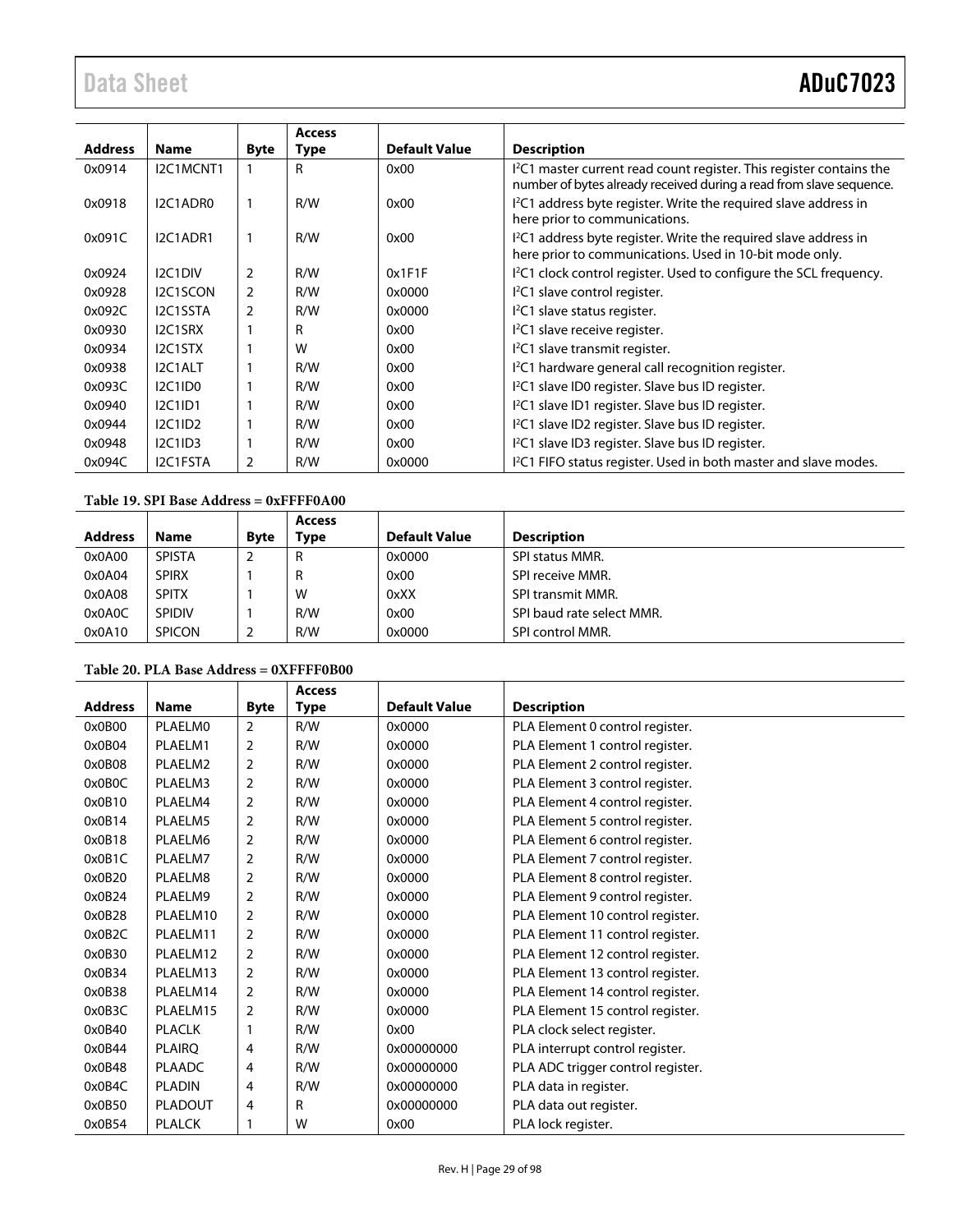#### **Table 21. PWM Base Address = 0xFFFF0F80**

|                |                |                | <b>Access</b> |                      |                                                                                                    |
|----------------|----------------|----------------|---------------|----------------------|----------------------------------------------------------------------------------------------------|
| <b>Address</b> | <b>Name</b>    | <b>Byte</b>    | <b>Type</b>   | <b>Default Value</b> | <b>Description</b>                                                                                 |
| 0x0F80         | PWMCON1        | $\overline{2}$ | R/W           | 0x0012               | PWM Control Register 1. See the Pulse-Width Modulator section<br>for full details.                 |
| 0x0F84         | PWM0COM0       | 2              | R/W           | 0x0000               | Compare Register 0 for PWM Output 0 and PWM Output 1.                                              |
| 0x0F88         | PWM0COM1       | $\mathcal{P}$  | R/W           | 0x0000               | Compare Register 1 for PWM Output 0 and PWM Output 1.                                              |
| 0x0F8C         | PWM0COM2       | 2              | R/W           | 0x0000               | Compare Register 2 for PWM Output 0 and PWM Output 1.                                              |
| 0x0F90         | <b>PWMOLEN</b> | $\mathcal{P}$  | R/W           | 0x0000               | Frequency control for PWM Output 0 and PWM Output 1.                                               |
| 0x0F94         | PWM1COM0       | $\mathcal{P}$  | R/W           | 0x0000               | Compare Register 0 for PWM Output 2 and PWM Output 3.                                              |
| 0x0F98         | PWM1COM1       | $\mathcal{P}$  | R/W           | 0x0000               | Compare Register 1 for PWM Output 2 and PWM Output 3.                                              |
| 0x0F9C         | PWM1COM2       | 2              | R/W           | 0x0000               | Compare Register 2 for PWM Output 2 and PWM Output 3.                                              |
| 0x0FA0         | PWM1LEN        | $\mathcal{P}$  | R/W           | 0x0000               | Frequency control for PWM Output 2 and PWM Output 3.                                               |
| 0x0FA4         | PWM2COM0       | $\overline{2}$ | R/W           | 0x0000               | Compare Register 0 for PWM Output 4.                                                               |
| 0x0FA8         | PWM2COM1       | 2              | R/W           | 0x0000               | Compare Register 1 for PWM Output 4.                                                               |
| 0x0FB0         | PWM2LEN        | 2              | R/W           | 0x0000               | Frequency control for PWM Output 4.                                                                |
| 0x0FB8         | <b>PWMCLRI</b> | $\overline{2}$ | W             | 0x0000               | PWM interrupt clear register. Writing any value to this register<br>clears a PWM interrupt source. |

### **Table 22. GPIO Base Address = 0xFFFFF400**

|                |                     |             | <b>Access</b> |                      |                                 |
|----------------|---------------------|-------------|---------------|----------------------|---------------------------------|
| <b>Address</b> | <b>Name</b>         | <b>Byte</b> | <b>Type</b>   | <b>Default Value</b> | <b>Description</b>              |
| 0xF400         | <b>GPOCON</b>       | 4           | R/W           | 0x00001111           | GPIO Port0 control MMR.         |
| 0xF404         | GP1CON              | 4           | R/W           | 0x00000000           | <b>GPIO Port1 control MMR.</b>  |
| 0xF408         | GP2CON              | 4           | R/W           | 0x00000000           | GPIO Port2 control MMR.         |
| 0xF420         | <b>GPODAT</b>       | 4           | R/W           | 0x000000XX           | GPIO Port0 data control MMR.    |
| 0xF424         | <b>GPOSET</b>       | 4           | W             | 0x000000XX           | GPIO Port0 data set MMR.        |
| 0xF428         | <b>GPOCLR</b>       | 4           | W             | 0x000000XX           | GPIO Port0 data clear MMR.      |
| 0xF42C         | <b>GPOPAR</b>       | 4           | R/W           | 0x22220000           | GPIO Port0 pull-up disable MMR. |
| 0xF430         | GP1DAT              | 4           | R/W           | 0x000000XX           | GPIO Port1 data control MMR.    |
| 0xF434         | GP1SET              | 4           | W             | 0x000000XX           | GPIO Port1 data set MMR.        |
| 0xF438         | GP1CLR              | 4           | W             | 0x000000XX           | GPIO Port1 data clear MMR.      |
| 0xF43C         | GP1PAR              | 4           | R/W           | 0x22000022           | GPIO Port1 pull-up disable MMR. |
| 0xF440         | GP2DAT              | 4           | R/W           | 0x000000XX           | GPIO Port2 data control MMR.    |
| 0xF444         | GP2SET              | 4           | W             | 0x000000XX           | GPIO Port2 data set MMR.        |
| 0xF448         | GP <sub>2</sub> CLR | 4           | W             | 0x000000XX           | GPIO Port2 data clear MMR.      |
| 0xF44C         | GP2PAR              | 4           | R/W           | 0x00000000           | GPIO Port2 pull-up disable MMR. |

### <span id="page-29-0"></span>**Table 23. Flash/EE Base Address = 0xFFFFF800**

|                |                |             | <b>Access</b> |                      |                          |
|----------------|----------------|-------------|---------------|----------------------|--------------------------|
| <b>Address</b> | <b>Name</b>    | <b>Byte</b> | Type          | <b>Default Value</b> | <b>Description</b>       |
| 0xF800         | <b>FEESTA</b>  |             | R             | 0x20                 | Flash/EE status MMR.     |
| 0xF804         | <b>FEEMOD</b>  | 2           | R/W           | 0x0000               | Flash/EE control MMR.    |
| 0xF808         | <b>FEECON</b>  |             | R/W           | 0x07                 | Flash/EE control MMR.    |
| 0xF80C         | FEEDAT         |             | R/W           | 0xXXXX               | Flash/EE data MMR.       |
| 0xF810         | <b>FEEADR</b>  |             | R/W           | 0x0000               | Flash/EE address MMR.    |
| 0xF818         | <b>FEESIGN</b> | 3           | R             | 0xFFFFFF             | Flash/EE LFSR MMR.       |
| 0xF81C         | <b>FEEPRO</b>  | 4           | R/W           | 0x00000000           | Flash/EE protection MMR. |
| 0xF820         | <b>FEEHIDE</b> | 4           | R/W           | <b>OxFFFFFFFFF</b>   | Flash/EE protection MMR. |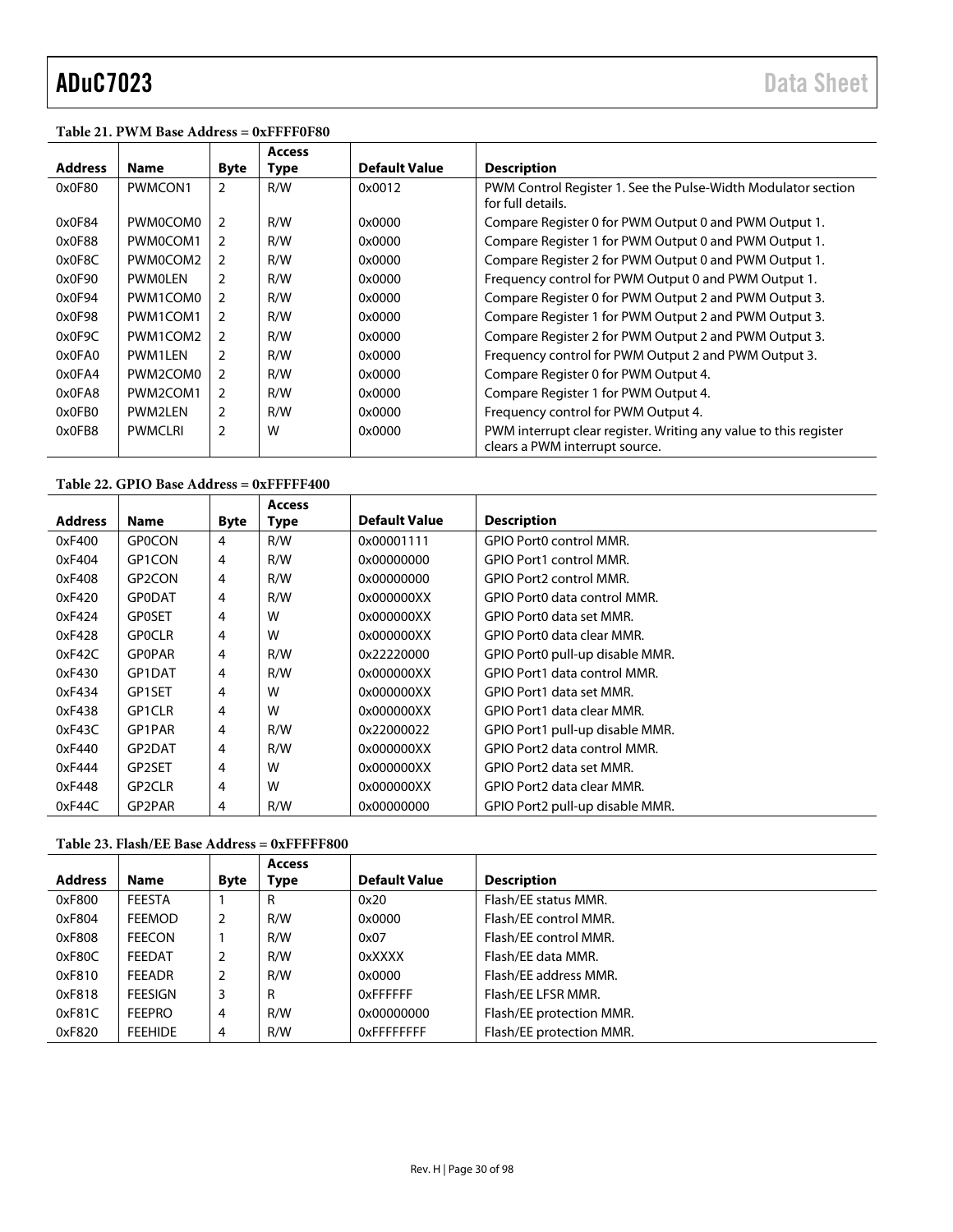# <span id="page-30-0"></span>ADC CIRCUIT OVERVIEW

The analog-to-digital converter (ADC) incorporates a fast, multichannel, 12-bit ADC. It can operate from 2.7 V to 3.6 V supplies and is capable of providing a throughput of up to 1 MSPS when the clock source is 41.78 MHz. This block provides the user with a multichannel multiplexer, a differential track-and-hold, an on-chip reference, and an ADC.

The ADC consists of a 12-bit successive approximation converter based around two capacitor DACs. Depending on the input signal configuration, the ADC can operate in one of two different modes: fully differential mode (for small and balanced signals) or single-ended mode (for any single-ended signals).

The converter accepts an analog input range of  $0 \,$ V to  $V_{REF}$  when operating in single-ended mode. In fully differential mode, the input signal must be balanced around a common-mode voltage ( $V<sub>CM</sub>$ ) in the 0 V to  $AV<sub>DD</sub>$  range with a maximum amplitude of 2 VREF (see [Figure 19\)](#page-30-2).



<span id="page-30-2"></span>Figure 19. Examples of Balanced Signals in Fully Differential Mode

A high precision, low drift, factory calibrated, 2.5 V reference is provided on chip. An external reference can also be connected as described later in the [Band Gap Reference s](#page-37-0)ection.

Single or continuous conversion modes can be initiated in the software. An external CONV<sub>START</sub> pin, an output generated from the on-chip PLA, or a Timer0 or Timer1 overflow can also be used to generate a repetitive trigger for ADC conversions.

A voltage output from an on-chip band gap reference proportional to absolute temperature can also be routed through the front-end ADC multiplexer. This temperature channel can be selected as an ADC input. This facilitates an internal temperature sensor channel that measures die temperature.

## <span id="page-30-1"></span>**TRANSFER FUNCTION**

### **Single-Ended Mode**

In single-ended mode, the input range is  $0 \,$ V to  $V_{REF}$ . The output coding is straight binary in single-ended mode with

1 LSB = *FS*/4096, or  $2.5 \text{ V}/4096 = 0.61 \text{ mV}$ , or 610 μV when  $V_{REF}$  = 2.5 V

The ideal code transitions occur midway between successive integer LSB values (that is, 1/2 LSB, 3/2 LSB, 5/2 LSB, … , FS − 3/2 LSB). The ideal input/output transfer characteristic is shown i[n Figure 20.](#page-30-3) 



## <span id="page-30-3"></span>**Fully Differential Mode**

The amplitude of the differential signal is the difference between the signals applied to the  $V_{IN+}$  and  $V_{IN-}$  pins (that is,  $V_{IN+} - V_{IN-}$ ). The maximum amplitude of the differential signal is, therefore,  $-V<sub>REF</sub>$  to +V<sub>REF</sub> p-p (that is, 2 × V<sub>REF</sub>). This is regardless of the common mode (CM). The common mode is the average of the two signals, for example,  $(V_{IN+} + V_{IN-})/2$ , and is, therefore, the voltage on which the two inputs are centered. This results in the span of each input being  $CM \pm V_{REF}/2$ . This voltage has to be set up externally, and its range varies with  $V_{REF}$  (see the Driving the [Analog Inputs s](#page-35-0)ection).

The output coding is twos complement in fully differential mode with 1 LSB = 2 V<sub>REF</sub>/4096 or  $2 \times 2.5$  V/4096 = 1.22 mV when  $V_{REF}$  = 2.5 V. The output result is  $\pm 11$  bits, but this is shifted by one to the right. This allows the result in the ADCDAT MMR to be declared as a signed integer when writing C code. The designed code transitions occur midway between successive integer LSB values (that is, 1/2 LSB, 3/2 LSB, 5/2 LSB, … , FS − 3/2 LSB). The ideal input/output transfer characteristic is shown in [Figure 21.](#page-30-4)

<span id="page-30-4"></span>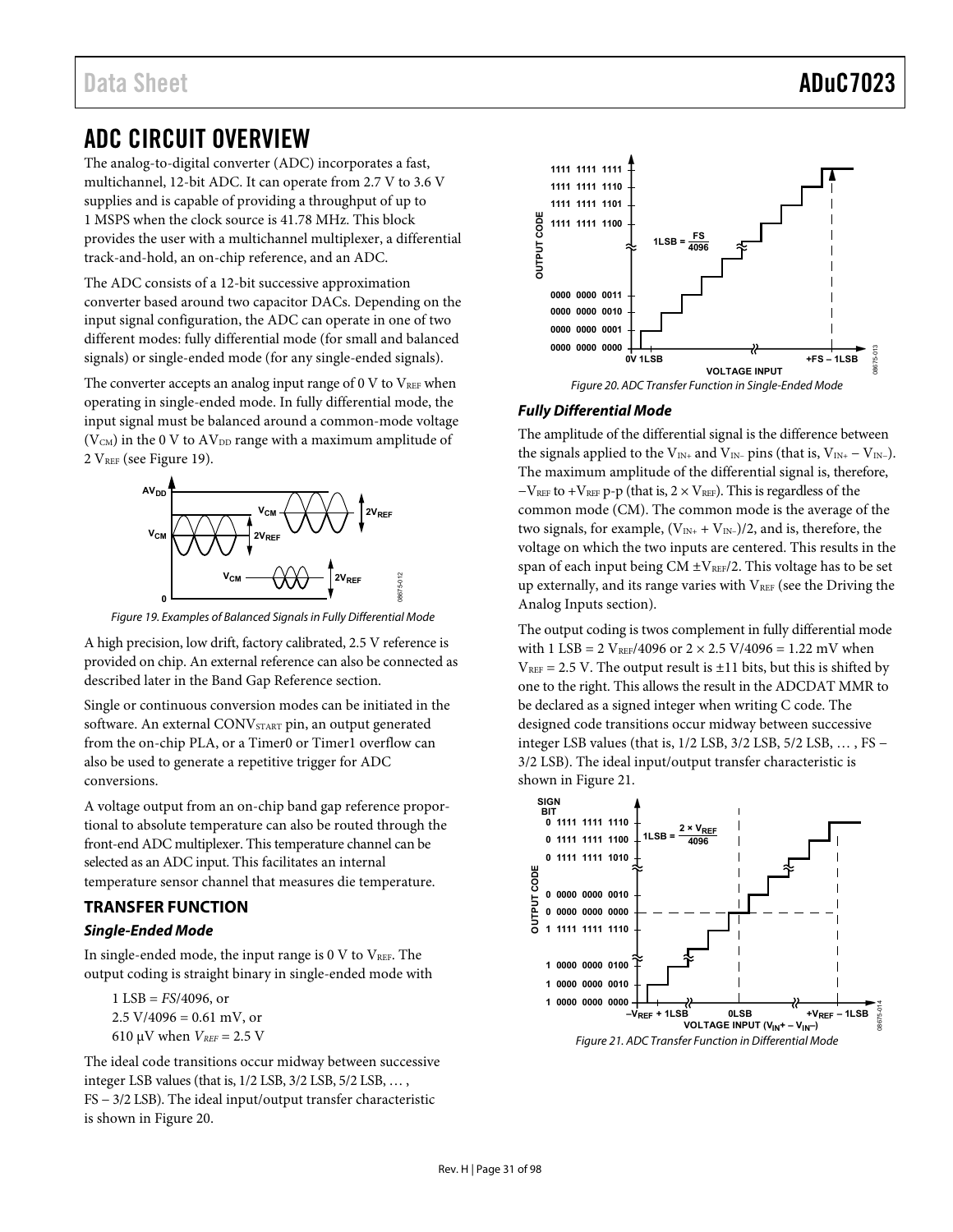**WRITE**

# <span id="page-31-0"></span>**TYPICAL OPERATION**

When configured via the ADC control and channel selection registers, the ADC converts the analog input and provides a 12-bit result in the ADC data register.

The top four bits are the sign bits. The 12-bit result is placed from Bit 16 to Bit 27 as shown in [Figure 22.](#page-31-2) Note that in fully differential mode, the result is represented in twos complement format. In single-ended mode, the result is represented in straight binary format.



<span id="page-31-2"></span>The same format is used in DACxDAT, simplifying the software.

### **Current Consumption**

The ADC in standby mode, that is, powered up but not converting, typically consumes 640 μA. The internal reference adds 140 μA. During conversion, the extra current is 0.3 μA multiplied by the sampling frequency (in kHz).

### **Timing**

[Figure 23 g](#page-31-3)ives details of the ADC timing. Users control the ADC clock speed and the number of acquisition clocks in the ADCCON MMR. By default, the acquisition time is eight clocks, and the clock divider is two. The number of extra clocks (such as bit trial or write) is set to 19, which gives a sampling rate of 774 kSPS. For conversion on the temperature sensor, set ADCCON = 0x37A3. When using multiple channels including the temperature sensor, the timing settings revert to the userdefined settings after reading the temperature sensor channel.

### <span id="page-31-4"></span>**Table 24. ADCCON MMR Bit Designations**



**ACQ BIT TRIAL**

# <span id="page-31-3"></span><span id="page-31-1"></span>**MMR INTERFACE**

The ADC is controlled and configured via the eight MMRs described in this section.

### **ADCCON Register**

| Name:          | ADCCON                                                                                                                                                                                                                                                                             |
|----------------|------------------------------------------------------------------------------------------------------------------------------------------------------------------------------------------------------------------------------------------------------------------------------------|
| Address:       | $0x$ FFFF0500                                                                                                                                                                                                                                                                      |
| Default value: | 0x0600                                                                                                                                                                                                                                                                             |
| Access:        | Read/write                                                                                                                                                                                                                                                                         |
| Function:      | ADCCON is an ADC control register<br>that allows the programmer to enable the<br>ADC peripheral, select the mode of<br>operation of the ADC (either in single-<br>ended mode or fully differential mode),<br>and select the conversion type. This MMR<br>is described in Table 24. |

| Bit        | <b>Value</b> | <b>Description</b>                                                                                                                                         |
|------------|--------------|------------------------------------------------------------------------------------------------------------------------------------------------------------|
| 15 to 14   |              | Reserved.                                                                                                                                                  |
| 13         |              | Temperature sensor conversion enable. Set to 1 for temperature sensor conversions and single<br>software conversions. Set to 0 for normal ADC conversions. |
| 12 to 10   |              | ADC clock speed.                                                                                                                                           |
|            | 000          | f <sub>ADC</sub> /1. This divider is provided to obtain 1 MSPS ADC with an external clock <41.78 MHz.                                                      |
|            | 001          | $f_{ADC}/2$ (default value).                                                                                                                               |
|            | 010          | $f_{ADC}/4$ .                                                                                                                                              |
|            | 011          | $f_{ADC}/8$ .                                                                                                                                              |
|            | 100          | $f_{ADC}/16$ .                                                                                                                                             |
|            | 101          | $f_{ADC}/32$ .                                                                                                                                             |
| $9$ to $8$ |              | ADC acquisition time.                                                                                                                                      |
|            | 00           | 2 clocks.                                                                                                                                                  |
|            | 01           | 4 clocks.                                                                                                                                                  |
|            | 10           | 8 clocks (default value).                                                                                                                                  |
|            | 11           | 16 clocks.                                                                                                                                                 |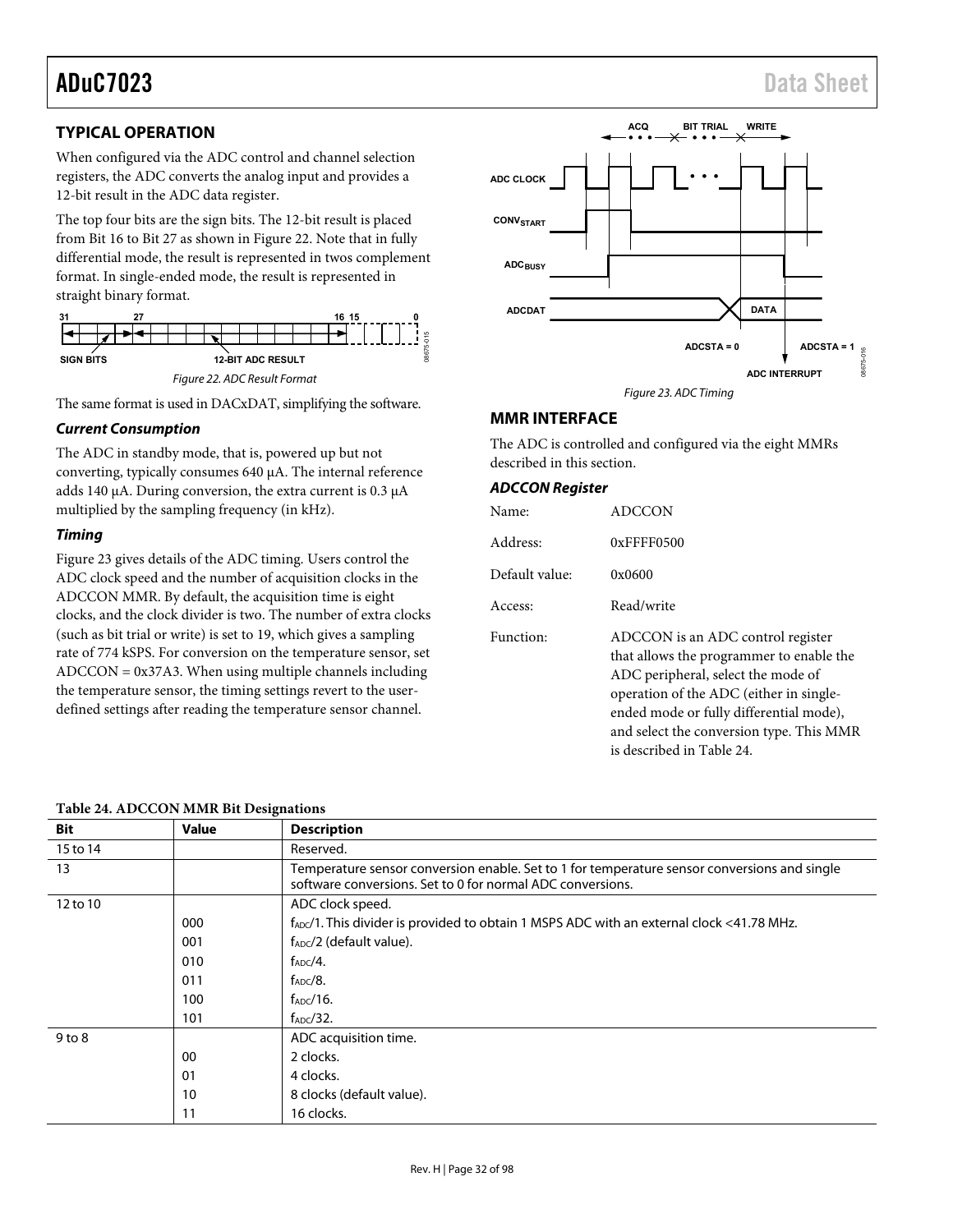| <b>Bit</b> | <b>Value</b> | <b>Description</b>                                                                                                                                                                                                                                 |
|------------|--------------|----------------------------------------------------------------------------------------------------------------------------------------------------------------------------------------------------------------------------------------------------|
| 7          |              | Enable start conversion.                                                                                                                                                                                                                           |
|            |              | This bit is set by the user to start any type of conversion command.<br>This bit is cleared by the user to disable a start conversion (clearing this bit does not stop the ADC<br>when continuously converting).                                   |
| 6          |              | Reserved                                                                                                                                                                                                                                           |
| 5          |              | ADC power control.                                                                                                                                                                                                                                 |
|            |              | This bit is set by the user to place the ADC in normal mode (the ADC must be powered up for at least<br>5 µs before it converts correctly).<br>This bit is cleared by the user to place the ADC in power-down mode.                                |
| $4$ to $3$ |              | Conversion mode.                                                                                                                                                                                                                                   |
|            | 00           | Single-ended mode.                                                                                                                                                                                                                                 |
|            | 01           | Differential mode.                                                                                                                                                                                                                                 |
|            | 10           | Reserved.                                                                                                                                                                                                                                          |
|            | 11           | Reserved.                                                                                                                                                                                                                                          |
| $2$ to 0   |              | Conversion type.                                                                                                                                                                                                                                   |
|            | 000          | Enable CONV <sub>START</sub> pin as a conversion input.                                                                                                                                                                                            |
|            | 001          | Enable Timer1 as a conversion input.                                                                                                                                                                                                               |
|            | 010          | Enable Timer0 as a conversion input.                                                                                                                                                                                                               |
|            | 011          | Single software conversion. This bit is set to 000 after conversion (note that Bit 13 of the ADCCON<br>MMR should be set before starting a single software conversion to avoid further conversions<br>triggered by the CONV <sub>START</sub> pin). |
|            | 100          | Continuous software conversion.                                                                                                                                                                                                                    |
|            | 101          | PLA conversion.                                                                                                                                                                                                                                    |
|            | Other        | Reserved.                                                                                                                                                                                                                                          |

### **ADCCP Register**

<span id="page-32-0"></span>

|                |                                              |            | Table 25. ADCCP MMR BIT Designation |                                               |  |  |  |
|----------------|----------------------------------------------|------------|-------------------------------------|-----------------------------------------------|--|--|--|
| Name:          | <b>ADCCP</b>                                 | Bit        | Value                               | <b>Description</b>                            |  |  |  |
| Address:       | 0xFFFF0504                                   | $7$ to 5   |                                     | Reserved.                                     |  |  |  |
|                |                                              | $4$ to $0$ |                                     | Positive channel selection bits.              |  |  |  |
| Default value: | 0x00                                         |            | 00000                               | ADC0.                                         |  |  |  |
|                |                                              |            | 00001                               | ADC1.                                         |  |  |  |
| Access:        | Read/write                                   |            | 00010                               | ADC2.                                         |  |  |  |
|                |                                              |            | 00011                               | ADC3.                                         |  |  |  |
| Function:      | ADCCP is an ADC positive channel             |            | 00100                               | $ADC41$ .                                     |  |  |  |
|                | selection register. This MMR is described in |            | 00101                               | $ADC51$ .                                     |  |  |  |
|                | Table 25.                                    |            | 00110                               | $ADC61$ .                                     |  |  |  |
|                |                                              |            | 00111                               | $ADC71$ .                                     |  |  |  |
|                |                                              |            | 01000                               | $ADC81$ .                                     |  |  |  |
|                |                                              |            | 01001                               | ADC9 <sup>1</sup> .                           |  |  |  |
|                |                                              |            | 01010                               | $ADC101$ .                                    |  |  |  |
|                |                                              |            | 01011                               | Reserved.                                     |  |  |  |
|                |                                              |            | 01100                               | $ADC121$ .                                    |  |  |  |
|                |                                              |            | 01101                               | Reserved                                      |  |  |  |
|                |                                              |            | 01110                               | DAC0                                          |  |  |  |
|                |                                              |            | 01111                               | DAC1                                          |  |  |  |
|                |                                              |            | 10000                               | Temperature sensor.                           |  |  |  |
|                |                                              |            | 10001                               | AGND (self-diagnostic feature).               |  |  |  |
|                |                                              |            | 10010                               | Internal reference (self-diagnostic feature). |  |  |  |
|                |                                              |            | 10011                               | $AVDD/2$ .                                    |  |  |  |

<sup>1</sup> When a selected ADC channel is shared with one GPIO, by default, this pin is configured with a weak pull-up resistor enabled. The pull-up resistor should be disabled manually in the appropriate GPxPAR register. Note the internal pull-up resistor on P2.0/AIN12 for 40-lead package cannot be disabled.

Others Reserved.

# **Table 25. ADCCP MMR Bit Designation**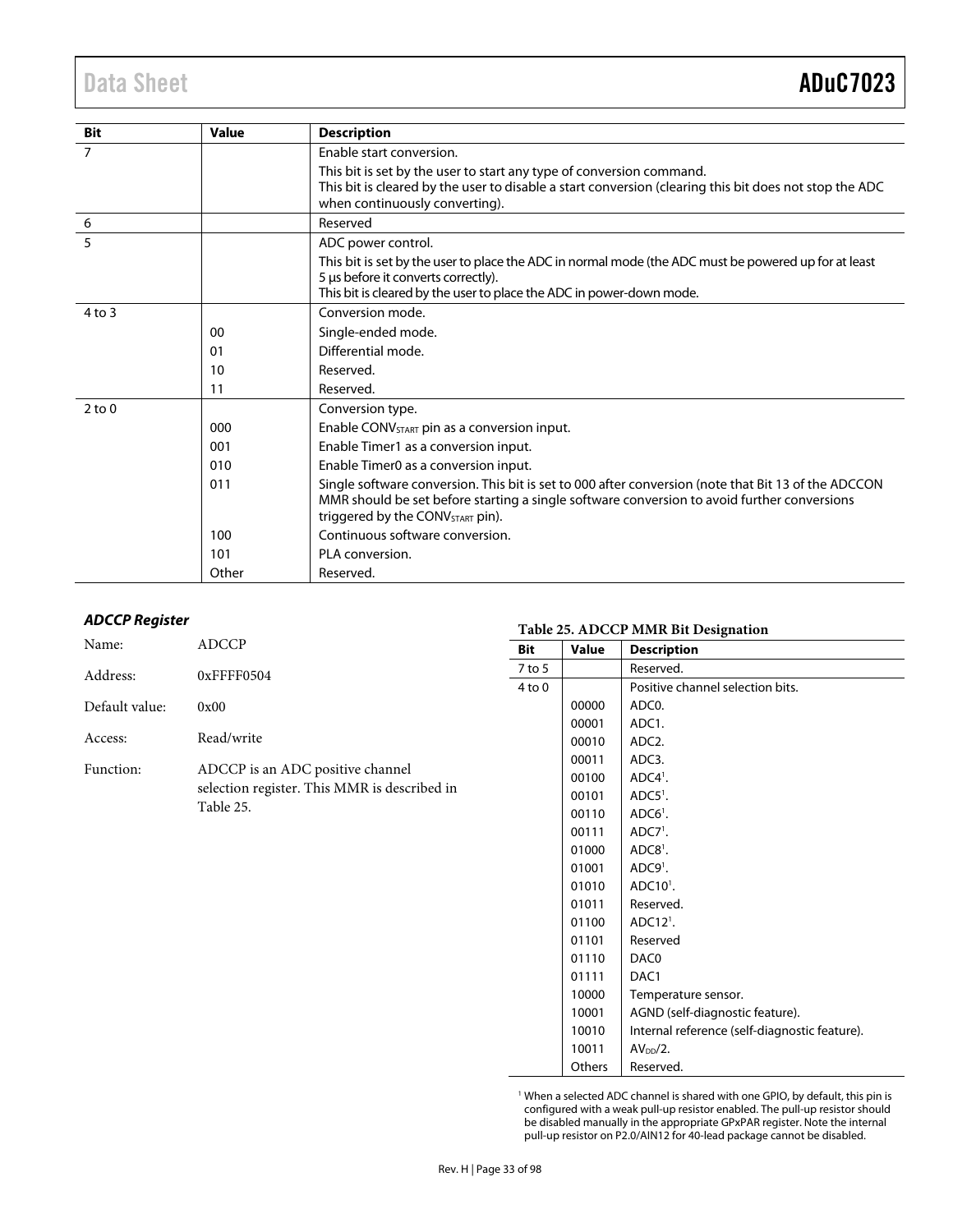# aduC7023 Data Sheet

### **ADCCN Register**

| Name:          | <b>ADCCN</b>                                                                                  | <b>ADCSTA Register</b> |                                                                                                                            |  |
|----------------|-----------------------------------------------------------------------------------------------|------------------------|----------------------------------------------------------------------------------------------------------------------------|--|
|                |                                                                                               | Name:                  | <b>ADCSTA</b>                                                                                                              |  |
| Address:       | $0x$ FFFF0508                                                                                 | Address:               | $0x$ FFFF050C                                                                                                              |  |
| Default value: | 0x01                                                                                          | Default Value:         | 0x00                                                                                                                       |  |
| Access:        | Read/write                                                                                    | Access:                | Read                                                                                                                       |  |
| Function:      | ADCCN is an ADC negative channel<br>selection register. This MMR is described in<br>Table 26. | Function:              | ADCSTA is an ADC status register that<br>indicates when an ADC conversion result<br>is ready. The ADCSTA register contains |  |

### <span id="page-33-0"></span>**Table 26. ADCCN MMR Bit Designation**

|            |               | Table 20. AD CON MINIK DR Designation         |                        |                                                                                        |
|------------|---------------|-----------------------------------------------|------------------------|----------------------------------------------------------------------------------------|
| <b>Bit</b> | <b>Value</b>  | <b>Description</b>                            |                        | representing the status of the ADC. This                                               |
| $7$ to 5   |               | Reserved.                                     |                        | bit is set at the end of an ADC conversion,                                            |
| $4$ to $0$ |               | Negative channel selection bits.              |                        | generating an ADC interrupt. It is cleared                                             |
|            | 00000         | ADC0.                                         |                        | automatically by reading the ADCDAT                                                    |
|            | 00001         | ADC1.                                         |                        | MMR. When the ADC is performing a                                                      |
|            | 00010         | ADC2.                                         |                        | conversion, the status of the ADC can be                                               |
|            | 00011         | ADC3.                                         |                        | read externally via the ADC <sub>BUSY</sub> pin. This                                  |
|            | 00100         | ADC4.                                         |                        | pin is high during a conversion. When the                                              |
|            | 00101         | ADC5.                                         |                        | conversion is finished, ADCBUSY goes back<br>low. This information can be available on |
|            | 00110         | ADC6.                                         |                        |                                                                                        |
|            | 00111         | ADC7.                                         |                        | P0.0 (see the General-Purpose<br>Input/Output section) if enabled in the               |
|            | 01000         | ADC8.                                         |                        | ADCCON register.                                                                       |
|            | 01001         | ADC9.                                         |                        |                                                                                        |
|            | 01010         | ADC10.                                        |                        |                                                                                        |
|            | 01011         | Reserved                                      | <b>ADCDAT Register</b> |                                                                                        |
|            | 01100         | ADC12.                                        | Name:                  | <b>ADCDAT</b>                                                                          |
|            | 01101         | Reserved                                      |                        |                                                                                        |
|            | 01110         | Reserved                                      | Address:               | $0x$ FFFF0510                                                                          |
|            | 01111         | DAC1.                                         | Default value:         | 0x00000000                                                                             |
|            | 10000         | Temperature sensor.                           |                        |                                                                                        |
|            | 10001         | AGND (self-diagnostic feature).               | Access:                | Read                                                                                   |
|            | 10010         | Internal reference (self-diagnostic feature). |                        |                                                                                        |
|            | 10011         | Reserved                                      | Function:              | ADCDAT is an ADC data result register.                                                 |
|            | <b>Others</b> | Reserved.                                     |                        | Hold the 12-bit ADC result as shown in                                                 |

### **ADCSTA Register**

| Name:           | ADCDAT                                                                                         |
|-----------------|------------------------------------------------------------------------------------------------|
| Address:        | 0xFFFF0510                                                                                     |
| Default value:  | 0x00000000                                                                                     |
| Access:         | Read                                                                                           |
| Function:       | ADCDAT is an ADC data result register.<br>Hold the 12-bit ADC result as shown in<br>Figure 22. |
| ADCRST Register |                                                                                                |
| Name:           | <b>ADCRST</b>                                                                                  |
| Address:        | 0xFFFF0514                                                                                     |
| Default Value:  | 0x00                                                                                           |
| Access:         | Read/write                                                                                     |
| Function:       | ADCRST resets the digital interface of the                                                     |

only one bit, ADCReady (Bit 0),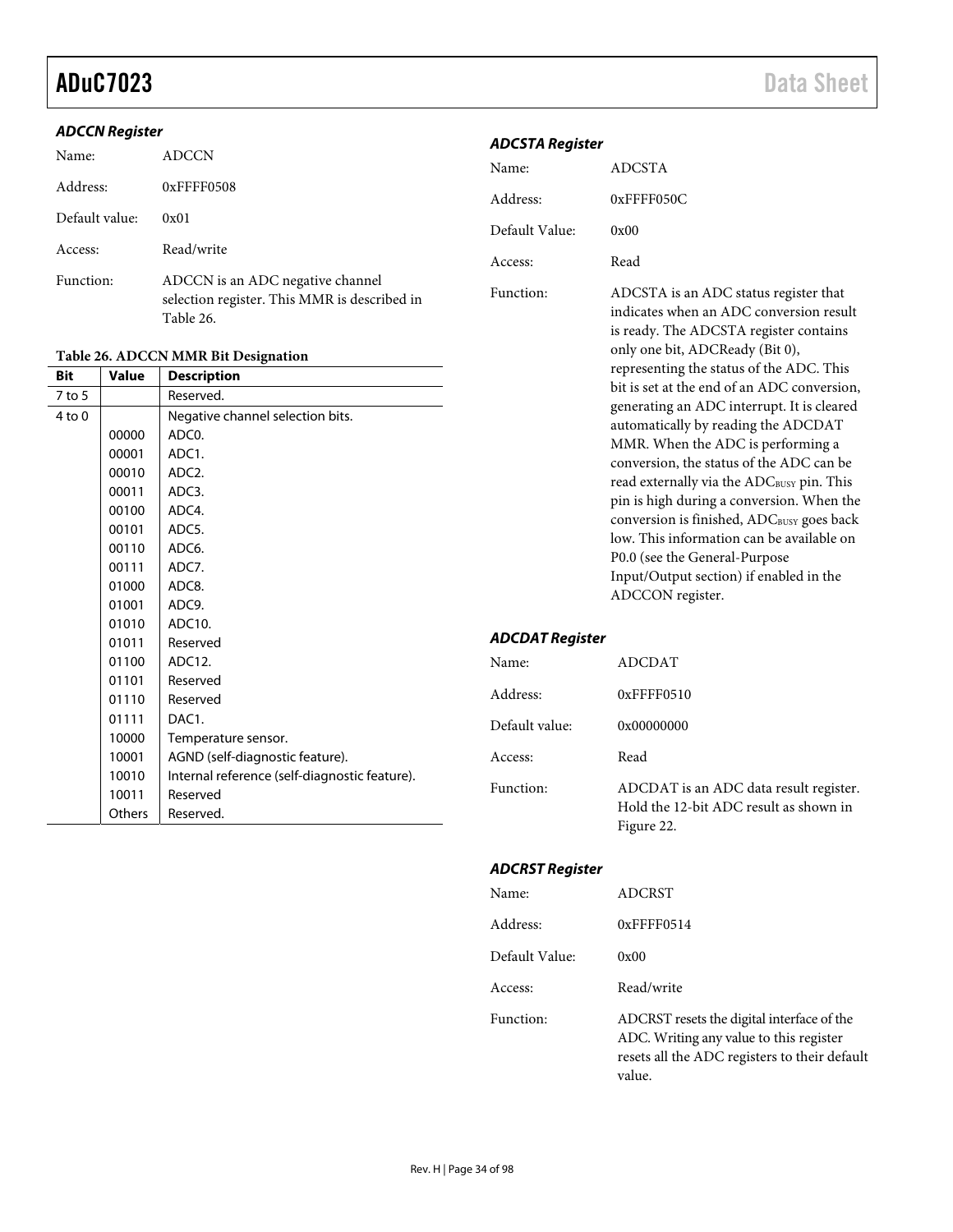# Data Sheet **ADuC7023**

#### **ADCGN Register**

| Name:          | ADCGN                                           |  |
|----------------|-------------------------------------------------|--|
| Address:       | $0x$ FFFF $0530$                                |  |
| Default value: | Factory configured                              |  |
| Access:        | Read/write                                      |  |
| Function:      | ADCGN is a 10-bit gain calibration<br>register. |  |

#### **ADCOF Register**

| Name:          | ADCOF                                             |  |
|----------------|---------------------------------------------------|--|
| Address:       | $0x$ FFFF $0534$                                  |  |
| Default value: | Factory configured                                |  |
| Access:        | Read/write                                        |  |
| Function:      | ADCOF is a 10-bit offset calibration<br>register. |  |

# <span id="page-34-0"></span>**CONVERTER OPERATION**

The ADC incorporates a successive approximation (SAR) architecture involving a charge-sampled input stage. This architecture can operate in two different modes: differential and single-ended.

### **Differential Mode**

The [ADuC7023 c](http://www.analog.com/ADuC7023?doc=ADuC7023.pdf)ontains a successive approximation ADC based on two capacitive DACs. [Figure 24 a](#page-34-1)n[d Figure 25 s](#page-34-2)how simplified schematics of the ADC in acquisition and conversion phase, respectively. The ADC is comprised of control logic, a SAR, and two capacitive DACs. I[n Figure 24 \(](#page-34-1)the acquisition phase), SW3 is closed and SW1 and SW2 are in Position A. The comparator is held in a balanced condition, and the sampling capacitor arrays acquire the differential signal on the input.



<span id="page-34-1"></span>Figure 24. ADC Acquisition Phase



Figure 25. ADC Conversion Phase

<span id="page-34-2"></span>When the ADC starts a conversion, as shown i[n Figure 25,](#page-34-2) SW3 opens, and then SW1 and SW2 move to Position B. This causes the comparator to become unbalanced. Both inputs are disconnected once the conversion begins. The control logic and the charge redistribution DACs are used to add and subtract fixed amounts of charge from the sampling capacitor arrays to bring the comparator back into a balanced condition. When the comparator is rebalanced, the conversion is complete. The control logic generates the ADC output code. The output impedances of the sources driving the  $V_{IN+}$  and  $V_{IN-}$ pins must be matched; otherwise, the two inputs have different settling times, resulting in errors.

#### **Single-Ended Mode**

In single-ended mode, SW2 is always connected internally to ground. The V<sub>IN−</sub> pin can be floating. The input signal range on  $V_{IN+}$  is 0 V to  $V_{REF}$ .





#### **Analog Input Structure**

[Figure 27 s](#page-35-4)hows the equivalent circuit of the analog input structure of the ADC. The four diodes provide ESD protection for the analog inputs. Care must be taken to ensure that the analog input signals never exceed the supply rails by more than 300 mV; this causes these diodes to become forward-biased and start conducting into the substrate. These diodes can conduct up to 10 mA without causing irreversible damage to the part.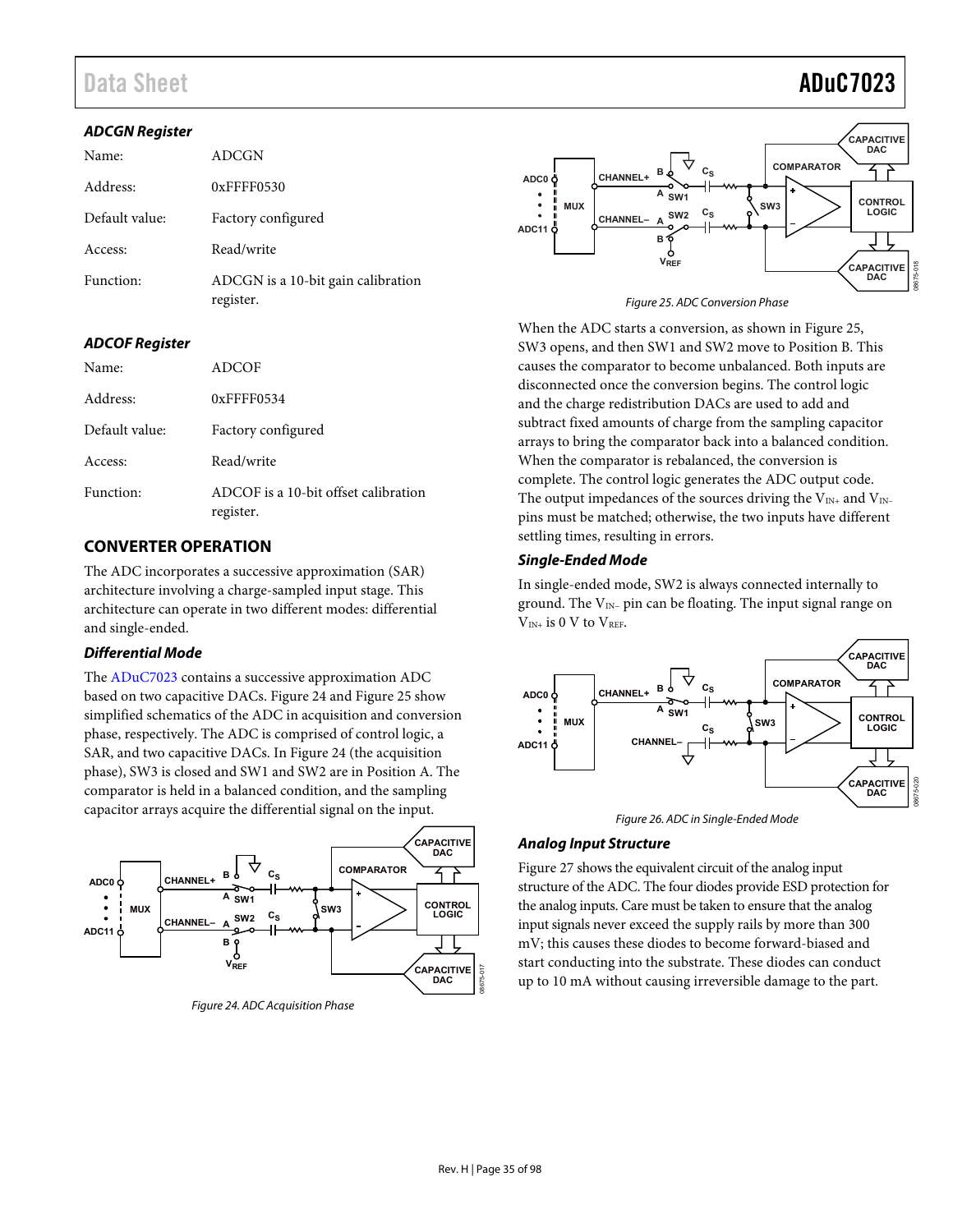The C1 capacitors in [Figure 27 a](#page-35-4)re typically 4 pF and can be primarily attributed to pin capacitance. The resistors are lumped components made up of the on resistance of the switches. The value of these resistors is typically about 100  $Ω$ . The C2 capacitors are the ADC sampling capacitors and typically have a capacitance of 16 pF.



<span id="page-35-4"></span>Figure 27. Equivalent Analog Input Circuit Conversion Phase: Switches Open, Track Phase: Switches Closed

For ac applications, removing high frequency components from the analog input signal is recommended by using an RC low-pass filter on the relevant analog input pins. In applications where harmonic distortion and signal-to-noise ratio are critical, the analog input should be driven from a low impedance source. Large source impedances significantly affect the ac performance of the ADC. This can necessitate the use of an input buffer amplifier. The choice of the op amp is a function of the particular application[. Figure 28 a](#page-35-3)n[d Figure 29](#page-35-5) give an example of an ADC front end.



<span id="page-35-3"></span>



Figure 29. Buffering Differential Inputs

<span id="page-35-5"></span>When no amplifier is used to drive the analog input, limit the source impedance to values lower than 1 kΩ. The maximum source impedance depends on the amount of total harmonic distortion (THD) that can be tolerated. The THD increases as the source impedance increases and the performance degrades.

# <span id="page-35-0"></span>**DRIVING THE ANALOG INPUTS**

Internal or external references can be used for the ADC. When operating in differential mode, there are restrictions on the common-mode input signal  $(V<sub>CM</sub>)$ , which is dependent upon the reference value and supply voltage used to ensure that the

signal remains within the supply rails[. Table 27 g](#page-35-6)ives some calculated  $V_{CM}$  minimum and  $V_{CM}$  maximum values.

<span id="page-35-6"></span>Table 27. V<sub>CM</sub> Ranges

| AV <sub>DD</sub> | $V_{\text{RFE}}$ | $V_{\text{CM}}$ Min | V <sub>CM</sub> Max | <b>Signal Peak-to-Peak</b> |  |
|------------------|------------------|---------------------|---------------------|----------------------------|--|
| 3.3V             | 2.5V             | 1.25V               | 2.05V               | 2.5V                       |  |
|                  | 2.048 V          | 1.024 V             | 2.276 V             | 2.048 V                    |  |
|                  | 1.25V            | 0.75V               | 2.55V               | 1.25V                      |  |
| 3.0V             | 2.5V             | 1.25V               | 1.75V               | 2.5V                       |  |
|                  | 2.048 V          | 1.024 V             | 1.976 V             | 2.048 V                    |  |
|                  | 1.25V            | 0.75V               | 2.25V               | 1.25V                      |  |

# <span id="page-35-1"></span>**CALIBRATION**

By default, the factory-set values written to the ADC offset (ADCOF) and gain coefficient registers (ADCGN) yield optimum performance in terms of endpoint errors and linearity for standalone operation of the part (see the [Specifications](#page-5-0)  section). If system calibration is required, it is possible to modify the default offset and gain coefficients to improve endpoint errors, but note that any modification to the factoryset ADCOF and ADCGN values can degrade ADC linearity performance.

For system offset error correction, the ADC channel input stage must be tied to AGND. A continuous software ADC conversion loop must be implemented by modifying the value in ADCOF until the ADC result (ADCDAT) reads Code 0 to Code 1. If the ADCDAT value is greater than 1, ADCOF should be decremented until ADCDAT reads Code 0 to Code 1. Offset error correction is done digitally and has a resolution of 0.25 LSB and a range of  $\pm 3.125\%$  of  $V_{REF}$ .

For system gain error correction, the ADC channel input stage must be tied to VREF. A continuous software ADC conversion loop must be implemented to modify the value in ADCGN until the ADCDAT reads Code 4094 to Code 4095. If the ADCDAT value is less than 4094, ADCGN should be incremented until ADCDAT reads Code 4094 to Code 4095. Similar to the offset calibration, the gain calibration resolution is 0.25 LSB with a range of  $\pm 3\%$  of V<sub>REF</sub>.

# <span id="page-35-2"></span>**TEMPERATURE SENSOR**

The [ADuC7023 p](http://www.analog.com/ADuC7023?doc=ADuC7023.pdf)rovides a voltage output from an on-chip band gap reference that is proportional to absolute temperature. This voltage output can also be routed through the front-end ADC multiplexer (effectively an additional ADC channel input), facilitating an internal temperature sensor channel, measuring die temperature.

An ADC temperature sensor conversion differs from a standard ADC voltage. The ADC performance specifications do not apply to the temperature sensor.

Chopping of the internal amplifier should be enabled using the TSCON register. To enable this mode, the user must set Bit 0 of TSCON. The user must also take two consecutive ADC readings and average them in this mode.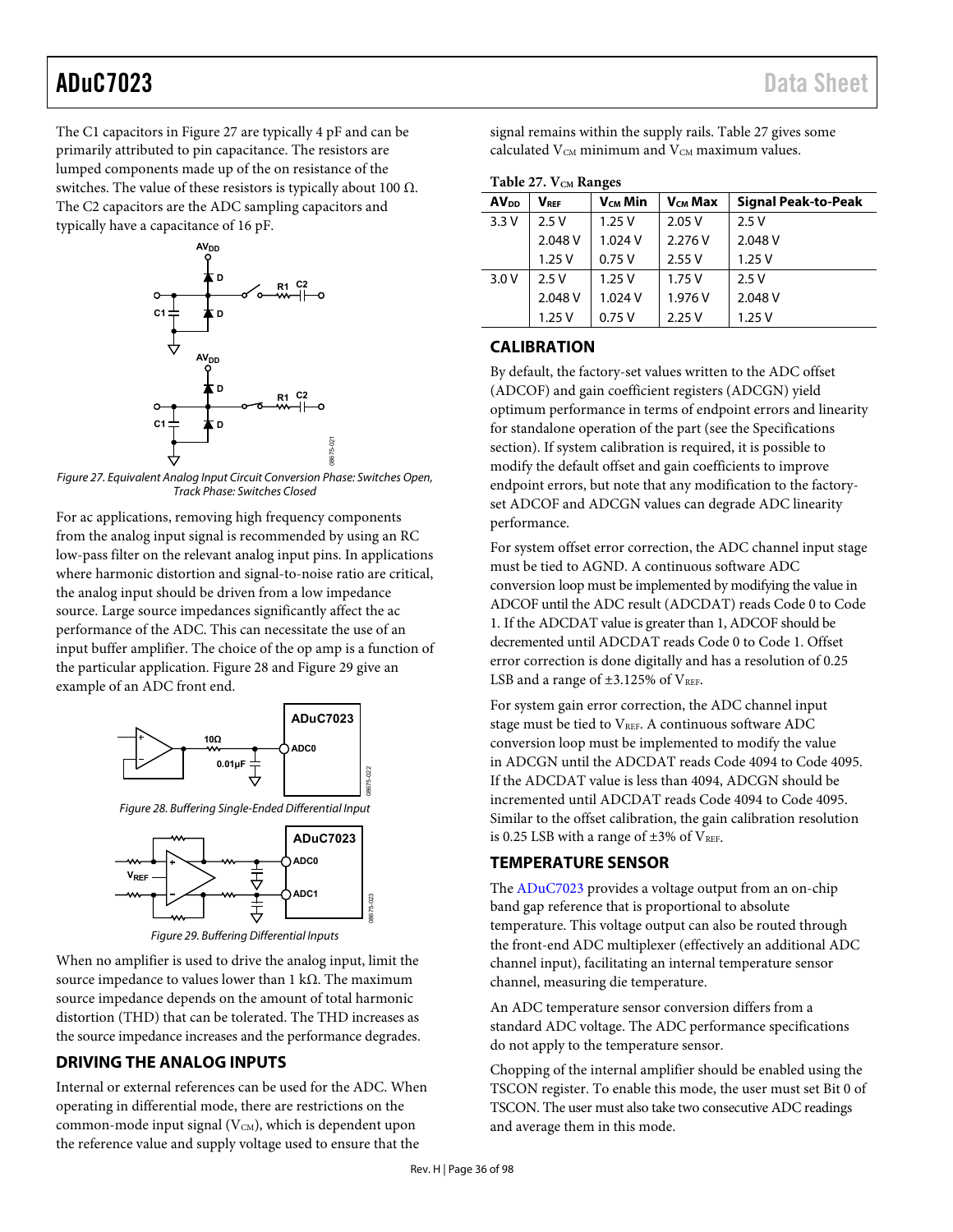The ADCCON register must be configured to 0x37A3.

To calculate die temperature use the following formula:

$$
T-T_{\it REF}=(V_{\it ADC}-V_{\it TREF})\times K
$$

where:

T is the temperature result.

T<sub>REF</sub> is 25°C.

VADC is the average ADC result from two consecutive conversions.

 $V<sub>TREF</sub>$  is 1369 mV, which corresponds to  $T<sub>REF</sub> = 25°C$  as described i[n Table 1.](#page-5-0) 

K is the gain of the ADC in temperature sensor mode as determined by characterization data,  $K = 0.2262^{\circ}C/mV$ . This corresponds to 1/V TC specification as shown in [Table 1.](#page-5-0)

Using the default values fro[m Table 1 a](#page-5-0)nd without any calibration, this equation becomes

 $T - 25$ °C = ( $V_{ADC}$  – 1369) × 0.2262

where:

*VADC* is in millivolts.

For increased accuracy, perform a single point calibration at a controlled temperature value.

For the calculation shown without calibration,  $(T_{REF}, V_{TREF}) =$ (25°C, 1369 mV). The idea of a single point calibration is to use other known (TREF, VTREF) values to replace the common (25°C, 1369 mV) for every part.

For some users, it is not possible to get such a known pair. For these cases, a[n ADuC7023 c](http://www.analog.com/ADuC7023?doc=ADuC7023.pdf)omes with a single point calibration value loaded in the TEMPREF register. For more details on this register, see th[e TEMPREF Register](#page-36-0) section.

During production testing of th[e ADuC7023,](http://www.analog.com/ADuC7023?doc=ADuC7023.pdf) the TEMPREF register is loaded with an offset adjustment factor. Each part will have a different value in the TEMPREF register. Using this single point calibration, use the same formula as shown:

$$
T-T_{REF}=(V_{ADC}-V_{TREF})\times K
$$

where:

*TREF* is 27°C when using the TEMPREF register method, but is not guaranteed.

*TTREF* can be calculated using the TEMPREF register.

## **TSCON Register**

| Name:          | <b>TSCON</b> |
|----------------|--------------|
| Address:       | 0xFFFF0544   |
| Default value: | 0x00         |
| Access:        | Read/write   |

### **Table 28. TSCON MMR Bit Designations**

| Bit      | <b>Description</b>                                                               |
|----------|----------------------------------------------------------------------------------|
| $7$ to 1 | Reserved.                                                                        |
| 0        | Temperature sensor chop enable bit.                                              |
|          | This bit is set to 1 to enable chopping of the internal<br>amplifier to the ADC. |
|          | This bit is cleared to disable chopping.                                         |
|          | This bit is cleared by default.                                                  |

### <span id="page-36-0"></span>**TEMPREF Register**

| Name:          | TEMPREF            |
|----------------|--------------------|
| Address:       | $0x$ FFFF $0548$   |
| Default value: | Factory configured |
| Access:        | Read/write         |

### **Table 29. TEMPREF MMR Bit Designations**

| <b>Bit</b> | <b>Description</b>                                                                                                                                                                                                                                                                                                                                                                                                                 |
|------------|------------------------------------------------------------------------------------------------------------------------------------------------------------------------------------------------------------------------------------------------------------------------------------------------------------------------------------------------------------------------------------------------------------------------------------|
| 15 to 9    | Reserved.                                                                                                                                                                                                                                                                                                                                                                                                                          |
| 8          | Temperature reference voltage sign.                                                                                                                                                                                                                                                                                                                                                                                                |
| $7$ to $0$ | Temperature sensor offset calibration voltage.<br>To calculate the $V_{TREF}$ from the TEMPREF register,<br>perform the following calculation:                                                                                                                                                                                                                                                                                     |
|            | If TEMPREF sign negative, subtract TEMPREF from 2292                                                                                                                                                                                                                                                                                                                                                                               |
|            | $C_{TREF} = 2292 - TEMPREF[7:0]$<br>where $TEMREF[8]=1$ .                                                                                                                                                                                                                                                                                                                                                                          |
|            | or<br>If TEMREF sign positive, add TEMPREF to 2292<br>$C_{TREF} = TEMPREF[7:0] + 2292$<br>where:<br>$TEMPREF[8]=0.$                                                                                                                                                                                                                                                                                                                |
|            | Then,<br>$V_{TREF} = (C_{TREF} \times V_{REF})/4096 \times 1000$<br>where:<br>$C_{TREF}$ is calculated as above.<br>$V_{REF}$ is 2.5 V, internal reference voltage.                                                                                                                                                                                                                                                                |
|            | <b>Insert VTREE Into</b><br>$T - T_{REF} = (V_{ADC} - V_{TREF}) \times K$<br>where:<br>$T_{REF}$ is 27°C, when using TEMREF register.<br>$V_{ADC}$ is the average ADC result from two<br>consecutive conversions.<br>$V_{\text{TREF}}$ is calculated as above.<br>Note that ADC code value 2292 is a default value when<br>using the TEMREF register. It is not an exact value and<br>must only be used with the TEMPREF register. |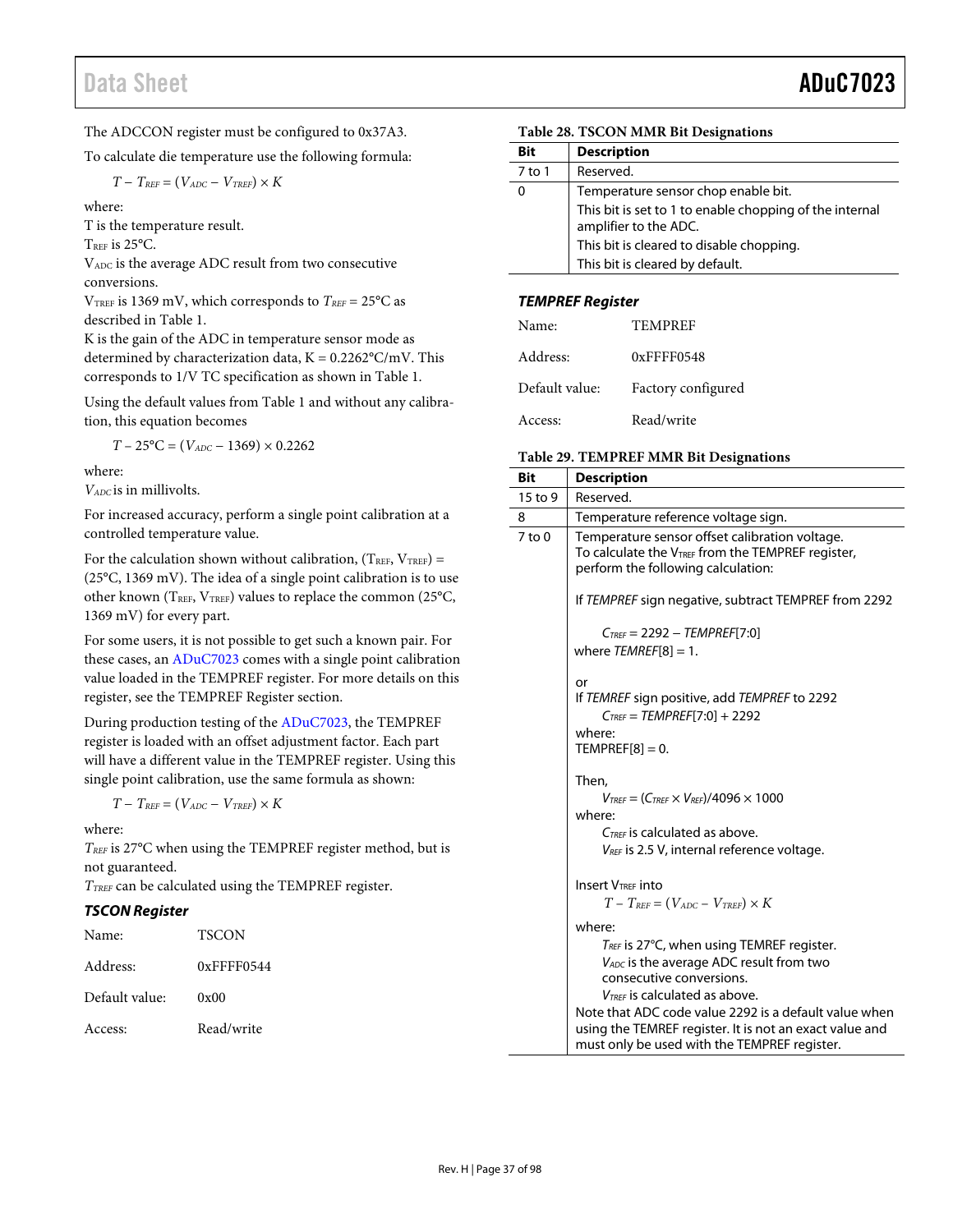## **BAND GAP REFERENCE**

The [ADuC7023 p](http://www.analog.com/ADuC7023?doc=ADuC7023.pdf)rovides an on-chip band gap reference of 2.5 V, which can be used for the ADC and DAC. This internal reference also appears on the VREF pin. When using the internal reference, a 0.47 μF capacitor must be connected from the external VREF pin to AGND to ensure stability and fast response during ADC conversions. This reference can also be connected to an external pin  $(V_{REF})$  and used as a reference for other circuits in the system.

An external buffer is required because of the low drive capability of the VREF output. A programmable option also allows an external reference input on the VREF pin.

### **REFCON Register**

| Name:          | <b>REFCON</b>                                                                                 |
|----------------|-----------------------------------------------------------------------------------------------|
| Address:       | $0x$ FFFF048C                                                                                 |
| Default value: | 0x00                                                                                          |
| Access:        | Read/write                                                                                    |
| Function:      | The band gap reference interface consists<br>of an 8-bit MMR REFCON described in<br>Table 30. |

### <span id="page-37-0"></span>**Table 30. REFCON MMR Bit Designations**

| <b>Bit</b> | <b>Description</b>                                                                                                                                                                   |
|------------|--------------------------------------------------------------------------------------------------------------------------------------------------------------------------------------|
| 7 to 1     | Reserved.                                                                                                                                                                            |
|            | Internal reference output enable.                                                                                                                                                    |
|            | This bit is set by the user to connect the internal 2.5 V<br>reference to the V <sub>REF</sub> pin. The reference can be used<br>for an external component but needs to be buffered. |
|            | This bit is cleared by the user to disconnect the<br>reference from the VREF pin.                                                                                                    |

To connect an external reference source to the [ADuC7023,](http://www.analog.com/ADuC7023?doc=ADuC7023.pdf)  configure REFCON = 0x01. ADC and the DACs can be configured to use the same or different reference resource. Se[e Table 42.](#page-46-0)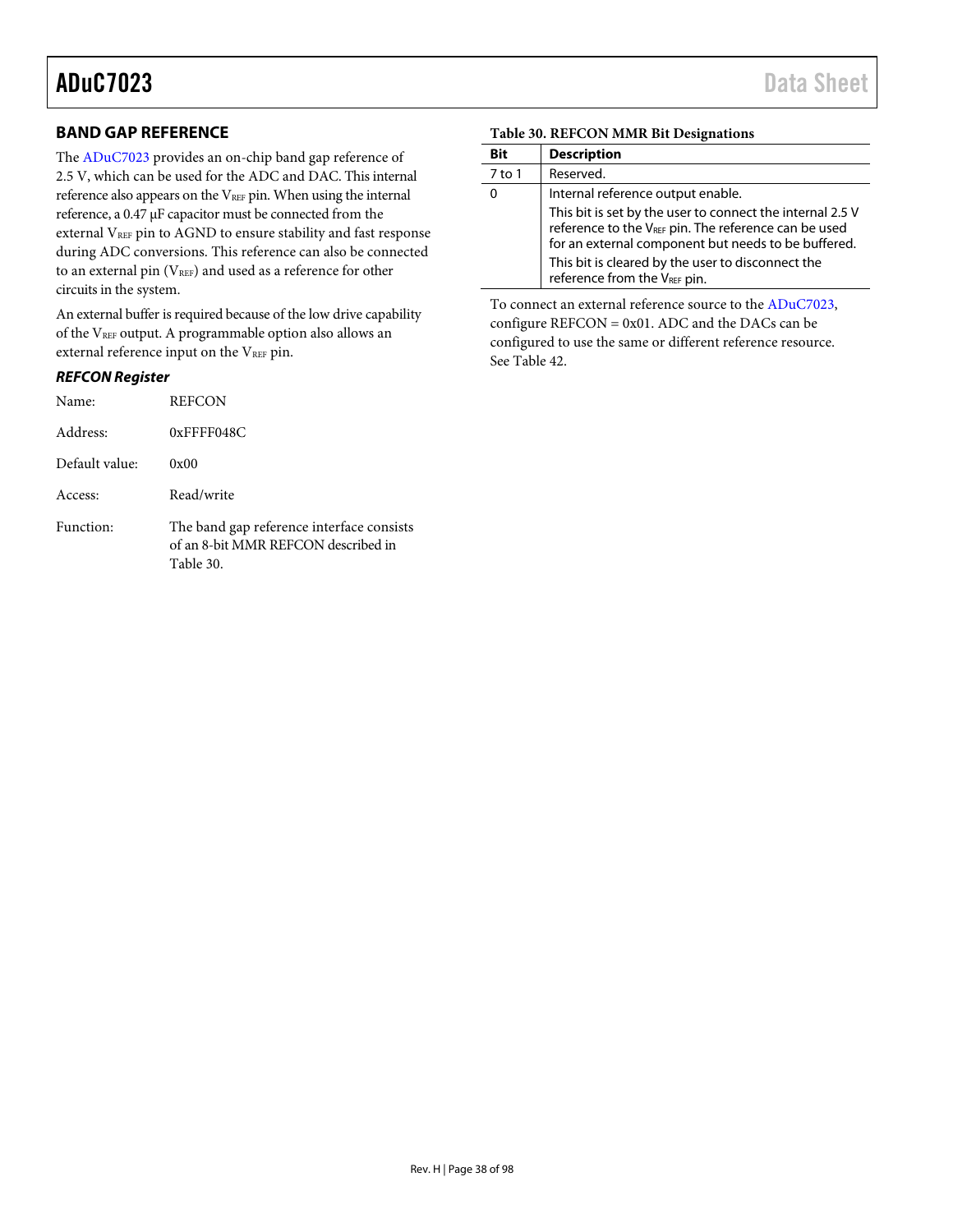## NONVOLATILE FLASH/EE MEMORY

Th[e ADuC7023 i](http://www.analog.com/ADuC7023?doc=ADuC7023.pdf)ncorporates Flash/EE memory technology on chip to provide the user with nonvolatile, in-circuit reprogrammable memory space.

Like EEPROM, flash memory can be programmed in-system at a byte level, although it must first be erased. The erase is performed in page blocks. As a result, flash memory is often and more correctly referred to as Flash/EE memory.

The Flash/EE memory represents a step closer to the ideal memory device that includes nonvolatility, in-circuit programmability, high density, and low cost. Incorporated in the ADuC7023, Flash/EE memory technology allows the user to update program code space in-circuit, without needing to replace one-time programmable (OTP) devices at remote operating nodes.

Each part contains a 64 kB array of Flash/EE memory. The lower 62 kB are available to the user, and the upper 2 kB contain permanently embedded firmware, allowing in-circuit serial download. These 2 kB of embedded firmware also contain a power-on configuration routine that downloads factorycalibrated coefficients to the various calibrated peripherals (such as ADC, temperature sensor, and band gap references). This 2 kB embedded firmware is hidden from user code.

## **Flash/EE Memory Reliability**

The Flash/EE memory arrays on the parts are fully qualified for two key Flash/EE memory characteristics: Flash/EE memory cycling endurance and Flash/EE memory data retention.

Endurance quantifies the ability of the Flash/EE memory to be cycled through many program, read, and erase cycles. A single endurance cycle is composed of four independent, sequential events, defined as:

- 1. Initial page erase sequence.
- 2. Read/verify sequence (single Flash/EE).
- 3. Byte program sequence memory.
- 4. Second read/verify sequence (endurance cycle).

In reliability qualification, every half word (16-bit wide) location of the three pages (top, middle, and bottom) in the Flash/EE memory is cycled 10,000 times from 0x0000 to 0xFFFF. As indicated in [Table 1,](#page-5-0) the Flash/EE memory endurance qualification is carried out in accordance with JEDEC Retention Lifetime Specification A117 over the industrial temperature range of −40° to +125°C. The results allow the specification of a minimum endurance figure over a supply temperature of 10,000 cycles.

Retention quantifies the ability of the Flash/EE memory to retain its programmed data over time. Again, the parts are qualified in accordance with the formal JEDEC Retention Lifetime Specification (A117) at a specific junction temperature (T<sub>J</sub> = 85°C). As part of this qualification procedure, the Flash/EE memory is cycled to its specified endurance limit before data retention is characterized. This means that the Flash/EE memory is guaranteed to retain its data for its fully specified retention

lifetime every time the Flash/EE memory is reprogrammed. In addition, note that retention lifetime, based on activation energy of 0.6 eV, derates with  $T<sub>I</sub>$  as shown in Figure 30.



## <span id="page-38-0"></span>**PROGRAMMING**

The 62 kB of Flash/EE memory can be programmed in circuit, using the serial download mode or the provided JTAG mode.

## **Downloading (In-Circuit Programming) via I2 C**

The  $ADuC7023$  facilitates code download via the the  $I<sup>2</sup>C$  port. The parts enter download mode after a reset or power cycle if the BM pin is pulled low through an external 1 kΩ resistor and Flash Addess 0x80014 = 0xFFFFFFFF. Once in download mode, the user can download code to the full 62 kB of Flash/EE memory while the device is in-circuit in its target application hardware. An executable PC I<sup>2</sup>C download is provided as part of the development system for serial downloading via the I<sup>2</sup>C. A USB to I<sup>2</sup>C download dongle can be purchased from Analog Devices, Inc. This board connects to the USB port of a PC and to the I<sup>2</sup>C port of the [ADuC7023.](http://www.analog.com/ADuC7023?doc=ADuC7023.pdf) The part number is USB-I2C/LIN-CONV-Z.

The [AN-806 Application Note](http://www.analog.com/AN806?doc=ADuC7023.pdf) describes the protocol for serial downloading via the I<sup>2</sup>C in more detail.

## **JTAG Access**

The JTAG protocol uses the on-chip JTAG interface to facilitate code download and debug.

The JTAG interface is active as long as the part is not in download mode; that is, the P0.0/BM pin = 0 and Address  $0x80014 =$ 0xFFFFFFF at reset.

When debugging, user code must not write to the bits in GP0CON/GP0DAT corresponding to P0.0/P0.1/P0.2 and P0.3 pins. If user code changes the state of any of these pins, JTAG debug pods are not able to connect to the [ADuC7023.](http://www.analog.com/ADuC7023?doc=ADuC7023.pdf) In case this happens, the user should have a function in code that can be called externally to mass erase the part. Alternatively, the user should ensure that Flash Address 0x80014 is erased to allow erasing of the part through the  $I^2C$  interface.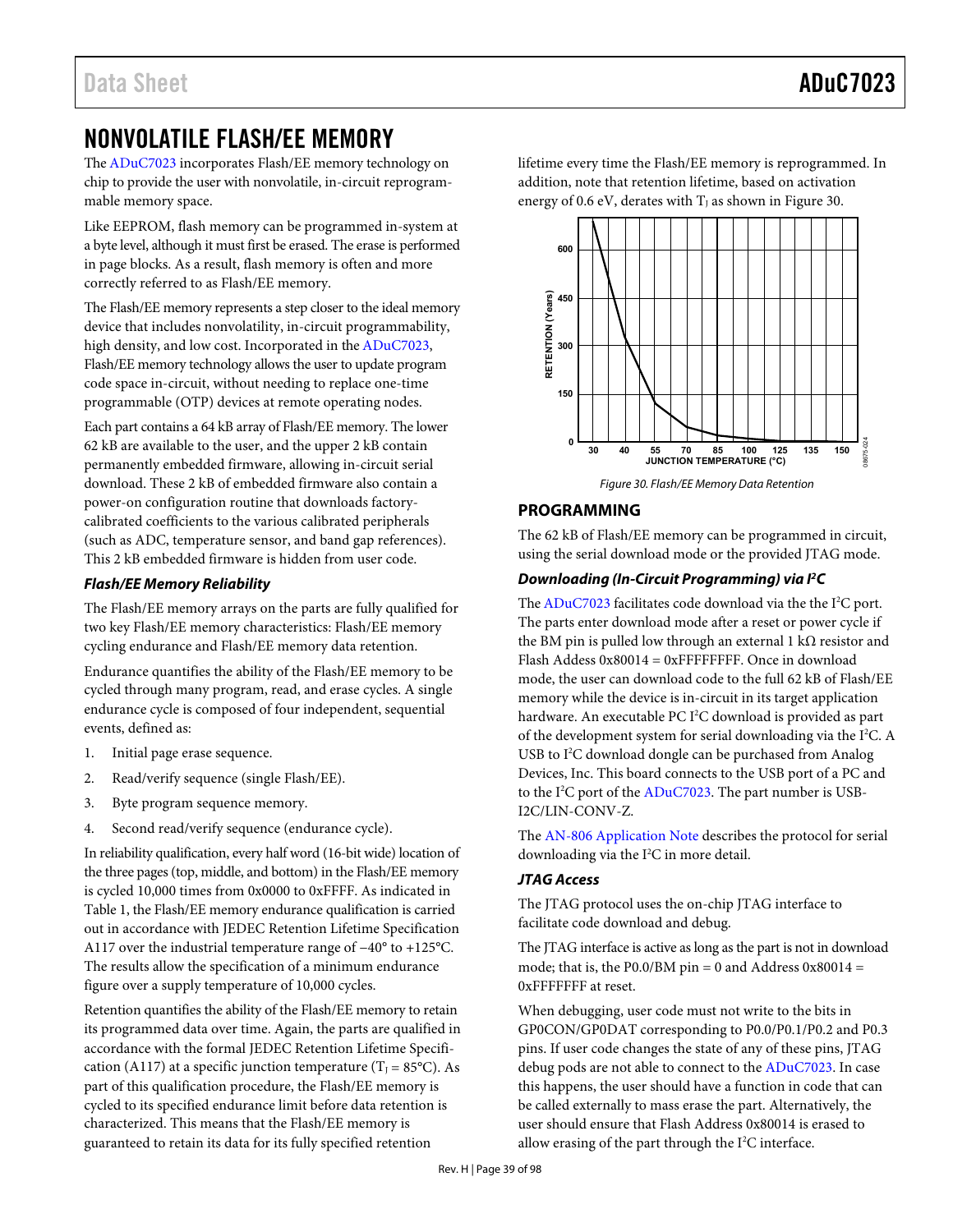## **SECURITY**

The 62 kB of Flash/EE memory available to the user can be read and write protected.

Bit 31 of the FEEPRO/FEEHIDE MMR (se[e Table 34\)](#page-41-0) protects the 62 kB from being read through JTAG programming mode. The other 31 bits of this register protect writing to the flash memory. Each bit protects four pages, that is, 2 kB. Write protection is activated for all types of access.

### **Three Levels of Protection**

Protection can be set and removed by writing directly into FEEHIDE MMR. This protection does not remain after reset.

Protection can be set by writing into FEEPRO MMR. It only takes effect after a save protection command (0x0C) and a reset. The FEEPRO MMR is protected by a key to avoid direct access. The key is saved once and must be entered again to modify FEEPRO. A mass erase sets the key back to 0xFFFF but also erases all the user code.

Flash can be permanently protected by using the FEEPRO MMR and a particular value of key: 0xDEADDEAD. Entering the key again to modify the FEEPRO register is not allowed.

### <span id="page-39-1"></span>**Sequence to Write the Key**

- 1. Write the bit in FEEPRO corresponding to the page to be protected.
- 2. Enable key protection by setting Bit 6 of FEEMOD (Bit 5 must equal 0).
- 3. Write a 32-bit key in FEEADR, FEEDAT.
- 4. Run the write key command 0x0C in FEECON; wait for the read to be successful by monitoring FEESTA.
- 5. Reset the part.

### <span id="page-39-0"></span>**Table 31. FEESTA MMR Bit Designations**

To remove or modify the protection, the same sequence is used with a modified value of FEEPRO. If the key chosen is the value 0xDEAD, the memory protection cannot be removed. Only a mass erase unprotects the part, but it also erases all user code.

The sequence to write the key is illustrated in the following example (this protects writing Page 4 to Page 7 of the Flash):

| FEEPRO=0xFFFFFFFD; //Protect Page 4 to |                     |
|----------------------------------------|---------------------|
|                                        | Page 7              |
| FEEMOD=0x48; //Write key enable        |                     |
| $FERADR = 0 \times 1234;$              | //16 bit key value  |
| $FEEDAT=0x5678;$                       | //16 bit key value  |
| FEECON= 0x0C;                          | //Write key command |

Follow the same sequence to protect the part permanently with  $FEEADR = 0xDEAD$  and  $FEEDATA = 0xDEAD$ .

## **FLASH/EE CONTROL INTERFACE**

Serial and JTAG programming use the Flash/EE control interface, which includes the eight MMRs outlined in this section.

### **FEESTA Register**

| Name:          | <b>FEESTA</b>                                                                                                          |
|----------------|------------------------------------------------------------------------------------------------------------------------|
| Address:       | $0x$ FFFFF800                                                                                                          |
| Default value: | 0x20                                                                                                                   |
| Access:        | Read                                                                                                                   |
| Function:      | FEESTA is a read-only register that reflects the<br>status of the flash control interface as<br>described in Table 31. |

| <b>Bit</b>     | <b>Description</b>                                                                                                                                                  |
|----------------|---------------------------------------------------------------------------------------------------------------------------------------------------------------------|
| $7$ to 6       | Reserved.                                                                                                                                                           |
| 5              | Reserved.                                                                                                                                                           |
| $\overline{4}$ | Reserved.                                                                                                                                                           |
| $\overline{3}$ | Flash interrupt status bit.                                                                                                                                         |
|                | This bit is set automatically when an interrupt occurs, that is, when a command is complete and the Flash/EE interrupt enable bit<br>in the FEEMOD register is set. |
|                | This bit is cleared when reading FEESTA register.                                                                                                                   |
| $\mathcal{P}$  | Flash/EE controller busy.                                                                                                                                           |
|                | This bit is set automatically when the controller is busy.                                                                                                          |
|                | This bit is cleared automatically when the controller is not busy.                                                                                                  |
|                | Command fail.                                                                                                                                                       |
|                | This bit is set automatically when a command is not completed.                                                                                                      |
|                | This bit is cleared automatically when reading FEESTA register.                                                                                                     |
| $\overline{0}$ | Command pass.                                                                                                                                                       |
|                | This bit is set by the MicroConverter when a command is completed.                                                                                                  |
|                | This bit is cleared automatically when reading the FEESTA register.                                                                                                 |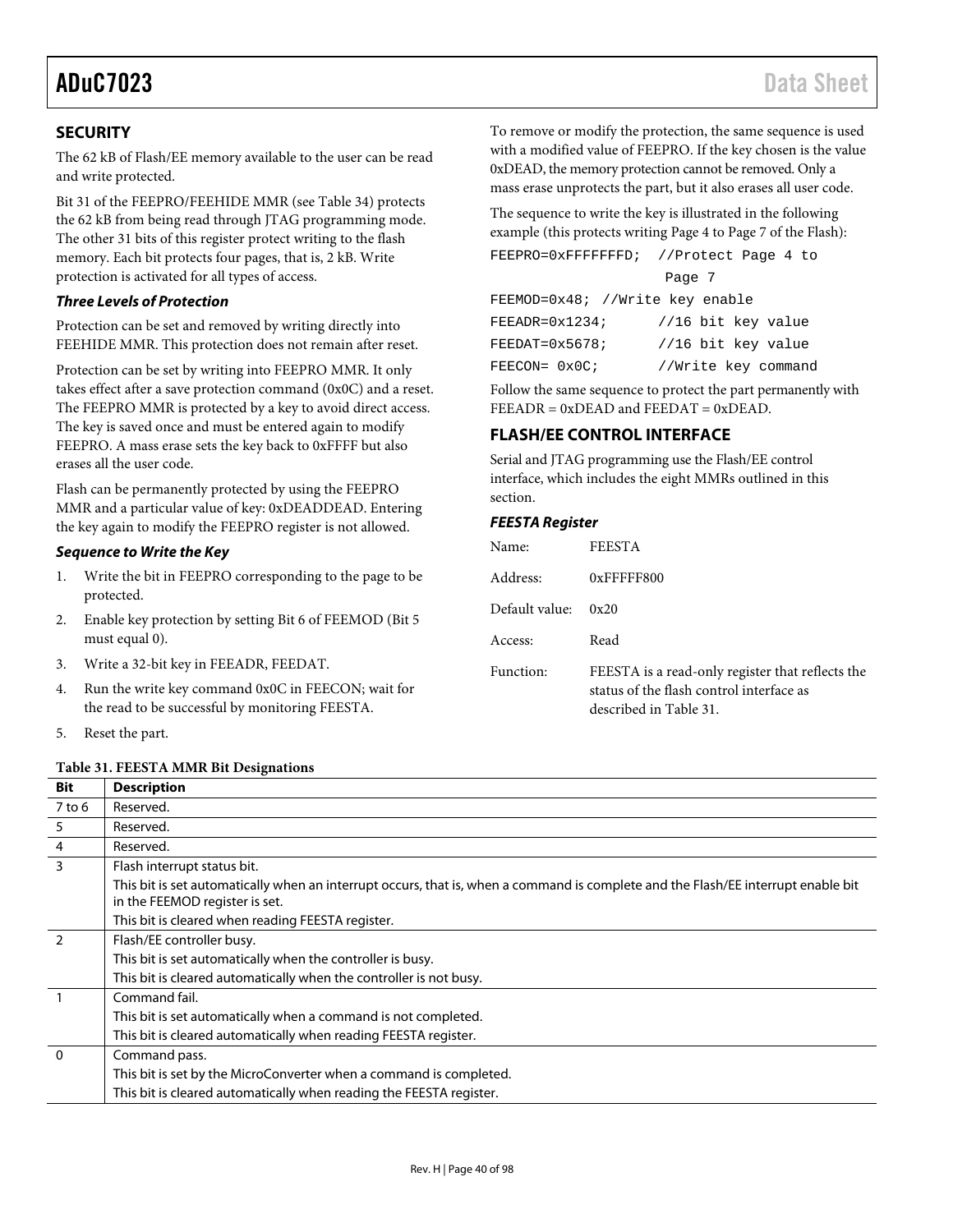## **FEEMOD Register**

| Name:          | FEEMOD                                                                                                     |
|----------------|------------------------------------------------------------------------------------------------------------|
| Address:       | 0xFFFFF804                                                                                                 |
| Default value: | 0x0000                                                                                                     |
| Access:        | Read/write                                                                                                 |
| Function:      | FEEMOD sets the operating mode of the flash control interface. Table 32 shows FEEMOD MMR bit designations. |

## <span id="page-40-0"></span>**Table 32. FEEMOD MMR Bit Designations**

| <b>Bit</b>     | <b>Description</b>                                                                                             |
|----------------|----------------------------------------------------------------------------------------------------------------|
| $15$ to 9      | Reserved.                                                                                                      |
| -8             | Reserved. Always set this bit to 0.                                                                            |
| 7 to 5         | Reserved. Always set this bit to 0 except when writing keys. See the Sequence to Write the Key section.        |
| $\overline{4}$ | Flash/EE interrupt enable.                                                                                     |
|                | This bit is set by the user to enable the Flash/EE interrupt. The interrupt occurs when a command is complete. |
|                | This bit is cleared by the user to disable the Flash/EE interrupt.                                             |
| 3              | Erase/write command protection.                                                                                |
|                | This bit is set by the user to enable the erase and write commands.                                            |
|                | This bit is cleared to protect the Flash/EE against erase/write command.                                       |
| $2$ to $0$     | Reserved. Always set this bit to 0.                                                                            |

## **FEECON Register**

| Name:          | <b>FEECON</b>                                                                |
|----------------|------------------------------------------------------------------------------|
| Address:       | 0xFFFFF808                                                                   |
| Default value: | 0x07                                                                         |
| Access:        | Read/write                                                                   |
| Function:      | FEECON is an 8-bit command register. The commands are described in Table 33. |

## <span id="page-40-1"></span>**Table 33. Command Codes in FEECON**

| Code                | Command       | <b>Description</b>                                                                                                                                                                                                                                          |
|---------------------|---------------|-------------------------------------------------------------------------------------------------------------------------------------------------------------------------------------------------------------------------------------------------------------|
| 0x00 <sup>1</sup>   | Null          | Idle state.                                                                                                                                                                                                                                                 |
| $0x01$ <sup>1</sup> | Single read   | Load FEEDAT with the 16-bit data. Indexed by FEEADR.                                                                                                                                                                                                        |
| 0x02 <sup>1</sup>   | Single write  | Write FEEDAT at the address pointed by FEEADR. This operation takes 50 µs.                                                                                                                                                                                  |
| 0x03 <sup>1</sup>   | Erase/write   | Erase the page indexed by FEEADR, and write FEEDAT at the location pointed by FEEADR. This operation takes<br>approximately 24 ms.                                                                                                                          |
| 0x04 <sup>1</sup>   | Single verify | Compare the contents of the location pointed by FEEADR to the data in FEEDAT. The result of the comparison is<br>returned in FEESTA Bit 1.                                                                                                                  |
| 0x05 <sup>1</sup>   | Single erase  | Erase the page indexed by FEEADR.                                                                                                                                                                                                                           |
| 0x06 <sup>1</sup>   | Mass erase    | Erase 62 kB of user space. The 2 kB of kernel are protected. This operation takes 2.48 sec. To prevent accidental<br>execution, a command sequence is required to execute this instruction. See the Command Sequence for<br>Executing a Mass Erase section. |
| 0x07                | Reserved      | Reserved.                                                                                                                                                                                                                                                   |
| 0x08                | Reserved      | Reserved.                                                                                                                                                                                                                                                   |
| 0x09                | Reserved      | Reserved.                                                                                                                                                                                                                                                   |
| 0x0A                | Reserved      | Reserved.                                                                                                                                                                                                                                                   |
| 0x0B                | Signature     | Give a signature of the 64 kB of Flash/EE in the 24-bit FEESIGN MMR. This operation takes 32,778 clock cycles.                                                                                                                                              |
| 0x0C                | Protect       | This command can run one time only. The value of FEEPRO is saved and removed only with a mass erase (0x06) or<br>the key (FEEADR/FEEDAT).                                                                                                                   |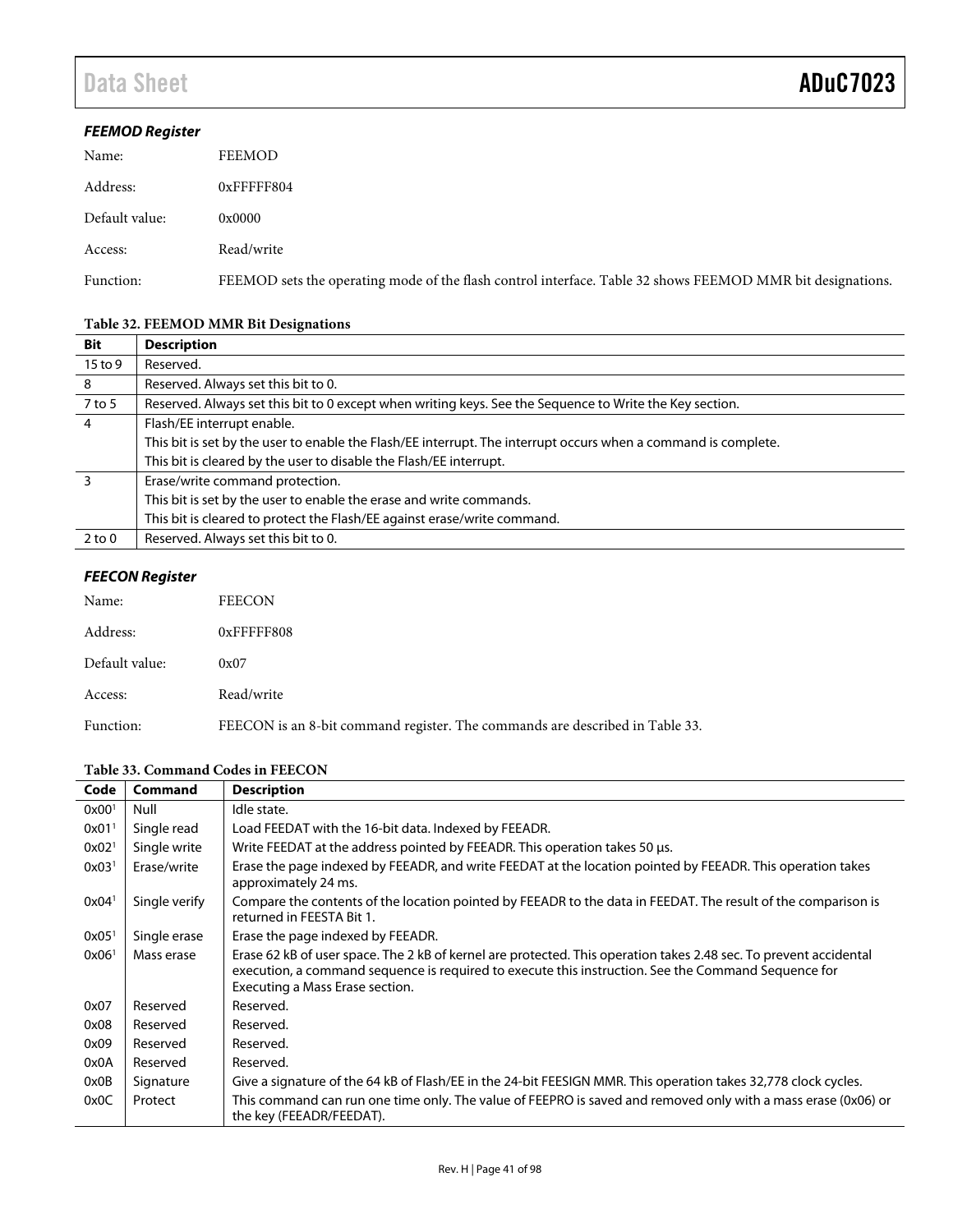| Code | Command  | <b>Description</b>                 |
|------|----------|------------------------------------|
| 0x0D | Reserved | Reserved.                          |
| 0x0E | Reserved | Reserved.                          |
| 0x0F | Ping     | No operation; interrupt generated. |

**FEEPRO Register** 

1 The FEECON register always reads 0x07 immediately after execution of any of these commands.

## **FEEDAT Register**

| Name:          | FEEDAT                            | Name:          | <b>FEEPRO</b>                                                                            |
|----------------|-----------------------------------|----------------|------------------------------------------------------------------------------------------|
| Address:       | $0x$ FFFFF80C                     | Address:       | $0x$ FFFFF81 $C$                                                                         |
| Default value: | 0xXXXX                            | Default value: | 0x00000000                                                                               |
| Access:        | Read/write                        | Access:        | Read/write                                                                               |
| Function:      | FEEDAT is a 16-bit data register. | Function:      | FEEPRO MMR provides protection following a<br>subsequent reset of the MMR. It requires a |

## **FEEADR Register**

| Name:          | FEEADR                                     | <b>FEEHIDE Register</b> |                                |
|----------------|--------------------------------------------|-------------------------|--------------------------------|
| Address:       | $0x$ FFFFF810                              | Name:                   | <b>FEEHIDE</b>                 |
| Default value: | 0x0000                                     | Address:                | $0x$ FFFFF820                  |
| Access:        | Read/write                                 | Default value:          | $0x$ FFFFFFFFF                 |
| Function:      | FEEADR is another 16-bit address register. | Access:                 | Read/write                     |
|                |                                            | Function.               | FFFHIDE MMR provides immediate |

### **FEESIGN Register**

| Name:                   | <b>FEESIGN</b>                      |
|-------------------------|-------------------------------------|
| Address:                | $0x$ FFFFF818                       |
| Default value: 0xFFFFFF |                                     |
| Access:                 | Read                                |
| Function:               | FEESIGN is a 24-bit code signature. |

| Address:       | 0xFFFFF820                                                                                                                                                          |
|----------------|---------------------------------------------------------------------------------------------------------------------------------------------------------------------|
| Default value: | <b>OXFFFFFFFFF</b>                                                                                                                                                  |
| Access:        | Read/write                                                                                                                                                          |
| Function:      | FEEHIDE MMR provides immediate<br>protection. It does not require any software<br>key. The protection settings in FEEHIDE are<br>cleared by a reset (see Table 34). |

software key (se[e Table 34\)](#page-41-0).

### <span id="page-41-0"></span>**Table 34. FEEPRO and FEEHIDE MMR Bit Designations**

| Bit         | <b>Description</b>                                                                        |
|-------------|-------------------------------------------------------------------------------------------|
| 31          | Read protection.                                                                          |
|             | This bit is cleared by the user to protect the code                                       |
|             | This bit is set by the user to allow reading the code.                                    |
| $30$ to $0$ | Write protection for Page 123 to Page 120, Page 119<br>to Page 116, and Page 0 to Page 3. |
|             | This bit is cleared by the user to protect the pages in<br>writing.                       |
|             | This bit is set by the user to allow writing the pages.                                   |

### <span id="page-41-1"></span>**Command Sequence for Executing a Mass Erase**

|                  | $FEEDAT = 0x3CFF;$       |                    |
|------------------|--------------------------|--------------------|
|                  | $FEEADR = 0xFFC3;$       |                    |
|                  | $FEEMOD = FEEMOD   0x8;$ | //Erase key enable |
| $FEECON = 0x06;$ |                          | //Mass erase       |
| command          |                          |                    |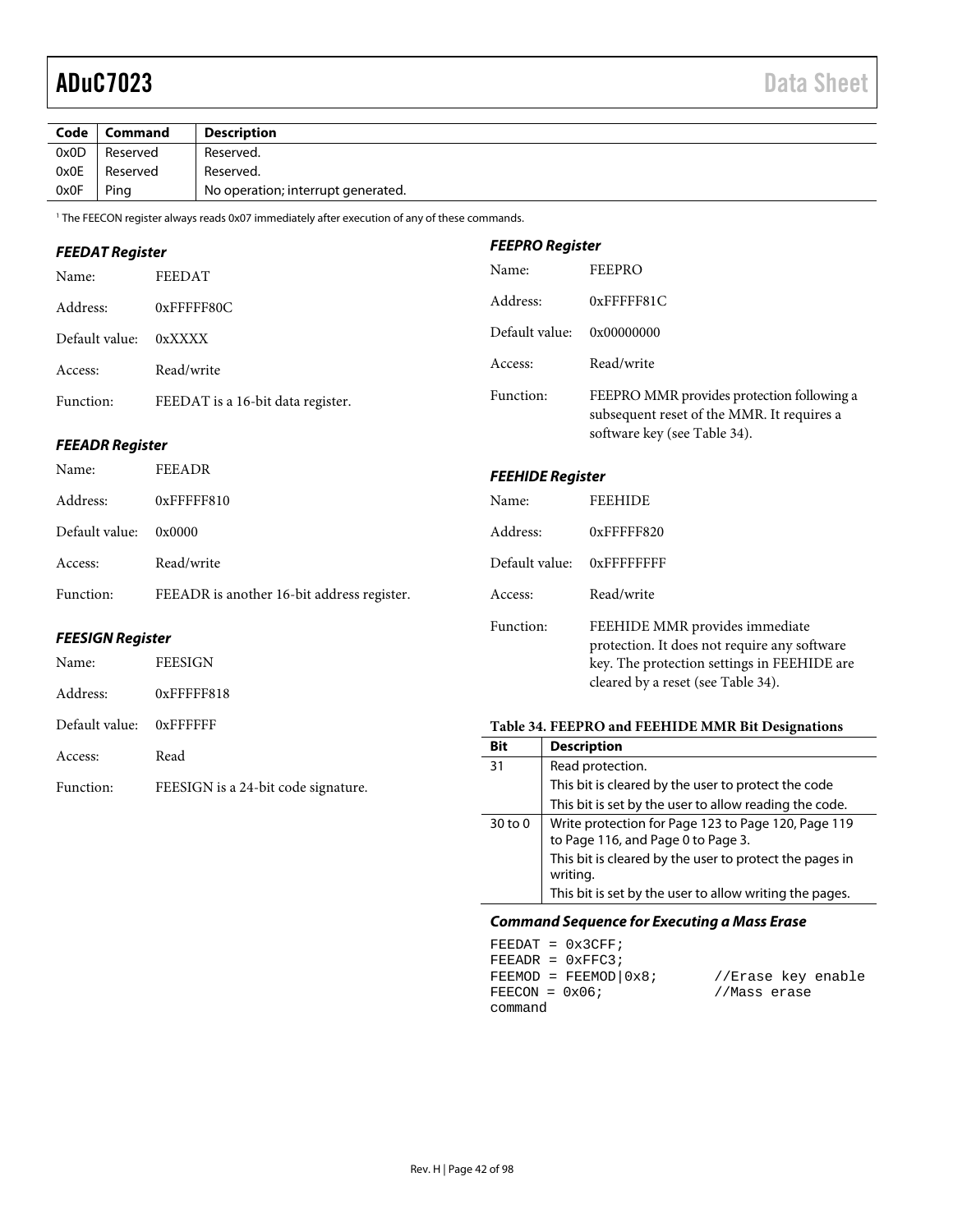## **EXECUTION TIME FROM SRAM AND FLASH/EE**

### **Execution from SRAM**

Fetching instructions from SRAM takes one clock cycle because the access time of the SRAM is 2 ns, and a clock cycle is 22 ns minimum. However, if the instruction involves reading or writing data to memory, one extra cycle must be added if the data is in SRAM (or three cycles if the data is in Flash/EE); one cycle to execute the instruction and two cycles to obtain the 32-bit data from Flash/EE. A control flow instruction (a branch instruction, for example) takes one cycle to fetch but also takes two cycles to fill the pipeline with the new instructions.

### **Execution from Flash/EE**

Because the Flash/EE width is 16 bits and the access time for 16-bit words is 22 ns, execution from Flash/EE cannot be completed in one cycle (as can be done from SRAM when the CD bit = 0). Also, some dead times are needed before accessing data for any value of CD bits.

In ARM mode, where instructions are 32 bits, two cycles are needed to fetch any instruction when  $CD = 0$ . In thumb mode, where instructions are 16 bits, one cycle is needed to fetch any instruction.

Timing is identical in both modes when executing instructions that involve using the Flash/EE for data memory. If the instruction to be executed is a control flow instruction, an extra cycle is needed to decode the new address of the program counter, and then four cycles are needed to fill the pipeline. A data processing instruction involving only the core register does not require any extra clock cycles. However, if it involves data in Flash/EE, an extra clock cycle is needed to decode the address of the data, and two cycles are needed to get the 32-bit data from Flash/EE. An extra cycle must also be added before fetching another instruction. Data transfer instructions are more complex and are summarized i[n Table 35.](#page-42-0)

### <span id="page-42-0"></span>**Table 35. Execution Cycles in ARM/Thumb Mode**

| <b>Instructions</b> | Fetch<br><b>Cycles</b> | <b>Dead</b><br><b>Time</b> | <b>Data Access</b>                     | <b>Dead</b><br>Time |
|---------------------|------------------------|----------------------------|----------------------------------------|---------------------|
| LD <sup>1</sup>     | 2/1                    |                            | 2                                      |                     |
| <b>LDH</b>          | 2/1                    |                            |                                        |                     |
| LDM/PUSH            | 2/1                    | $N^2$                      | $2 \times N^2$                         | N <sup>1</sup>      |
| STR <sup>1</sup>    | 2/1                    |                            | $2 \times 20$ ns                       |                     |
| <b>STRH</b>         | 2/1                    |                            | $20$ ns                                |                     |
| STRM/POP            | 2/1                    | N <sup>1</sup>             | $2 \times N \times 20$ ns <sup>1</sup> | N <sup>1</sup>      |

1 The SWAP instruction combines an LD and STR instruction with only one fetch, giving a total of eight cycles + 40 ns.

<sup>2</sup> N is the number of data to load or store in the multiple load/store instruction  $(1 < N \le 16)$ .

## **RESET AND REMAP**

The ARM exception vectors are all situated at the bottom of the memory array, from Address 0x00000000 to Address 0x00000020 as shown in [Figure 31.](#page-42-1)



Figure 31. Remap for Exception Execution

<span id="page-42-1"></span>By default, and after any reset, the Flash/EE is mirrored at the bottom of the memory array. The remap function allows the programmer to mirror the SRAM at the bottom of the memory array, which facilitates execution of exception routines from SRAM instead of from Flash/EE. This means exceptions are executed twice as fast, being executed in 32-bit ARM mode with 32-bit wide SRAM instead of 16-bit wide Flash/EE memory.

### **Remap Operation**

When a reset occurs on th[e ADuC7023,](http://www.analog.com/ADuC7023?doc=ADuC7023.pdf) execution automatically starts in factory programmed, internal configuration code. This kernel is hidden and cannot be accessed by user code. If the part is in normal mode (BM pin is high), it executes the power-on configuration routine of the kernel and then jumps to the reset vector address, 0x00000000, to execute the reset exception routine of the user.

Because the Flash/EE is mirrored at the bottom of the memory array at reset, the reset interrupt routine must always be written in Flash/EE.

The remap is done from Flash/EE by setting Bit 0 of the Remap register. Caution must be taken to execute this command from Flash/EE above Address 0x00080020, and not from the bottom of the array because this is replaced by the SRAM.

This operation is reversible. The Flash/EE can be remapped at Address 0x00000000 by clearing Bit 0 of the Remap MMR. Caution must again be taken to execute the remap function from outside the mirrored area. Any type of reset remaps the Flash/EE memory at the bottom of the array.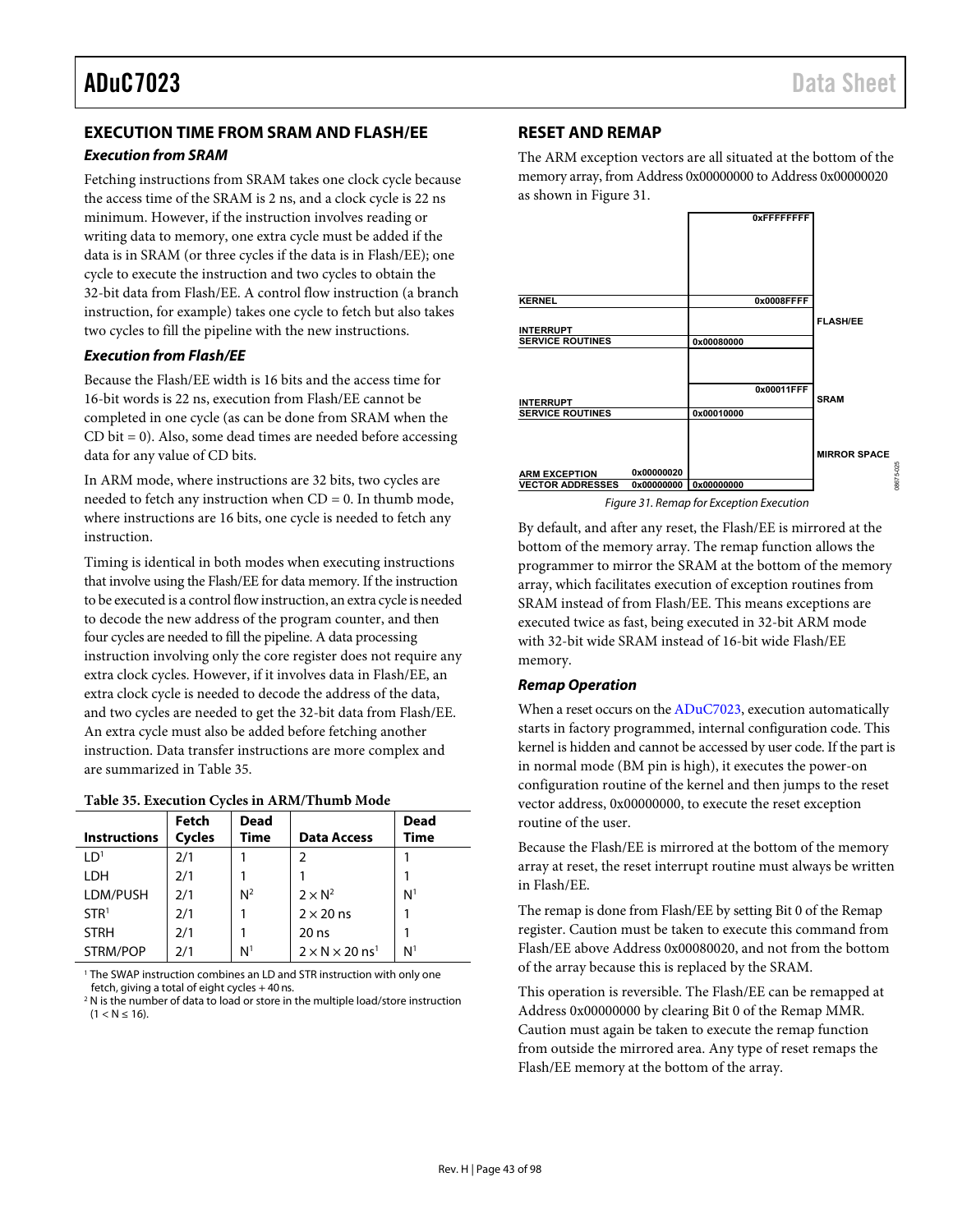### **REMAP Register**

| Name:          | <b>REMAP</b>     |
|----------------|------------------|
| Address:       | $0x$ FFFF $0220$ |
| Default value: | 0x00             |
| Access:        | Read/write       |

#### <span id="page-43-0"></span>**Table 36. REMAP MMR Bit Designations**

| <b>Bit</b> | <b>Name</b>  | <b>Description</b>                                                                                                                                                                           |
|------------|--------------|----------------------------------------------------------------------------------------------------------------------------------------------------------------------------------------------|
| $7$ to 5   |              | Reserved.                                                                                                                                                                                    |
| 4          |              | Read-only bit. Indicates the size of the<br>Flash/EE memory available. If this bit is set,<br>only 32 kB of Flash/EE memory is available.                                                    |
| 3          |              | Read-only bit. Indicates the size of the<br>SRAM memory available. If this bit is set,<br>only 4 kB of SRAM is available.                                                                    |
| $2$ to 1   | <b>JTAFO</b> | Read only bits. See the P0.0/BM description<br>for further details. The kernel sets these bits<br>to [11] if BM = 0 and 0x80014 $\neq$<br>OxFFFFFFFF at reset.                               |
|            |              | If these bits are set to [00], then P0.1/P0.2/<br>P0.3 are configured as JTAG pins. P0.1/P0.2<br>cannot be used as GPIO. P0.3 can be used<br>as GPIO, but this disables JTAG access.         |
|            |              | If these bits are set to $[1x]$ , then P0.1/P0.2/<br>P0.3 are configured as GPIO pins. P0.1/P0.2/<br>P0.3 can also be used as JTAG, but JTAG<br>access is disabled if they are used as GPIO. |
|            |              | These bits are configured by the kernel<br>after any reset sequence and depend on<br>the state of P0.0 and the value at Address<br>0x80014 during the last reset sequence.                   |
| $\Omega$   | Remap        | Remap bit.                                                                                                                                                                                   |
|            |              | This bit is set by the user to remap the<br>SRAM to Address 0x00000000.                                                                                                                      |
|            |              | This bit is cleared automatically after reset<br>to remap the Flash/EE memory to Address<br>0x00000000.                                                                                      |

## **Reset Operation**

There are four kinds of reset: external, power-on, watchdog expiration, and software force. The RSTSTA register indicates the source of the last reset, and RSTCLR allows clearing of the RSTSTA register. These registers can be used during a reset exception service routine to identify the source of the reset. If RSTSTA is null, the reset is external.

The RSTCFG register allows different peripherals to retain their state after a watchdog or software reset.

## **RSTSTA Register**

| Name:               | <b>RSTSTA</b>    |
|---------------------|------------------|
| Address:            | $0x$ FFFF $0230$ |
| Default value: 0x01 |                  |
| Access:             | Read/write       |

### **Table 37. RSTSTA MMR Bit Designations**

| <b>Bit</b>    | <b>Description</b>                                                  |  |  |
|---------------|---------------------------------------------------------------------|--|--|
| $7$ to 3      | Reserved.                                                           |  |  |
| $\mathcal{P}$ | Software reset.                                                     |  |  |
|               | This bit is set by the user to force a software reset.              |  |  |
|               | This bit is cleared by setting the corresponding bit<br>in RSTCI R. |  |  |
|               | Watchdog timeout.                                                   |  |  |
|               | This bit is set automatically when a watchdog<br>timeout occurs.    |  |  |
|               | This bit is cleared by setting the corresponding bit<br>in RSTCLR.  |  |  |
| 0             | Power-on reset.                                                     |  |  |
|               | This bit is set automatically when a power-on reset<br>occurs.      |  |  |
|               | This bit is cleared by setting the corresponding bit<br>in RSTCLR.  |  |  |

### **RSTCLR Register**

| Name:          | <b>RSTCLR</b>                                                                                         |
|----------------|-------------------------------------------------------------------------------------------------------|
| Address:       | $0x$ FFFF $0234$                                                                                      |
| Default value: | 0x00                                                                                                  |
| Access:        | Write                                                                                                 |
| Function:      | Note that to clear the RSTSTA register, users<br>must write the Value 0x07 to the RSTCLR<br>register. |

## **RSTCFG Register**

| Name:          | <b>RSTCFG</b> |
|----------------|---------------|
| Address:       | $0x$ FFFF024C |
| Default value: | 0x00          |
| Access:        | Read/write    |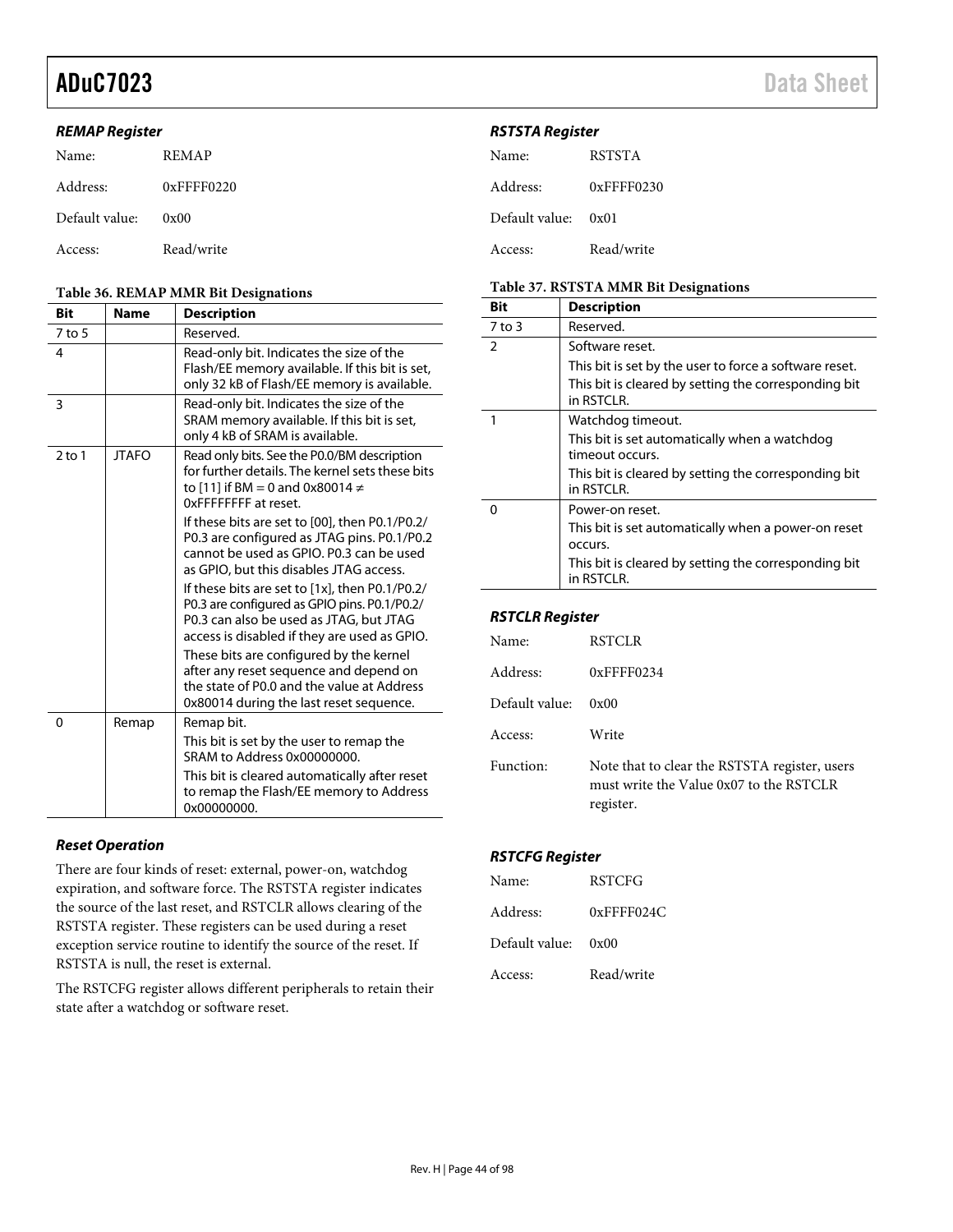## **Table 38. RSTCFG MMR Bit Designations**

| Bit           | <b>Description</b>                                                                                             |
|---------------|----------------------------------------------------------------------------------------------------------------|
| $7$ to 3      | Reserved. Always set to 0.                                                                                     |
| $\mathcal{P}$ | This bit is set to 1 to configure the DAC outputs to retain<br>their state after a watchdog or software reset. |
|               | This bit is cleared for the DAC pins and registers to<br>return to their default state.                        |
|               | Reserved. Always set to 0.                                                                                     |
| O             | This bit is set to 1 to configure the GPIO pins to retain<br>their state after a watchdog or software reset.   |
|               | This bit is cleared for the GPIO pins and registers to<br>return to their default state.                       |

## **RSTKEY1 Register**

| Name:          | RSTKEY1          |
|----------------|------------------|
| Address:       | $0x$ FFFF $0248$ |
| Default value: | 0xXX             |
| Access         | Write            |

## **RSTKEY2Register**

| Name:          | RSTKEY2          |
|----------------|------------------|
| Address:       | $0x$ FFFF $0250$ |
| Default value: | 0xXX             |
| Access:        | Write            |

## **Table 39. RSTCFG Write Sequence**

| <b>Name</b>    | Code       |
|----------------|------------|
| RSTKFY1        | 0x76       |
| <b>RSTCFG</b>  | User value |
| <b>RSTKFY2</b> | 0xB1       |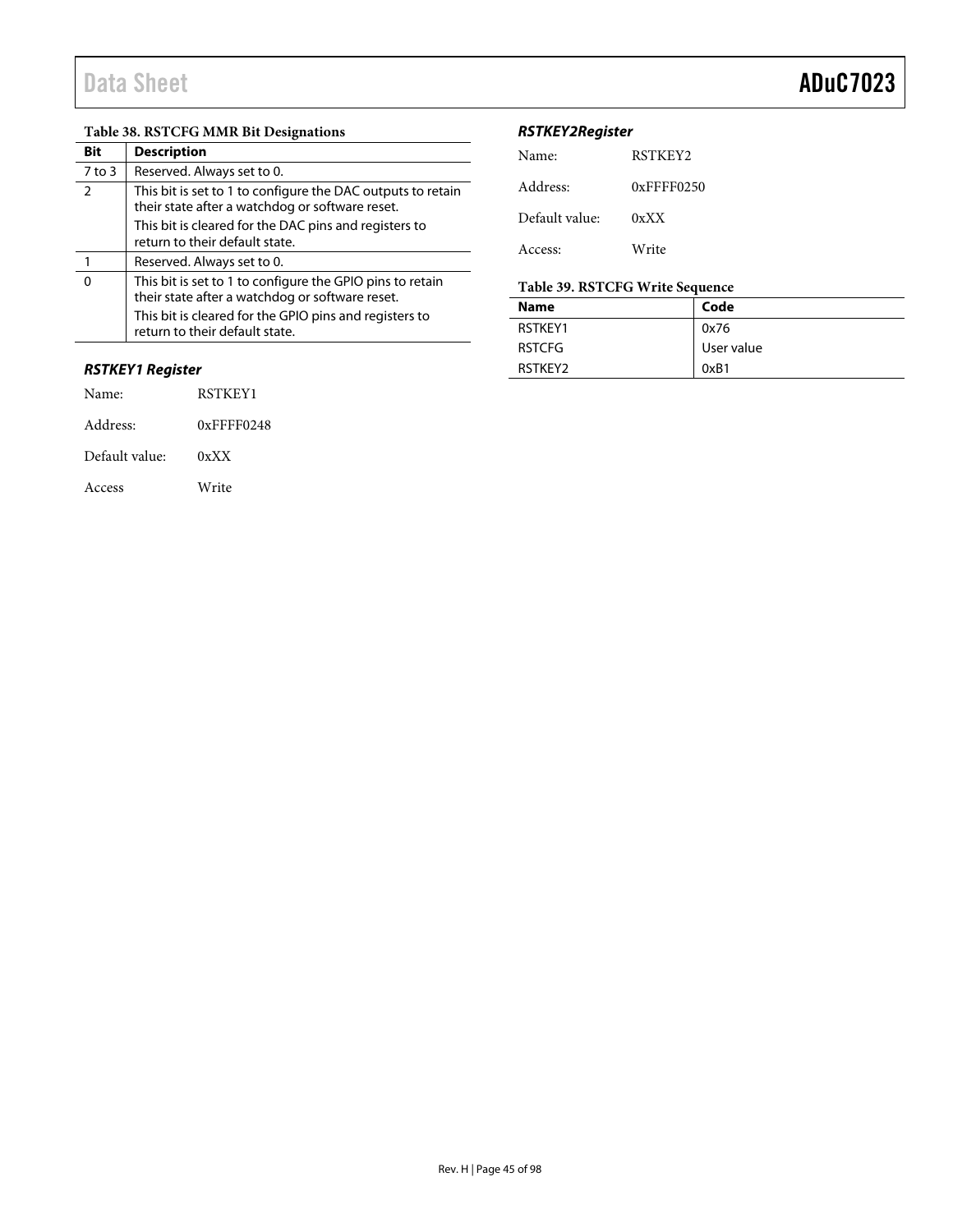## OTHER ANALOG PERIPHERALS **DAC**

The [ADuC7023 i](http://www.analog.com/ADuC7023?doc=ADuC7023.pdf)ncorporates four, 12-bit voltage output DACs on chip. Each DAC has a rail-to-rail voltage output buffer capable of driving 5 k $\Omega$ /100 pF.

Each DAC has two selectable ranges:  $0 \nabla$  to  $V_{REF}$  (internal band gap 2.5 V reference) and 0 V to  $AV_{DD}$ .

The signal range is  $0 \text{ V}$  to  $\text{AV}_{\text{DD}}$ .

By setting RSTCFG Bit 2, the DAC output pins can retain their state during a watchdog or software reset.

## **MMRs Interface**

Each DAC is independently configurable through a control register and a data register. These two registers are identical for the four DACs. Only DAC0CON (se[e Table 40\)](#page-45-0) and DAC0DAT (see [Table 41\)](#page-45-1) are described in detail in this section.

**DACxCON Registers** 

| <b>Address</b> | <b>Default Value</b> | Access |
|----------------|----------------------|--------|
| 0xFFFF0600     | 0x00                 | R/W    |
| 0xFFFF0608     | 0x00                 | R/W    |
| 0xFFFF0610     | 0x00                 | R/W    |
| 0xFFFF0618     | 0x00                 | R/W    |
|                |                      |        |

### <span id="page-45-0"></span>**Table 40. DAC0CON MMR Bit Designations**

| <b>Bit</b>    | Value | <b>Name</b>   | <b>Description</b>                                                               |  |
|---------------|-------|---------------|----------------------------------------------------------------------------------|--|
| 7             |       |               | Reserved.                                                                        |  |
| 6             |       | <b>DACBY</b>  | This bit is set to bypass the DAC<br>output buffer.                              |  |
|               |       |               | This bit is cleared to enable the<br>DAC output buffer.                          |  |
| 5             |       | <b>DACCLK</b> | DAC update rate.                                                                 |  |
|               |       |               | This bit is set by the user to update<br>the DAC using Timer1.                   |  |
|               |       |               | This bit is cleared by the user to<br>update the DAC using HCLK (core<br>clock). |  |
| 4             |       | <b>DACCLR</b> | DAC clear bit.                                                                   |  |
|               |       |               | This bit is set by the user to enable<br>normal DAC operation.                   |  |
|               |       |               | This bit is cleared by the user to<br>reset data register of the DAC to 0.       |  |
| 3             |       |               | Reserved. This bit remains at 0.                                                 |  |
| $\mathcal{P}$ |       |               | Reserved. This bit remains at 0.                                                 |  |
| $1$ to $0$    |       |               | DAC range bits.                                                                  |  |
|               | 00    |               | Power-down mode. The DAC                                                         |  |
|               |       |               | output is in tristate.                                                           |  |
|               | 01    |               | Reserved.                                                                        |  |
|               | 10    |               | 0 V to $V_{REF}$ (2.5 V) range.                                                  |  |
|               | 11    |               | 0 V to $AV_{DD}$ range.                                                          |  |

### **DACxDAT Registers**

| <b>Name</b>    | <b>Address</b> | <b>Default Value</b> | <b>Access</b> |
|----------------|----------------|----------------------|---------------|
| <b>DAC0DAT</b> | 0xFFFF0604     | 0x00000000           | R/W           |
| DAC1DAT        | 0xFFFF060C     | 0x00000000           | R/W           |
| DAC2DAT        | 0xFFFF0614     | 0x00000000           | R/W           |
| DAC3DAT        | $0x$ FFFF061C  | 0x00000000           | R/W           |

#### <span id="page-45-1"></span>**Table 41. DAC0DAT MMR Bit Designations**

|                    | . .                   |
|--------------------|-----------------------|
| Bit                | <b>Description</b>    |
| 31 to 28           | Reserved.             |
| 27 to 16           | 12-bit data for DAC0. |
| $15 \text{ to } 0$ | Reserved.             |
|                    |                       |

### **Using the DACs**

The on-chip DAC architecture consists of a resistor string DAC followed by an output buffer amplifier. The functional equivalent is shown i[n Figure 32.](#page-45-2) 



Figure 32. DAC Structure

<span id="page-45-2"></span>As illustrated in [Figure 32,](#page-45-2) the reference source for each DAC is user-selectable in software. It can be either  $AV_{DD}$  or  $V_{REF}$ . In 0-to-AV<sub>DD</sub> mode, the DAC output transfer function spans from 0 V to the voltage at the  $AV_{DD}$  pin. In 0-to- $V_{REF}$  mode, the DAC output transfer function spans from 0 V to the internal 2.5 V reference, V<sub>REF.</sub>

The DAC output buffer amplifier features a true, rail-to-rail output stage implementation. This means that when unloaded, each output is capable of swinging to within less than 5 mV of both AV<sub>DD</sub> and ground. Moreover, the DAC linearity specification (when driving a 5 k $\Omega$  resistive load to ground) is guaranteed through the full transfer function except Code 0 to Code 100, and, in 0-to-AV<sub>DD</sub> mode only, Code 3995 to Code 4095.

Linearity degradation near ground and  $V_{DD}$  is caused by saturation of the output amplifier, and a general representation of its effects (neglecting offset and gain error) is illustrated i[n Figure 33.](#page-46-1) The dotted line i[n Figure 33 i](#page-46-1)ndicates the ideal transfer function, and the solid line represents what the transfer function may look like with endpoint nonlinearities due to saturation of the output amplifier[. Figure 33 r](#page-46-1)epresents a transfer function in 0-to- $AV_{DD}$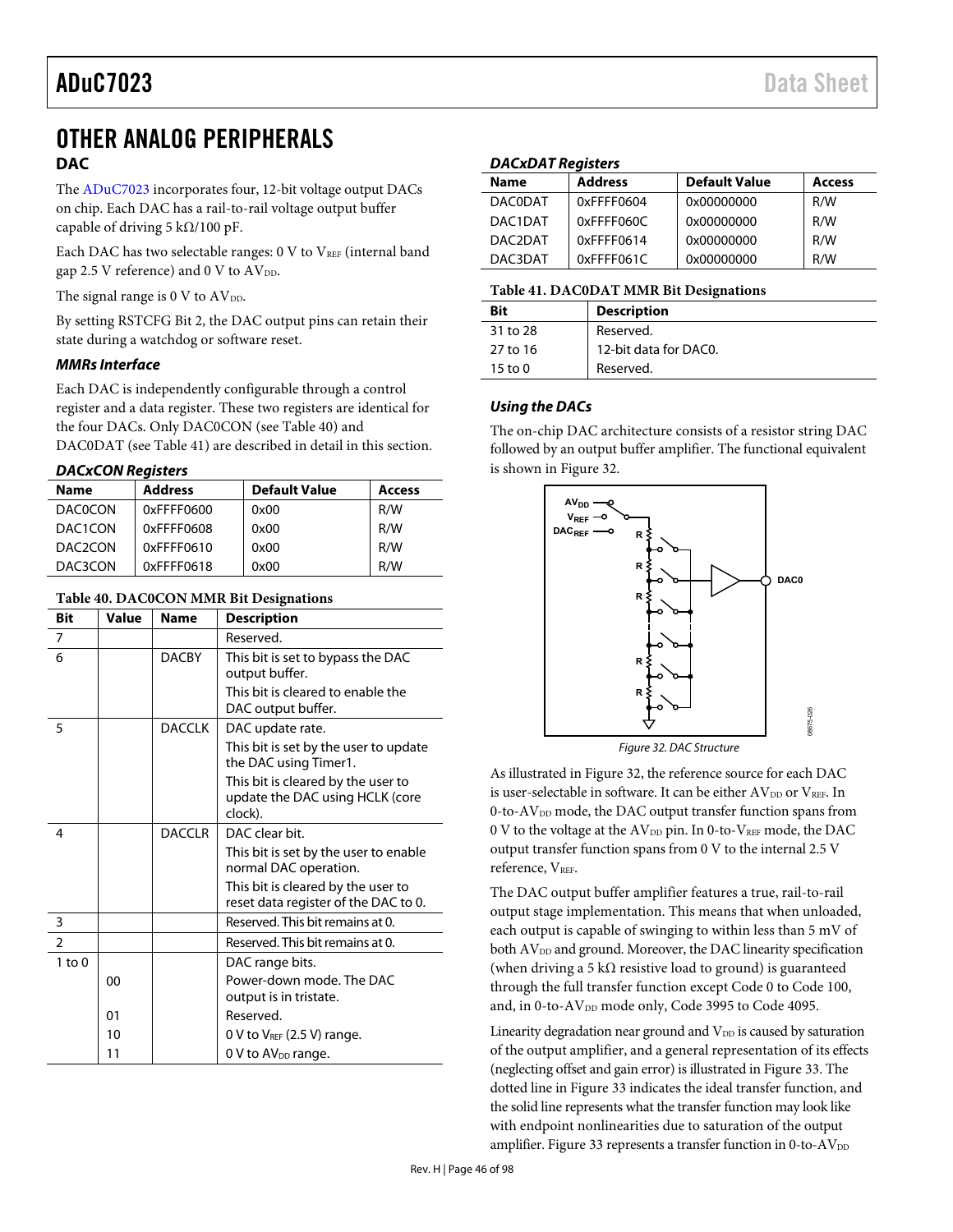## Data Sheet **ADuC7023**

mode only. In 0-to-VREF mode (with  $V_{REF} < AV_{DD}$ ), the lower nonlinearity is similar. However, the upper portion of the transfer function follows the ideal line right to the end ( $V<sub>REF</sub>$  in this case, not AV<sub>DD</sub>), showing no signs of endpoint linearity errors.



Figure 33. Endpoint Nonlinearities Due to Amplifier Saturation

<span id="page-46-1"></span>The endpoint nonlinearities conceptually illustrated i[n Figure 33](#page-46-1)  get worse as a function of output loading. Most of th[e ADuC7023](http://www.analog.com/ADuC7023?doc=ADuC7023.pdf) data sheet specifications assume a 5 k $\Omega$  resistive load to ground at the DAC output. As the output is forced to source or sink more current, the nonlinear regions at the top or bottom of [Figure 33](#page-46-1)  become larger, respectively. With larger current demands, this can significantly limit output voltage swing.

### **References to ADC and the DACs**

ADC and DACs can be configured to use internal VREF or an external reference as a reference source. Internal V<sub>REF</sub> must work with an external 0.47 μF capacitor. Note that if an external reference is used, the DACs will no longer meet offset and gain specifications. If an external reference is required for the ADC, then the DACs should be configured to use the 0 to  $AV_{DD}$ range.

| <b>REFCON Bit 0</b> | DACxCON[1:0] | <b>Description</b>                                                                                                                      |
|---------------------|--------------|-----------------------------------------------------------------------------------------------------------------------------------------|
| 0                   | 00           | ADC works with external<br>reference. DACs power down.                                                                                  |
| 0                   | 01           | Reserved.                                                                                                                               |
| $\mathbf 0$         | 10           | Reserved.                                                                                                                               |
| 0                   | 11           | ADC works with external<br>reference. DACs work with<br>internal AV <sub>pp</sub> .                                                     |
| 1                   | 00           | ADC works with internal<br>V <sub>REF</sub> . DACs power down.                                                                          |
| 1                   | 01           | ADC and DACs work with an<br>external reference. The<br>external reference must be<br>capable of overdriving the<br>internal reference. |
|                     | 10           | ADC and DACs work with<br>internal VREF.                                                                                                |
|                     | 11           | ADC works with internal VRFF.<br>DACs work with internal AV <sub>DD</sub> .                                                             |

<span id="page-46-0"></span>

| Table 42. Reference Source Selection for ADC and DAC |  |
|------------------------------------------------------|--|
|------------------------------------------------------|--|

### **Configuring DAC Buffers in Op Amp Mode**

In op amp mode, the DAC output buffers are used as an op amp with the DAC itself disabled.

If DACBCFG Bit 0 is set, ADC0 is the positive input to the op amp, ADC1 is the negative input, and DAC0 is the output. In this mode, the DAC should be powered down by clearing Bit 0 and Bit 1 of DAC0CON.

If DACBCFG Bit 1 is set, ADC2 is the positive input to the op amp, ADC3 is the negative input, and DAC1 is the output. In this mode, the DAC should be powered down by clearing Bit 0 and Bit 1 of DAC1CON.

If DACBCFG Bit 2 is set, ADC4 is the positive input to the op amp, ADC5 is the negative input, and DAC2 is the output. In this mode, the DAC should be powered down by clearing Bit 0 and Bit 1 of DAC2CON.

If DACBCFG Bit 3 is set, ADC8 is the positive input to the op amp, ADC9 is the negative input, and DAC3 is the output. In this mode, the DAC should be powered down by clearing Bit 0 and Bit 1 of DAC3CON.

### **DACBCFG Register**

| Name:          | <b>DACBCFG</b> |
|----------------|----------------|
| Address:       | 0xFFFF0654     |
| Default value: | 0x00           |
| Access:        | Read/write     |

### **Table 43. DACBCFG MMR Bit Designations**

| Bit           | <b>Description</b>                                                      |
|---------------|-------------------------------------------------------------------------|
| 7 to 4        | Reserved. Always set to 0.                                              |
| 3             | This bit is set to 1 to configure DAC3 output<br>buffer in op amp mode. |
|               | This bit is cleared for the DAC buffer to<br>operate as normal.         |
| $\mathcal{P}$ | This bit is set to 1 to configure DAC2 output<br>buffer in op amp mode. |
|               | This bit is cleared for the DAC buffer to<br>operate as normal.         |
|               | This bit is set to 1 to configure DAC1 output<br>buffer in op amp mode. |
|               | This bit is cleared for the DAC buffer to<br>operate as normal.         |
| O             | This bit is set to 1 to configure DAC0 output<br>buffer in op amp mode. |
|               | This bit is cleared for the DAC buffer to<br>operate as normal.         |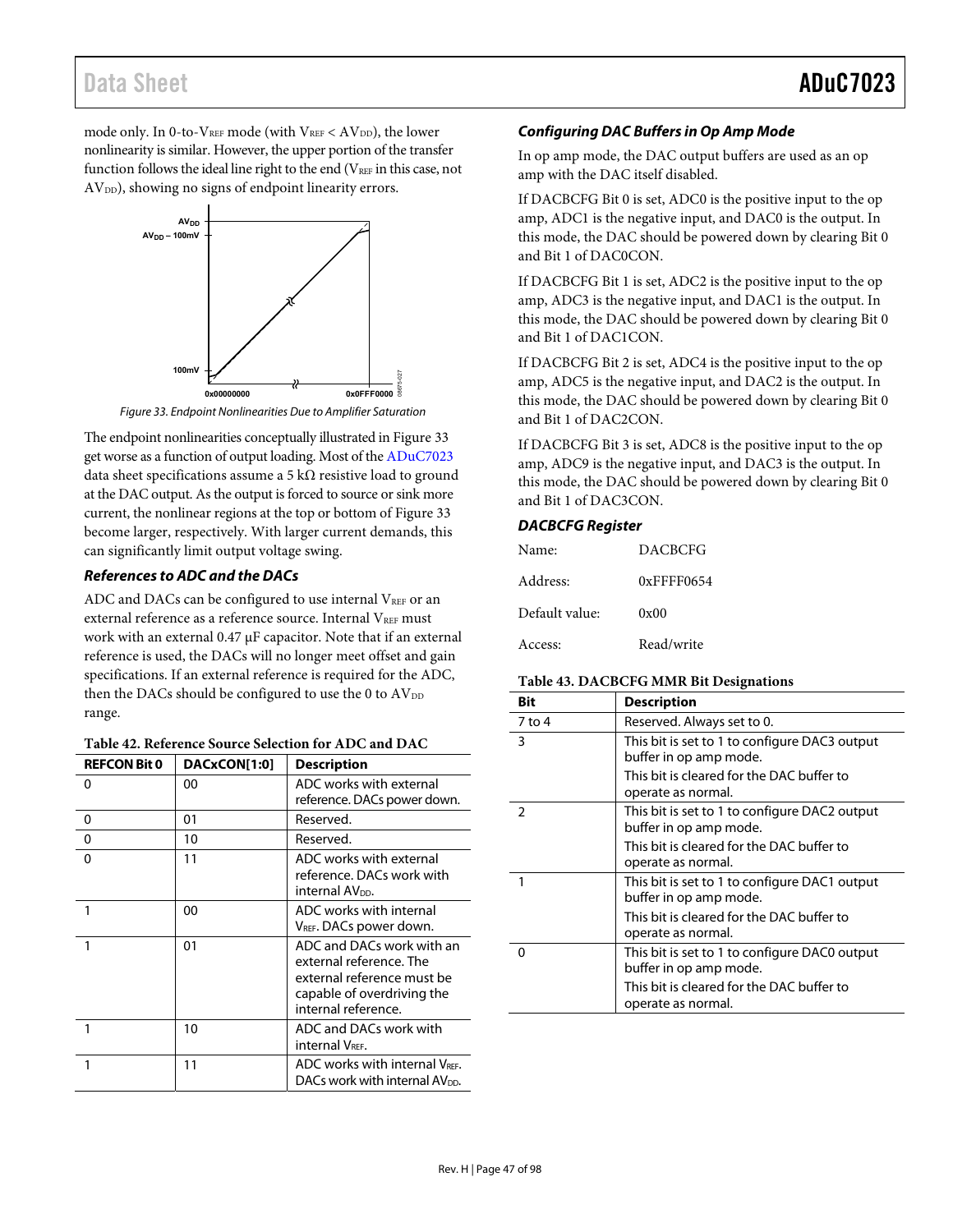### **DACBKEY0 Register**

| Name:                            | DACBKEY0   |  |  |  |
|----------------------------------|------------|--|--|--|
| Address:                         | 0xFFFF0650 |  |  |  |
| Default value:                   | 0x0000     |  |  |  |
| Access:                          | Write      |  |  |  |
| <b>DACBKEY1 Register</b>         |            |  |  |  |
| Name:                            | DACBKEY1   |  |  |  |
| Address:                         | 0xFFFF0658 |  |  |  |
| Default value:                   | 0x0000     |  |  |  |
| Access:                          | Write      |  |  |  |
| Table 44. DACBCFG Write Sequence |            |  |  |  |

| <b>Name</b>    | Code       |
|----------------|------------|
| DACBKEY0       | 0x9A       |
| <b>DACBCFG</b> | User value |
| DACBKEY1       | 0x0C       |

## **POWER SUPPLY MONITOR**

The power supply monitor regulates the  $IOV<sub>DD</sub>$  supply on the  $ADuC7023$ . It indicates when the  $IOV<sub>DD</sub>$  supply pin drops below a supply trip point. The monitor function is controlled via the PSMCON register. If enabled in the IRQEN or FIQEN register, the monitor interrupts the core using the PSMI bit in the PSMCON MMR. This bit is immediately cleared when CMP goes high.

This monitor function allows the user to save working registers to avoid possible data loss due to low supply or brownout conditions. It also ensures that normal code execution does not resume until a safe supply level has been established.

### **PSMCON Register**

| Name:          | PSMCON        |
|----------------|---------------|
| Address:       | $0x$ FFFF0440 |
| Default value: | 0x0008        |
| Access:        | Read/write    |

### **Table 45. PSMCON MMR Bit Descriptions**

| <b>Bit</b>    | <b>Name</b>  | <b>Description</b>                                                                                                                                                                                                                                                                                                                                                                                 |
|---------------|--------------|----------------------------------------------------------------------------------------------------------------------------------------------------------------------------------------------------------------------------------------------------------------------------------------------------------------------------------------------------------------------------------------------------|
| 3             | <b>CMP</b>   | Comparator bit. This is a read-only bit that<br>directly reflects the state of the comparator.<br>Read 1 indicates the $IOV_{DD}$ supply is above its<br>selected trip point, or the PSM is in power-down<br>mode. Read 0 indicates the $IOV_{DD}$ supply is<br>below its selected trip point. This bit should be<br>set before leaving the interrupt service routine.                             |
| $\mathcal{P}$ | TP           | Trip point selection bits.<br>$0 = 2.79$ V.                                                                                                                                                                                                                                                                                                                                                        |
|               |              | $1 =$ reserved.                                                                                                                                                                                                                                                                                                                                                                                    |
| 1             | <b>PSMFN</b> | Power supply monitor enable bit.<br>This bit is set to 1 to enable the power supply<br>monitor circuit.<br>This bit is cleared to 0 to disable the power                                                                                                                                                                                                                                           |
|               |              | supply monitor circuit.                                                                                                                                                                                                                                                                                                                                                                            |
| $\Omega$      | <b>PSMI</b>  | Power supply monitor interrupt bit. This bit is set<br>high by the MicroConverter once CMP goes low,<br>indicating low I/O supply. The PSMI bit can be<br>used to interrupt the processor. Once CMP<br>returns high, the PSMI bit can be cleared by<br>writing a 1 to this location. A 0 write has no<br>effect. There is no timeout delay; PSMI can be<br>immediately cleared once CMP goes high. |

## **COMPARATOR**

The [ADuC7023 i](http://www.analog.com/ADuC7023?doc=ADuC7023.pdf)ntegrates voltage comparators. The positive input is multiplexed with ADC2, and the negative input has two options: ADC3 or DAC0. The output of the comparator can be configured to generate a system interrupt, be routed directly to the programmable logic array, start an ADC conversion, or be on an external pin, COMP<sub>OUT</sub>, as shown in [Figure 34.](#page-47-0)



### <span id="page-47-0"></span>**Hysteresis**

[Figure 35 s](#page-47-1)hows how the input offset voltage and hysteresis terms are defined. Input offset voltage  $(V_{OS})$  is the difference between the center of the hysteresis range and the ground level. This can either be positive or negative. The hysteresis voltage  $(V_H)$  is  $\frac{1}{2}$  the width of the hysteresis range.



<span id="page-47-1"></span>Figure 35. Comparator Hysteresis Transfer Function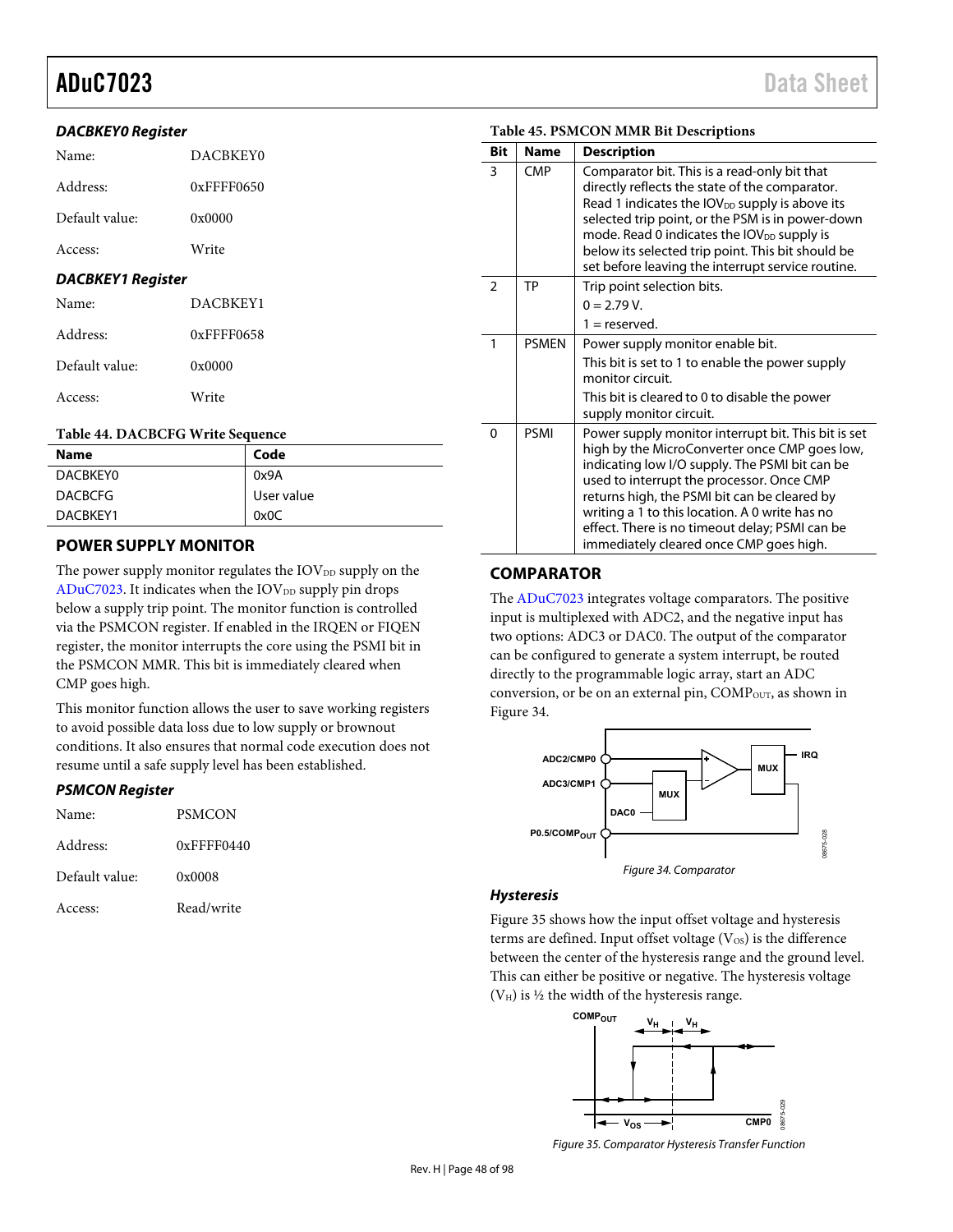## **Comparator Interface**

The comparator interface consists of a 16-bit MMR, CMPCON, which is described in [Table 46.](#page-48-0) 

## **CMPCON Register**

| Name:          | <b>CMPCON</b> |
|----------------|---------------|
| Address:       | $0x$ FFFF0444 |
| Default value: | 0x0000        |
| Access:        | Read/write    |

### <span id="page-48-0"></span>**Table 46. CMPCON MMR Bit Descriptions**

| <b>Bit</b>     | <b>Value</b> | <b>Name</b>    | <b>Description</b>                                                                                                                          |
|----------------|--------------|----------------|---------------------------------------------------------------------------------------------------------------------------------------------|
| 15 to 11       |              |                | Reserved.                                                                                                                                   |
| 10             |              | <b>CMPEN</b>   | Comparator enable bit.                                                                                                                      |
|                |              |                | This bit is set by the user to enable the comparator.                                                                                       |
|                |              |                | This bit is cleared by the user to disable the comparator.                                                                                  |
| $9$ to $8$     |              | <b>CMPIN</b>   | Comparator negative input select bits.                                                                                                      |
|                | 00           |                | AV <sub>DD</sub> /2.                                                                                                                        |
|                | 01           |                | ADC3 input.                                                                                                                                 |
|                | 10           |                | DAC0 output.                                                                                                                                |
|                | 11           |                | Reserved.                                                                                                                                   |
| $7$ to $6$     |              | <b>CMPOC</b>   | Comparator output configuration bits.                                                                                                       |
|                | 00           |                | Reserved.                                                                                                                                   |
|                | 01           |                | Reserved.                                                                                                                                   |
|                | 10           |                | Output on COMPOUT.                                                                                                                          |
|                | 11           |                | IRO.                                                                                                                                        |
| 5              |              | <b>CMPOL</b>   | Comparator output logic state bit. When low, the comparator output is high if the positive input                                            |
|                |              |                | (CMP0) is above the negative input (CMP1). When high, the comparator output is high if the positive                                         |
|                |              |                | input is below the negative input.                                                                                                          |
| $4$ to $3$     |              | <b>CMPRES</b>  | Response time.                                                                                                                              |
|                | 00           |                | 5 µs response time typical for large signals (2.5 V differential).<br>17 µs response time typical for small signals (0.65 mV differential). |
|                | 11           |                | 3 µs typical.                                                                                                                               |
|                | 01/10        |                | Reserved.                                                                                                                                   |
| $\overline{2}$ |              | <b>CMPHYST</b> | Comparator hysteresis bit.                                                                                                                  |
|                |              |                | This bit is set by the user to have a hysteresis of about 7.5 mV.                                                                           |
|                |              |                | This bit is cleared by the user to have no hysteresis.                                                                                      |
| $\overline{1}$ |              | <b>CMPORI</b>  | Comparator output rising edge interrupt.                                                                                                    |
|                |              |                | This bit is set automatically when a rising edge occurs on the monitored voltage (CMP0).                                                    |
|                |              |                | This bit is cleared by the user by writing a 1 to this bit.                                                                                 |
| $\Omega$       |              | <b>CMPOFI</b>  | Comparator output rallying edge interrupt.                                                                                                  |
|                |              |                |                                                                                                                                             |
|                |              |                | This bit is set automatically when a falling edge occurs on the monitored voltage (CMP0).                                                   |
|                |              |                | This bit is cleared by user.                                                                                                                |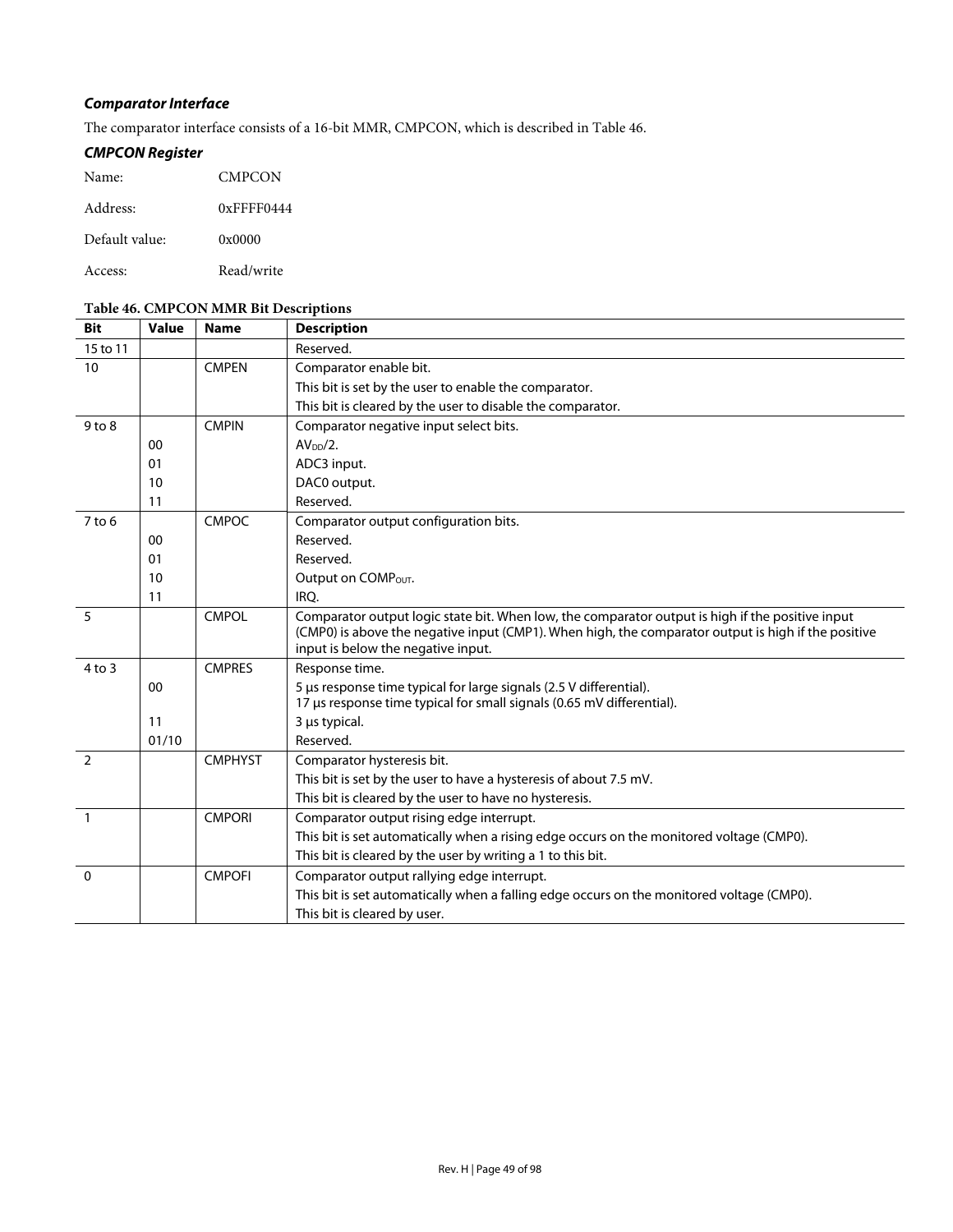## **OSCILLATOR AND PLL—POWER CONTROL**

### **Clocking System**

Eac[h ADuC7023 i](http://www.analog.com/ADuC7023?doc=ADuC7023.pdf)ntegrates a 32.768 kHz ± 3% oscillator, a clock divider, and a PLL. The PLL locks onto a multiple (1275) of the internal oscillator or an external 32.768 kHz crystal to provide a stable 41.78 MHz clock (UCLK) for the system. To allow power saving, the core can operate at this frequency, or at binary submultiples of it. The actual core operating frequency, UCLK/2<sup>CD</sup>, is referred to as HCLK. The default core clock is the PLL clock divided by 8 (CD = 3) or 5.22 MHz. The core clock frequency can also come from an external clock on the ECLK pin as described i[n Figure 36.](#page-49-0) 



### <span id="page-49-1"></span><span id="page-49-0"></span>**Table 47. Operating Modes**

The selection of the clock source is in the PLLCON register. By default, the part uses the internal oscillator feeding the PLL.

In noisy environments, noise can couple to the external crystal pins, and PLL may quickly lose lock. A PLL interrupt is provided in the interrupt controller. The core clock is immediately halted, and this interrupt is only serviced when the lock is restored.

In case of crystal loss, use the watchdog timer. During initialization, a test on the RSTSTA can determine if the reset came from the watchdog timer.

### **Power Control System**

A choice of operating modes is available on th[e ADuC7023.](http://www.analog.com/ADuC7023?doc=ADuC7023.pdf)  [Table 47 d](#page-49-1)escribes what part is powered on in the different modes and indicates the power-up time.

[Table 48 g](#page-49-2)ives some typical values of the total current consumption (analog + digital supply currents) in the different modes, depending on the clock divider bits. The ADC is turned off. Note that these values also include current consumption of the regulator and other parts on the test board where these values are measured.

| <b>Mode</b> | Core | Peripherals | <b>PLL</b>     | XTAL/T2/T3   | <b>IROO to IRO3</b> | <b>Start-Up/Power-On Time</b>         |
|-------------|------|-------------|----------------|--------------|---------------------|---------------------------------------|
| Active      | Yes  | $\sqrt{ }$  |                | $\mathbf{v}$ |                     | 66 ms at $CD = 0$                     |
| Pause       |      | $\lambda$   | X              | $\lambda$    | ∧                   | 230 ns at $CD = 0$ ; 3 µs at $CD = 7$ |
| Nap         |      |             | v<br>$\lambda$ |              | $\sim$              | 283 ns at $CD = 0$ ; 3 µs at $CD = 7$ |
| Sleep       |      |             |                | $\lambda$    | X                   | $1.23$ ms                             |
| Stop        |      |             |                |              |                     | $1.45$ ms                             |

<span id="page-49-2"></span> $X =$  don't care.

### **Table 48. Typical Current Consumption at 25°C in mA**

| PC[2:0] | Mode   | $CD = 0$ | CD = 1 | $CD = 2$ | $CD = 3$ | $CD = 4$ | $CD = 5$ | $CD = 6$ | $CD = 7$ |
|---------|--------|----------|--------|----------|----------|----------|----------|----------|----------|
| 000     | Active | 28       |        | 12       | 11       | 9.3      | 7.5      | 7.2      |          |
| 001     | Pause  | 14       |        | 7.6      | 5.7      | 4.8      | 4.6      | 4.6      | 4.6      |
| 010     | Nap    |          | 4.5    | 4.5      | 4.5      | 4.5      | 4.5      | 4.5      | 4.5      |
| 011     | Sleep  | 0.23     | 0.23   | 0.23     | 0.23     | 0.23     | 0.23     | 0.23     | 0.23     |
| 100     | Stop   | 0.23     | 0.23   | 0.23     | 0.23     | 0.23     | 0.23     | 0.23     | 0.23     |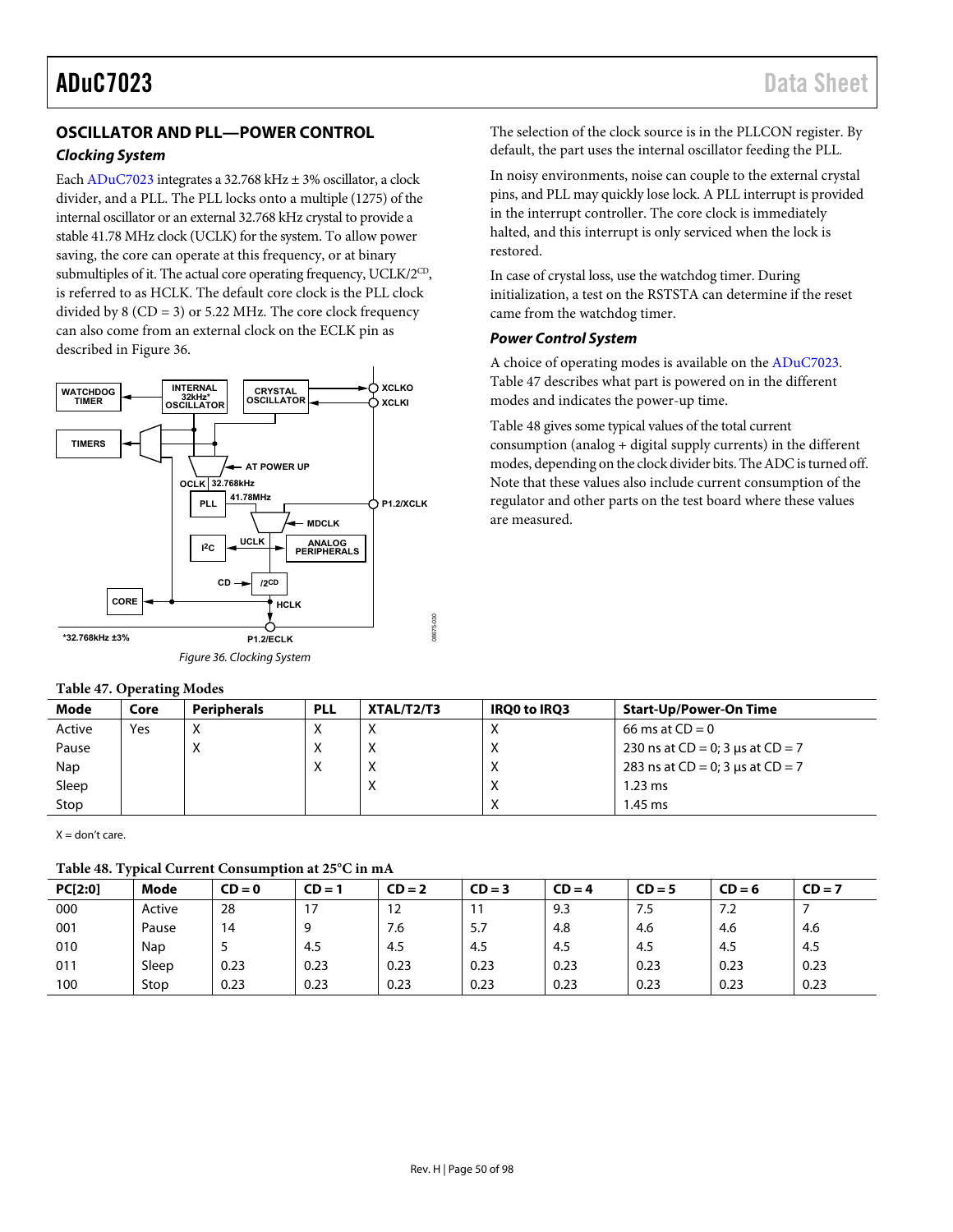### **MMRs and Keys**

The operating mode, clocking mode, and programmable clock divider are controlled via three MMRs, PLLCON (se[e Table 49\)](#page-50-0) and POWCONx. PLLCON controls the operating mode of the clock system, POWCON0 controls the core clock frequency and the power-down mode, POWCON1 controls the clock frequency to I<sup>2</sup>C and SPI.

To prevent accidental programming, a certain sequence has to be followed to write to the PLLCON and POWCONx registers.

## **PLLKEY1 Register**

| Name:                   | PLLKEY2       |
|-------------------------|---------------|
| <b>PLLKEY2 Register</b> |               |
| Access:                 | Write         |
| Default value: 0xXXXX   |               |
| Address:                | $0x$ FFFF0410 |
| Name:                   | PLLKEY1       |

| Address:              | $0x$ FFFF0418 |
|-----------------------|---------------|
| Default value: 0xXXXX |               |
| Access:               | Write         |

### **PLLCON Register**

| Name:          | PLLCON        |
|----------------|---------------|
| Address:       | $0x$ FFFF0414 |
| Default value: | 0x21          |
| Access:        | Read/write    |

### **POWKEY1 Register**

| Name:          | POWKEY1                                                |
|----------------|--------------------------------------------------------|
| Address:       | $0x$ FFFF0404                                          |
| Default value: | 0xXXXX                                                 |
| Access:        | Write                                                  |
| Function:      | POWKEY1 prevents accidental<br>programming to POWCON0. |

## **POWKEY2 Register**

| Name          | POWKEY2                                                |
|---------------|--------------------------------------------------------|
| Address       | $0x$ FFFF040C                                          |
| Default value | 0xXXXX                                                 |
| Access        | Write                                                  |
| Function:     | POWKEY2 prevents accidental<br>programming to POWCON0. |

### **POWCON0 Register**

| Name:          | POWCON <sub>0</sub> |
|----------------|---------------------|
| Address:       | 0xFFFF0408          |
| Default value: | 0x00                |
| Access:        | Read/write          |

### **Table 51. POWCON0 MMR Bit Designations**

| Bit        | Value  | Name | <b>Description</b>                                |
|------------|--------|------|---------------------------------------------------|
| 7          |        |      | Reserved.                                         |
| $6$ to 4   |        | PC   | Operating modes.                                  |
|            | 000    |      | Active mode.                                      |
|            | 001    |      | Pause mode.                                       |
|            | 010    |      | Nap.                                              |
|            | 011    |      | Sleep mode. IRQ0 to IRQ3 can wake<br>up the part. |
|            | 100    |      | Stop mode. IRQ0 to IRQ3 can wake<br>up the part.  |
|            | Others |      | Reserved.                                         |
| 3          |        |      | Reserved.                                         |
| $2$ to $0$ |        | CD   | CPU clock divider bits.                           |
|            | 000    |      | 41.78 MHz.                                        |
|            | 001    |      | 20.89 MHz.                                        |
|            | 010    |      | 10.44 MHz.                                        |
|            | 011    |      | 5.22 MHz.                                         |
|            | 100    |      | 2.61 MHz.                                         |
|            | 101    |      | 1.31 MHz.                                         |
|            | 110    |      | 653 kHz.                                          |
|            | 111    |      | 326 kHz.                                          |

## <span id="page-50-0"></span>**Table 49. PLLCON MMR Bit Designations**

| Bit        | <b>Value</b> | <b>Name</b>  | <b>Description</b>                                                                                                                                                                                               |
|------------|--------------|--------------|------------------------------------------------------------------------------------------------------------------------------------------------------------------------------------------------------------------|
| 7 to 6     |              |              | Reserved.                                                                                                                                                                                                        |
| 5          |              | <b>OSEL</b>  | 32 kHz PLL input selection. This bit<br>is set by the user to select the internal<br>32 kHz oscillator. This bit is set by<br>default. This bit is cleared by the user<br>to select the external 32 kHz crystal. |
| $4$ to $2$ |              |              | Reserved.                                                                                                                                                                                                        |
| $1$ to $0$ |              | <b>MDCLK</b> | Clocking modes.                                                                                                                                                                                                  |
|            | 00           |              | Reserved.                                                                                                                                                                                                        |
|            | 01           |              | PLL default configuration.                                                                                                                                                                                       |
|            | 10           |              | Reserved.                                                                                                                                                                                                        |
|            | 11           |              | External clock on Pin 33 (40-lead<br>LFCSP)/Pin 25 (32-lead LFCSP).                                                                                                                                              |

## **Table 50. PLLCON Write Sequence**

| <b>Name</b>          | Code       |
|----------------------|------------|
| PLLKEY1              | 0xAA       |
| <b>PLLCON</b>        | User value |
| PLI KFY <sub>2</sub> | 0x55       |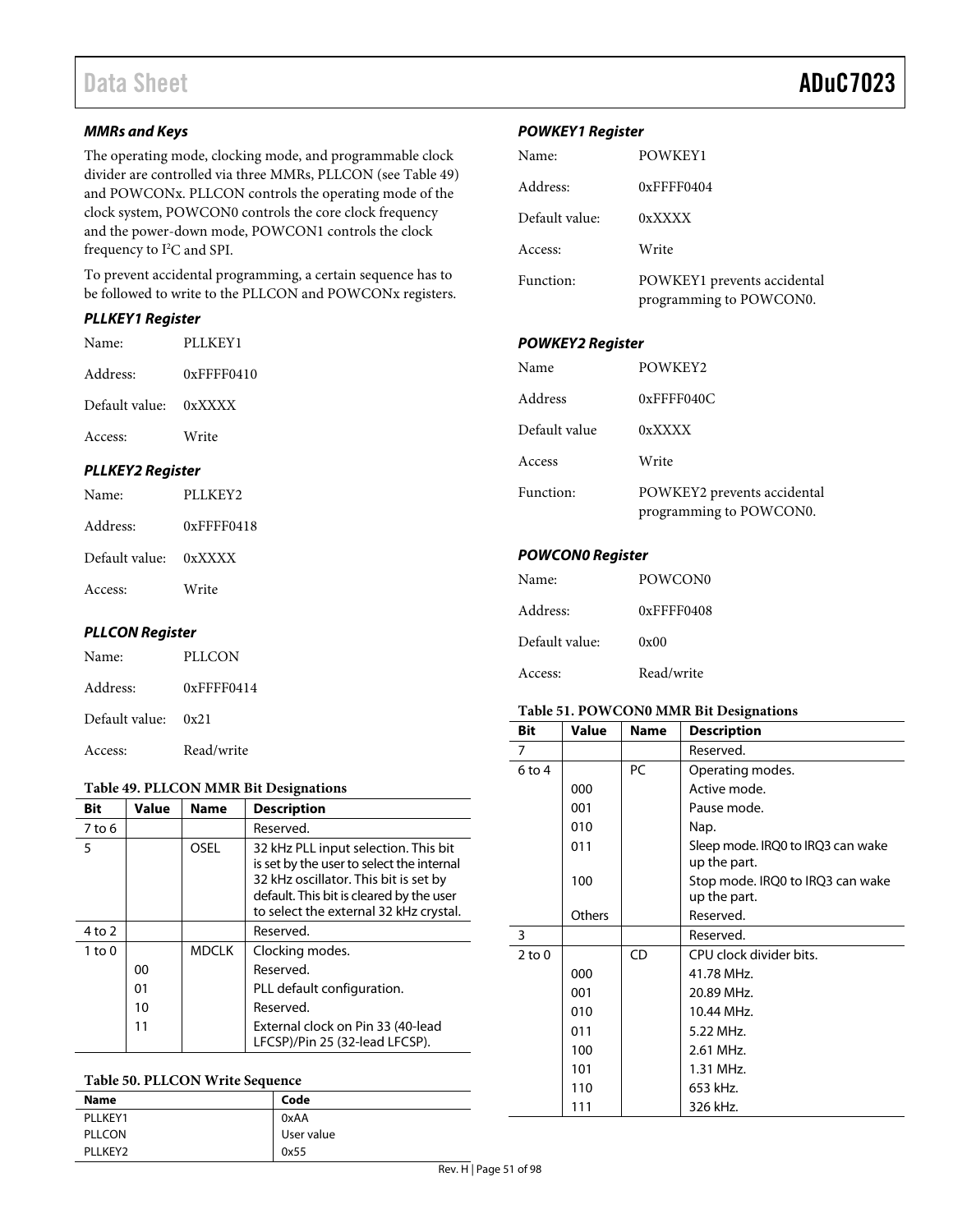#### **Table 52. POWCON0 Write Sequence**

| .                   |            |  |
|---------------------|------------|--|
| <b>Name</b>         | Code       |  |
| POWKEY1             | 0x01       |  |
| POWCON <sub>0</sub> | User value |  |
| POWKEY2             | 0xF4       |  |
|                     |            |  |

### **POWKEY3 Register**

| Name:          | POWKEY3                                                |
|----------------|--------------------------------------------------------|
| Address:       | $0x$ FFFF $0434$                                       |
| Default value: | 0xXXXX                                                 |
| Access:        | Write                                                  |
| Function:      | POWKEY3 prevents accidental<br>programming to POWCON1. |

### **POWKEY4 Register**

**POWCON1 Register** 

Name: POWCON1

Address: 0xFFFF0438

Default value: 0x0004

Access: Read/write

| Name          | POWKEY4                                                |
|---------------|--------------------------------------------------------|
| Address       | $0x$ FFFF043C                                          |
| Default Value | 0xXXXX                                                 |
| Access        | Write                                                  |
| Function:     | POWKEY4 prevents accidental<br>programming to POWCON1. |

### **Bit Value Name Description**  15 to 12 Reserved. 11 PWMPO Clearing this bit powers down the PWM 9 to 10 Reserved. 8 SPIPO Clearing this bit powers down the SPI. 7 to 6 | SPICLKDIV SPI block driving clock divider bits. 00 | 41.78 MHz. 01 20.89 MHz. 10  $10.44 \text{ MHz}$ . 11 | 5.22 MHz. 5 I2C1PO Clearing this bit powers down the <sup>2</sup>C1. 4 to 3 | I2C1CLKDIV 2 C0 block driving clock divider bits. 00 | 41.78 MHz. 01 | 10.44 MHz. 10 | 5.22 MHz. 11 | 1.31 MHz. 2 | I2C0PO | Clearing this bit powers down the I<sup>2</sup>C0. 1 to 0 I2C0CLKDIV I 2 C1 block driving clock divider bits. 00 | 41.78 MHz. 01 | 10.44 MHz. 10 | 5.22 MHz. 11 | 1.31 MHz.

### **Table 53. POWCON1 MMR Bit Designations**

<sup>1</sup> Divided clock for SPI/I2C0/I2C1 must be greater than or equal to the CPU clock as selected by POWCON0[2:0]

#### **Table 54. POWCON1 Write Sequence**

| <b>Name</b> | Code       |
|-------------|------------|
| POWKEY3     | 0x76       |
| POWCON1     | User value |
| POWKEY4     | 0XB1       |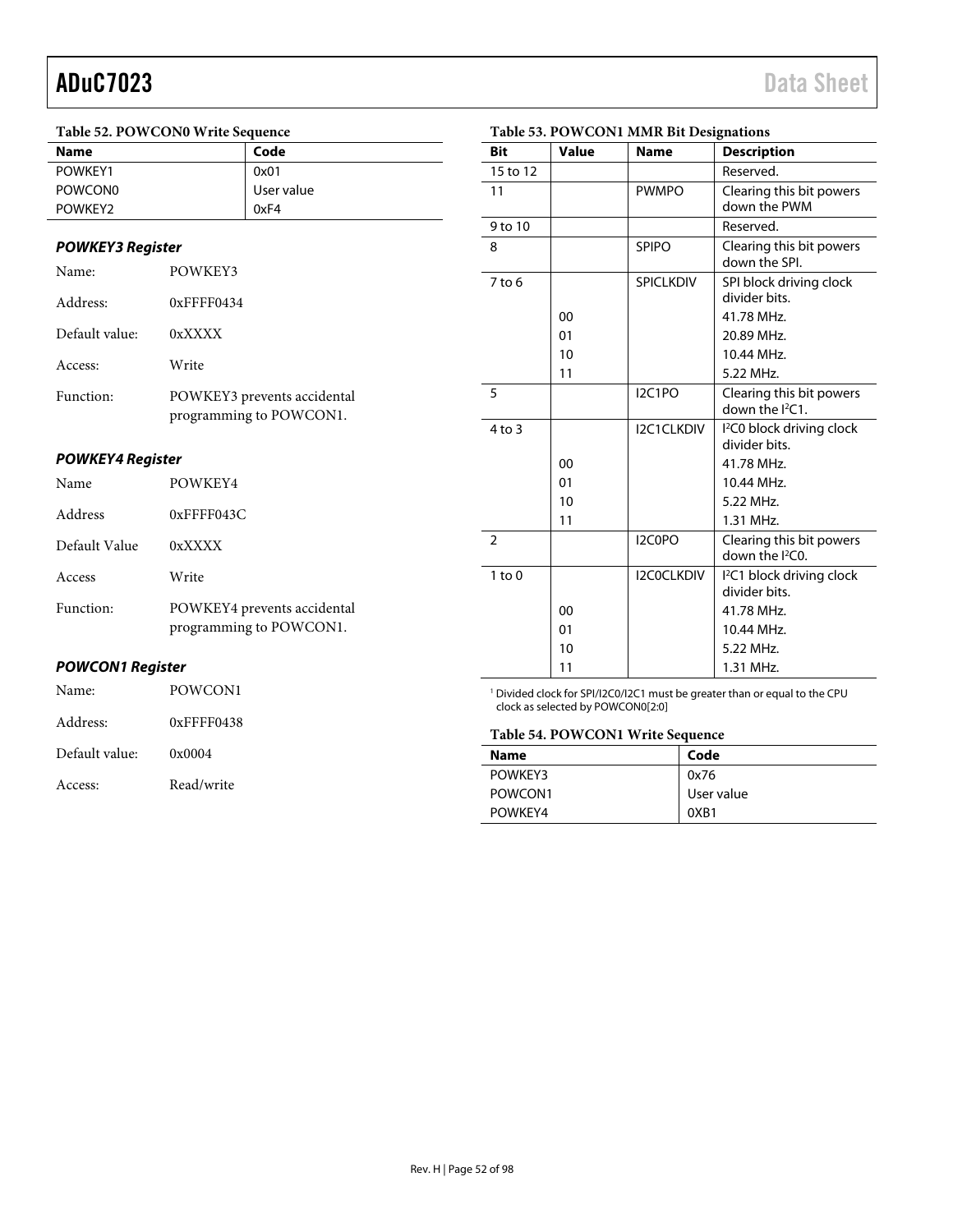## DIGITAL PERIPHERALS **GENERAL-PURPOSE INPUT/OUTPUT**

<span id="page-52-2"></span>Th[e ADuC7023 p](http://www.analog.com/ADuC7023?doc=ADuC7023.pdf)rovides up to 20 general-purpose, bidirectional I/O (GPIO) pins. All I/O pins apart from the pins shared with the ADC are 5 V tolerant, meaning the GPIOs support an input voltage of 5 V. The shared ADC pins only support an input up to AVDD.

In general, many of the GPIO pins have multiple functions (see [Table 55 f](#page-52-0)or the pin function definitions). By default, the GPIO pins are configured in GPIO mode.

All GPIO pins have an internal pull-up resistor (of about 100 kΩ) and their drive capability is 1.6 mA. Note that a maximum of 20 GPIOs can drive 1.6 mA at the same time. Using the GPxPAR registers, it is possible to enable/disable the pull-up resistors.

The 20 GPIOs are grouped in three ports, Port 0 to Port 2 (Port x). Each port is controlled by four or five MMRs.

The input level of any GPIO can be read at any time in the GPxDAT MMR, even when the pin is configured in a mode other than GPIO. The PLA input is always active.

When the [ADuC7023](http://www.analog.com/ADuC7023?doc=ADuC7023.pdf) part enters a power-saving mode, the GPIO pins retain their state. Also note, that by setting RSTCFG bit 0, the GPIO pins can retain their state during a watchdog or software reset.

### <span id="page-52-0"></span>**Table 55. GPIO Pin Function Descriptions**

|                |                                | Configuration |                          |                     |                 |
|----------------|--------------------------------|---------------|--------------------------|---------------------|-----------------|
| Port           | Pin                            | 00            | 01                       | 10                  | 11              |
| 0              | PO.0 <sup>1</sup>              | GPIO/BM       | nTRST                    | <b>ADCBUSY</b>      | PLAI[8]         |
|                | $PQ.1^{1,2}$                   | <b>GPIO</b>   | <b>TDO</b>               |                     | <b>PLAI[9]</b>  |
|                | P <sub>0.2<sup>1,2</sup></sub> | <b>GPIO</b>   | TDI                      |                     | PLAO[8]         |
|                | PO.3 <sup>1</sup>              | <b>GPIO</b>   | <b>TCK</b>               |                     | <b>PLAO[9]</b>  |
|                | P <sub>0.4</sub>               | GPIO/IRQ0     | SCL <sub>0</sub>         | <b>CONV</b> START   | PLAI[0]         |
|                | P <sub>0.5</sub>               | <b>GPIO</b>   | SD <sub>A0</sub>         | <b>COMPOUT</b>      | PLAI[1]         |
|                | P <sub>0.6</sub>               | <b>GPIO</b>   | <b>MISO</b>              | SCL1 <sup>3</sup>   | <b>PLAI[2]</b>  |
|                | P <sub>0.7</sub>               | <b>GPIO</b>   | <b>MOSI</b>              | SDA1 <sup>3</sup>   | PLAO[0]         |
| $\mathbf{1}$   | P <sub>1.0</sub>               | <b>GPIO</b>   | <b>SCLK</b>              | PWM <sub>0</sub>    | PLAO[1]         |
|                | P <sub>1.1</sub>               | GPIO/IRQ1     | $\overline{\mathsf{SS}}$ | PWM1                | <b>PLAO[2]</b>  |
|                | P1.2 <sup>4</sup>              | GPIO/IRQ2     | ADC4                     | <b>ECLK</b>         | <b>PLAI[3]</b>  |
|                | P <sub>1.3</sub>               | GPIO/IRQ3     | ADC <sub>5</sub>         |                     | <b>PLAI[4]</b>  |
|                | P <sub>1.4</sub>               | <b>GPIO</b>   | ADC10                    |                     | PLAO[3]         |
|                | P <sub>1.5</sub>               | <b>GPIO</b>   | ADC6                     | <b>PWMTRIPINPUT</b> | PLAO[4]         |
|                | P <sub>1.6</sub>               | <b>GPIO</b>   | SCL1 <sup>5</sup>        | PWM <sub>2</sub>    | <b>PLAI[5]</b>  |
|                | P <sub>1.7</sub>               | <b>GPIO</b>   | SDA1 <sup>5</sup>        | PWM3                | <b>PLAI[6]</b>  |
| $\overline{2}$ | P <sub>2.0</sub>               | <b>GPIO</b>   | ADC12                    | PWM4                | PLAI[7]         |
|                |                                |               |                          |                     |                 |
|                | P <sub>2.2</sub>               | <b>GPIO</b>   | ADC7                     | PWMsync             | <b>PLAO[6]</b>  |
|                | P <sub>2.3</sub>               | <b>GPIO</b>   | ADC8                     |                     | <b>PLAO[7]</b>  |
|                | P <sub>2.4</sub>               | <b>GPIO</b>   | ADC9                     |                     | <b>PLAI[10]</b> |

<sup>1</sup> These pins should not be used by user code when debugging the part via JTAG. Se[e Table 36 f](#page-43-0)or further details on how to configure these pins for GPIO mode. The default value of these pins depends on the level of the P0.0/BM pin during the last reset sequence.

<sup>2</sup> If the pins are configured for JTAG mode (se[e Table 36\)](#page-43-0), then these pins cannot be used as GPIO.

<sup>3</sup><sup>12</sup>C1 function is only available on the 32-lead and 36-ball packages.

4 When configured in Mode 2, P1.2 is ECLK by default, or core clock output. To configure it as a clock input, the MDCLK bits in PLLCON must be set to 11. 2 C1 function is only available on the 40-lead package.

### **GPxCON Registers**

| Name          | <b>Address</b> | <b>Default Value</b> | Access |
|---------------|----------------|----------------------|--------|
| GPOCON        | 0xFFFFF400     | 0x00001111           | R/W    |
| GP1CON        | 0xFFFFF404     | 0x00000000           | R/W    |
| <b>GP2CON</b> | 0xFFFFF408     | 0x00000000           | R/W    |

GPxCON are the Port x control registers, which select the function of each pin of Port x as described i[n Table 56.](#page-52-1)

#### <span id="page-52-1"></span>**Table 56. GPxCON MMR Bit Descriptions**

| Bit      | <b>Description</b>           |
|----------|------------------------------|
| 31 to 30 | Reserved.                    |
| 29 to 28 | Select function of Px.7 pin. |
| 27 to 26 | Reserved.                    |
| 25 to 24 | Select function of Px.6 pin. |
| 23 to 22 | Reserved.                    |
| 21 to 20 | Select function of Px.5 pin. |
| 19 to 18 | Reserved.                    |
| 17 to 16 | Select function of Px.4 pin. |
| 15 to 14 | Reserved.                    |
| 13 to 12 | Select function of Px.3 pin. |
| 11 to 10 | Reserved.                    |
| 9 to 8   | Select function of Px.2 pin. |
| 7 to 6   | Reserved.                    |
| 5 to 4   | Select function of Px.1 pin. |
| 3 to 2   | Reserved.                    |
| 1 to 0   | Select function of Px.0 pin. |

### **GP0PAR Register**

| Name          | <b>GPOPAR</b>                                                                                                                                          |
|---------------|--------------------------------------------------------------------------------------------------------------------------------------------------------|
| Address       | $0x$ FFFFF42C                                                                                                                                          |
| Default value | 0x22220000                                                                                                                                             |
| Access        | Read/write                                                                                                                                             |
| Function      | GP0PAR programs the parameters for Port 0,<br>Port 1, and Port 2. Note that the GP0DAT<br>MMR must always be written after changing<br>the GP0PAR MMR. |

### **GP1PAR Register**

| Name          | <b>GP1PAR</b>                                                                                                                       |
|---------------|-------------------------------------------------------------------------------------------------------------------------------------|
| Address       | 0xFFFFF43C                                                                                                                          |
| Default value | 0x22000022                                                                                                                          |
| Access        | Read/write                                                                                                                          |
| Function      | GP1PAR programs the parameters for Port 0,<br>Port 1, and Port 2. Note that the GP1DAT<br>MMR must always be written after changing |

the GP1PAR MMR.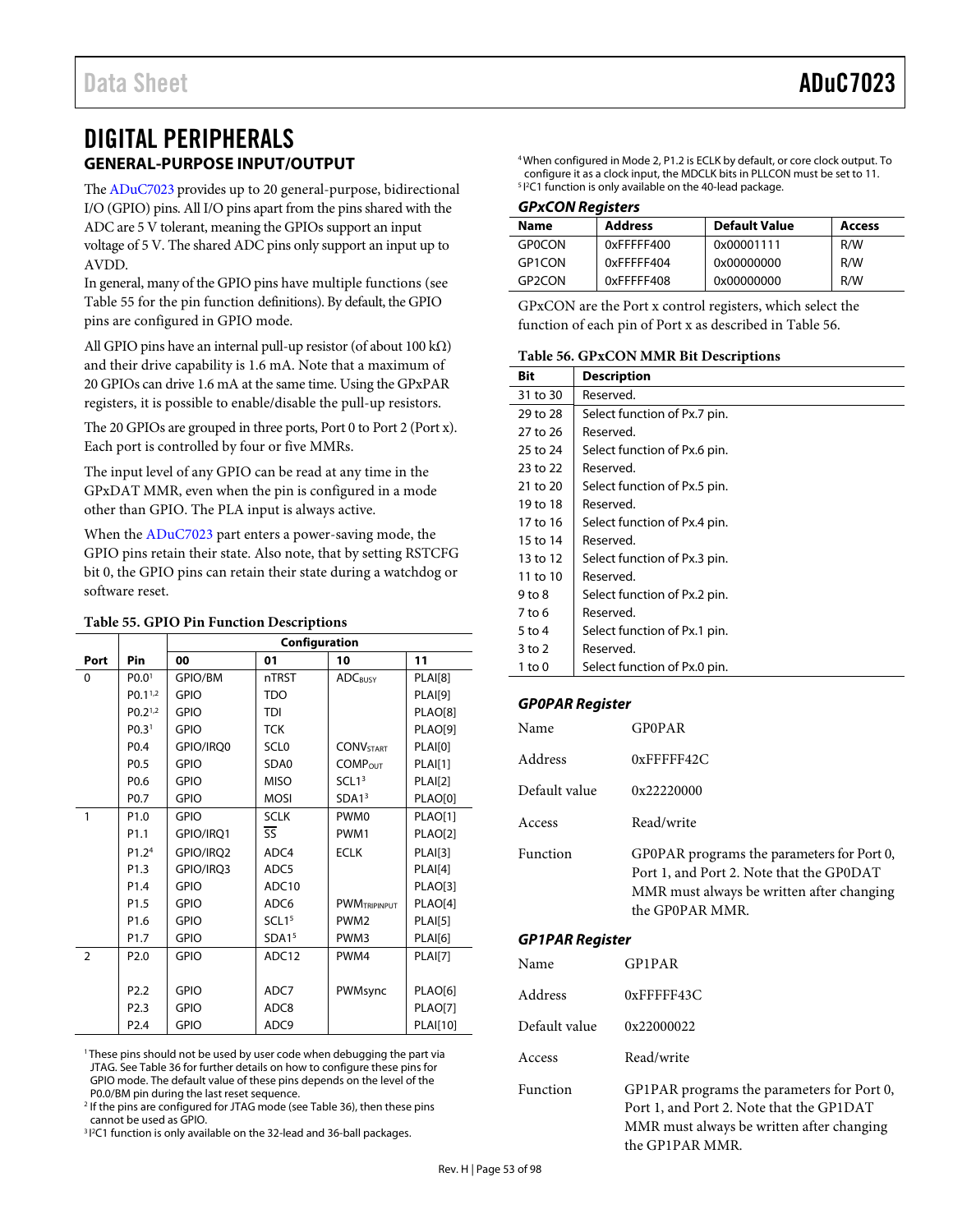## aduC7023 Data Sheet

### **GP2PAR Register**

| Name          | GP <sub>2</sub> P <sub>AR</sub>                                                                                                                        |
|---------------|--------------------------------------------------------------------------------------------------------------------------------------------------------|
| Address       | $0x$ FFFFF44 $C$                                                                                                                                       |
| Default value | 0x00000000                                                                                                                                             |
| Access        | Read/write                                                                                                                                             |
| Function      | GP2PAR programs the parameters for Port 0,<br>Port 1, and Port 2. Note that the GP2DAT<br>MMR must always be written after changing<br>the GP2PAR MMR. |

### **Table 57. GPxPAR MMR Bit Descriptions**

| Bit            | <b>Description</b>    |
|----------------|-----------------------|
| 31             | Reserved.             |
| 30 to 29       | Drive strength Px.7.  |
| 28             | Pull-up disable Px.7. |
| 27             | Reserved.             |
| 26 to 26       | Drive strength Px.6.  |
| 24             | Pull-up disable Px.6. |
| 23             | Reserved.             |
| 22 to 21       | Drive strength Px.5.  |
| 20             | Pull-up disable Px.5. |
| 19             | Reserved.             |
| 18 to 17       | Drive strength Px.4.  |
| 16             | Pull-up disable Px.4. |
| 15             | Reserved.             |
| 14 to 13       | Drive strength Px.3.  |
| 12             | Pull-up disable Px.3. |
| 11             | Reserved.             |
| 10 to 9        | Drive strength Px.2.  |
| 8              | Pull-up disable Px.2. |
| $\overline{7}$ | Reserved.             |
| $6$ to 5       | Drive strength Px.1.  |
| 4              | Pull-up disable Px.1. |
| 3              | Reserved.             |
| $2$ to 1       | Drive strength Px.0.  |
| 0              | Pull-up disable Px.0. |

### **Table 58. GPIO Drive Strength Control Bits Descriptions**

| <b>Control Bits Value</b> | <b>Description</b>     |
|---------------------------|------------------------|
| 00                        | Medium drive strength. |
| 01                        | Low drive strength.    |
| 1x                        | High drive strength.   |



Figure 38. Programmable Strength for Low Level

The drive strength bits can be written one time only after reset. More writing to related bits has no effect on changing drive strength. The GPIO drive strength and pull-up disable is not always adjustable for the GPIO port. Some control bits cannot be changed (see [Table 59\)](#page-53-0).

<span id="page-53-0"></span>

|  |  |  |  |  | Table 59. GPxPAR Control Bits Access Descriptions <sup>1</sup> |
|--|--|--|--|--|----------------------------------------------------------------|
|--|--|--|--|--|----------------------------------------------------------------|

| Bit               | <b>GPOPAR</b> | <b>GP1PAR</b> | <b>GP2PAR</b> |
|-------------------|---------------|---------------|---------------|
| 31                | Reserved      | Reserved      | Reserved      |
| 30 to 29          | R/W           | R/W           | Reserved      |
| 28                | R/W           | R/W           | Reserved      |
| 27                | Reserved      | Reserved      | Reserved      |
| 26 to 26          | R/W           | R/W           | Reserved      |
| 24                | R/W           | R/W           | Reserved      |
| 23                | Reserved      | Reserved      | Reserved      |
| 22 to 21          | R/W           | R (b00)       | Reserved      |
| 20                | R/W           | R/W           | Reserved      |
| 19                | Reserved      | Reserved      | Reserved      |
| 18 to 17          | R (b00)       | R (b00)       | R (b00)       |
| 16                | R/W           | R/W           | R/W           |
| 15                | Reserved      | Reserved      | Reserved      |
| 14 to 13          | R (b00)       | R (b00)       | R (b00)       |
| $12 \overline{ }$ | R/W           | R/W           | R/W           |
| 11                | Reserved      | Reserved      | Reserved      |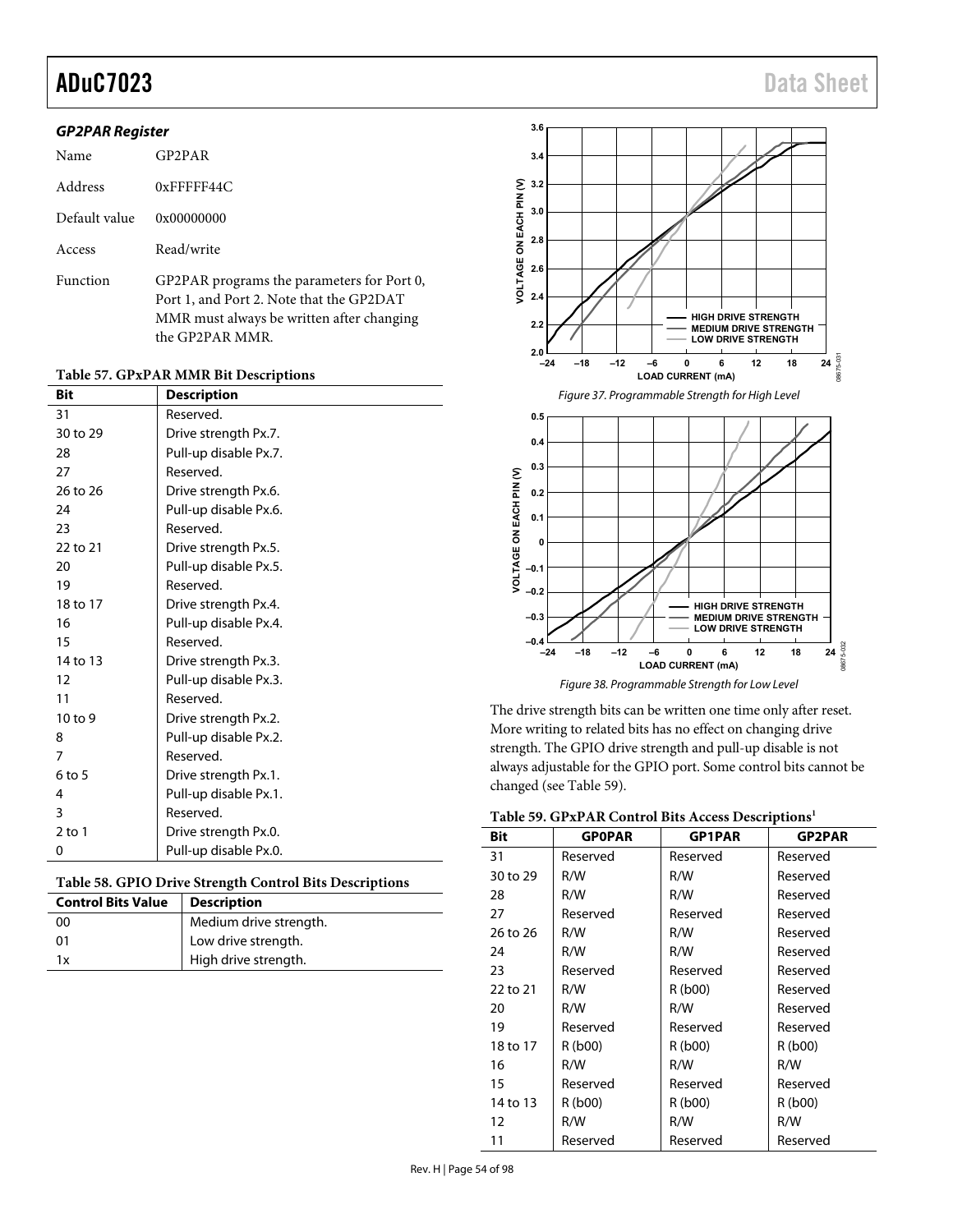| Bit       | <b>GPOPAR</b> | <b>GP1PAR</b> | <b>GP2PAR</b> |
|-----------|---------------|---------------|---------------|
| $10$ to 9 | Reserved      | R(b00)        | R(b00)        |
| 8         | Reserved      | R/W           | R/W           |
| 7         | Reserved      | Reserved      | Reserved      |
| $6$ to 5  | Reserved      | R(b00)        | Reserved      |
| 4         | Reserved      | R/W           | Reserved      |
| 3         | Reserved      | Reserved      | Reserved      |
| $2$ to 1  | R (b00)       | R (b00)       | R(b00)        |
| Ω         | R/W           | R/W           | R(b0)         |

<sup>1</sup> When P2.0 is configured as AIN12, the internal pull-up resistor cannot be disabled.

## **GP0DAT Register**

| <b>Name</b>   | <b>Address</b> | <b>Default Value</b> | Access |
|---------------|----------------|----------------------|--------|
| <b>GPODAT</b> | 0xFFFFF420     | 0x000000XX           | R/W    |
| GP1DAT        | 0xFFFFF430     | 0x000000XX           | R/W    |
| GP2DAT        | 0xFFFFF440     | 0x000000XX           | R/W    |

GPxDAT are Port x configuration and data registers. They configure the direction of the GPIO pins of Port x, set the output value for the pins configured as output, and store the input value of the pins configured as input.

### **Table 60. GPxDAT MMR Bit Descriptions**

| <b>Bit</b> | <b>Description</b>                                                             |
|------------|--------------------------------------------------------------------------------|
| 31 to 24   | Direction of the data.                                                         |
|            | This bit is set to 1 by the user to configure the GPIO                         |
|            | pin as an output.                                                              |
|            | This bit is cleared to 0 by the user to configure the<br>GPIO pin as an input. |
|            |                                                                                |
| 23 to 16   | Port x data output.                                                            |
| 15 to 8    | Reflect the state of Port x pins at reset (read only).                         |
| 7 to 0     | Port x data input (read only).                                                 |

### **GP0SET Register**

| Name:          | <b>GPOSET</b>                         |
|----------------|---------------------------------------|
| Address:       | $0x$ FFFFF424                         |
| Default value: | 0x000000XX                            |
| Access:        | Write                                 |
| Function:      | GP0SET is a data set Port x register. |

### **GP1SET Register**

| Name:          | GP1SET                                   |
|----------------|------------------------------------------|
| Address:       | $0x$ FFFFF434                            |
| Default value: | 0x000000XX                               |
| Access:        | Write                                    |
| Function:      | GP1SET is a data set Port x<br>register. |

### **GP2SET Register**

| Name:          | GP2SET                                   |
|----------------|------------------------------------------|
| Address:       | $0x$ FFFFF444                            |
| Default value: | 0x000000XX                               |
| Access:        | Write                                    |
| Function:      | GP2SET is a data set Port x<br>register. |

### **Table 61. GPxSET MMR Bit Descriptions**

| Bit      | <b>Description</b>                                                                                                       |
|----------|--------------------------------------------------------------------------------------------------------------------------|
| 31 to 24 | Reserved.                                                                                                                |
| 23 to 16 | Data port x.                                                                                                             |
|          | This bit is set to 1 by the user to set bit on Port x; this<br>bit also sets the corresponding bit in the GPxDAT<br>MMR. |
|          | This bit is cleared to 0 by the user; this bit does not<br>affect the data out.                                          |
| 15 to 0  | Reserved.                                                                                                                |

### **GP0CLR Registers**

| Name:          | <b>GPOCLR</b>                           |
|----------------|-----------------------------------------|
| Address:       | $0x$ FFFFF428                           |
| Default value: | 0x000000XX                              |
| Access:        | Write                                   |
| Function:      | GPOCLR is a data clear Port x register. |

## **GP1CLR Registers**

| Name:          | GP1CLR                                  |
|----------------|-----------------------------------------|
| Address:       | $0x$ FFFFF438                           |
| Default value: | 0x000000XX                              |
| Access:        | Write                                   |
| Function:      | GP1CLR is a data clear Port x register. |

## **GP2CLR Registers**

| Name:          | GP2CLR                                  |
|----------------|-----------------------------------------|
| Address:       | $0x$ FFFFF448                           |
| Default value: | 0x000000XX                              |
| Access:        | Write                                   |
| Function:      | GP2CLR is a data clear Port x register. |

## Data Sheet **ADuC7023**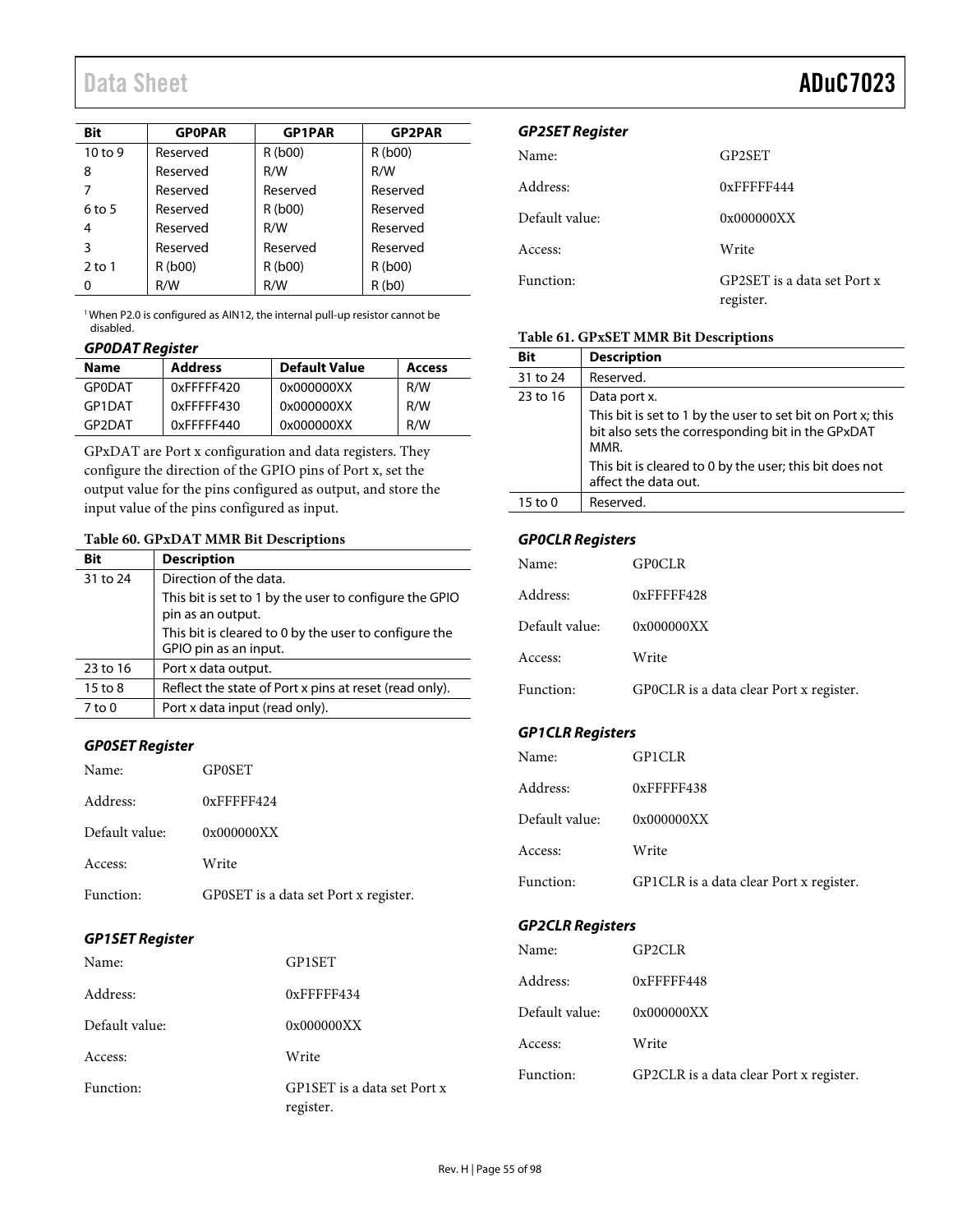### **Table 62. GPxCLR MMR Bit Descriptions**

| Bit      | <b>Description</b>                                                                                                               |
|----------|----------------------------------------------------------------------------------------------------------------------------------|
| 31 to 24 | Reserved.                                                                                                                        |
| 23 to 16 | Data port x clear bit.                                                                                                           |
|          | This bit is set to 1 by the user to clear the bit on Port x;<br>this bit also clears the corresponding bit in the GPxDAT<br>MMR. |
|          | This bit is cleared to 0 by the user; this bit does not affect<br>the data out.                                                  |
| 15 to 0  | Reserved.                                                                                                                        |

## **SERIAL PERIPHERAL INTERFACE**

The [ADuC7023 i](http://www.analog.com/ADuC7023?doc=ADuC7023.pdf)ntegrates a complete hardware serial peripheral interface (SPI) on chip. SPI is an industry standard, synchronous serial interface that allows eight bits of data to be synchronously transmitted and simultaneously received, that is, full duplex up to a maximum bit rate of 20 Mbps.

The SPI port can be configured for master or slave operation and typically consists of four pins: MISO, MOSI, SCLK, and SPISS.

## **MISO (Master In, Slave Out) Pin**

The MISO pin is configured as an input line in master mode and an output line in slave mode. The MISO line on the master (data in) should be connected to the MISO line in the slave device (data out). The data is transferred as byte wide (8-bit) serial data, MSB first.

### **MOSI (Master Out, Slave In) Pin**

The MOSI pin is configured as an output line in master mode and an input line in slave mode. The MOSI line on the master (data out) should be connected to the MOSI line in the slave device (data in). The data is transferred as byte wide (8-bit) serial data, MSB first.

### **SCLK (Serial Clock I/O) Pin**

The master serial clock (SCLK) synchronizes the data being transmitted and received through the MOSI SCLK period. Therefore, a byte is transmitted/received after eight SCLK periods. The SCLK pin is configured as an output in master mode and as an input in slave mode.

In master mode, polarity and phase of the clock are controlled by the SPICON register, and the bit rate is defined in the SPIDIV register as follows:

$$
f_{\text{SERIAL CLOCK}} = \frac{f_{\text{UCLK}}}{2 \times (1 + SPIDIV)}
$$

where:

f<sub>UCLK</sub> is the clock selected by POWCON1 Bit 7 to Bit 6.

The maximum speed of the SPI clock is independent on the clock divider bits.

In slave mode, the SPICON register must be configured with the phase and polarity of the expected input clock. The slave accepts data from an external master up to 10 Mbps.

In both master and slave modes, data is transmitted on one edge of the SCLK signal and sampled on the other. Therefore, it is important that the polarity and phase are configured the same for the master and slave devices.

## **SPI Chip Select (SS Input) Pin**

In SPI slave mode, a transfer is initiated by the assertion of SS, which is an active low input signal. The SPI port then transmits and receives 8-bit data until the transfer is concluded by deassertion of  $\overline{SS}$ . In slave mode,  $\overline{SS}$  is always an input.

In SPI master mode, the  $\overline{SS}$  is an active low output signal. It asserts itself automatically at the beginning of a transfer and deasserts itself upon completion.

## **Configuring External Pins for SPI Functionality**

P1.1 is the slave chip select pin. In slave mode, this pin is an input and must be driven low by the master. In master mode, this pin is an output and goes low at the beginning of a transfer and high at the end of a transfer.

P1.0 is the SCLK pin.

P0.6 is the master in, slave out (MISO) pin.

P0.7 is the master out, slave in (MOSI) pin.

To configure these pins for SPI mode, see the [General-Purpose](#page-52-2)  [Input/Output s](#page-52-2)ection.

### **SPI Registers**

The following MMR registers control the SPI interface: SPISTA, SPIRX, SPITX, SPIDIV, and SPICON.

### **SPI Status Register**

| Name:          | SPISTA                                                                                      |
|----------------|---------------------------------------------------------------------------------------------|
| Address:       | $0x$ FFFF0A00                                                                               |
| Default value: | 0x0000                                                                                      |
| Access:        | Read                                                                                        |
| Function:      | This 32-bit MMR contains the status of the SPI<br>interface in both master and slave modes. |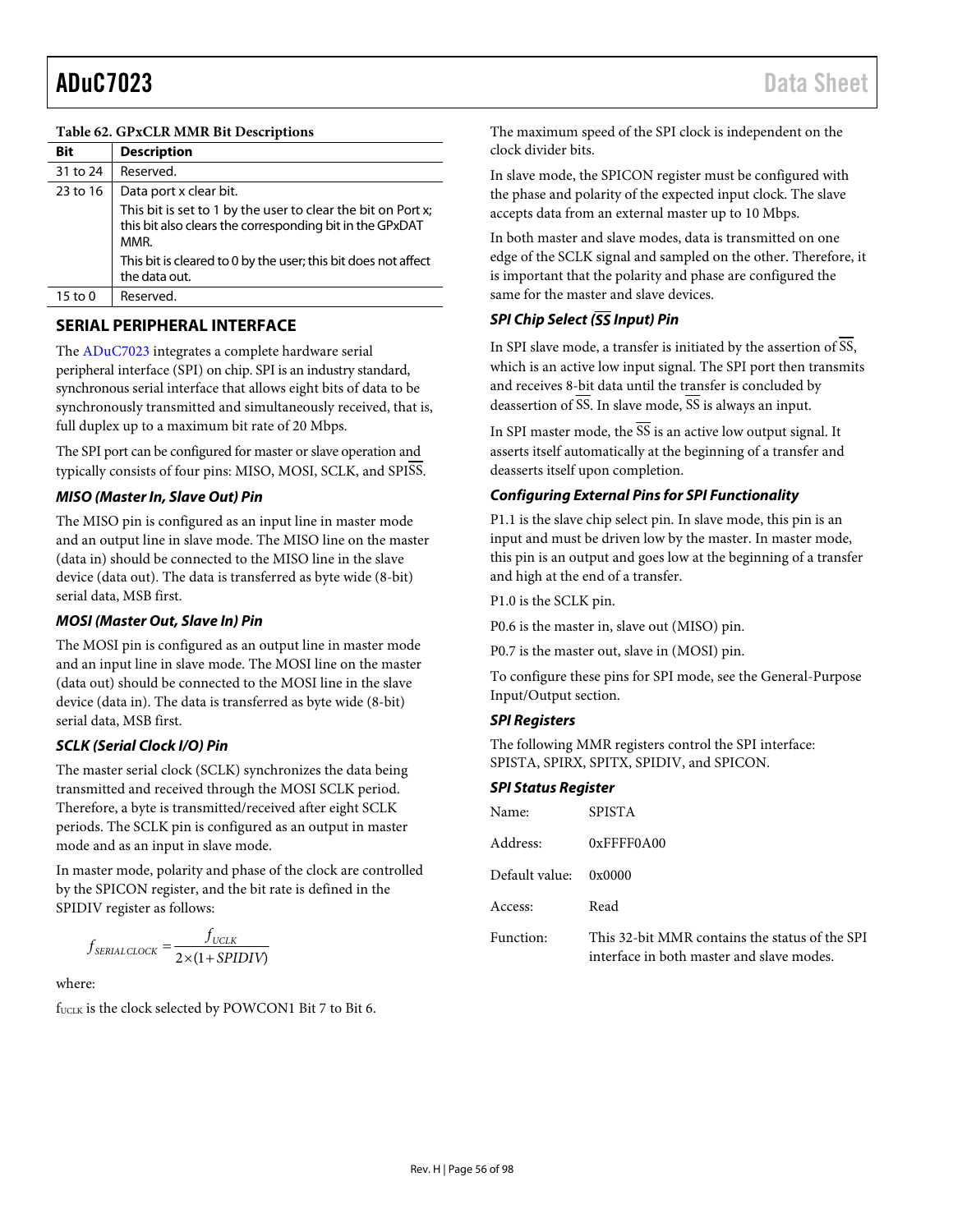## **Table 63. SPISTA MMR Bit Designations**

| <b>Bit</b>     | <b>Name</b>     | <b>Description</b>                                                                                                                                           |
|----------------|-----------------|--------------------------------------------------------------------------------------------------------------------------------------------------------------|
| 15 to 12       |                 | Reserved bits.                                                                                                                                               |
| 11             | <b>SPIREX</b>   | SPI Rx FIFO excess bytes present.                                                                                                                            |
|                |                 | This bit is set when there are more bytes in the Rx FIFO than indicated in the SPIMDE bits in SPICON.                                                        |
|                |                 | This bit is cleared when the number of bytes in the FIFO is equal or less than the number in SPIMDE.                                                         |
| 10 to 8        | SPIRXFSTA[2:0]  | SPI Rx FIFO status bits.                                                                                                                                     |
|                |                 | $[000]$ = Rx FIFO is empty.                                                                                                                                  |
|                |                 | $[001] = 1$ valid byte in the FIFO.                                                                                                                          |
|                |                 | $[010] = 2$ valid byte in the FIFO.                                                                                                                          |
|                |                 | $[011] = 3$ valid byte in the FIFO.                                                                                                                          |
|                |                 | $[100] = 4$ valid byte in the FIFO.                                                                                                                          |
| $\overline{7}$ | <b>SPIFOF</b>   | SPI Rx FIFO overflow status bit.                                                                                                                             |
|                |                 | This bit is set when the Rx FIFO is full when new data is loaded to the FIFO. This bit generates an interrupt<br>except when SPIRFLH is set in SPICON.       |
|                |                 | This bit is cleared when the SPISTA register is read.                                                                                                        |
| 6              | <b>SPIRXIRQ</b> | SPI Rx IRQ status bit.                                                                                                                                       |
|                |                 | This bit is set when a receive interrupt occurs. This bit is set when SPITMDE in SPICON is cleared and the<br>required number of bytes have been received.   |
|                |                 | This bit is cleared when the SPISTA register is read.                                                                                                        |
| 5              | <b>SPITXIRO</b> | SPI Tx IRO status bit.                                                                                                                                       |
|                |                 | This bit is set when a transmit interrupt occurs. This bit is set when SPITMDE in SPICON is set and the required<br>number of bytes have been transmitted.   |
|                |                 | This bit is cleared when the SPISTA register is read.                                                                                                        |
| 4              | <b>SPITXUF</b>  | SPI Tx FIFO underflow.                                                                                                                                       |
|                |                 | This bit is set when a transmit is initiated without any valid data in the Tx FIFO. This bit generates an interrupt<br>except when SPITFLH is set in SPICON. |
|                |                 | This bit is cleared when the SPISTA register is read.                                                                                                        |
| $3$ to 1       | SPITXFSTA[2:0]  | SPI Tx FIFO status bits.                                                                                                                                     |
|                |                 | $[000]$ = Tx FIFO is empty.                                                                                                                                  |
|                |                 | $[001] = 1$ valid byte in the FIFO.                                                                                                                          |
|                |                 | $[010] = 2$ valid byte in the FIFO.                                                                                                                          |
|                |                 | $[011] = 3$ valid byte in the FIFO.                                                                                                                          |
|                |                 | $[100] = 4$ valid byte in the FIFO.                                                                                                                          |
| 0              | <b>SPIISTA</b>  | SPI interrupt status bit.                                                                                                                                    |
|                |                 | This bit is set to 1 when an SPI based interrupt occurs.                                                                                                     |
|                |                 | This bit is cleared after reading SPISTA.                                                                                                                    |

| <b>SPIRX Register</b> |                                             | <b>SPITX Register</b> |                                              |
|-----------------------|---------------------------------------------|-----------------------|----------------------------------------------|
| Name:                 | <b>SPIRX</b>                                | Name:                 | <b>SPITX</b>                                 |
| Address:              | 0xFFFF0A04                                  | Address:              | 0xFFFF0A08                                   |
| Default value:        | 0x00                                        | Default value:        | 0xXX                                         |
| Access:               | Read                                        | Access:               | Write                                        |
| Function:             | This 8-bit MMR is the SPI receive register. | Function:             | This 8-bit MMR is the SPI transmit register. |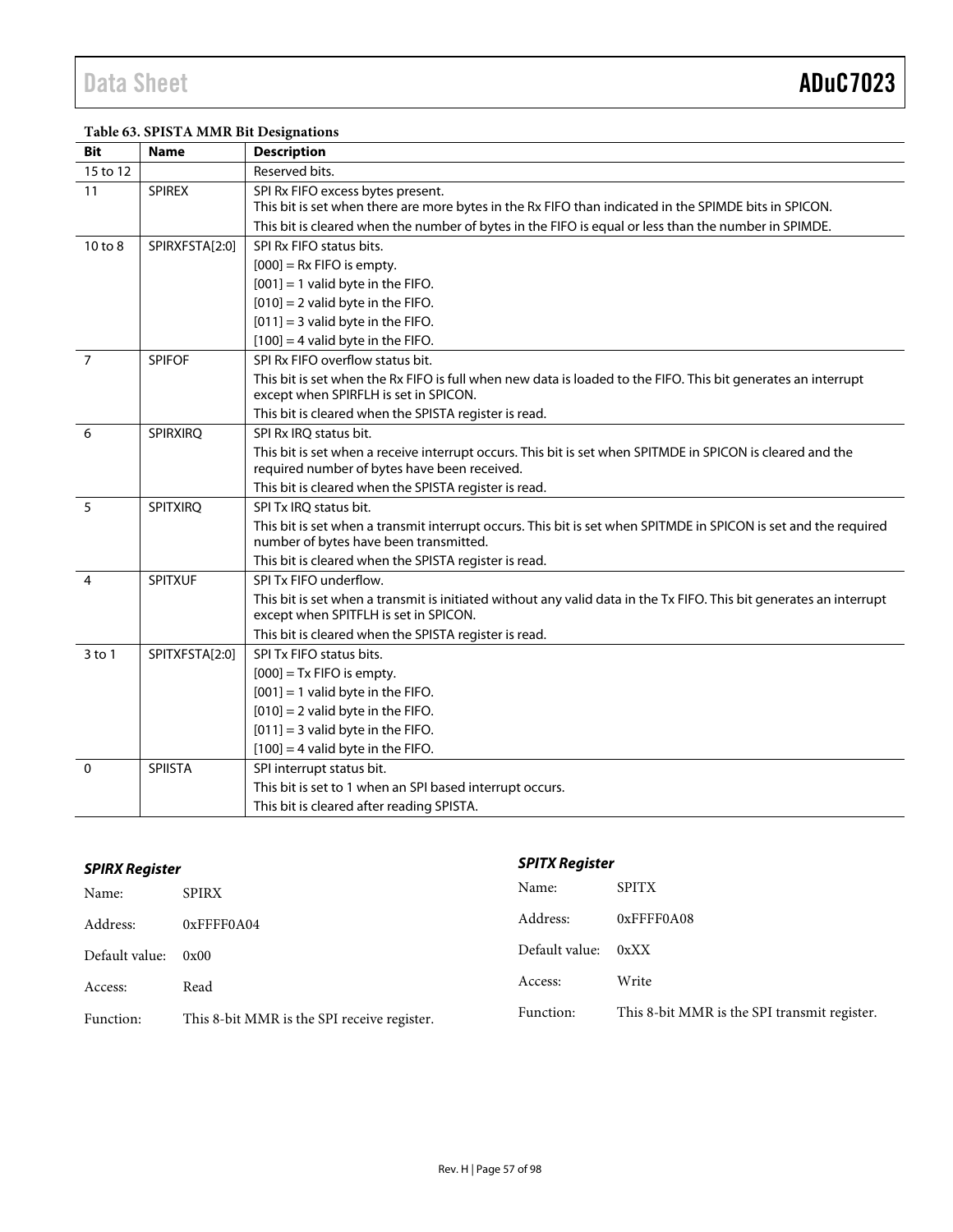| <b>SPIDIV Register</b> |                                                                                                                       | <b>SPI Control Register</b> |                                                                                  |
|------------------------|-----------------------------------------------------------------------------------------------------------------------|-----------------------------|----------------------------------------------------------------------------------|
| Name:                  | <b>SPIDIV</b>                                                                                                         | Name:                       | <b>SPICON</b>                                                                    |
| Address:               | $0x$ FFFF0A0C                                                                                                         | Address:                    | $0x$ FFFF0A10                                                                    |
| Default value:         | 0x00                                                                                                                  | Default value:              | 0x0000                                                                           |
| Access:                | Read/write                                                                                                            | Access:                     | Read/write                                                                       |
| Function:              | This 6-bit MMR is the SPI baud rate selection<br>register. (Note that the maximum value of this<br>$MMR$ is $0x3F$ .) | Function:                   | This 16-bit MMR configures the SPI<br>peripheral in both master and slave modes. |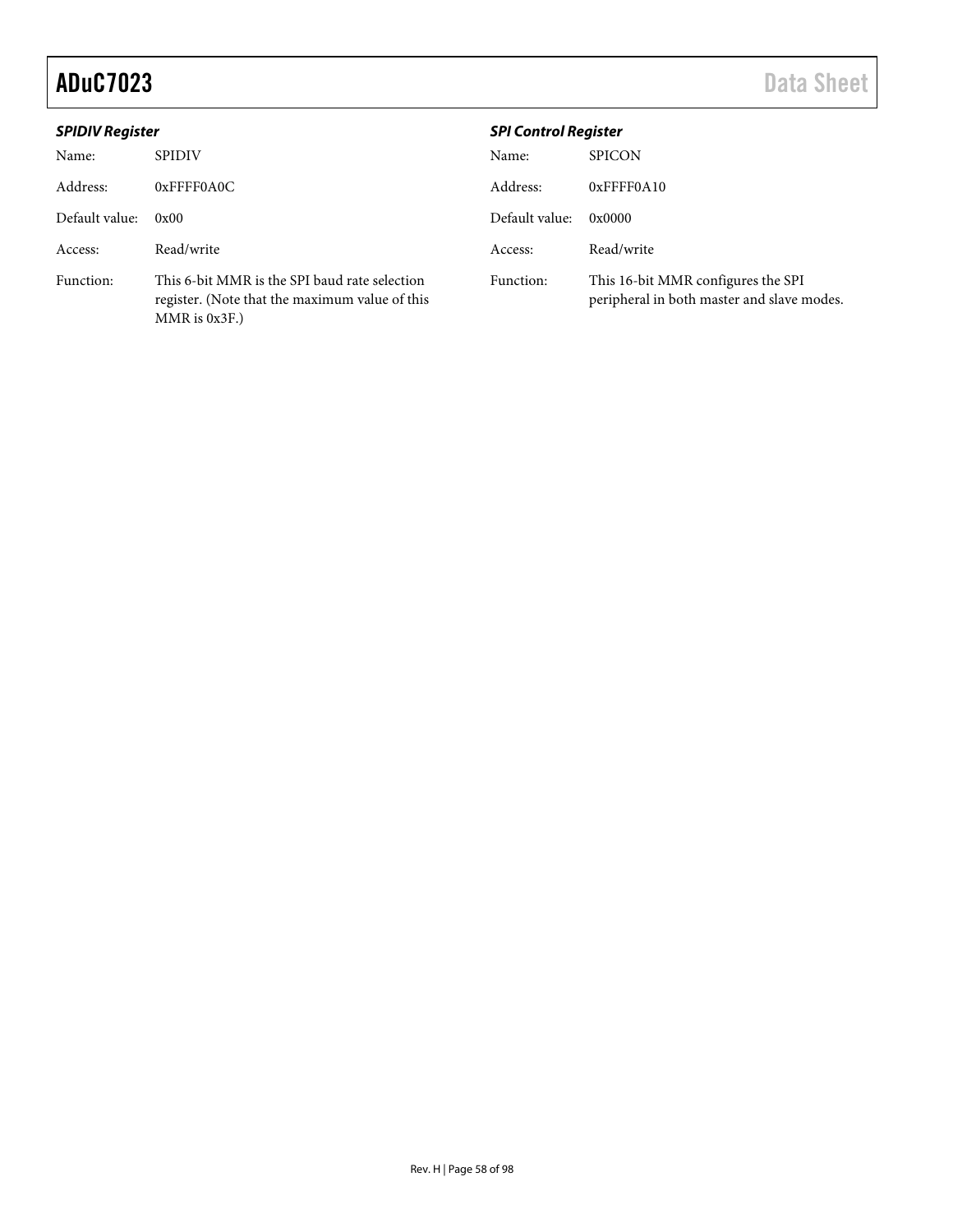### **Table 64. SPICON MMR Bit Designations**

| <b>Bit</b>             | <b>Name</b>    | <b>Description</b>                                                                                                                                                                                                                                              |  |  |
|------------------------|----------------|-----------------------------------------------------------------------------------------------------------------------------------------------------------------------------------------------------------------------------------------------------------------|--|--|
| 15 <sub>to</sub><br>14 | <b>SPIMDE</b>  | SPI IRQ mode bits. These bits configure when the Tx/Rx interrupts occur in a transfer.                                                                                                                                                                          |  |  |
|                        |                | [00] = Tx interrupt occurs when one byte has been transferred. Rx interrupt occurs when one or more bytes have been<br>received into the FIFO.                                                                                                                  |  |  |
|                        |                | [01] = Tx interrupt occurs when two bytes has been transferred. Rx interrupt occurs when two or more bytes have been<br>received into the FIFO.                                                                                                                 |  |  |
|                        |                | [10] = Tx interrupt occurs when three bytes has been transferred. Rx interrupt occurs when three or more bytes have<br>been received into the FIFO.                                                                                                             |  |  |
|                        |                | [11] = Tx interrupt occurs when four bytes has been transferred. Rx interrupt occurs when the Rx FIFO is full or four<br>bytes present.                                                                                                                         |  |  |
| 13                     | <b>SPITFLH</b> | SPI Tx FIFO flush enable bit.                                                                                                                                                                                                                                   |  |  |
|                        |                | This bit is set to flush the Tx FIFO. This bit does not clear itself and should be toggled if a single flush is required.                                                                                                                                       |  |  |
|                        |                | If this bit is left high, then either the last transmitted value or 0x00 is transmitted depending on the SPIZEN bit.                                                                                                                                            |  |  |
|                        |                | Any writes to the Tx FIFO are ignored while this bit is set.                                                                                                                                                                                                    |  |  |
|                        |                | This bit is cleared to disable Tx FIFO flushing.                                                                                                                                                                                                                |  |  |
| 12                     | <b>SPIRFLH</b> | SPI Rx FIFO flush enable bit.                                                                                                                                                                                                                                   |  |  |
|                        |                | This bit is set to flush the Rx FIFO. This bit does not clear itself and should be toggled if a single flush is required.                                                                                                                                       |  |  |
|                        |                | If this bit is set, all incoming data is ignored and no interrupts are generated.                                                                                                                                                                               |  |  |
|                        |                | If set and SPITMDE = $0$ , a read of the Rx FIFO initiates a transfer.                                                                                                                                                                                          |  |  |
|                        |                | This bit is cleared to disable Rx FIFO flushing.                                                                                                                                                                                                                |  |  |
| 11                     | <b>SPICONT</b> | Continuous transfer enable.                                                                                                                                                                                                                                     |  |  |
|                        |                | This bit is set by the user to enable continuous transfer. In master mode, the transfer continues until no valid data is available in<br>the Tx register. SS is asserted and remains asserted for the duration of each 8-bit serial transfer until Tx is empty. |  |  |
|                        |                | This bit is cleared by the user to disable continuous transfer. Each transfer consists of a single 8-bit serial transfer.                                                                                                                                       |  |  |
|                        |                | If valid data exists in the SPITX register, then a new transfer is initiated after a stall period of 1 serial clock cycle.                                                                                                                                      |  |  |
| 10                     | <b>SPILP</b>   | Loop back enable bit.                                                                                                                                                                                                                                           |  |  |
|                        |                | This bit is set by the user to connect MISO to MOSI and test software.                                                                                                                                                                                          |  |  |
|                        |                | This bit is cleared by the user to be in normal mode.                                                                                                                                                                                                           |  |  |
| 9                      | <b>SPIOEN</b>  | Slave MISO output enable bit.                                                                                                                                                                                                                                   |  |  |
|                        |                | This bit is set for MISO to operate as normal.                                                                                                                                                                                                                  |  |  |
|                        |                | This bit is cleared to disable the output driver on the MISO pin. The MISO pin is open-drain when this bit is clear.                                                                                                                                            |  |  |
| 8                      | SPIROW         | SPIRX overflow overwrite enable.                                                                                                                                                                                                                                |  |  |
|                        |                | This bit is set by the user; the valid data in the Rx register is overwritten by the new serial byte received.                                                                                                                                                  |  |  |
| $\overline{7}$         | SPIZEN         | This bit is cleared by the user; the new serial byte received is discarded.<br>SPI transmit zeros when Tx FIFO is empty.                                                                                                                                        |  |  |
|                        |                | This bit is set to transmit 0x00 when there is no valid data in the Tx FIFO.                                                                                                                                                                                    |  |  |
|                        |                | This bit is cleared to transmit the last transmitted value when there is no valid data in the Tx FIFO.                                                                                                                                                          |  |  |
| 6                      | SPITMDE        | SPI transfer and interrupt mode.                                                                                                                                                                                                                                |  |  |
|                        |                | This bit is set by the user to initiate transfer with a write to the SPITX register. Interrupt only occurs when Tx is empty.                                                                                                                                    |  |  |
|                        |                | This bit is cleared by the user to initiate transfer with a read of the SPIRX register. Interrupt only occurs when Rx is full.                                                                                                                                  |  |  |
| 5                      | SPILF          | LSB first transfer enable bit.                                                                                                                                                                                                                                  |  |  |
|                        |                | This bit is set by the user; the LSB is transmitted first.                                                                                                                                                                                                      |  |  |
|                        |                | This bit is cleared by the user; the MSB is transmitted first.                                                                                                                                                                                                  |  |  |
| 4                      | SPIWOM         | SPI wired or mode enable bit.                                                                                                                                                                                                                                   |  |  |
|                        |                | This bit is set to 1 enable open-drain data output. External pull-ups are required on data out pins.                                                                                                                                                            |  |  |
|                        |                | This bit is cleared for normal output levels.                                                                                                                                                                                                                   |  |  |
| 3                      | <b>SPICPO</b>  | Serial clock polarity mode bit.                                                                                                                                                                                                                                 |  |  |
|                        |                | This bit is set by the user; the serial clock idles high.                                                                                                                                                                                                       |  |  |
|                        |                | This bit is cleared by the user; the serial clock idles low.                                                                                                                                                                                                    |  |  |
| $\overline{2}$         | SPICPH         | Serial clock phase mode bit.                                                                                                                                                                                                                                    |  |  |
|                        |                | This bit is set by the user; the serial clock pulses at the beginning of each serial bit transfer.                                                                                                                                                              |  |  |
|                        |                | This bit is cleared by the user; the serial clock pulses at the end of each serial bit transfer.                                                                                                                                                                |  |  |
|                        |                |                                                                                                                                                                                                                                                                 |  |  |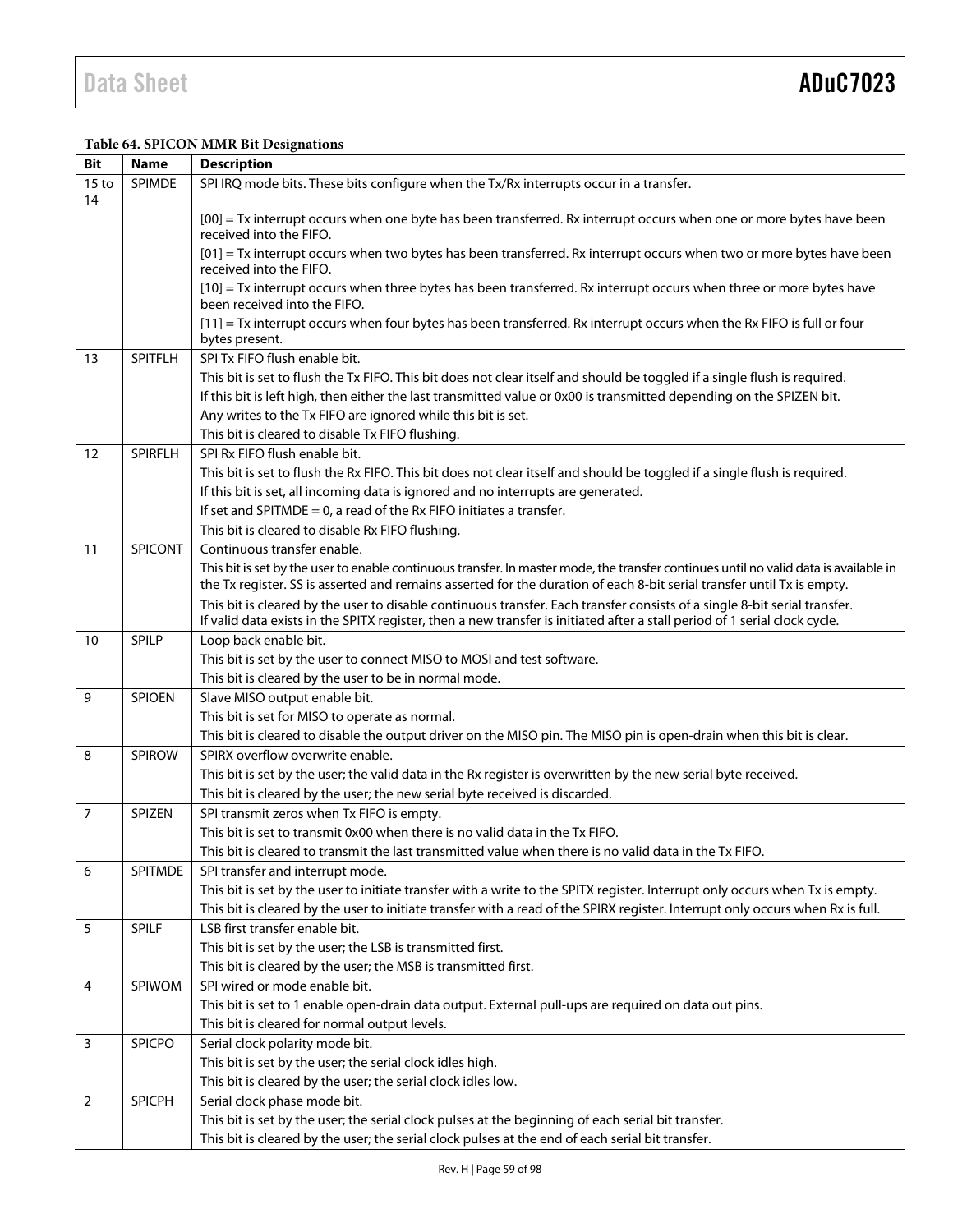| <b>Bit</b> | <b>Name</b>   | <b>Description</b>                                    |
|------------|---------------|-------------------------------------------------------|
|            | <b>SPIMEN</b> | Master mode enable bit.                               |
|            |               | This bit is set by the user to enable master mode.    |
|            |               | This bit is cleared by the user to enable slave mode. |
|            | <b>SPIEN</b>  | SPI enable bit.                                       |
|            |               | This bit is set by the user to enable the SPI.        |
|            |               | This bit is cleared by the user to disable the SPI.   |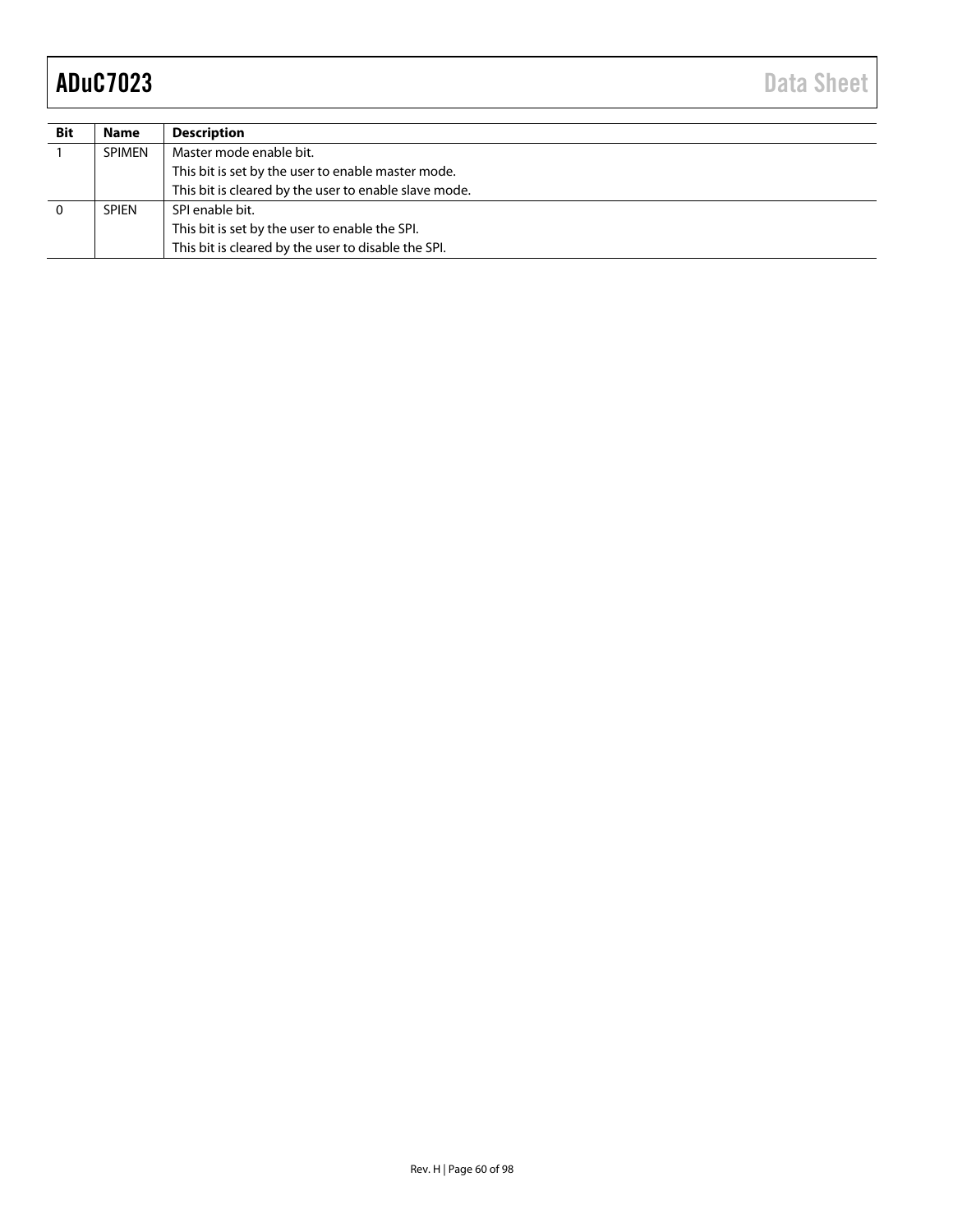## <span id="page-60-0"></span> $l^2C$

The  $ADuC7023$  incorporates two I<sup>2</sup>C peripherals that may be configured as a fully I<sup>2</sup>C-compatible I<sup>2</sup>C bus master device or as a fully I<sup>2</sup>C bus-compatible slave device.

The two pins used for data transfer, SDA and SCL, are configured in a wire-AND format that allows arbitration in a multimaster system. These pins require external pull-up resistors. Typical pull-up values are between 4.7 kΩ and 10 kΩ.

The I<sup>2</sup>C bus peripheral address in the I<sup>2</sup>C bus system is programmed by the user. This ID can be modified any time a transfer is not in progress. The user can configure the interface to respond to four slave addresses.

The transfer sequence of an  $I^2C$  system consists of a master device initiating a transfer by generating a start condition while the bus is idle. The master transmits the slave device address and the direction of the data transfer (read or/write) during the initial address transfer. If the master does not lose arbitration and the slave acknowledges the data, transfer is initiated. This continues until the master issues a stop condition and the bus becomes idle.

The I<sup>2</sup>C peripheral can only be configured as a master or slave at any given time. The same I<sup>2</sup>C channel cannot simultaneously support master and slave modes.

The I<sup>2</sup>C interface on th[e ADuC7023 i](http://www.analog.com/ADuC7023?doc=ADuC7023.pdf)ncludes support for repeated start conditions. In master mode, th[e ADuC7023 c](http://www.analog.com/ADuC7023?doc=ADuC7023.pdf)an be programmed to generate a repeated start. In slave mode, the [ADuC7023](http://www.analog.com/ADuC7023?doc=ADuC7023.pdf) recognizes repeated start conditions. In master and slave mode, the part recognizes both 7-bit and 10-bit bus addresses. In I<sup>2</sup>C master mode, the [ADuC7023](http://www.analog.com/ADuC7023?doc=ADuC7023.pdf) supports continuous reads from a single slave up to 512 bytes in a single transfer sequence. Clock stretching can be enabled by other devices on the bus without causing any issues with the [ADuC7023.](http://www.analog.com/ADuC7023?doc=ADuC7023.pdf) However, th[e ADuC7023 c](http://www.analog.com/ADuC7023?doc=ADuC7023.pdf)annot enable clock stretching. In slave mode, the [ADuC7023](http://www.analog.com/ADuC7023?doc=ADuC7023.pdf) can be programmed to return a NACK. This allows the validation of checksum bytes at the end of I2C transfers. Bus arbitration in master mode is supported. Internal and external loopback modes are supported for I<sup>2</sup>C hardware testing. In loopback mode. The transmit and receive circuits in both master and slave mode contain 2-byte FIFOs. Status bits are available to the user to control these FIFOs.

## **CONFIGURING EXTERNAL PINS FOR I2 C FUNCTIONALITY**

The I<sup>2</sup>C pins of the [ADuC7023](http://www.analog.com/ADuC7023?doc=ADuC7023.pdf) device are P0.4 and P0.5 for  $I<sup>2</sup>CO$  and P0.6 and P0.7 for  $I<sup>2</sup>Cl$ .

P0.4 and P0.6 are the I<sup>2</sup>C clock signals and P0.5 and P0.7 are the I<sup>2</sup>C data signals. For instance, to configure I<sup>2</sup>C0 pins (SCL0, SDA0), Bit 16 and Bit 20 of the GP0CON register must be set to 1 to enable I<sup>2</sup>C mode. On the other hand, to configure I<sup>2</sup>C1 pins (SCL1, SDA1), Bit 25 and Bit 29 of the GP0CON register must be set to 1 to enable I<sup>2</sup>C mode, as shown in the GPIO section.

I 2 C1 function is available at P0.6 and P0.7 on 32-lead and 36-ball packages and available at P1.6 and P1.7 on 40-lead package.

## **SERIAL CLOCK GENERATION**

The I<sup>2</sup>C master in the system generates the serial clock for a transfer. The master channel can be configured to operate in fast mode (400 kHz) or standard mode (100 kHz).

The bit rate is defined in the I2CDIV MMR as follows:

$$
f_{\text{SERAL CLOCK}} = \frac{f_{\text{UCLK}}}{(2 + DIVH) + (2 + DIVL)}
$$

where:

*fUCLK* is the clock before the clock divider and the clock selected by POWCON1 Bit 4 to Bit 0.

*DIVH* is the high period of the clock.

*DIVL* is the low period of the clock.

Thus, for 100 kHz operation,

 $DIVH = DIVL = 0xCF$ 

and for 400 kHz,

 $DIVH = 0x28$ ,  $DIVL = 0x3C$ 

The I2CDIV register corresponds to DIVH:DIVL.

## <span id="page-60-1"></span>**I 2 C BUS ADDRESSES**

## **Slave Mode**

In slave mode, the registers I2CxID0, I2CxID1, I2CxID2, and I2CxID3 contain the device IDs. The device compares the four I2CxIDx registers to the address byte received from the bus master. To be correctly addressed, the 7MSBs of either ID register must be identical to that of the 7MSBs of the first received address byte. The LSB of the ID registers (the transfer direction bit) is ignored in the process of address recognition.

The [ADuC7023 a](http://www.analog.com/ADuC7023?doc=ADuC7023.pdf)lso supports 10-bit addressing mode. When Bit 1 of I2CxSCON (ADR10EN bit) is set to 1, then one 10-bit address is supported in slave mode and is stored in registers I2CxID0 and I2CxID1. The 10-bit address is derived as follows:

I2CxID0[7:3] must be set to 11110b.

 $I2CxID0[2:1] = Address Bits[9:8].$ 

I2CxID0[0] is the read/write bit and is not part of the  $I^2C$ address. This must be written as 0.

 $I2CxID0[7:0] = Address \text{ bits}[7:0].$ 

## **Master Mode**

In master mode, the I2CxADR0 register is programmed with the I<sup>2</sup>C address of the device.

In 7-bit address mode, I2CxADR0[7:1] are set to the device address. I2CxADR0[0] is the read/write bit.

In 10-bit address mode, the 10-bit address is created as follows:

I2CxADR0[7:3] must be set to 11110b.

 $I2CxADR0[2:1] = Address \text{ bits}[9:8].$ 

 $I2CxADR1[7:0] = Address Bits[7:0].$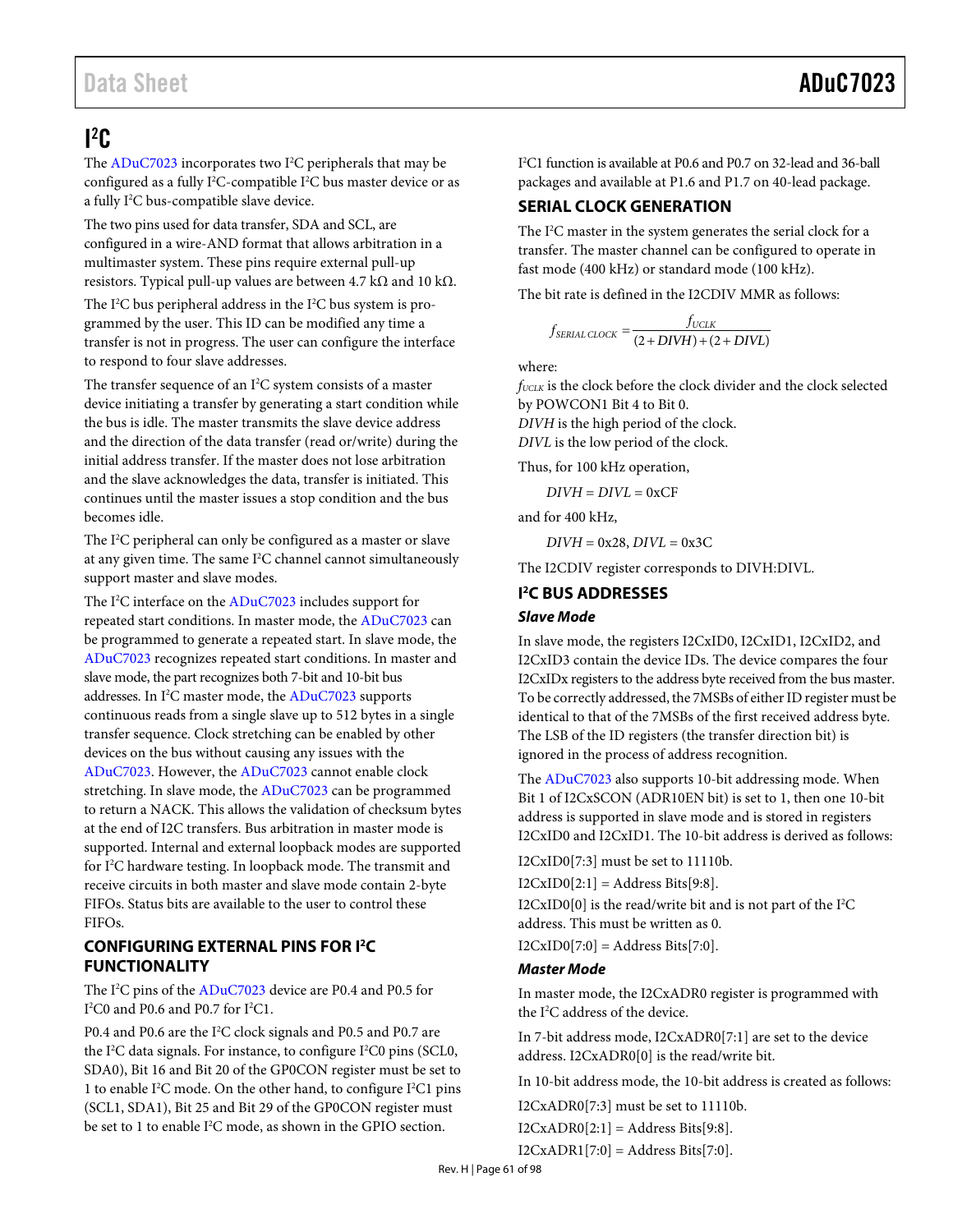I2CxADR0[0] is the read/write bit.

In order to perform a read from a slave with a 10-bit address, the master must first send a 10-bit address with the read/write bit cleared. The master must then generate a repeated start and send only the first byte of the address again, this time with the read/write bit set. A repeated start is generated by writing to I2CxADR0 while the master is still busy.

## **I 2 C REGISTERS**

The I<sup>2</sup>C peripheral interfaces consist of a number of MMRs. These are described in the following section.

## **I 2 C Master Registers**

### **I2 C Master Control Registers, I2CxMCON**

| Name:          | I2C0MCON, I2C1MCON                                                |
|----------------|-------------------------------------------------------------------|
| Address:       | 0xFFFF0800, 0xFFFF0900                                            |
| Default value: | 0x0000, 0x0000                                                    |
| Access:        | Read/write                                                        |
| Function:      | These 16-bit MMRs configure the $I^2C$ peripheral in master mode. |

### **Table 65. I2CxMCON MMR Bit Designations**

| <b>Bit</b>     | <b>Name</b>       | <b>Description</b>                                                                                                                    |
|----------------|-------------------|---------------------------------------------------------------------------------------------------------------------------------------|
| $15$ to 9      |                   | Reserved. These bits are reserved and should not be written to.                                                                       |
| 8              | <b>I2CMCENI</b>   | I <sup>2</sup> C transmission complete interrupt enable bit.                                                                          |
|                |                   | This bit is set to enable an interrupt on detecting a stop condition on the I <sup>2</sup> C bus.                                     |
|                |                   | This bit clears this interrupt source.                                                                                                |
| $\overline{7}$ | <b>I2CNACKENI</b> | I <sup>2</sup> C no acknowledge received interrupt enable bit.                                                                        |
|                |                   | This bit is set to enable interrupts when the I <sup>2</sup> C master receives a no acknowledge.                                      |
|                |                   | This bit clears this interrupt source.                                                                                                |
| 6              | <b>I2CALENI</b>   | I <sup>2</sup> C arbitration lost interrupt enable bit.                                                                               |
|                |                   | This bit is set to enable interrupts when the I <sup>2</sup> C master has lost in trying to gain control of the I <sup>2</sup> C bus. |
|                |                   | This bit clears this interrupt source.                                                                                                |
| 5              | <b>I2CMTENI</b>   | I <sup>2</sup> C transmit interrupt enable bit.                                                                                       |
|                |                   | This bit is set to enable interrupts when the I <sup>2</sup> C master has transmitted a byte.                                         |
|                |                   | This bit clears this interrupt source.                                                                                                |
| $\overline{4}$ | <b>I2CMRENI</b>   | I <sup>2</sup> C receive interrupt enable bit.                                                                                        |
|                |                   | This bit is set to enable interrupts when the I <sup>2</sup> C master receives data.                                                  |
|                |                   | This bit is cleared by the user to disable interrupts when the I <sup>2</sup> C master is receiving data.                             |
| $\overline{3}$ |                   | Reserved. Write a value of 0 to this bit.                                                                                             |
| $\overline{2}$ | <b>I2CILEN</b>    | I <sup>2</sup> C internal loopback enable bit.                                                                                        |
|                |                   | This bit is set to enable loopback test mode. In this mode, the SCL and SDA signals are connected internally to                       |
|                |                   | their respective input signals.                                                                                                       |
|                |                   | This bit is cleared by the user to disable loopback mode.                                                                             |
| $\overline{1}$ | I2CBD             | <sup>12</sup> C master backoff disable bit.                                                                                           |
|                |                   | This bit is set to allow the device to compete for control of the bus even if another device is currently driving a                   |
|                |                   | start condition.                                                                                                                      |
|                |                   | This bit is cleared to back off until the I <sup>2</sup> C bus becomes free.                                                          |
| $\Omega$       | <b>I2CMEN</b>     | <sup>12</sup> C master enable bit.                                                                                                    |
|                |                   | This bit is set by the user to enable I <sup>2</sup> C master mode.                                                                   |
|                |                   | This bit is cleared to disable I <sup>2</sup> C master mode.                                                                          |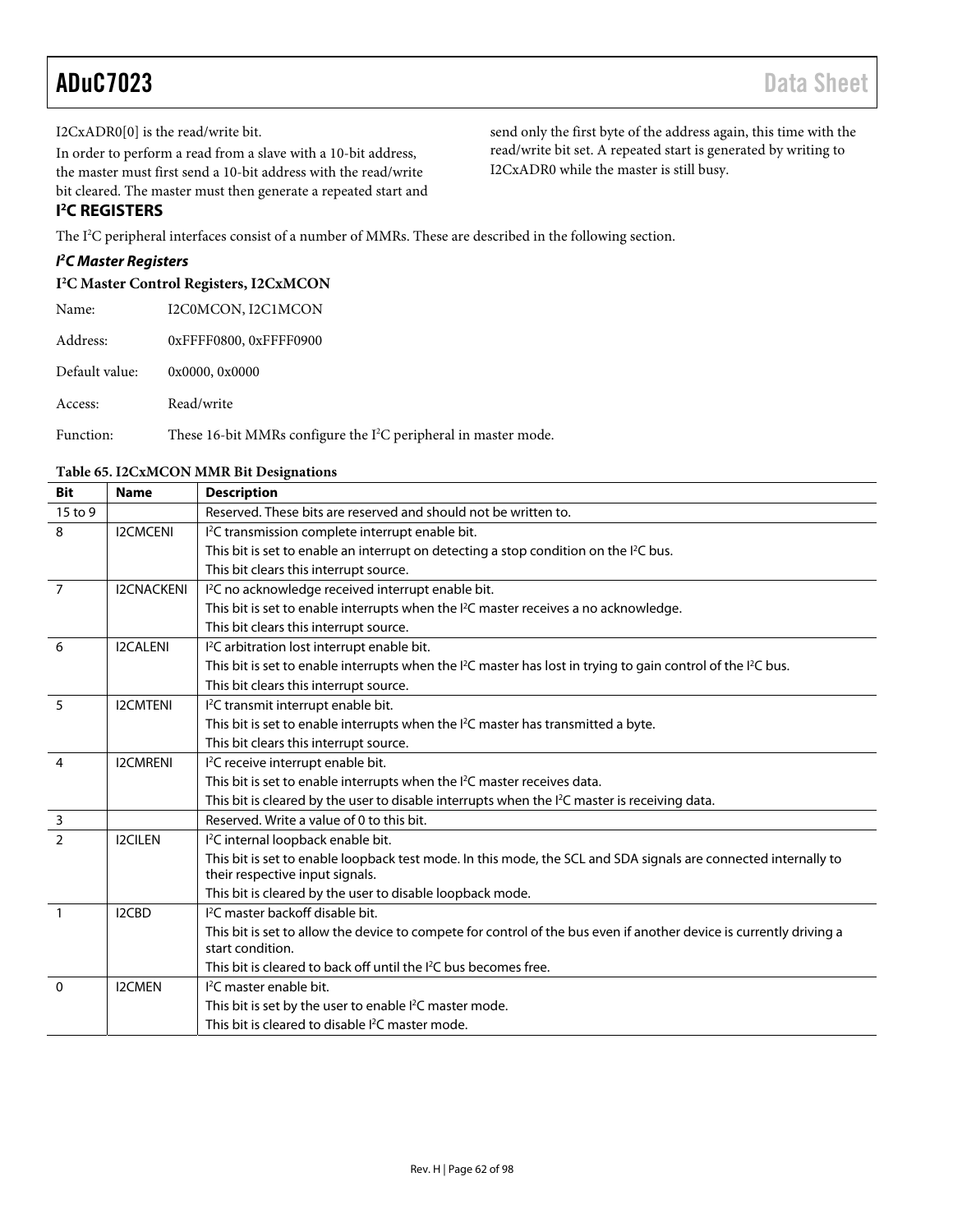### **I2 C Master Status Registers, I2CxMSTA**

| Name:          | I2C0MSTA, I2C1MSTA                    |
|----------------|---------------------------------------|
| Address:       | 0xFFFF0804, 0xFFFF0904                |
| Default value: | 0x0000, 0x0000                        |
| Access:        | Read                                  |
| $E$ unction    | $Th_{200}$ $16$ kit $MMD_{0}$ and the |

Function: These 16-bit MMRs are the  $I^2C$  status registers in master mode.

#### **Bit Name Description** 15 to 11 and 1 and 1 Reserved. These bits are reserved. 10 I2CBBUSY I<sup>2</sup>C bus busy status bit. This bit is set to 1 when a start condition is detected on the  $P^2C$  bus. This bit is cleared when a stop condition is detected on the bus. 9 I2CMRxFO Master Rx FIFO overflow. This bit is set to 1 when a byte is written to the Rx FIFO when it is already full. This bit is cleared in all other conditions. 8 I2CMTC <sup>12</sup>C transmission complete status bit. This bit is set to 1 when a transmission is complete between the master and the slave with which it was communicating. If the I2CMCENI bit in I2CxMCON is set, an interrupt is generated when this bit is set. This bit clears this interrupt source. 7 | I2CMNA C master no acknowledge data bit. This bit is set to 1 when a no acknowledge condition is received by the master in response to a data write transfer. If the I2CNACKENI bit in I2CxMCON is set, an interrupt is generated when this bit is set. This bit is cleared in all other conditions. 6 I2CMBUSY I 2 C master busy status bit. This bit is set to 1 when the master is busy processing a transaction. This bit is cleared if the master is ready or if another master device has control of the bus.  $5$   $12CA$ C arbitration lost status bit. This bit is set to 1 when the I<sup>2</sup>C master has lost in trying to gain control of the I<sup>2</sup>C bus. If the I2CALENI bit in I2C1MCON is set, an interrupt is generated when this bit is set. This bit is cleared in all other conditions. 4 | I2CMNA I<sup>2</sup>C master no acknowledge address bit. This bit is set to 1 when a no acknowledge condition is received by the master in response to an address. If the I2CNACKENI bit in I2C1MCON is set, an interrupt is generated when this bit is set. This bit is cleared in all other conditions. 3 I2CMRXO <sup>12</sup>C master receive request bit. This bit is set to 1 when data enters the Rx FIFO. If the I2CMRENI in I2C1MCON is set, an interrupt is generated. This bit is cleared in all other conditions. 2 I2CMTXO I<sup>2</sup>C master transmit request bit. This bit becomes high if the Tx FIFO is empty or only contains one byte and the master has transmitted an address and write. If the I2CMTENI bit in I2C1MCON is set, an interrupt is generated when this bit is set. This bit is cleared in all other conditions. 1 to 0 I2CMTFSTA C master Tx FIFO status bits.  $00 = 1<sup>2</sup>C$  master Tx FIFO empty. 01 = Reserved. 10 = 1 byte in master Tx FIFO.  $11 = 1<sup>2</sup>C$  master Tx FIFO full.

### **Table 66. I2CxMSTA MMR Bit Designations**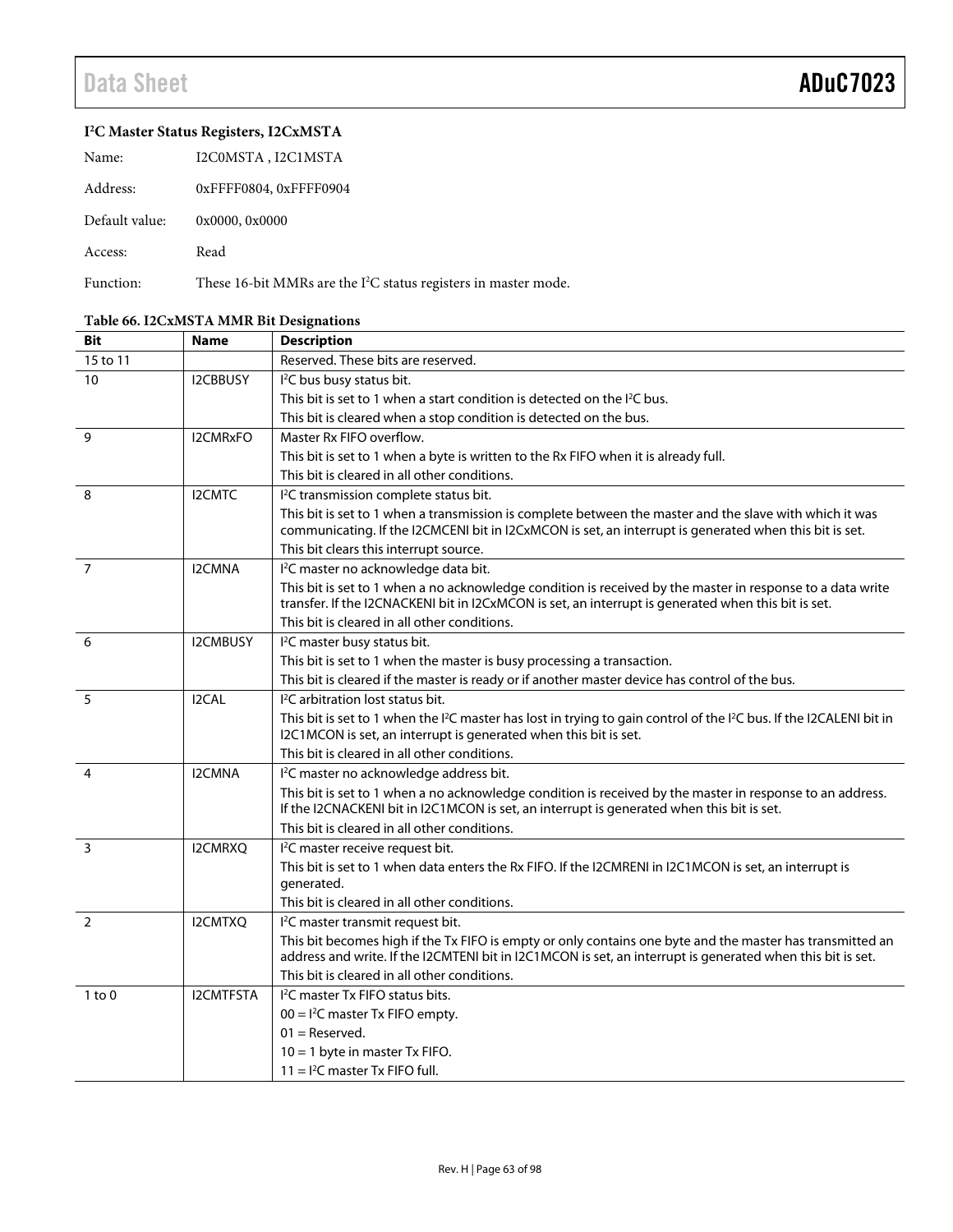## aduC7023 Data Sheet

### **I2 C Master Receive Registers, I2CxMRX**

| Name:          | I2C0MRX, I2C1MRX                                             | N |
|----------------|--------------------------------------------------------------|---|
| Address:       | 0xFFFF0808, 0xFFFF0908                                       | A |
| Default value: | 0x00                                                         | D |
| Access:        | Read only                                                    | A |
| Function:      | These 8-bit MMRs are the $I^2C$ master receive<br>registers. | F |

### **I2 C Master Transmit Registers, I2CxMTX**

| Name:          | I2C0MTX, I2C1MTX                                             |
|----------------|--------------------------------------------------------------|
| Address:       | 0xFFFF080C 0xFFFF090C                                        |
| Default value: | 0x00, 0x00                                                   |
| Access:        | Write only                                                   |
| Function:      | These 8-bit MMRs are the $I^2C$ master transmit<br>registers |
|                | $L^2C$ Mostor Dead Count Desisters, $L^2C$ MCNTD             |

## **I2 C Master Read Count Registers, I2CxMCNT0**

| Name:          | I2C0MCNT0, I2C1MCNT0                                                                                                  |
|----------------|-----------------------------------------------------------------------------------------------------------------------|
| Address:       | 0xFFFF0810, 0xFFFF0910                                                                                                |
| Default value: | 0x0000, 0x0000                                                                                                        |
| Access:        | Read/write                                                                                                            |
| Function:      | These 16-bit MMRs hold the required number<br>of bytes when the master begins a read<br>sequence from a slave device. |

### **Table 67. I2CxMCNT0 MMR Bit Descriptions: Address = 0xFFFF0810, 0xFFFF0910. Default Value = 0x0000**

| Bit        | <b>Name</b>     | <b>Description</b>                                                                                                                                                   |
|------------|-----------------|----------------------------------------------------------------------------------------------------------------------------------------------------------------------|
| 15 to 9    |                 | Reserved.                                                                                                                                                            |
| 8          | <b>I2CRECNT</b> | This bit is set if greater than 256 bytes are<br>required from the slave.<br>This bit is cleared when reading 256 bytes<br>or less.                                  |
| $7$ to $0$ | <b>I2CRCNT</b>  | These eight bits hold the number of bytes<br>required during a slave read sequence,<br>minus 1. If only a single byte is required,<br>these bits should be set to 0. |

#### $I^2C M$ **C Master Current Read Count Registers, I2CxMCNT1**

| TU Master Current Read Count Registers, IZCXMCNTT |                                                                                                               |  |
|---------------------------------------------------|---------------------------------------------------------------------------------------------------------------|--|
| Name:                                             | I2C0MCNT1, I2C1MCNT1                                                                                          |  |
| Address:                                          | 0xFFFF0814, 0xFFFF0914                                                                                        |  |
| Default value:                                    | 0x00, 0x00                                                                                                    |  |
| Access:                                           | Read                                                                                                          |  |
| Function:                                         | These 8-bit MMRs hold the number of bytes<br>received thus far during a read sequence with a<br>slave device. |  |
|                                                   | I <sup>2</sup> C Address 0 Registers, I2CxADR0                                                                |  |
| Name:                                             | I2C0ADR0, I2C1ADR0                                                                                            |  |
| Address:                                          | 0xFFFF0818, 0xFFFF0918                                                                                        |  |
| Default value:                                    | 0x00                                                                                                          |  |
| Access:                                           | Read/write                                                                                                    |  |
| Function:                                         | These 8-bit MMRs hold the 7-bit slave address<br>and the read/write bit when the master begins                |  |

### **Table 68. I2CxADR0 MMR in 7-Bit Address Mode: Address = 0xFFFF0818, 0xFFFF0918. Default Value = 0x00**

communicating with a slave.

| Bit    | <b>Name</b>   | <b>Description</b>                                                                                                                                |
|--------|---------------|---------------------------------------------------------------------------------------------------------------------------------------------------|
| 7 to 1 | <b>I2CADR</b> | These bits contain the 7-bit address of the<br>required slave device.                                                                             |
|        | R/W           | Bit 0 is the read/write bit.<br>When this bit $= 1$ , a read sequence is<br>requested.<br>When this bit $= 0$ , a write sequence is<br>requested. |

## **Table 69. I2CxADR0 MMR in 10-Bit Address Mode**

| Bit        | <b>Name</b>    | <b>Description</b>                                                                                                                   |
|------------|----------------|--------------------------------------------------------------------------------------------------------------------------------------|
| $7$ to $3$ |                | These bits must be set to [11110b] in 10-bit<br>address mode.                                                                        |
| $2$ to 1   | <b>I2CMADR</b> | These bits contain ADDR[9:8] in 10-bit<br>address mode.                                                                              |
|            | R/W            | Read/write bit.<br>When this bit $= 1$ , a read sequence is<br>requested.<br>When this bit $= 0$ , a write sequence is<br>requested. |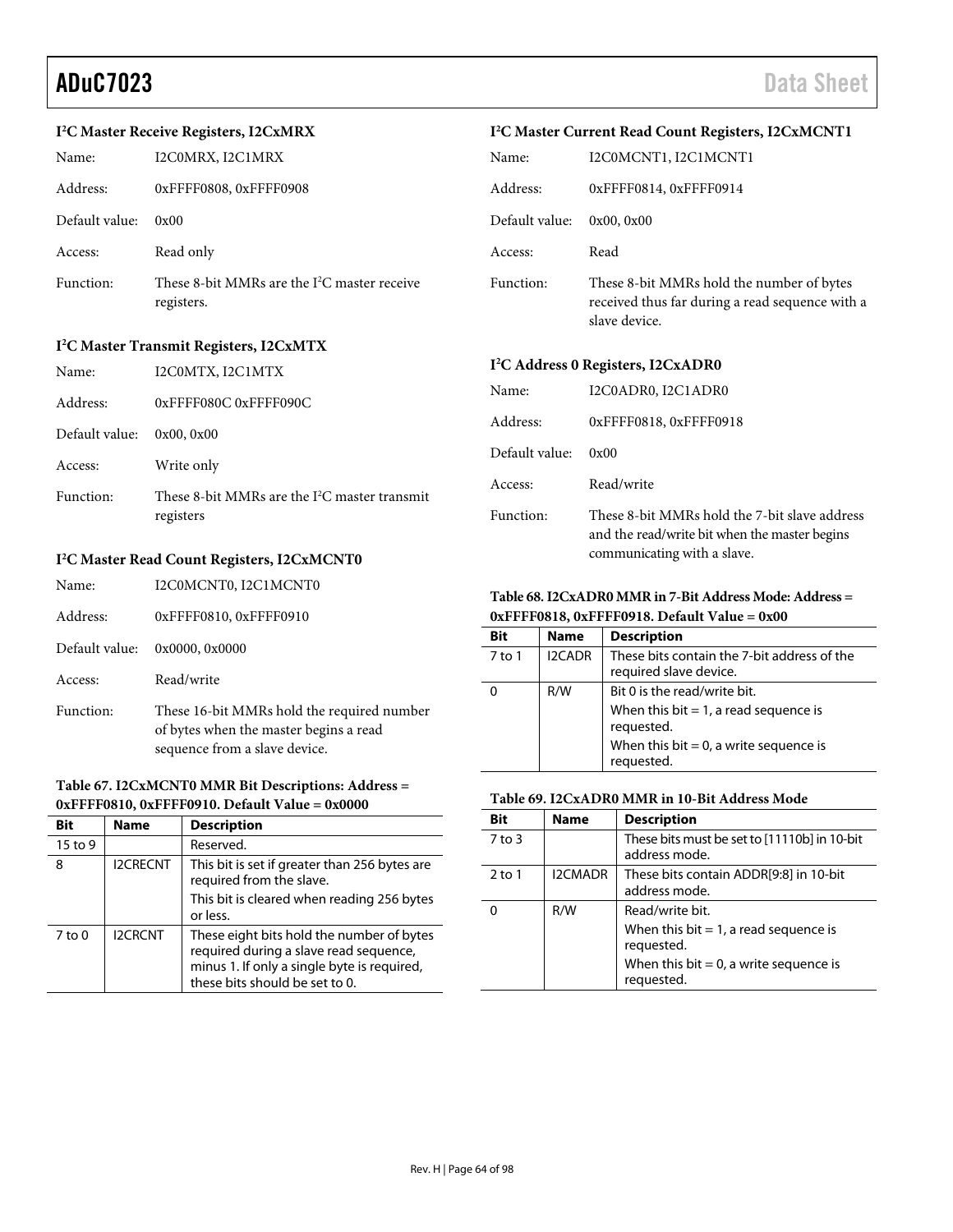$\overline{a}$ 

| I <sup>2</sup> C Address 1 Registers, I2CxADR1 |                                                                                                                                    |            | Table 71. I2CxDIV MMR                           |                                     |  |
|------------------------------------------------|------------------------------------------------------------------------------------------------------------------------------------|------------|-------------------------------------------------|-------------------------------------|--|
| Name:                                          | I2C0ADR1, I2C1ADR1                                                                                                                 | <b>Bit</b> | <b>Name</b>                                     | <b>Description</b>                  |  |
| Address:                                       | $0x$ FFFF081C, $0x$ FFFF091C                                                                                                       |            | <b>DIVH</b>                                     | These bits contro<br>period of SCL. |  |
| Default value:                                 | 0x00                                                                                                                               | $7$ to 0   | <b>DIVL</b>                                     | These bits contro<br>period of SCL. |  |
| Access:                                        | Read/write                                                                                                                         |            | <b>PC Slave Registers</b>                       |                                     |  |
| Function:                                      | These 8-bit MMRs are used in 10-bit<br>addressing mode only. These registers contain<br>the least significant byte of the address. |            | I <sup>2</sup> C Slave Control Registers, I2CxS |                                     |  |
|                                                |                                                                                                                                    |            |                                                 | I2C0SCON, I2C1SC                    |  |
|                                                |                                                                                                                                    | Addrace    |                                                 | $0$ vereenese $0$ verei             |  |

## **Table 70. I2CxADR1 MMR in 10-Bit Address Mode**

| <b>Bit</b> | Name             | <b>Description</b>                                      |
|------------|------------------|---------------------------------------------------------|
|            | 7 to 0   I2CLADR | These bits contain ADDR[7:0] in 10-bit<br>address mode. |

### **I2 C Master Clock Control Register, I2CxDIV**

| Name:          | I2C0DIV, I2C1DIV                                                                                                                                                     |
|----------------|----------------------------------------------------------------------------------------------------------------------------------------------------------------------|
| Address:       | 0xFFFF0824, 0xFFFF0924                                                                                                                                               |
| Default value: | 0x1F1F                                                                                                                                                               |
| Access:        | Read/write                                                                                                                                                           |
| Function:      | These MMRs control the frequency of the $I^2C$<br>clock generated by the master on to the SCL<br>pin. For further details, see the I <sup>2</sup> C initial section. |

### **Table 72. I2CxSCON MMR Bit Designations**

| Bit          | Name             | <b>Description</b>                                                                                                                  |
|--------------|------------------|-------------------------------------------------------------------------------------------------------------------------------------|
| 15 to 11     |                  | Reserved bits.                                                                                                                      |
| 10           | <b>I2CSTXENI</b> | Slave transmit interrupt enable bit.                                                                                                |
|              |                  | This bit is set to enable an interrupt after a slave transmits a byte.                                                              |
|              |                  | This bit clears this interrupt source.                                                                                              |
| $\mathsf{Q}$ | <b>I2CSRXENI</b> | Slave receive interrupt enable bit.                                                                                                 |
|              |                  | This bit is set to enable an interrupt after the slave receives data.                                                               |
|              |                  | This bit clears this interrupt source.                                                                                              |
| 8            | <b>I2CSSENI</b>  | I <sup>2</sup> C stop condition detected interrupt enable bit.                                                                      |
|              |                  | This bit is set to enable an interrupt on detecting a stop condition on the I <sup>2</sup> C bus.                                   |
|              |                  | This bit clears this interrupt source.                                                                                              |
|              | <b>I2CNACKEN</b> | <sup>12</sup> C no acknowledge enable bit.                                                                                          |
|              |                  | This bit is set to no acknowledge the next byte in the transmission sequence.                                                       |
|              |                  | This bit is cleared to let the hardware control the acknowledge/no acknowledge sequence.                                            |
| 6            |                  | Reserved. Write a value of 0 to this bit.                                                                                           |
| 5            | <b>I2CSETEN</b>  | I <sup>2</sup> C early transmit interrupt enable bit.                                                                               |
|              |                  | This bit is set to enable a transmit request interrupt just after the positive edge of SCL during the read bit                      |
|              |                  | transmission.                                                                                                                       |
|              |                  | This bit is cleared to enable a transmit request interrupt just after the negative edge of SCL during the read bit<br>transmission. |

| <b>Bit</b> | <b>Name</b> | <b>Description</b>                                            |
|------------|-------------|---------------------------------------------------------------|
| 15 to 8    | <b>DIVH</b> | These bits control the duration of the high<br>period of SCL. |
| 7 to 0     | DIVI        | These bits control the duration of the low<br>period of SCL.  |

| I <sup>2</sup> C Slave Control Registers, I2CxSCON |
|----------------------------------------------------|
|                                                    |

| Name:          | I2C0SCON, I2C1SCON                                                  |
|----------------|---------------------------------------------------------------------|
| Address:       | 0xFFFF0828, 0xFFFF0928                                              |
| Default value: | 0x0000                                                              |
| Access:        | Read/write                                                          |
| Function:      | These 16-bit MMRs configure the $I^2C$<br>peripheral in slave mode. |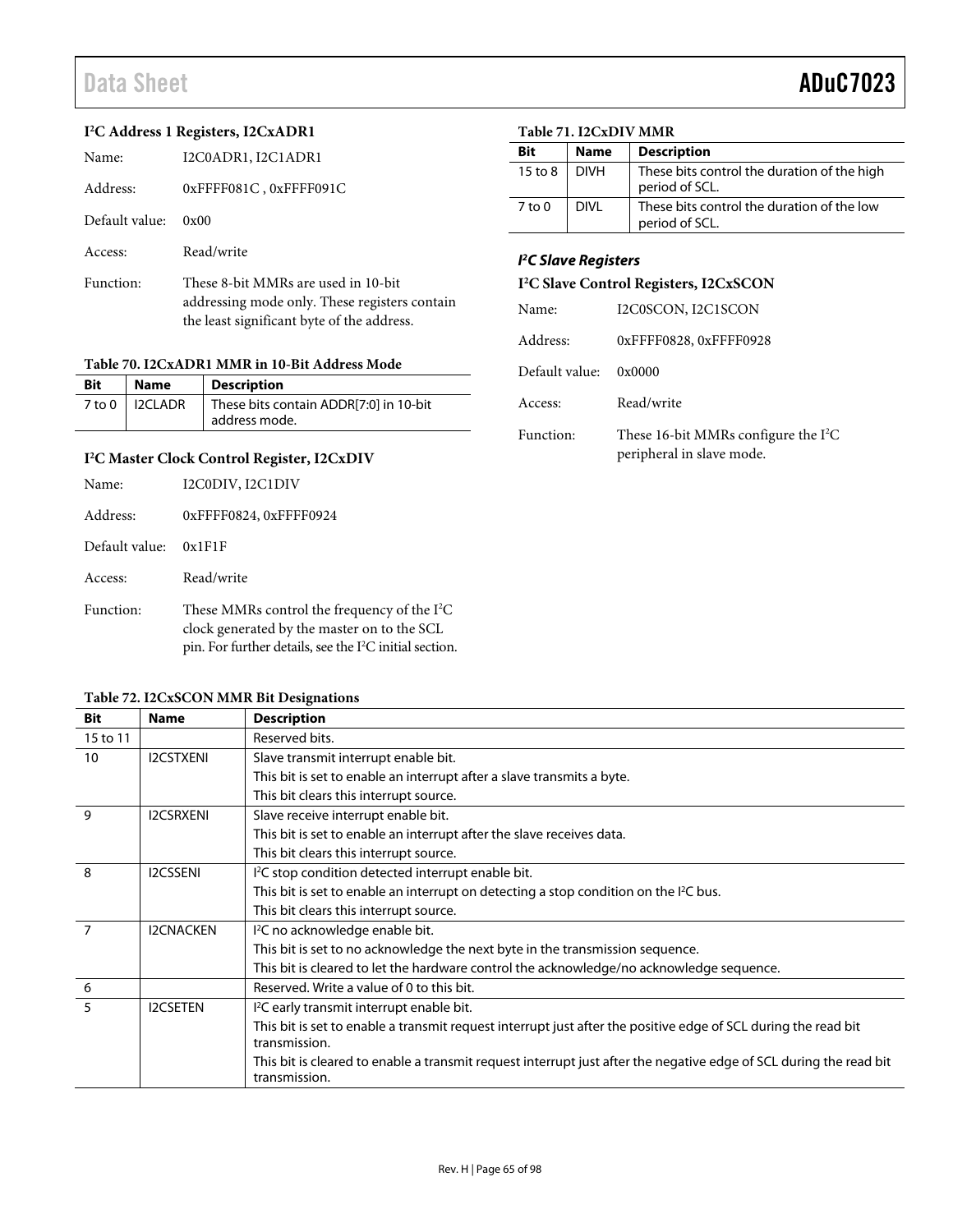| <b>Bit</b>     | <b>Name</b>     | <b>Description</b>                                                                                                                                                                                                                                                                                                                                                                                                                                                                                                                                                                                                                                                                                                                                                                                                                                                                                  |
|----------------|-----------------|-----------------------------------------------------------------------------------------------------------------------------------------------------------------------------------------------------------------------------------------------------------------------------------------------------------------------------------------------------------------------------------------------------------------------------------------------------------------------------------------------------------------------------------------------------------------------------------------------------------------------------------------------------------------------------------------------------------------------------------------------------------------------------------------------------------------------------------------------------------------------------------------------------|
| $\overline{4}$ | <b>I2CGCCLR</b> | I <sup>2</sup> C general call status and ID clear bit.                                                                                                                                                                                                                                                                                                                                                                                                                                                                                                                                                                                                                                                                                                                                                                                                                                              |
|                |                 | Writing a 1 to this bit clears the general call status and ID bits in the I2CxSSTA register.                                                                                                                                                                                                                                                                                                                                                                                                                                                                                                                                                                                                                                                                                                                                                                                                        |
|                |                 | This bit is cleared at all other times.                                                                                                                                                                                                                                                                                                                                                                                                                                                                                                                                                                                                                                                                                                                                                                                                                                                             |
| 3              | <b>I2CHGCEN</b> | l <sup>2</sup> C hardware general call enable. Hardware general call enable. When this bit and Bit 2 are set, and having<br>received a general call (Address 0x00) and a data byte, the device checks the contents of the I2CxALT against<br>the receive register. If the contents match, the device has received a hardware general call. This is used if a<br>device needs urgent attention from a master device without knowing which master it needs to turn to. This is<br>a broadcast message to all master devices on the bus. The ADuC7023 watches for these addresses. The device<br>that requires attention embeds its own address into the message. All masters listen, and the one that can<br>handle the device contacts its slave and acts appropriately. The LSB of the I2CxALT register should always be<br>written to 1, as per the <sup>2</sup> C January 2000 bus specification. |
|                |                 | This bit and I2CGCEN are set to enable hardware general call recognition in slave mode.                                                                                                                                                                                                                                                                                                                                                                                                                                                                                                                                                                                                                                                                                                                                                                                                             |
|                |                 | This bit is cleared to disable recognition of hardware general call commands.                                                                                                                                                                                                                                                                                                                                                                                                                                                                                                                                                                                                                                                                                                                                                                                                                       |
| $\mathcal{L}$  | <b>I2CGCEN</b>  | <sup>12</sup> C general call enable. This bit is set to enable the slave device to acknowledge an <sup>12</sup> C general call, Address<br>0x00 (write). The device then recognizes a data bit. If it receives a 0x06 (reset and write programmable part of<br>the slave address by hardware) as the data byte, the I <sup>2</sup> C interface resets as per the I <sup>2</sup> C January 2000 bus<br>specification. This command can be used to reset an entire <sup>12</sup> C system. If it receives a 0x04 (write programmable part<br>of the slave address by hardware) as the data byte, the general call interrupt status bit sets on any general call.<br>The user must take corrective action by reprogramming the device address.                                                                                                                                                         |
|                |                 | This bit is set to allow the slave acknowledge I <sup>2</sup> C general call commands.                                                                                                                                                                                                                                                                                                                                                                                                                                                                                                                                                                                                                                                                                                                                                                                                              |
|                |                 | This bit is cleared to disable recognition of general call commands.                                                                                                                                                                                                                                                                                                                                                                                                                                                                                                                                                                                                                                                                                                                                                                                                                                |
| $\overline{1}$ | ADR10EN         | <sup>12</sup> C 10-bit address mode.                                                                                                                                                                                                                                                                                                                                                                                                                                                                                                                                                                                                                                                                                                                                                                                                                                                                |
|                |                 | This bit is set to 1 to enable 10-bit address mode.                                                                                                                                                                                                                                                                                                                                                                                                                                                                                                                                                                                                                                                                                                                                                                                                                                                 |
|                |                 | This bit is cleared to 0 to enable normal address mode.                                                                                                                                                                                                                                                                                                                                                                                                                                                                                                                                                                                                                                                                                                                                                                                                                                             |
| $\Omega$       | <b>I2CSEN</b>   | <sup>12</sup> C slave enable bit.                                                                                                                                                                                                                                                                                                                                                                                                                                                                                                                                                                                                                                                                                                                                                                                                                                                                   |
|                |                 | This bit is set by user to enable l <sup>2</sup> C slave mode.                                                                                                                                                                                                                                                                                                                                                                                                                                                                                                                                                                                                                                                                                                                                                                                                                                      |
|                |                 | This bit is cleared by the user to disable I <sup>2</sup> C slave mode.                                                                                                                                                                                                                                                                                                                                                                                                                                                                                                                                                                                                                                                                                                                                                                                                                             |

## **I2 C Slave Status Registers, I2CxSSTA**

| Name:          | I2C0SSTA, I2C1SSTA                                                         |
|----------------|----------------------------------------------------------------------------|
| Address:       | 0xFFFF082C, 0xFFFF092C                                                     |
| Default value: | 0x0000, 0x0000                                                             |
| Access:        | Read/write                                                                 |
| Function:      | These 16-bit MMRs are the I <sup>2</sup> C status registers in slave mode. |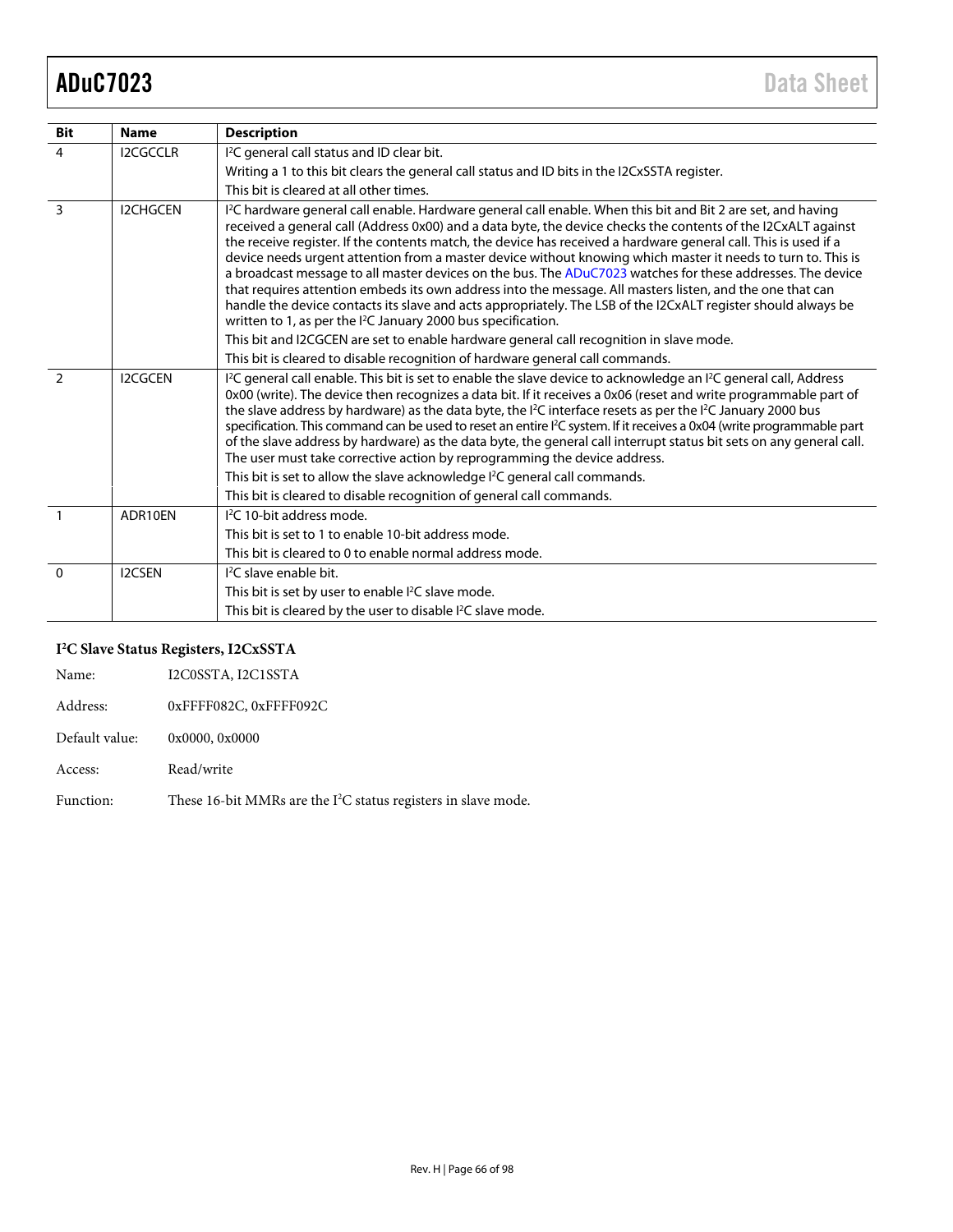## **Table 73. I2CxSSTA MMR Bit Designations**

| Bit            | <b>Name</b>     | <b>Description</b>                                                                                                                                                                                                                                                                                                                                                                                                                                                                            |
|----------------|-----------------|-----------------------------------------------------------------------------------------------------------------------------------------------------------------------------------------------------------------------------------------------------------------------------------------------------------------------------------------------------------------------------------------------------------------------------------------------------------------------------------------------|
| 15             |                 | Reserved bit.                                                                                                                                                                                                                                                                                                                                                                                                                                                                                 |
| 14             | I2CSTA          | This bit is set to 1 if: A start condition followed by a matching address is detected. It is also set if a start<br>byte (0x01) is received. If general calls are enabled and a general call code of (0x00) is received.                                                                                                                                                                                                                                                                      |
|                |                 | This bit is cleared on receiving a stop condition.                                                                                                                                                                                                                                                                                                                                                                                                                                            |
| 13             | <b>I2CREPS</b>  | This bit is set to 1 if a repeated start condition is detected.                                                                                                                                                                                                                                                                                                                                                                                                                               |
|                |                 | This bit is cleared on receiving a stop condition. A read of the I2CxSSTA register also clears this bit.                                                                                                                                                                                                                                                                                                                                                                                      |
| 12 to 11       | I2CID[1:0]      | <sup>12</sup> C address matching register. These bits indicate which I2CxIDx register matches the received address.<br>$[00]$ = received address matches $12CxID0$ .                                                                                                                                                                                                                                                                                                                          |
|                |                 | $[01]$ = received address matches $12CxID1$ .                                                                                                                                                                                                                                                                                                                                                                                                                                                 |
|                |                 | $[10]$ = received address matches $ 2Cx D2$ .                                                                                                                                                                                                                                                                                                                                                                                                                                                 |
|                |                 | $[11]$ = received address matches $ 2Cx D3$ .                                                                                                                                                                                                                                                                                                                                                                                                                                                 |
| 10             | I2CSS           | I <sup>2</sup> C stop condition after start detected bit.                                                                                                                                                                                                                                                                                                                                                                                                                                     |
|                |                 | This bit is set to 1 when a stop condition is detected after a previous start and matching address.<br>When the I2CSSENI bit in I2CxSCON is set, an interrupt is generated.                                                                                                                                                                                                                                                                                                                   |
|                |                 | This bit is cleared by reading this register.                                                                                                                                                                                                                                                                                                                                                                                                                                                 |
| $9$ to $8$     | I2CGCID[1:0]    | I <sup>2</sup> C general call ID bits.                                                                                                                                                                                                                                                                                                                                                                                                                                                        |
|                |                 | $[00]$ = no general call received.                                                                                                                                                                                                                                                                                                                                                                                                                                                            |
|                |                 | $[01]$ = general call reset and program address.                                                                                                                                                                                                                                                                                                                                                                                                                                              |
|                |                 | $[10]$ = general program address.                                                                                                                                                                                                                                                                                                                                                                                                                                                             |
|                |                 | [11] = general call matching alternative ID.                                                                                                                                                                                                                                                                                                                                                                                                                                                  |
|                |                 | These bits are not cleared by a general call reset command.                                                                                                                                                                                                                                                                                                                                                                                                                                   |
|                |                 | These bits are cleared by writing a 1 to the I2CGCCLR bit in I2CxSCON.                                                                                                                                                                                                                                                                                                                                                                                                                        |
| 7              | I2CGC           | I <sup>2</sup> C general call status bit.                                                                                                                                                                                                                                                                                                                                                                                                                                                     |
|                |                 | This bit is set to 1 if the slave receives a general call command of any type. If the command received is a<br>reset command, then all registers return to their default state. If the command received is a hardware<br>general call, the Rx FIFO holds the second byte of the command, and this can be compared with the<br>I2CxALT register.                                                                                                                                               |
|                |                 | This bit is cleared by writing a 1 to the I2CGCCLR bit in I2CxSCON.                                                                                                                                                                                                                                                                                                                                                                                                                           |
| 6              | <b>I2CSBUSY</b> | I <sup>2</sup> C slave busy status bit.                                                                                                                                                                                                                                                                                                                                                                                                                                                       |
|                |                 | This bit is set to 1 when the slave receives a start condition.                                                                                                                                                                                                                                                                                                                                                                                                                               |
|                |                 | This bit is cleared by hardware if the received address does not match any of the I2CxIDx registers, the<br>slave device receives a stop condition or if a repeated start address does not match any of the I2CxIDx<br>registers.                                                                                                                                                                                                                                                             |
| 5              | I2CSNA          | I <sup>2</sup> C slave no acknowledge data bit.                                                                                                                                                                                                                                                                                                                                                                                                                                               |
|                |                 | This bit is set to 1 when the slave responds to a bus address with a no acknowledge. This bit is asserted<br>under the following conditions: if no acknowledge is returned because there is no data in the Tx FIFO or if<br>the I2CNACKEN bit is set in the I2CxSCON register.                                                                                                                                                                                                                |
|                |                 | This bit is cleared in all other conditions.                                                                                                                                                                                                                                                                                                                                                                                                                                                  |
| 4              | I2CSRxFO        | Slave Rx FIFO overflow.                                                                                                                                                                                                                                                                                                                                                                                                                                                                       |
|                |                 | This bit is set to 1 when a byte is written to the Rx FIFO when it is already full.                                                                                                                                                                                                                                                                                                                                                                                                           |
|                |                 | This bit is cleared in all other conditions.                                                                                                                                                                                                                                                                                                                                                                                                                                                  |
| 3              | I2CSRXQ         | I <sup>2</sup> C slave receive request bit.<br>This bit is set to 1 when the slave Rx FIFO is not empty. This bit causes an interrupt to occur if the<br>I2CSRXENI bit in I2CxSCON is set.                                                                                                                                                                                                                                                                                                    |
|                |                 | The Rx FIFO must be read or flushed to clear this bit.                                                                                                                                                                                                                                                                                                                                                                                                                                        |
| $\overline{2}$ | I2CSTXQ         | I <sup>2</sup> C slave transmit request bit.                                                                                                                                                                                                                                                                                                                                                                                                                                                  |
|                |                 | This bit is set to 1 when the slave receives a matching address followed by a read. If the I2CSETEN bit in<br>I2CxSCON is = 0, this bit goes high just after the negative edge of SCL during the read bit transmission. If<br>the I2CSETEN bit in I2CxSCON is = 1, this bit goes high just after the positive edge of SCL during the read<br>bit transmission. This bit causes an interrupt to occur if the I2CSTXENI bit in I2CxSCON is set.<br>This bit is cleared in all other conditions. |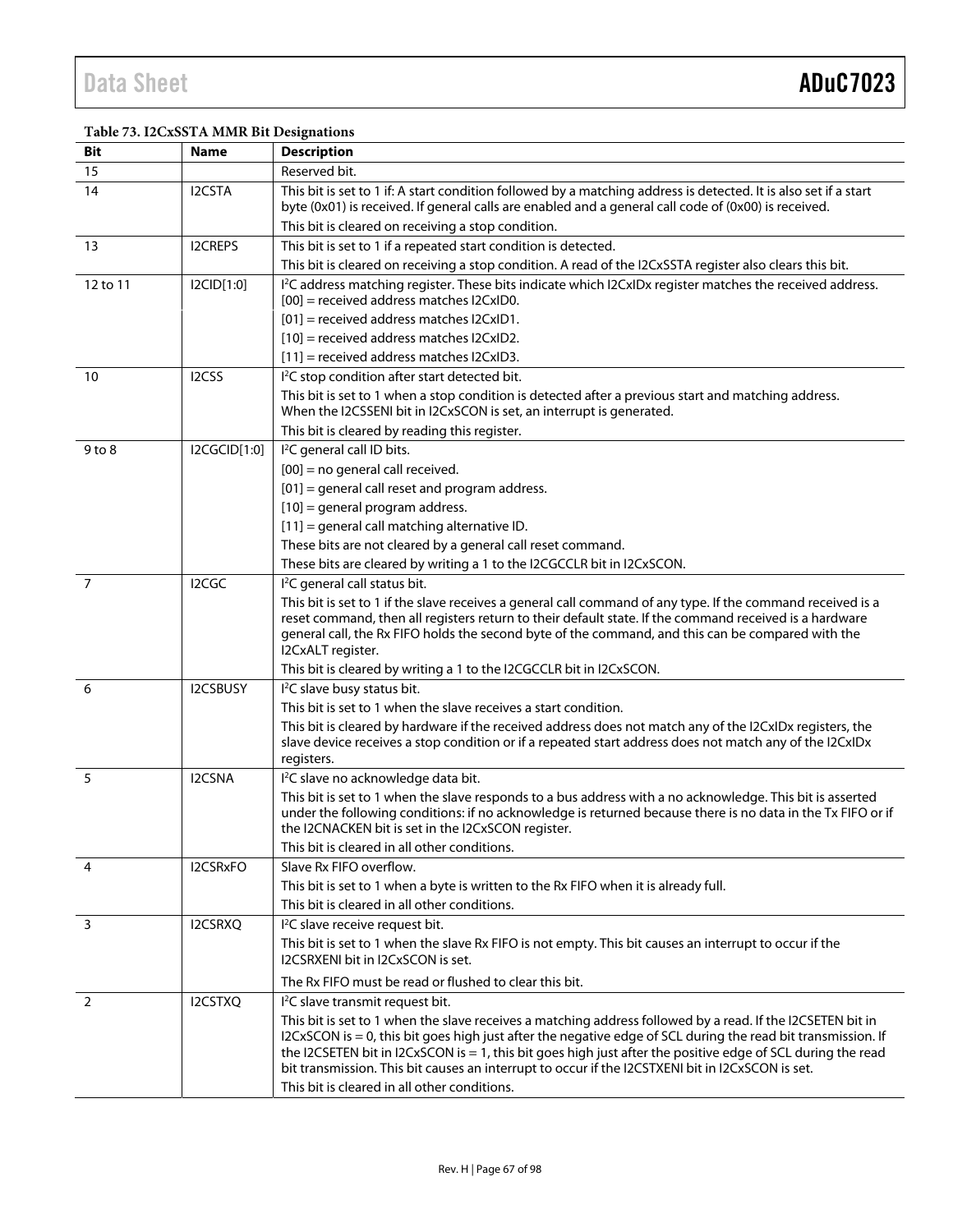| <b>Bit</b> | <b>Name</b>     | <b>Description</b>                                                                                                                                                                                                                                                                 |
|------------|-----------------|------------------------------------------------------------------------------------------------------------------------------------------------------------------------------------------------------------------------------------------------------------------------------------|
|            | <b>I2CSTFE</b>  | I <sup>2</sup> C slave FIFO underflow status bit.                                                                                                                                                                                                                                  |
|            |                 | This bit goes high if the Tx FIFO is empty when a master requests data from the slave. This bit is asserted<br>at the rising edge of SCL during the read bit.                                                                                                                      |
|            |                 | This bit is cleared in all other conditions.                                                                                                                                                                                                                                       |
| $\Omega$   | <b>I2CETSTA</b> | I <sup>2</sup> C slave early transmit FIFO status bit.                                                                                                                                                                                                                             |
|            |                 | If the I2CSETEN bit in I2CxSCON is $= 0$ , this bit goes high if the slave Tx FIFO is empty. If the I2CSETEN bit in<br>I2CxSCON is $= 1$ , this bit goes high just after the positive edge of SCL during the write bit transmission.<br>This bit asserts once only for a transfer. |
|            |                 | This bit is cleared after being read.                                                                                                                                                                                                                                              |

### **I2 C Slave Receive Registers, I2CxSRX**

|                                                    | I <sup>2</sup> C Slave Receive Registers, I2CxSRX          | I <sup>2</sup> C Slave Device ID Registers, I2CxIDx |                                                                                                                       |  |
|----------------------------------------------------|------------------------------------------------------------|-----------------------------------------------------|-----------------------------------------------------------------------------------------------------------------------|--|
| Name:                                              | I2C0SRX, I2C1SRX                                           | Name:                                               | I2C0IDx, I2C1IDx                                                                                                      |  |
| Address:                                           | 0xFFFF0830, 0xFFFF0930                                     | Addresses:                                          | $0x$ FFFF093C = I2C1ID0                                                                                               |  |
| Default value:                                     | 0x00                                                       |                                                     | $0x$ FFFF083C = I2C0ID0                                                                                               |  |
| Access:                                            | Read                                                       |                                                     | $0x$ FFFF0940 = I2C1ID1<br>$0x$ FFFF0840 = I2C0ID1                                                                    |  |
| Function:                                          | These 8-bit MMRs are the $I^2C$ slave receive<br>register. |                                                     | $0x$ FFFF0944 = I2C1ID2<br>$0x$ FFFF0844 = I2C0ID2                                                                    |  |
| I <sup>2</sup> C Slave Transmit Registers, I2CxSTX |                                                            |                                                     | $0x$ FFFF0948 = I2C1ID3                                                                                               |  |
| Name:                                              | I2C0STX, I2C1STX                                           |                                                     | $0x$ FFFF0848 = I2C0ID3                                                                                               |  |
| Address:                                           | 0xFFFF0834, 0xFFFF0934                                     | Default value:                                      | 0x00                                                                                                                  |  |
| Default value:                                     | 0x00                                                       | Access:                                             | Read/write                                                                                                            |  |
| Access:                                            | Write                                                      | Function:                                           | These 8-bit MMRs are programmed with I <sup>2</sup> C<br>bus IDs of the slave. See the I <sup>2</sup> C Bus Addresses |  |
| $E_{\rm{max}}$ ation.                              | $Th$ and $0$ bit MMDs are the $I2C$ algers transmit        |                                                     | section for further details.                                                                                          |  |

Function: These 8-bit MMRs are the  $I^2C$  slave transmit registers.

## **I2 C Hardware General Call Recognition Registers, I2CxALT**

| Name:          | I2C0ALT, I2C1ALT                                                                                                                                                                                                                                                          |
|----------------|---------------------------------------------------------------------------------------------------------------------------------------------------------------------------------------------------------------------------------------------------------------------------|
| Address:       | 0xFFFF0838, 0xFFFF0938                                                                                                                                                                                                                                                    |
| Default value: | 0x00                                                                                                                                                                                                                                                                      |
| Access:        | Read/write                                                                                                                                                                                                                                                                |
| Function:      | These 8-bit MMRs are used with hardware<br>general calls when the I2CxSCON Bit 3 is set to<br>1. These registers are used in cases where a<br>master is unable to generate an address for a<br>slave, and instead, the slave must generate the<br>address for the master. |

### **I 2 C Common Registers**

| I <sup>2</sup> C FIFO Status Registers, I2CxFSTA |                                             |  |  |
|--------------------------------------------------|---------------------------------------------|--|--|
| Name:                                            | I2C0FSTA, I2C1FSTA                          |  |  |
| Address:                                         | 0xFFFF084C, 0xFFFF094C                      |  |  |
| Default value:                                   | 0x0000                                      |  |  |
| Access:                                          | Read/write                                  |  |  |
| Function:                                        | These 16-bit MMRs contain the status of the |  |  |

Rx/Tx FIFOs in both master and slave modes.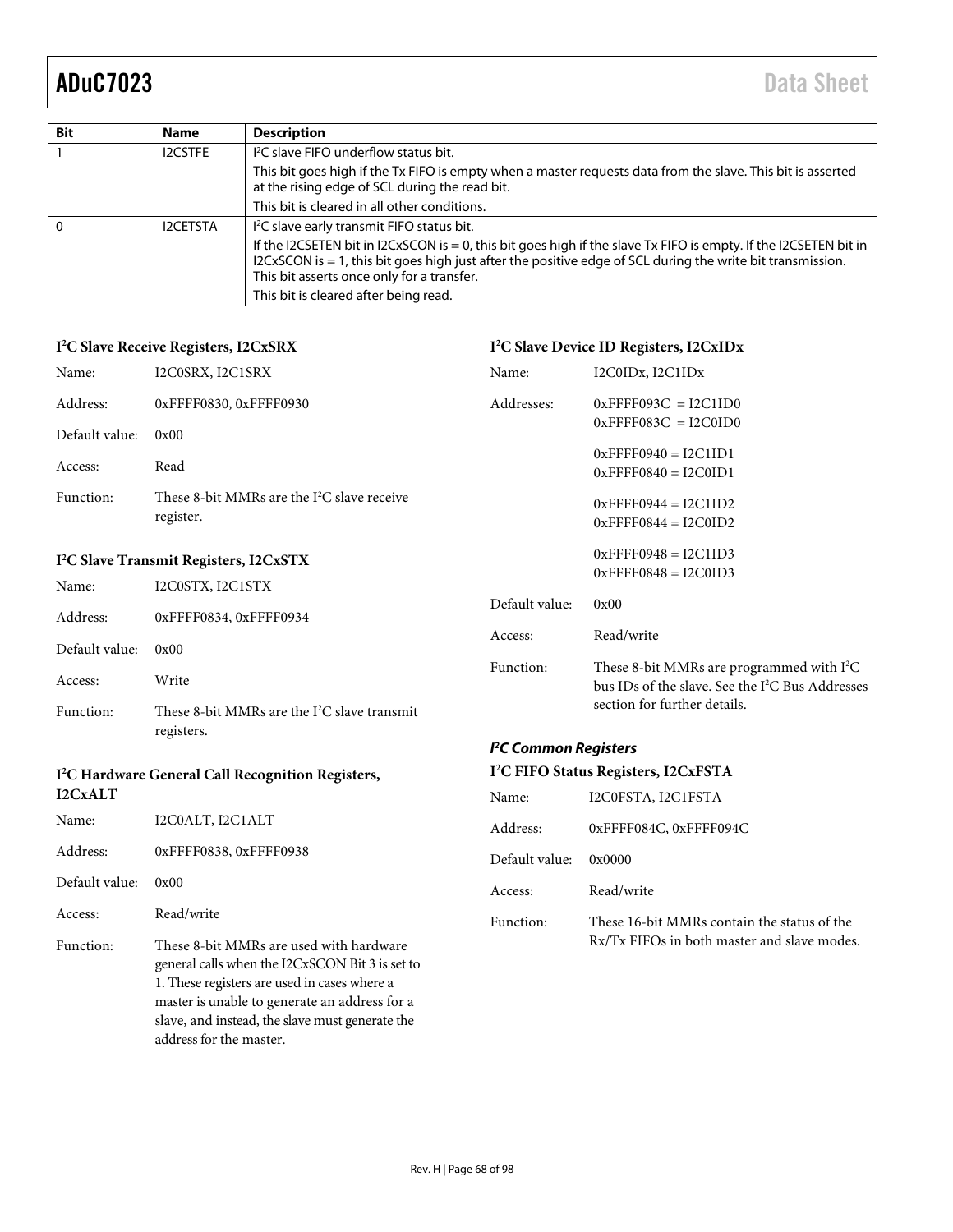| Table 74. I2CxFSTA MMR Bit Designations |                  |                                                                           |  |  |
|-----------------------------------------|------------------|---------------------------------------------------------------------------|--|--|
| Bit                                     | <b>Name</b>      | <b>Description</b>                                                        |  |  |
| 15 to 10                                |                  | Reserved bits.                                                            |  |  |
| 9                                       | <b>I2CFMTX</b>   | This bit is set to 1 to flush the master<br>Tx FIFO.                      |  |  |
| 8                                       | <b>I2CFSTX</b>   | This bit is set to 1 to flush the slave Tx<br>FIFO.                       |  |  |
| $7$ to 6                                | <b>I2CMRXSTA</b> | I <sup>2</sup> C master receive FIFO status bits.<br>$[00]$ = FIFO empty. |  |  |
|                                         |                  | $[01]$ = byte written to FIFO.                                            |  |  |
|                                         |                  | $[10] = 1$ byte in FIFO.                                                  |  |  |
|                                         |                  | $[11]$ = FIFO full.                                                       |  |  |
| $5$ to $4$                              | <b>I2CMTXSTA</b> | I <sup>2</sup> C master transmit FIFO status bits.                        |  |  |
|                                         |                  | $[00]$ = FIFO empty.                                                      |  |  |
|                                         |                  | $[01]$ = byte written to FIFO.                                            |  |  |
|                                         |                  | $[10] = 1$ byte in FIFO.                                                  |  |  |
|                                         |                  | $[11]$ = FIFO full.                                                       |  |  |
| $3$ to $2$                              | <b>I2CSRXSTA</b> | <sup>12</sup> C slave receive FIFO status bits.                           |  |  |
|                                         |                  | $[00]$ = FIFO empty                                                       |  |  |
|                                         |                  | $[01]$ = byte written to FIFO                                             |  |  |
|                                         |                  | $[10] = 1$ byte in FIFO                                                   |  |  |
|                                         |                  | $[11] =$ FIFO full                                                        |  |  |
| $1$ to $0$                              | <b>I2CSTXSTA</b> | I <sup>2</sup> C slave transmit FIFO status bits.                         |  |  |
|                                         |                  | $[00]$ = FIFO empty.                                                      |  |  |
|                                         |                  | $[01]$ = byte written to FIFO.                                            |  |  |
|                                         |                  | $[10] = 1$ byte in FIFO.                                                  |  |  |
|                                         |                  | $[11]$ = FIFO full.                                                       |  |  |

### **Table 74. I2CxFSTA MMR Bit Designations**

## **PROGRAMMABLE LOGIC ARRAY (PLA)**

Every ADuC7023 integrates a fully programmable logic array (PLA) consisting of sixteen PLA elements.

Each PLA element contains a two-input look-up table that can be configured to generate any logic output function based on two inputs and a flip-flop. This is represented i[n Figure 39.](#page-68-0)



<span id="page-68-0"></span>In total, 20 GPIO pins are available on the [ADuC7023](http://www.analog.com/ADuC7023?doc=ADuC7023.pdf) for the PLA. These include 11 input pins and nine output pins, which need to be configured in the GPxCON register as PLA pins before using the PLA.

The PLA is configured via a set of user MMRs. The output(s) of the PLA can be routed to the internal interrupt system, to the CONVSTART signal of the ADC, to an MMR, or to any of the eight PLA output pins.

### **Table 75. Element Input/Output**

|                | <b>PLA Block 0</b> |                   | <b>PLA Block 1</b> |                  |                   |
|----------------|--------------------|-------------------|--------------------|------------------|-------------------|
| <b>Element</b> | Input              | <b>Output</b>     | <b>Element</b>     | Input            | Output            |
| 0              | P <sub>0.4</sub>   | P <sub>0.7</sub>  | 8                  | P <sub>0.0</sub> | P <sub>0.2</sub>  |
|                | P <sub>0.5</sub>   | P <sub>1.0</sub>  | 9                  | P <sub>0.1</sub> | P <sub>0.3</sub>  |
| 2              | P <sub>0.6</sub>   | P <sub>1.1</sub>  | 10                 | P <sub>2.4</sub> | P2.5 <sup>1</sup> |
| 3              | P <sub>1.2</sub>   | P <sub>1.4</sub>  | 11                 | NC.              | NC.               |
| 4              | P <sub>1.3</sub>   | P <sub>1.5</sub>  | 12                 | <b>NC</b>        | NC.               |
| 5              | P <sub>1.6</sub>   | P2.1 <sup>1</sup> | 13                 | <b>NC</b>        | <b>NC</b>         |
| 6              | P <sub>1.7</sub>   | P <sub>2.2</sub>  | 14                 | NC.              | NC.               |
|                | P <sub>2.0</sub>   | P <sub>2.3</sub>  | 15                 | NC               | NC.               |

<sup>1</sup> Internal pins only. Read via GPxDAT register.

### **PLA MMRs Interface**

The PLA peripheral interface consists of the 22 MMRs described in the following sections.

### **PLAELMx Registers**

PLAELMx are Element 0 to Element 15 control registers. They configure the input and output mux of each element, select the function in the look-up table, and bypass/use the flip-flop (see [Table 77\)](#page-69-0).

### **Table 76. PLAELMx Registers**

|                       | $\sigma$       |               |        |  |  |  |  |
|-----------------------|----------------|---------------|--------|--|--|--|--|
| <b>Name</b>           | <b>Address</b> | Default Value | Access |  |  |  |  |
| <b>PLAELMO</b>        | 0xFFFF0B00     | 0x0000        | R/W    |  |  |  |  |
| PLAELM1               | 0xFFFF0B04     | 0x0000        | R/W    |  |  |  |  |
| PI AFI M <sub>2</sub> | 0xFFFF0B08     | 0x0000        | R/W    |  |  |  |  |
| PLAELM3               | 0xFFFF0B0C     | 0x0000        | R/W    |  |  |  |  |
| PLAELM4               | 0xFFFF0B10     | 0x0000        | R/W    |  |  |  |  |
| PLAELM5               | 0xFFFF0B14     | 0x0000        | R/W    |  |  |  |  |
| PLAELM6               | 0xFFFF0B18     | 0x0000        | R/W    |  |  |  |  |
| PLAELM7               | 0xFFFF0B1C     | 0x0000        | R/W    |  |  |  |  |
| PLAELM8               | 0xFFFF0B20     | 0x0000        | R/W    |  |  |  |  |
| PLAELM9               | 0xFFFF0B24     | 0x0000        | R/W    |  |  |  |  |
| PI AFI M10            | 0xFFFF0B28     | 0x0000        | R/W    |  |  |  |  |
| PLAELM11              | 0xFFFF0B2C     | 0x0000        | R/W    |  |  |  |  |
| PLAELM12              | 0xFFFF0B30     | 0x0000        | R/W    |  |  |  |  |
| PLAELM13              | 0xFFFF0B34     | 0x0000        | R/W    |  |  |  |  |
| PLAELM14              | 0xFFFF0B38     | 0x0000        | R/W    |  |  |  |  |
| PLAELM15              | 0xFFFF0B3C     | 0x0000        | R/W    |  |  |  |  |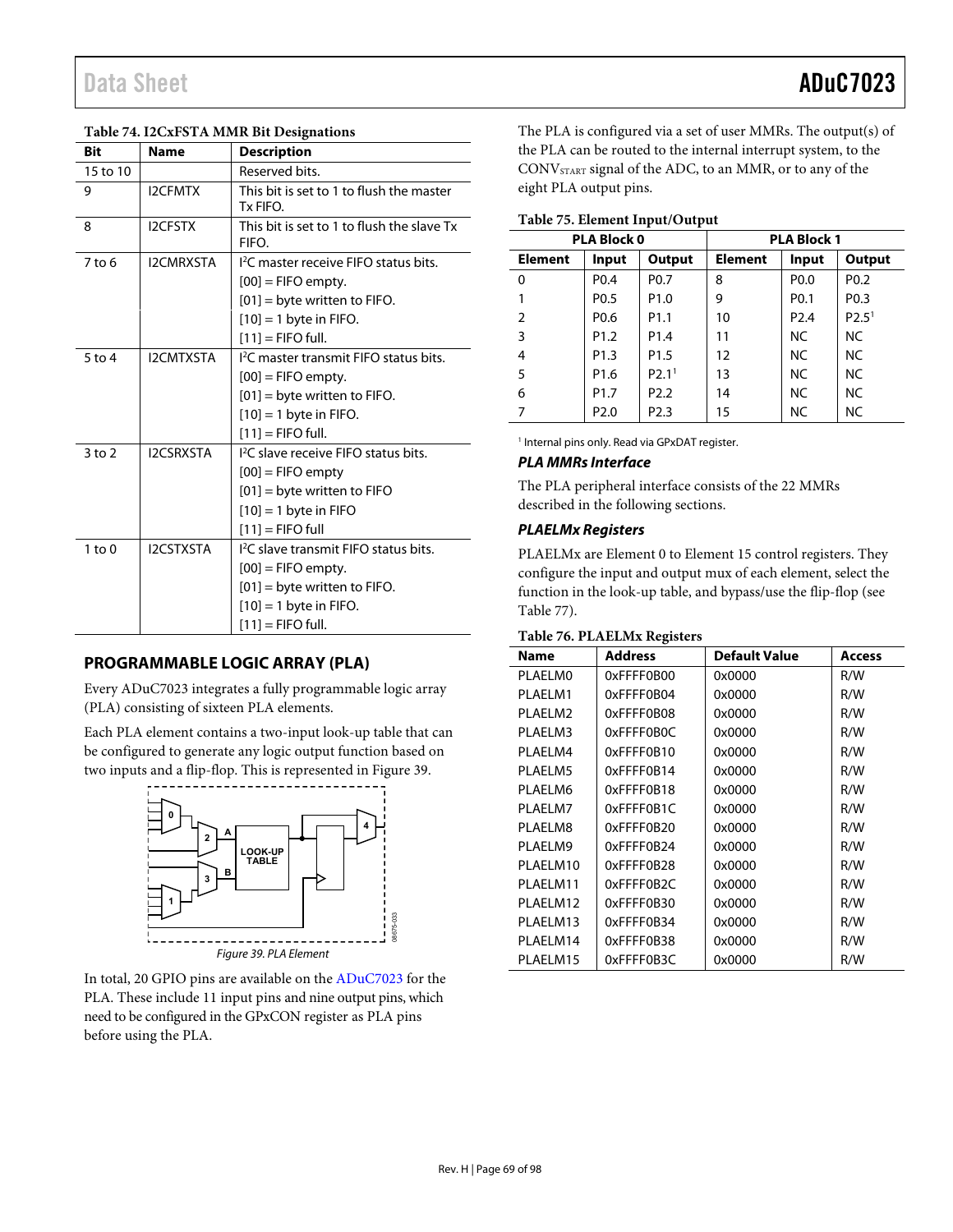| Bit      | <b>Value</b> | Table 77. FLALLINA MININ DIL DESCriptions<br><b>Description</b>                      | r LACLIN NEYISLE<br>Name: |                        |
|----------|--------------|--------------------------------------------------------------------------------------|---------------------------|------------------------|
| 31 to 11 |              | Reserved.                                                                            |                           |                        |
| 10 to 9  |              | Mux 0 control (see Table 81).                                                        | Address:                  |                        |
| 8 to 7   |              | Mux 1 control (see Table 81).                                                        |                           |                        |
| 6        |              | Mux 2 control.                                                                       | Default value:            |                        |
|          |              | This bit is set by the user to select the<br>output of Mux 0.                        | Access:                   |                        |
|          |              | This bit is cleared by the user to select the<br>bit value from the PLADIN register. | Function:                 |                        |
| 5        |              | Mux 3 control.                                                                       |                           |                        |
|          |              | This bit is set by the user to select the<br>input pin of the particular element.    |                           |                        |
|          |              | This bit is cleared by the user to select the<br>output of Mux 1.                    |                           |                        |
| 4 to 1   |              | Look-up table control.                                                               |                           |                        |
|          | 0000         | 0.                                                                                   |                           |                        |
|          | 0001         | NOR.                                                                                 |                           | <b>Table 78. PLACI</b> |
|          | 0010         | B and not A.                                                                         | <b>Bit</b>                | <b>Value</b>           |
|          | 0011         | Not A.                                                                               | 31 to 7                   |                        |
|          | 0100         | A and not B.                                                                         | $6$ to 4                  |                        |
|          | 0101         | Not B.                                                                               |                           | 000                    |
|          | 0110         | EXOR.                                                                                |                           | 001                    |
|          | 0111         | NAND.                                                                                |                           | 010                    |
|          | 1000         | AND.                                                                                 |                           | 011                    |
|          | 1001         | EXNOR.                                                                               |                           | 100                    |
|          | 1010         | <b>B.</b>                                                                            |                           | 101                    |
|          | 1011         | Not A or B.                                                                          |                           | 110                    |
|          | 1100         | А.                                                                                   |                           | 111                    |
|          | 1101         | A or not B.                                                                          | 3                         |                        |
|          | 1110         | OR.                                                                                  | $2$ to $0$                |                        |
|          | 1111         | 1.                                                                                   |                           | 000                    |
| 0        |              | Mux 4 control.                                                                       |                           | 001                    |
|          |              | This bit is set by the user to bypass the flip-                                      |                           | 010                    |
|          |              | flop.                                                                                |                           | 011                    |
|          |              | This bit is cleared by the user to select the<br>flip-flop (cleared by default).     |                           | 100                    |

## <span id="page-69-0"></span>**Table 77. PLAELMx MMR Bit Descriptions**

## **PLACLK Register**

| Name <sup>.</sup> | PLACLK                                                                                                                                                         |
|-------------------|----------------------------------------------------------------------------------------------------------------------------------------------------------------|
| Address:          | $0x$ FFFF0B40                                                                                                                                                  |
| Default value:    | 0x00                                                                                                                                                           |
| Access:           | Read/write                                                                                                                                                     |
| Function:         | PLACLK is the clock selection for the flip-<br>flops. The maximum frequency when using<br>the GPIO pins as the clock input for the<br>PLA blocks is 41.78 MHz. |

## **LK MMR Bit Descriptions**

| Bit        | <b>Value</b> | <b>Description</b>           |  |
|------------|--------------|------------------------------|--|
| 31 to 7    |              | Reserved.                    |  |
| $6$ to $4$ |              | Clock source selection.      |  |
|            | 000          | GPIO clock on P0.5.          |  |
|            | 001          | GPIO clock on P1.1.          |  |
|            | 010          | GPIO clock on P1.6.          |  |
|            | 011          | HCLK.                        |  |
|            | 100          | External 32.768 kHz crystal. |  |
|            | 101          | Timer1 overflow.             |  |
|            | 110          | UCLK.                        |  |
|            | 111          | Internal 32,768 oscillator.  |  |
| 3          |              | Reserved.                    |  |
| $2$ to $0$ |              | Clock source selection.      |  |
|            | 000          | GPIO clock on P0.5.          |  |
|            | 001          | GPIO clock on P1.1.          |  |
|            | 010          | GPIO clock on P1.6.          |  |
|            | 011          | HCLK.                        |  |
|            | 100          | External 32.768 kHz crystal. |  |
|            | 101          | Timer1 overflow.             |  |
|            | 110          | UCLK.                        |  |
|            | 111          | Internal 32,768 oscillator.  |  |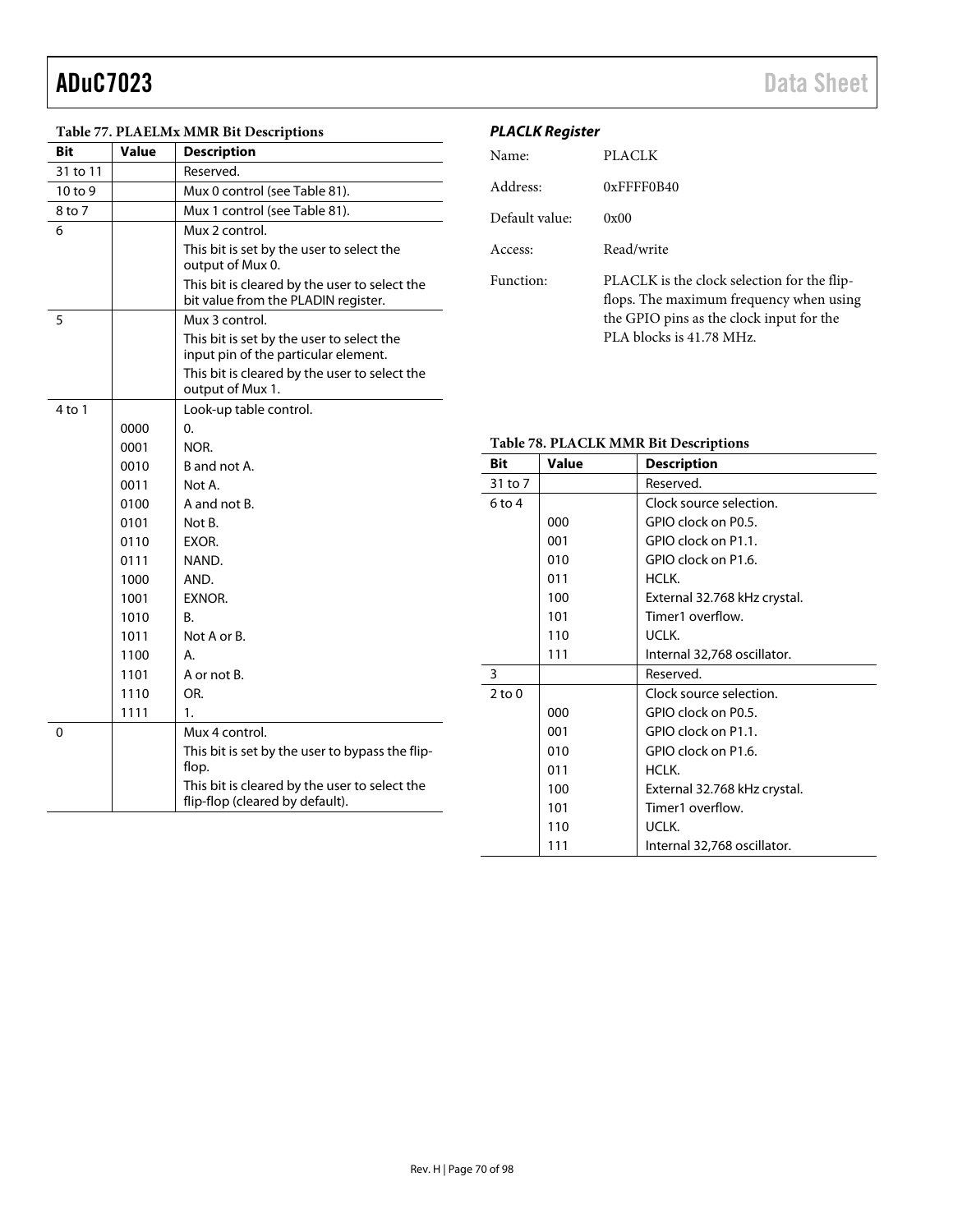## **PLAIRQ Register**

| Name:          | PLAIRO                                                                |
|----------------|-----------------------------------------------------------------------|
| Address:       | $0x$ FFFF0B44                                                         |
| Default value: | 0x00000000                                                            |
| Access:        | Read/write                                                            |
| Function:      | PLAIRO enables IRO0 and/or IRO1 and<br>selects the source of the IRQ. |

|            | Table 79. PLAIRQ MMR Bit Descriptions |                                            |  |  |
|------------|---------------------------------------|--------------------------------------------|--|--|
| <b>Bit</b> | <b>Value</b>                          | <b>Description</b>                         |  |  |
| 31 to 13   |                                       | Reserved.                                  |  |  |
| 12         |                                       | PLA IRQ1 enable bit.                       |  |  |
| 11 to 8    | 0000                                  | PLA Element 0.                             |  |  |
|            | 0001                                  | PLA Element 1.                             |  |  |
|            | 0010                                  | PLA Element 2.                             |  |  |
|            | 0011                                  | PLA Element 3.                             |  |  |
|            | 0100                                  | PLA Element 4.                             |  |  |
|            | 0101                                  | PLA Element 5.                             |  |  |
|            | 0110                                  | PLA Element 6.                             |  |  |
|            | 0111                                  | PLA Element 7.                             |  |  |
|            | 1000                                  | PLA Element 8.                             |  |  |
|            | 1001                                  | PLA Element 9.                             |  |  |
|            | 1010                                  | PLA Element 10.                            |  |  |
|            | 1011                                  | PLA Element 11.                            |  |  |
|            | 1100                                  | PLA Element 12.                            |  |  |
|            | 1101                                  | PLA Element 13.                            |  |  |
|            | 1110                                  | PLA Element 14.                            |  |  |
|            | 1111                                  | PLA Element 15.                            |  |  |
| $7$ to 5   |                                       | Reserved.                                  |  |  |
| 4          |                                       | PLA IRQ0 enable bit.                       |  |  |
|            |                                       | This bit is set by the user to enable IRQ0 |  |  |
|            |                                       | output from PLA.                           |  |  |
|            |                                       | This bit is cleared by the user to disable |  |  |
|            |                                       | IRQ0 output from PLA.                      |  |  |
| $3$ to $0$ |                                       | PLA IRO0 source.                           |  |  |
|            | 0000                                  | PLA Element 0.                             |  |  |
|            | 0001                                  | PLA Element 1.                             |  |  |
|            | 0010                                  | PLA Element 2.                             |  |  |
|            | 0011                                  | PLA Element 3.                             |  |  |
|            | 0100                                  | PLA Element 4.                             |  |  |
|            | 0101                                  | PLA Element 5.                             |  |  |
|            | 0110                                  | PLA Element 6.                             |  |  |
|            | 0111                                  | PLA Element 7.                             |  |  |
|            | 1xxx                                  | Reserved.                                  |  |  |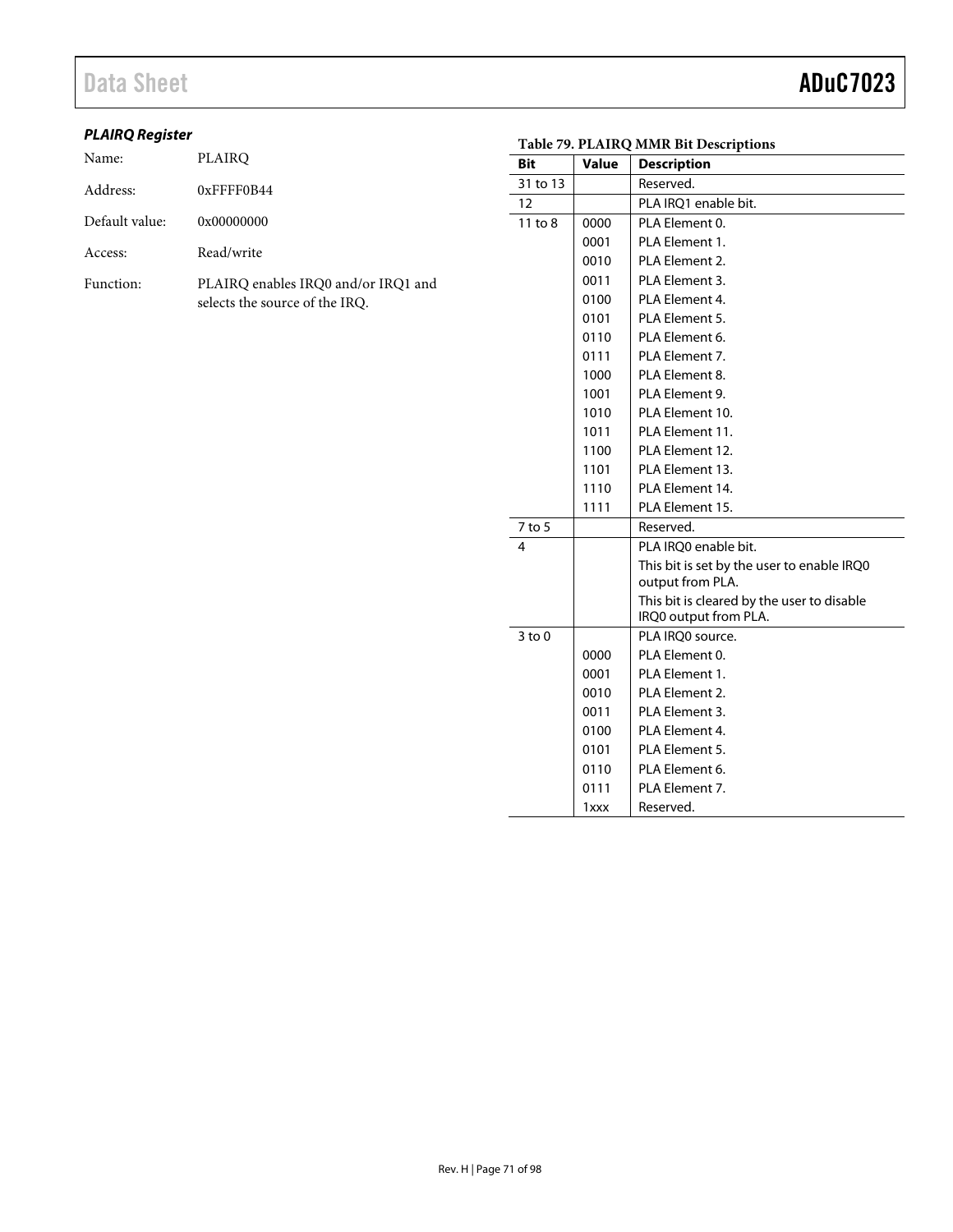### **Table 80. Feedback Configuration**

| <b>Bit</b> | <b>Value</b> | <b>PLAELMO</b> | <b>PLAELM1 to PLAELM7</b> | <b>PLAELM8</b> | <b>PLAELM9 to PLAELM15</b> |
|------------|--------------|----------------|---------------------------|----------------|----------------------------|
| 10 to 9    | 00           | Element 15     | Element 0                 | Element 7      | Element 8                  |
|            | 01           | Element 2      | Element 2                 | Element 10     | Element 10                 |
|            | 10           | Element 4      | Element 4                 | Element 12     | Element 12                 |
|            |              | Element 6      | Element 6                 | Element 14     | Element 14                 |
| 8 to 7     | 00           | Element 1      | Element 1                 | Element 9      | Element 9                  |
|            | 01           | Element 3      | Element 3                 | Element 11     | Element 11                 |
|            | 10           | Element 5      | Element 5                 | Element 13     | Element 13                 |
|            |              | Element 7      | Element 7                 | Element 15     | Element 15                 |

### **PLAADC Register**

| Name:          | PLAADC                                                           |
|----------------|------------------------------------------------------------------|
| Address:       | $0x$ FFFF0B48                                                    |
| Default value: | 0x00000000                                                       |
| Access:        | Read/write                                                       |
| Function:      | PLAADC is the PLA source for the ADC start<br>conversion signal. |

### <span id="page-71-0"></span>**Table 81. PLAADC MMR Bit Descriptions**

| <b>Bit</b> | Value | <b>Description</b>                             |
|------------|-------|------------------------------------------------|
| 31 to 5    |       | Reserved.                                      |
| 4          |       | ADC start conversion enable bit.               |
|            |       | This bit is set by the user to enable ADC      |
|            |       | start conversion from PLA.                     |
|            |       | This bit is cleared by the user to disable ADC |
|            |       | start conversion from PLA.                     |
| $3$ to $0$ |       | ADC start conversion source.                   |
|            | 0000  | PLA Flement 0.                                 |
|            | 0001  | PLA Element 1.                                 |
|            | 0010  | PLA Element 2.                                 |
|            | 0011  | PLA Flement 3.                                 |
|            | 0100  | PLA Element 4.                                 |
|            | 0101  | PLA Flement 5.                                 |
|            | 0110  | PLA Flement 6.                                 |
|            | 0111  | PLA Element 7.                                 |
|            | 1000  | PLA Element 8.                                 |
|            | 1001  | PLA Element 9.                                 |
|            | 1010  | PLA Element 10.                                |
|            | 1011  | PI A Flement 11.                               |
|            | 1100  | PLA Flement 12.                                |
|            | 1101  | PLA Element 13.                                |
|            | 1110  | PLA Element 14.                                |
|            | 1111  | PLA Element 15.                                |

## **PLADIN Register**

| Name:          | <b>PLADIN</b>                       |
|----------------|-------------------------------------|
| Address:       | $0x$ FFFF0B4C                       |
| Default value: | 0x00000000                          |
| Access:        | Read/write                          |
| Function:      | PLADIN is a data input MMR for PLA. |

### **Table 82. PLADIN MMR Bit Descriptions**

| Bit                | <b>Description</b>                    |
|--------------------|---------------------------------------|
| 31 to 16           | Reserved.                             |
| $15 \text{ to } 0$ | Input bit to Element 15 to Element 0. |

### **PLADOUT Register**

| Name:          | PLADOUT                                                                   |
|----------------|---------------------------------------------------------------------------|
| Address:       | $0x$ FFFF0B50                                                             |
| Default value: | 0x00000000                                                                |
| Access:        | Read                                                                      |
| Function:      | PLADOUT is a data output MMR for PLA.<br>This register is always updated. |

### **Table 83. PLADOUT MMR Bit Descriptions**

| Bit                | <b>Description</b>                       |
|--------------------|------------------------------------------|
| 31 to 16           | Reserved.                                |
| $15 \text{ to } 0$ | Output bit from Element 15 to Element 0. |

### **PLALCK Register**

| Name:          | <b>PLALCK</b>                                                                                                                                                                                                            |
|----------------|--------------------------------------------------------------------------------------------------------------------------------------------------------------------------------------------------------------------------|
| Address:       | $0x$ FFFF $0B54$                                                                                                                                                                                                         |
| Default value: | 0x00                                                                                                                                                                                                                     |
| Access:        | Write                                                                                                                                                                                                                    |
| Function:      | PLALCK is a PLA lock option. Bit 0 is written<br>only once. When set, it does not allow<br>modifying any of the PLA MMRs, except<br>PLADIN. A PLA tool is provided in the<br>development system to easily configure PLA. |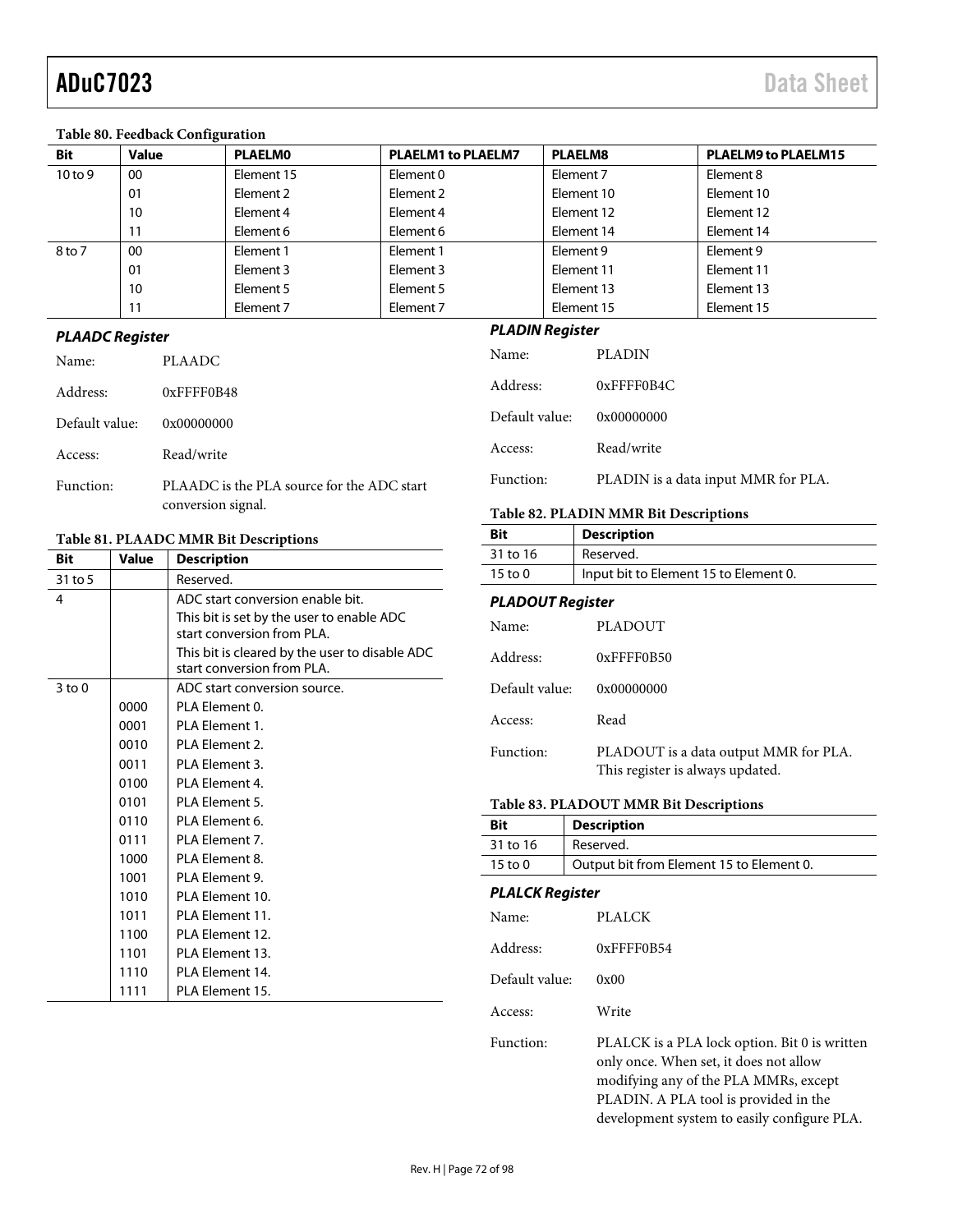## PULSE-WIDTH MODULATOR **PULSE-WIDTH MODULATOR GENERAL OVERVIEW**

The [ADuC7023 i](http://www.analog.com/ADuC7023?doc=ADuC7023.pdf)ntegrates a 5-channel pulse-width modulator (PWM) interface. The PWM outputs can be configured to drive an H-bridge or can be used as standard PWM outputs. On power-up, the PWM outputs default to H-bridge mode. This ensures that the motor is turned off by default. In standard PWM mode, the outputs are arranged as three pairs of PWM pins. Users have control over the period of each pair of outputs and over the duty cycle of each individual output.

#### **Table 84. PWM MMRs**

| <b>MMR Name</b>                   | <b>Description</b>                                       |
|-----------------------------------|----------------------------------------------------------|
| PWMCON1                           | PWM Control Register 1.                                  |
| <b>PWM0COM0</b>                   | Compare Register 0 for PWM Output 0 and<br>PWM Output 1. |
| PWM0COM1                          | Compare Register 1 for PWM Output 0 and<br>PWM Output 1. |
| PWM0COM2                          | Compare Register 2 for PWM Output 0 and<br>PWM Output 1. |
| <b>PWMOLEN</b>                    | Frequency control for PWM Output 0 and PWM<br>Output 1.  |
| PWM1COM0                          | Compare Register 0 for PWM Output 2 and<br>PWM Output 3. |
| PWM1COM1                          | Compare Register 1 for PWM Output 2 and<br>PWM Output 3. |
| PWM1COM2                          | Compare Register 2 for PWM Output 2 and<br>PWM Output 3. |
| <b>PWM1IFN</b>                    | Frequency control for PWM Output 2 and PWM<br>Output 3.  |
| PWM2COM0                          | Compare Register 0 for PWM Output 4                      |
| PWM <sub>2</sub> COM <sub>1</sub> | Compare Register 1 for PWM Output 4                      |
| <b>PWM2I FN</b>                   | Frequency control for PWM Output 4.                      |
| <b>PWMCLRI</b>                    | PWM interrupt clear.                                     |

In all modes, the PWMxCOMx MMRs control the point at which the PWM outputs change state. An example of the first pair of PWM outputs (PWM0 and PWM1) is shown i[n Figure 40.](#page-72-0)



<span id="page-72-0"></span>The PWM clock is selectable via PWMCON1 with one of the following values: UCLK divided by 2, 4, 8, 16, 32, 64, 128, or 256. The length of a PWM period is defined by PWMxLEN.

The PWM waveforms are set by the count value of the 16-bit timer and the compare registers contents, as shown with the PWM0 and PWM1 waveforms i[n Figure 40.](#page-72-0) 

The low-side waveform, PWM1, goes high when the timer count reaches PWM0LEN, and it goes low when the timer count reaches the value held in PWM0COM2 or when the high-side waveform (PWM0) goes low.

The high-side waveform, PWM0, goes high when the timer count reaches the value held in PWM0COM0, and it goes low when the timer count reaches the value held in PWM0COM1.

#### **PWMCON1 Control Register**

| Name:          | PWMCON1                                                  |
|----------------|----------------------------------------------------------|
| Address:       | $0x$ FFFF0F80                                            |
| Default value: | 0x0012                                                   |
| Access:        | Read and write                                           |
| Function:      | This is a 16-bit MMR that configures the<br>PWM outputs. |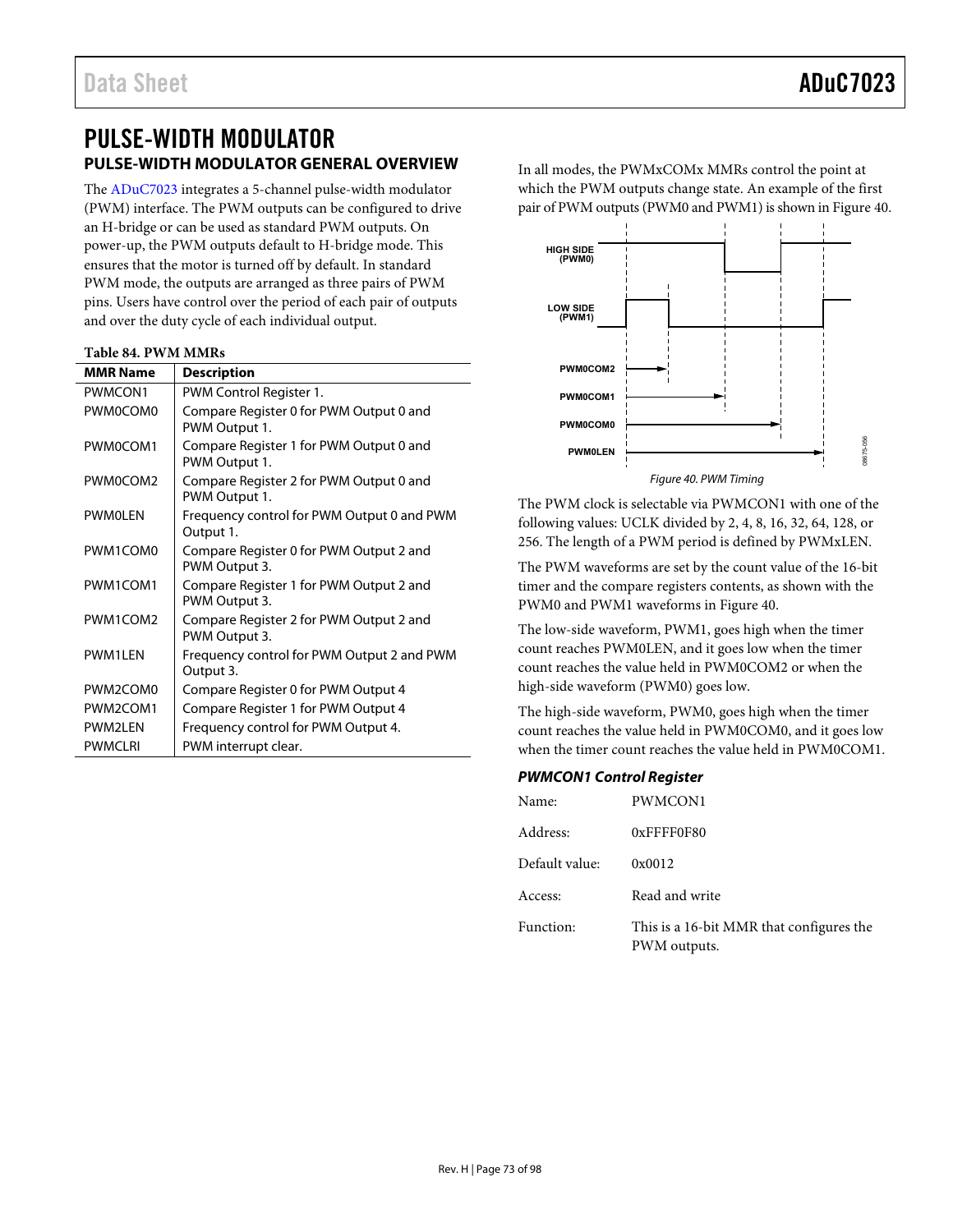#### **Table 85. PWMCON1 MMR Bit Designations**

| Bit            | <b>Name</b>       | <b>Description</b>                                                                                                                                                    |
|----------------|-------------------|-----------------------------------------------------------------------------------------------------------------------------------------------------------------------|
| 14             | <b>SYNC</b>       | Enables PWM synchronization.                                                                                                                                          |
|                |                   | Set to 1 by the user so that all PWM counters are reset on the next clock edge after the detection of a high-to-low<br>transition on the P2.2/SYNC pin.               |
|                |                   | Cleared by the user to ignore transitions on the P2.2/SYNC pin.                                                                                                       |
| 13             | Reserved          | Set to 0 by the user.                                                                                                                                                 |
| 12             | PWM3INV           | Set to 1 by the user to invert PWM3.                                                                                                                                  |
|                |                   | Cleared by the user to use PWM3 in normal mode.                                                                                                                       |
| 11             | PWM1INV           | Set to 1 by the user to invert PWM1.                                                                                                                                  |
|                |                   | Cleared by the user to use PWM1 in normal mode.                                                                                                                       |
| 10             | <b>PWMTRIP</b>    | Set to 1 by the user to enable PWM trip interrupt. When the PWM trip input (Pin P1.5/PWMTRIPINPUT) is low, the<br>PWMEN bit is cleared and an interrupt is generated. |
|                |                   | Cleared by the user to disable the PWMTRIP interrupt.                                                                                                                 |
| 9              | <b>ENA</b>        | If HOFF = 0 and HMODE = 1. Note that, if not in H-bridge mode, this bit has no effect.                                                                                |
|                |                   | Set to 1 by the user to enable PWM outputs.                                                                                                                           |
|                |                   | Cleared by the user to disable PWM outputs.                                                                                                                           |
|                |                   | If HOFF = 1 and $HMODE = 1$ , see Table 86.                                                                                                                           |
| 8 to 6         | <b>PWMCP[2:0]</b> | PWM clock prescaler bits. Sets the UCLK divider.                                                                                                                      |
|                |                   | $[000] = UCLK/2.$                                                                                                                                                     |
|                |                   | $[001] = UCLK/4.$                                                                                                                                                     |
|                |                   | $[010] = UCLK/8.$                                                                                                                                                     |
|                |                   | $[011] = UCLK/16.$                                                                                                                                                    |
|                |                   | $[100] = UCLK/32.$                                                                                                                                                    |
|                |                   | $[101] = UCLK/64.$                                                                                                                                                    |
|                |                   | $[110] = UCLK/128.$                                                                                                                                                   |
|                |                   | $[111] = \text{UCLK}/256.$                                                                                                                                            |
| 5              | <b>POINV</b>      | Set to 1 by the user to invert all PWM outputs.                                                                                                                       |
|                |                   | Cleared by the user to use PWM outputs as normal.                                                                                                                     |
| $\overline{4}$ | <b>HOFF</b>       | High side off.                                                                                                                                                        |
|                |                   | Set to 1 by the user to force PWM0 and PWM2 outputs high. This also forces PWM1 and PWM3 low.                                                                         |
|                |                   | Cleared by the user to use the PWM outputs as normal.                                                                                                                 |
| 3              | <b>LCOMP</b>      | Load compare registers.                                                                                                                                               |
|                |                   | Set to 1 by the user to load the internal compare registers with the values in PWMxCOMx on the next transition of<br>the PWM timer from 0x00 to 0x01.                 |
|                |                   | Cleared by the user to use the values previously stored in the internal compare registers.                                                                            |
| $\overline{2}$ | <b>DIR</b>        | Direction control.                                                                                                                                                    |
|                |                   | Set to 1 by the user to enable PWM0 and PWM1 as the output signals while PWM2 and PWM3 are held low.                                                                  |
|                |                   | Cleared by the user to enable PWM2 and PWM3 as the output signals while PWM0 and PWM1 are held low.                                                                   |
| $\overline{1}$ | <b>HMODE</b>      | Enables H-bridge mode. <sup>1</sup>                                                                                                                                   |
|                |                   | Set to 1 by the user to enable H-bridge mode.                                                                                                                         |
|                |                   | Cleared by the user to operate the PWMs in standard mode.                                                                                                             |
| $\mathbf 0$    | <b>PWMEN</b>      | Set to 1 by the user to enable all PWM outputs.                                                                                                                       |
|                |                   | Cleared by the user to disable all PWM outputs.                                                                                                                       |

 $1$  In H-bridge mode, HMODE = 1. Se[e Table 86 t](#page-74-0)o determine the PWM outputs.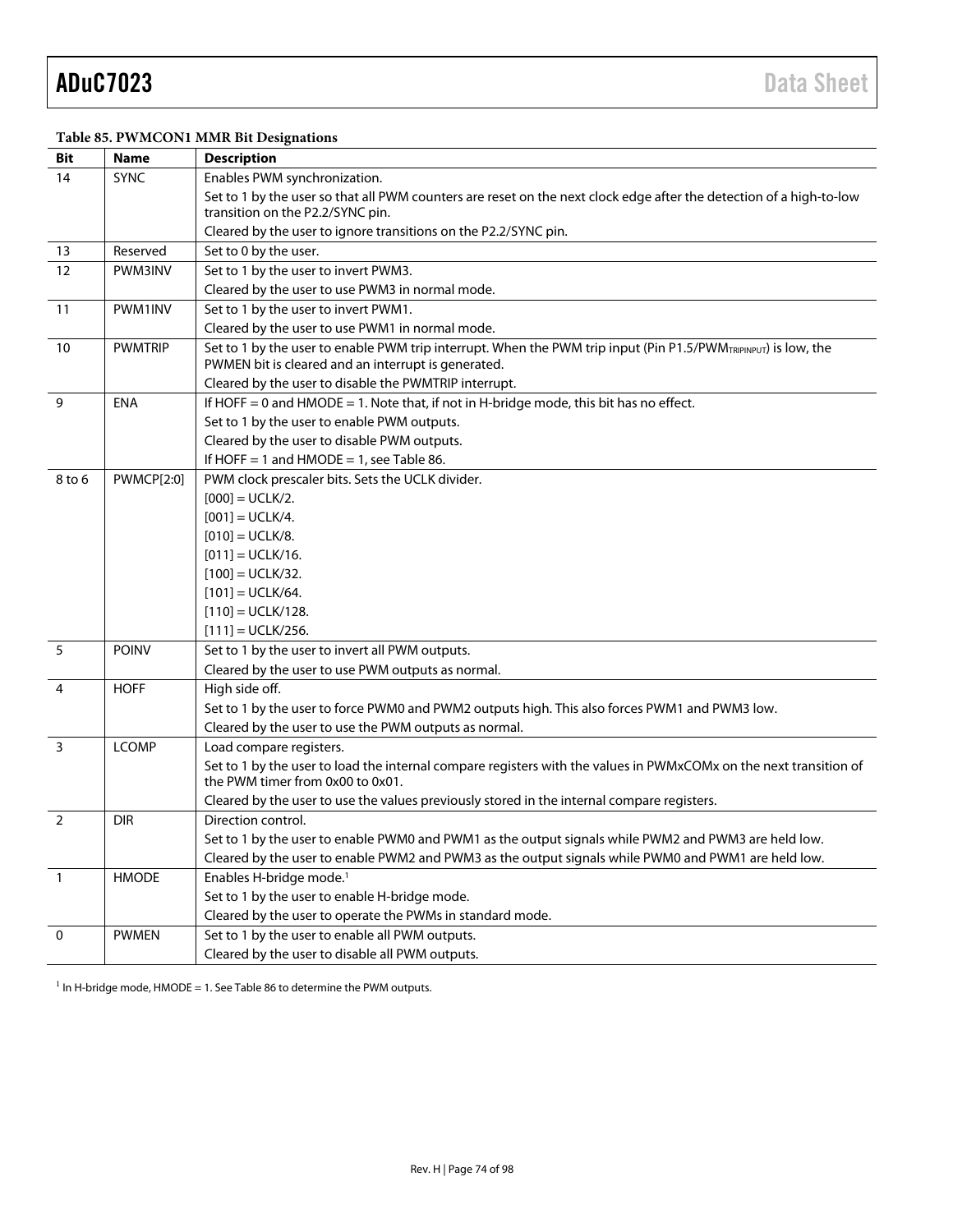Data Sheet **ADuC7023** 

On power-up, PWMCON1 defaults to 0x0012 (HOFF = 1 and HMODE = 1). All GPIO pins associated with the PWM are configured in PWM mode by default (se[e Table 86\)](#page-74-0). Clear the PWM trip interrupt by writing any value to the PWMCLRI

#### <span id="page-74-0"></span>**Table 86. PWM Output Selection**

MMR. Note that when using the PWM trip interrupt, clear the PWM interrupt before exiting the ISR. This prevents generation of multiple interrupts.

| <b>PWMCON1 MMR1</b> |             |              | PWM Outputs <sup>2</sup> |                 |      |                  |      |
|---------------------|-------------|--------------|--------------------------|-----------------|------|------------------|------|
| <b>ENA</b>          | <b>HOFF</b> | <b>POINV</b> | <b>DIR</b>               | <b>PWM0</b>     | PWM1 | PWM <sub>2</sub> | PWM3 |
|                     | υ           |              |                          |                 |      |                  |      |
| ⋏                   |             | $\sqrt{ }$   | ⋏                        |                 |      |                  |      |
|                     | υ           | U            | u                        |                 |      | HS1              | LS1  |
|                     | υ           | U            |                          | HS <sub>1</sub> | LS1  |                  |      |
|                     | v           |              | v                        | HS <sub>1</sub> | LS1  |                  |      |
|                     |             |              |                          |                 |      | HS1              | LS1  |

 $<sup>1</sup>$  X is don't care.</sup>

 $2$  HS = high side, LS = low side.

#### **Table 87. Compare Registers**

| <b>Name</b> | <b>Address</b> | <b>Default Value</b> | <b>Access</b> |
|-------------|----------------|----------------------|---------------|
| PWM0COM0    | 0xFFFF0F84     | 0x0000               | R/W           |
| PWM0COM1    | 0xFFFF0F88     | 0x0000               | R/W           |
| PWM0COM2    | 0xFFFF0F8C     | 0x0000               | R/W           |
| PWM1COM0    | 0xFFFF0F94     | 0x0000               | R/W           |
| PWM1COM1    | 0xFFFF0F98     | 0x0000               | R/W           |
| PWM1COM2    | 0xFFFF0F9C     | 0x0000               | R/W           |
| PWM2COM0    | 0xFFFF0FA4     | 0x0000               | R/W           |
| PWM2COM1    | 0xFFFF0FA8     | 0x0000               | R/W           |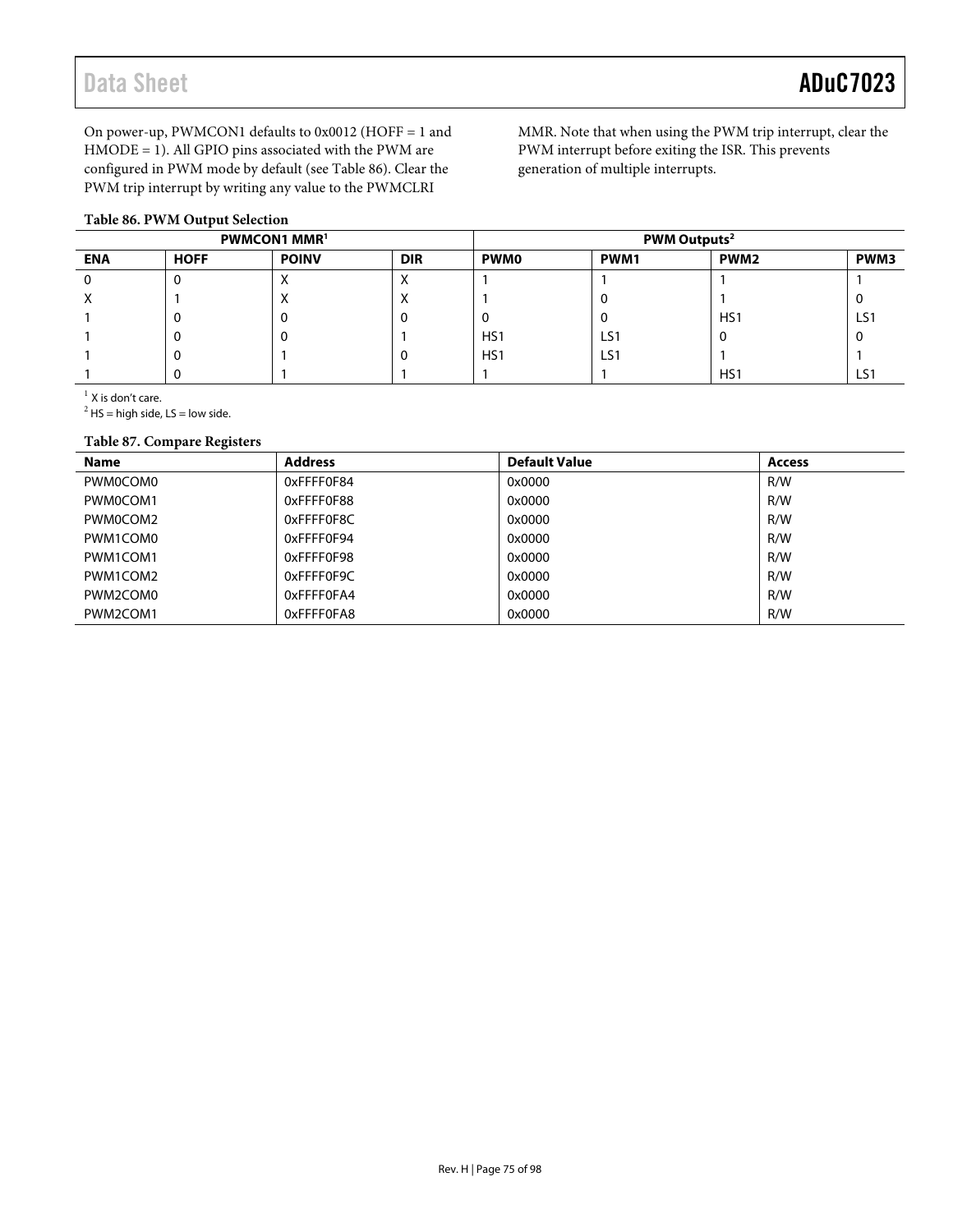|                                  | <b>PWM0COM0 Compare Register</b>                                                                    | <b>PWM1COM0 Compare Register</b> |                                                                                                     |  |
|----------------------------------|-----------------------------------------------------------------------------------------------------|----------------------------------|-----------------------------------------------------------------------------------------------------|--|
| Name:                            | PWM0COM0                                                                                            | Name:                            | PWM1COM0                                                                                            |  |
| Address:                         | 0xFFFF0F84                                                                                          | Address:                         | 0xFFFF0F94                                                                                          |  |
| Default value:                   | 0x0000                                                                                              | Default value:                   | 0x0000                                                                                              |  |
| Access:                          | Read and write                                                                                      | Access:                          | Read and write                                                                                      |  |
| Function:                        | PWM0 output pin goes high when the PWM<br>timer reaches the count value stored in this<br>register. | Function:                        | PWM2 output pin goes high when the PWM<br>timer reaches the count value stored in this<br>register. |  |
|                                  | <b>PWM0COM1 Compare Register</b>                                                                    |                                  | <b>PWM1COM1 Compare Register</b>                                                                    |  |
| Name:                            | PWM0COM1                                                                                            | Name:                            | PWM1COM1                                                                                            |  |
| Address:                         | 0xFFFF0F88                                                                                          | Address:                         | 0xFFFF0F98                                                                                          |  |
| Default value:                   | 0x0000                                                                                              | Default value:                   | 0x0000                                                                                              |  |
| Access:                          | Read and write                                                                                      | Access:                          | Read and write                                                                                      |  |
| Function:                        | PWM0 output pin goes low when the PWM<br>timer reaches the count value stored in this<br>register.  | Function:                        | PWM2 output pin goes low when the PWM<br>timer reaches the count value stored in this<br>register.  |  |
| <b>PWM0COM2 Compare Register</b> |                                                                                                     | <b>PWM1COM2 Compare Register</b> |                                                                                                     |  |
| Name:                            | PWM0COM2                                                                                            | Name:                            | PWM1COM2                                                                                            |  |
| Address:                         | 0xFFFF0F8C                                                                                          | Address:                         | 0xFFFF0F9C                                                                                          |  |
| Default value:                   | 0x0000                                                                                              | Default value:                   | 0x0000                                                                                              |  |
| Access:                          | Read and write                                                                                      | Access:                          | Read and write                                                                                      |  |
| Function:                        | PWM1 output pin goes low when the PWM<br>timer reaches the count value stored in this<br>register.  | Function:                        | PWM3 output pin goes low when the PWM<br>timer reaches the count value stored in this<br>register.  |  |
| <b>PWMOLEN Register</b>          |                                                                                                     | <b>PWM1LEN Register</b>          |                                                                                                     |  |
| Name:                            | PWM0LEN                                                                                             | Name:                            | PWM1LEN                                                                                             |  |
| Address:                         | 0xFFFF0F90                                                                                          | Address:                         | 0xFFFF0FA0                                                                                          |  |
| Default value:                   | 0x0000                                                                                              | Default value:                   | 0x0000                                                                                              |  |
| Access:                          |                                                                                                     |                                  |                                                                                                     |  |
|                                  | Read and write                                                                                      | Access:                          | Read and write                                                                                      |  |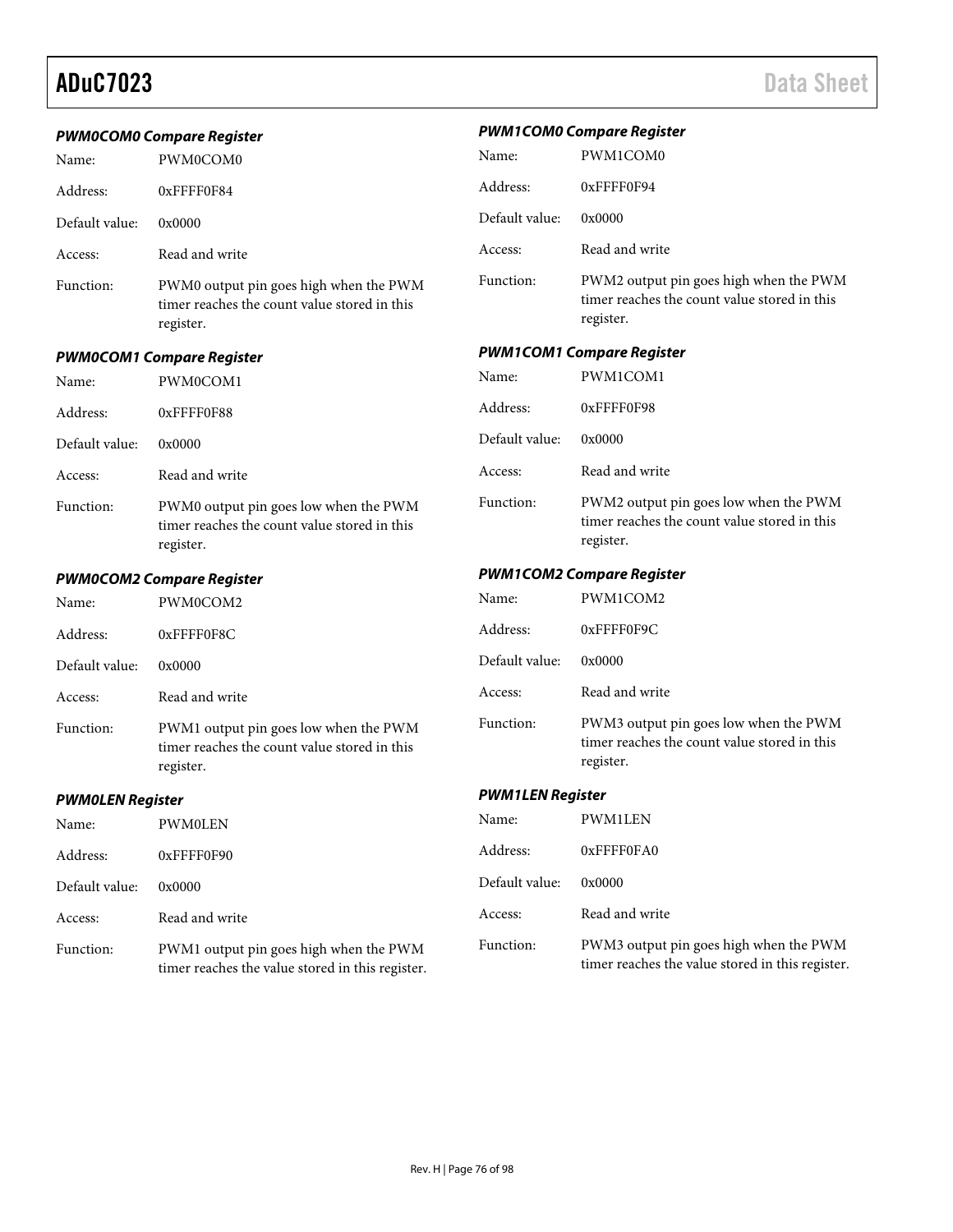|                                  | <b>PWM2COM0 Compare Register</b>                                                                   | <b>PWM2LEN Register</b> |                                                                                                    |  |
|----------------------------------|----------------------------------------------------------------------------------------------------|-------------------------|----------------------------------------------------------------------------------------------------|--|
| Name:                            | PWM2COM0                                                                                           | Name:                   | PWM2LEN                                                                                            |  |
| Address:                         | 0xFFFF0FA4                                                                                         | Address:                | 0xFFFF0FB0                                                                                         |  |
| Default value:                   | 0x0000                                                                                             | Default value:          | 0x0000                                                                                             |  |
| Access:                          | Read/write                                                                                         | Access:                 | Read/write                                                                                         |  |
| Function:                        | PWM4 output pin goes high when the PWM                                                             | Function:               | PWM2LEN defines the period of PWM4.                                                                |  |
|                                  | timer reaches the count value stored in this<br>register.                                          | <b>PWMCLRI Register</b> |                                                                                                    |  |
|                                  |                                                                                                    | Name:                   | <b>PWMCLRI</b>                                                                                     |  |
| <b>PWM2COM1 Compare Register</b> |                                                                                                    | Address:                | 0xFFFF0FB8                                                                                         |  |
| Name:                            | PWM2COM1                                                                                           |                         |                                                                                                    |  |
| Address:                         | 0xFFFF0FA8                                                                                         | Default value:          | 0x0000                                                                                             |  |
| Default value:                   | 0x0000                                                                                             | Access:                 | Write                                                                                              |  |
| Access:                          | Read/write                                                                                         | Function:               | Write any value to this register to clear a PWM<br>interrupt source. This register must be written |  |
| Function:                        | PWM4 output pin goes low when the PWM<br>timer reaches the count value stored in this<br>register. |                         | to before exiting a PWM interrupt service<br>routine; otherwise, multiple interrupts occur.        |  |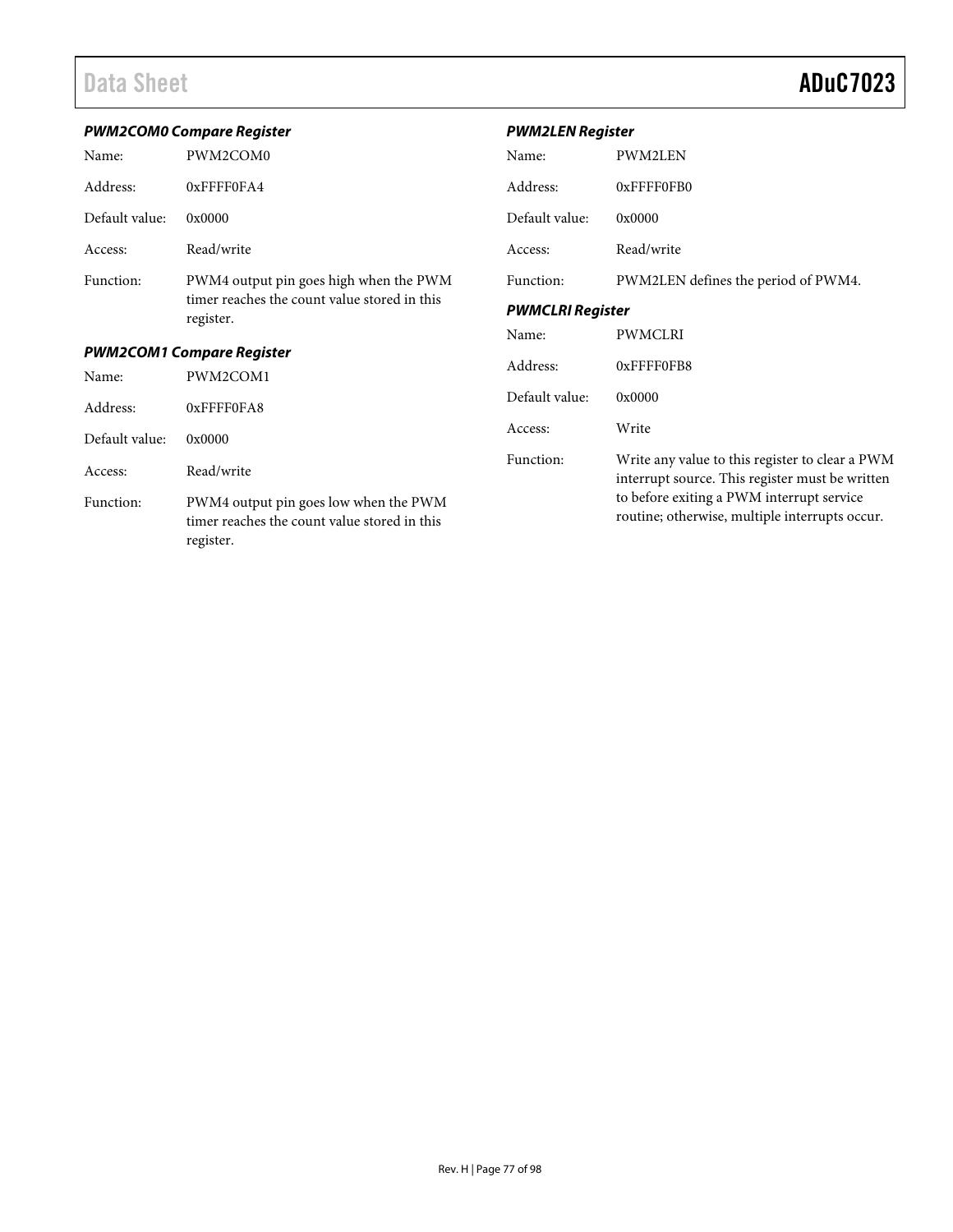# PROCESSOR REFERENCE PERIPHERALS **INTERRUPT SYSTEM**

There are 22 interrupt sources on th[e ADuC7023 t](http://www.analog.com/ADuC7023?doc=ADuC7023.pdf)hat are controlled by the interrupt controller. Most interrupts are generated from the on-chip peripherals, such as ADC. Four additional interrupt sources are generated from external interrupt request pins, IRQ0, IRQ1, IRQ2, and IRQ3. The ARM7TDMI CPU core only recognizes interrupts as one of two types, a normal interrupt request IRQ or a fast interrupt request FIQ. All the interrupts can be masked separately.

The control and configuration of the interrupt system is managed through nine interrupt related registers, four dedicated to IRQ, and four dedicated to FIQ. An additional MMR is used to select the programmed interrupt source. The bits in each IRQ and FIQ registers represent the same interrupt source as described in [Table 88.](#page-77-0) 

The [ADuC7023 c](http://www.analog.com/ADuC7023?doc=ADuC7023.pdf)ontains a vectored interrupt controller (VIC) that supports nested interrupts up to eight levels. The VIC also allows the programmer to assign priority levels to all interrupt sources. Interrupt nesting is enabled by setting the ENIRQN bit in the IRQCONN register. A number of extra MMRs are used when the full-vectored interrupt controller is enabled.

IRQSTA/FIQSTA should be saved immediately upon entering the interrupt service routine (ISR) to ensure that all valid interrupt sources are serviced.

#### <span id="page-77-0"></span>**Table 88. IRQ/FIQ MMRs Bit Description**

|            | Twore oo! INQ/11Q MINING BR Description |                        |                                                 |  |
|------------|-----------------------------------------|------------------------|-------------------------------------------------|--|
| <b>Bit</b> | <b>Description</b>                      | <b>IRQSIG Register</b> |                                                 |  |
| $\pmb{0}$  | All interrupts OR'ed (FIQ only).        | Name:                  | <b>IRQSIG</b>                                   |  |
| 1          | SWI.                                    |                        |                                                 |  |
| 2          | Timer <sub>0</sub> .                    | Address:               | 0xFFFF0004                                      |  |
| 3          | Timer1.                                 | Default value:         | 0x00XXX000                                      |  |
| 4          | Watchdog timer (Timer 2).               |                        |                                                 |  |
| 5          | Flash control.                          | Access:                | Read                                            |  |
| 6          | ADC channel.                            |                        |                                                 |  |
| 7          | PLL lock.                               | Function:              | IRQSIG reflects the status of the different IRQ |  |
| 8          | $l^2CO$ master.                         |                        | sources. If a peripheral generates an IRQ       |  |
| 9          | $I2CO$ slave.                           |                        | signal, the corresponding bit in the IRQSIG is  |  |
| 10         | $I2CI master$ .                         |                        | set; otherwise, it is cleared. The IRQSIG bits  |  |
| 11         | $I2CI$ slave.                           |                        | are cleared when the interrupt in the           |  |
| 12         | SPI.                                    |                        | particular peripheral is cleared. All IRQ       |  |
| 13         | External IRQ0.                          |                        | sources can be masked in the IRQEN MMR.         |  |
| 14         | Comparator.                             |                        | IRQSIG is read-only.                            |  |
| 15         | PSM.                                    |                        |                                                 |  |
| 16         | External IRQ1.                          |                        |                                                 |  |
| 17         | PLA IRQ0.                               |                        |                                                 |  |
| 18         | External IRQ2.                          |                        |                                                 |  |
| 19         | External IRQ3.                          |                        |                                                 |  |
| 20         | PLA IRQ1.                               |                        |                                                 |  |
| 21         | PWM.                                    |                        |                                                 |  |

### **IRQ**

The interrupt request (IRQ) is the exception signal to enter the IRQ mode of the processor. It is used to service general-purpose interrupt handling of internal and external events.

The four 32-bit registers dedicated to IRQ are: IRQSTA, IRQSIG, IRQEN, and IRQCLR.

#### **IRQSTA Register**

| Name:          | IROSTA                                                                                                                                                                                                                                                                                                             |
|----------------|--------------------------------------------------------------------------------------------------------------------------------------------------------------------------------------------------------------------------------------------------------------------------------------------------------------------|
| Address:       | $0x$ FFFF0000                                                                                                                                                                                                                                                                                                      |
| Default value: | 0x00000000                                                                                                                                                                                                                                                                                                         |
| Access:        | Read                                                                                                                                                                                                                                                                                                               |
| Function:      | IRQSTA (read-only register) provides the<br>current-enabled IRQ source status. When<br>set to 1, that source generates an active IRQ<br>request to the ARM7TDMI core. There is no<br>priority encoder or interrupt vector<br>generation. This function is implemented in<br>software in a common interrupt handler |

routine. All 32 bits are logically OR'ed to create the IRQ signal to the ARM7TDMI core.

| Rev. H   Page 78 of 98 |  |
|------------------------|--|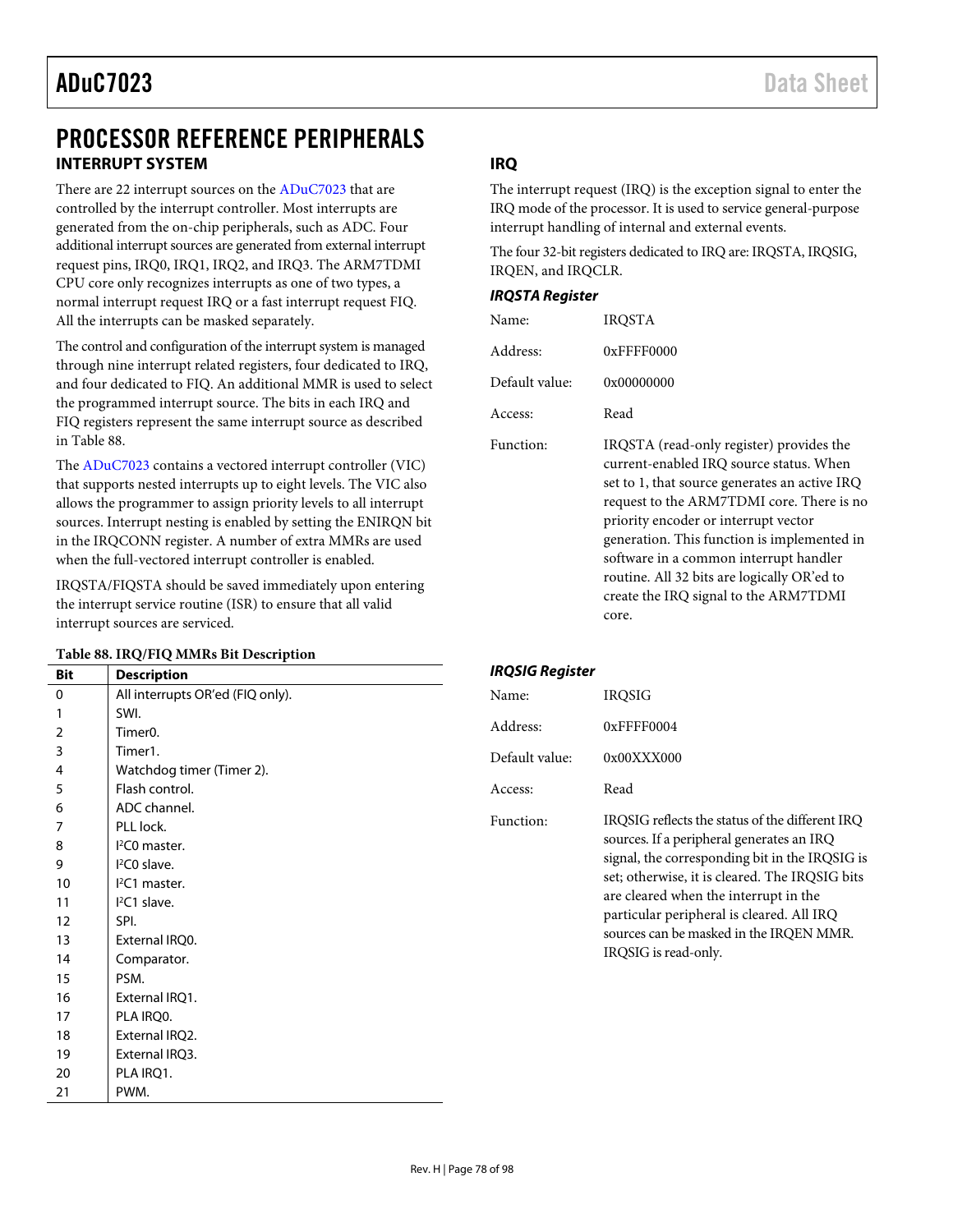# Data Sheet **ADuC7023**

#### **IRQEN Register**

| Name:          | <b>IROEN</b>                                                                                                                                                                                                                                                          |
|----------------|-----------------------------------------------------------------------------------------------------------------------------------------------------------------------------------------------------------------------------------------------------------------------|
| Address:       | 0xFFFF0008                                                                                                                                                                                                                                                            |
| Default value: | 0x00000000                                                                                                                                                                                                                                                            |
| Access:        | Read/write                                                                                                                                                                                                                                                            |
| Function:      | IRQEN provides the value of the current<br>enable mask. When each bit is set to 1, the<br>source request is enabled to create an IRQ<br>exception. When each bit is set to 0, the<br>source request is disabled or masked, which<br>does not create an IRQ exception. |
|                | To clear an already enabled interrupt<br>source, users must set the appropriate bit in                                                                                                                                                                                |

iate bit in the IRQCLR register. Clearing an interrupt IRQEN bit does not disable this interrupt.

#### **IRQCLR Register**

| Name:          | IROCLR                                                                                                                                                                                                                                                                                                                                               |
|----------------|------------------------------------------------------------------------------------------------------------------------------------------------------------------------------------------------------------------------------------------------------------------------------------------------------------------------------------------------------|
| Address:       | $0x$ FFFF000C                                                                                                                                                                                                                                                                                                                                        |
| Default value: | 0x00000000                                                                                                                                                                                                                                                                                                                                           |
| Access:        | Write                                                                                                                                                                                                                                                                                                                                                |
| Function:      | IRQCLR (write-only register) clears the<br>IRQEN register to mask an interrupt source.<br>Each bit set to 1 clears the corresponding bit<br>in the IRQEN register without affecting the<br>remaining bits. The pair of registers, IRQEN<br>and IRQCLR, independently manipulate the<br>enable mask without requiring an atomic<br>read-modify-write. |

### **FAST INTERRUPT REQUEST (FIQ)**

The fast interrupt request (FIQ) is the exception signal to enter the FIQ mode of the processor. It is provided to service data transfer or communication channel tasks with low latency. The FIQ interface is identical to the IRQ interface and provides the second level interrupt (highest priority). Four 32-bit registers are dedicated to FIQ: FIQSIG, FIQEN, FIQCLR, and FIQSTA.

Bit 31 to Bit 1 of FIQSTA are logically OR'ed to create the FIQ signal to the core and to Bit 0 of both the FIQ and IRQ registers (FIQ source).

The logic for FIQEN and FIQCLR does not allow an interrupt source to be enabled in both IRQ and FIQ masks. A bit set to 1 in FIQEN clears, as a side effect, the same bit in IRQEN. Likewise, a bit set to 1 in IRQEN clears, as a side effect, the same bit in FIQEN. An interrupt source can be disabled in both IRQEN and FIQEN masks.

#### **FIQSIG**

FIQSIG reflects the status of the different FIQ sources. If a peripheral generates an FIQ signal the corresponding bit in the FIQSIG is set, otherwise it is cleared. The FIQSIG bits are cleared when the interrupt in the particular peripheral is cleared. All FIQ sources can be masked in the FIQEN MMR. FIQSIG is read only.

#### **FIQSIG Register**

| Name:                     | <b>FIOSIG</b> |
|---------------------------|---------------|
| Address:                  | $0x$ FFFF0104 |
| Default value: 0x00000000 |               |
| Access:                   | Read only     |

#### **FIQEN**

FIQEN provides the value of the current enable mask. When a bit is set to 1, the corresponding source request is enabled to create an FIQ exception. When a bit is set to 0, the corresponding source request is disabled or masked which does not create an FIQ exception. The FIQEN register cannot be used to disable an interrupt.

#### **FIQEN Register**

| Name:          | <b>FIOEN</b> |
|----------------|--------------|
| Address:       | 0xFFFF0108   |
| Default value: | 0x00000000   |
| Access:        | Read/write   |

#### **FIQCLR**

FIQCLR is a write-only register that allows the FIQEN register to clear in order to mask an interrupt source. Each bit that is set to 1 clears the corresponding bit in the FIQEN register without affecting the remaining bits. The pair of registers, FIQEN and FIQCLR, allows independent manipulation of the enable mask without requiring an atomic read-modify-write.

This register should only be used to disable an interrupt source when in the interrupt sources interrupt service routine or if the peripheral is temporarily disabled by its own control register.

This register should not be used to disable an IRQ source if that IRQ source has an interrupt pending or could have an interrupt pending.

#### **FIQCLR Register**

| Name:          | FIOCLR        |
|----------------|---------------|
| Address:       | $0x$ FFFF010C |
| Default value: | 0x00000000    |
| Access:        | Write only    |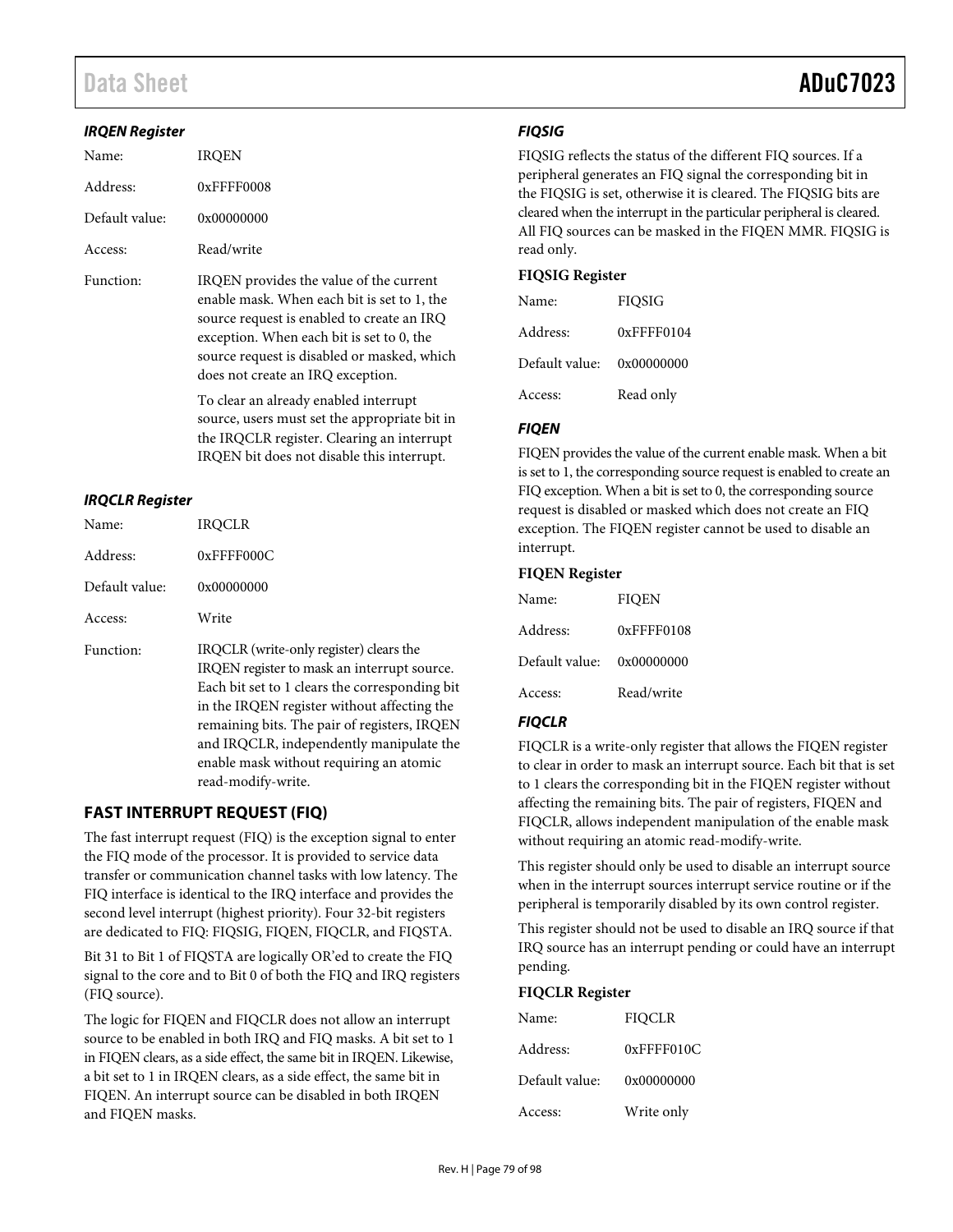#### **FIQSTA**

FIQSTA is a read-only register that provides the current enabled FIQ source status (effectively a logic AND of the FIQSIG and FIQEN bits). When set to 1, that source generates an active FIQ request to the ARM7TDMI core. There is no priority encoder or interrupt vector generation. This function is implemented in software in a common interrupt handler routine.

#### **FIQSTA Register**

| Name:                     | <b>FIOSTA</b> |
|---------------------------|---------------|
| Address:                  | $0x$ FFFF0100 |
| Default value: 0x00000000 |               |
| Access:                   | Read only     |
|                           |               |

### **Programmed Interrupts**

Because the programmed interrupts are not maskable, they are controlled by another register (SWICFG) that writes into both IRQSTA and IRQSIG registers and/or the FIQSTA and FIQSIG registers at the same time.

The 32-bit register dedicated to software interrupt is SWICFG described i[n Table 89.](#page-79-0) This MMR allows the control of a programmed source interrupt.

#### <span id="page-79-0"></span>**Table 89. SWICFG MMR Bit Designations**

| Bit           | <b>Description</b>                                                                                                    |
|---------------|-----------------------------------------------------------------------------------------------------------------------|
| 31 to 3       | Reserved.                                                                                                             |
| $\mathcal{P}$ | Programmed interrupt FIQ. Setting/clearing this bit<br>corresponds to setting/clearing Bit 1 of FIQSTA and<br>FIOSIG. |
|               | Programmed interrupt IRQ. Setting/clearing this bit<br>corresponds to setting/clearing Bit 1 of IRQSTA and<br>IROSIG. |
|               | Reserved.                                                                                                             |

Any interrupt signal must be active for at least the minimum interrupt latency time, to be detected by the interrupt controller and to be detected by the user in the IRQSTA and FIQSTA registers.



## **VECTORED INTERRUPT CONTROLLER (VIC)**

The [ADuC7023 i](http://www.analog.com/ADuC7023?doc=ADuC7023.pdf)ncorporates an enhanced interrupt control system or vectored interrupt controller. The vectored interrupt controller for IRQ interrupt sources is enabled by setting Bit 0 of the IRQCONN register. Similarly, Bit 1 of IRQCONN enables the vectored interrupt controller for the FIQ interrupt sources. The vectored interrupt controller provides the following enhancements to the standard IRQ/FIQ interrupts:

- Vectored interrupts allow a user to define separate interrupt service routine addresses for every interrupt source. This is achieved by using the IRQBASE and IRQVEC registers.
- IRQ/FIQ interrupts can be nested up to eight levels depending on the priority settings. An FIQ still has a higher priority than an IRQ. Therefore, if the VIC is enabled for both the FIQ and IRQ and prioritization is maximized, then it is possible to have 16 separate interrupt levels.
- Programmable interrupt priorities, using the IRQP0 to IRQP2 registers, can be assigned an interrupt priority level value between 0 and 7.

#### **VIC MMRs**

#### **IRQBASE Register**

The vector base register, IRQBASE, is used to point to the start address of memory used to store 32 pointer addresses. These pointer addresses are the addresses of the individual interrupt service routines.

| Name:          | <b>IROBASE</b> |
|----------------|----------------|
| Address:       | $0x$ FFFF0014  |
| Default value: | 0x00000000     |
| Access:        | Read and write |

#### **Table 90. IRQBASE MMR Bit Designations**

| Bit   | Tvpe      | <b>Initial Value</b> | <b>Description</b>   |
|-------|-----------|----------------------|----------------------|
| 31:16 | Read only | Reserved             | Always read as 0.    |
| 15:0  | R/W       |                      | Vector base address. |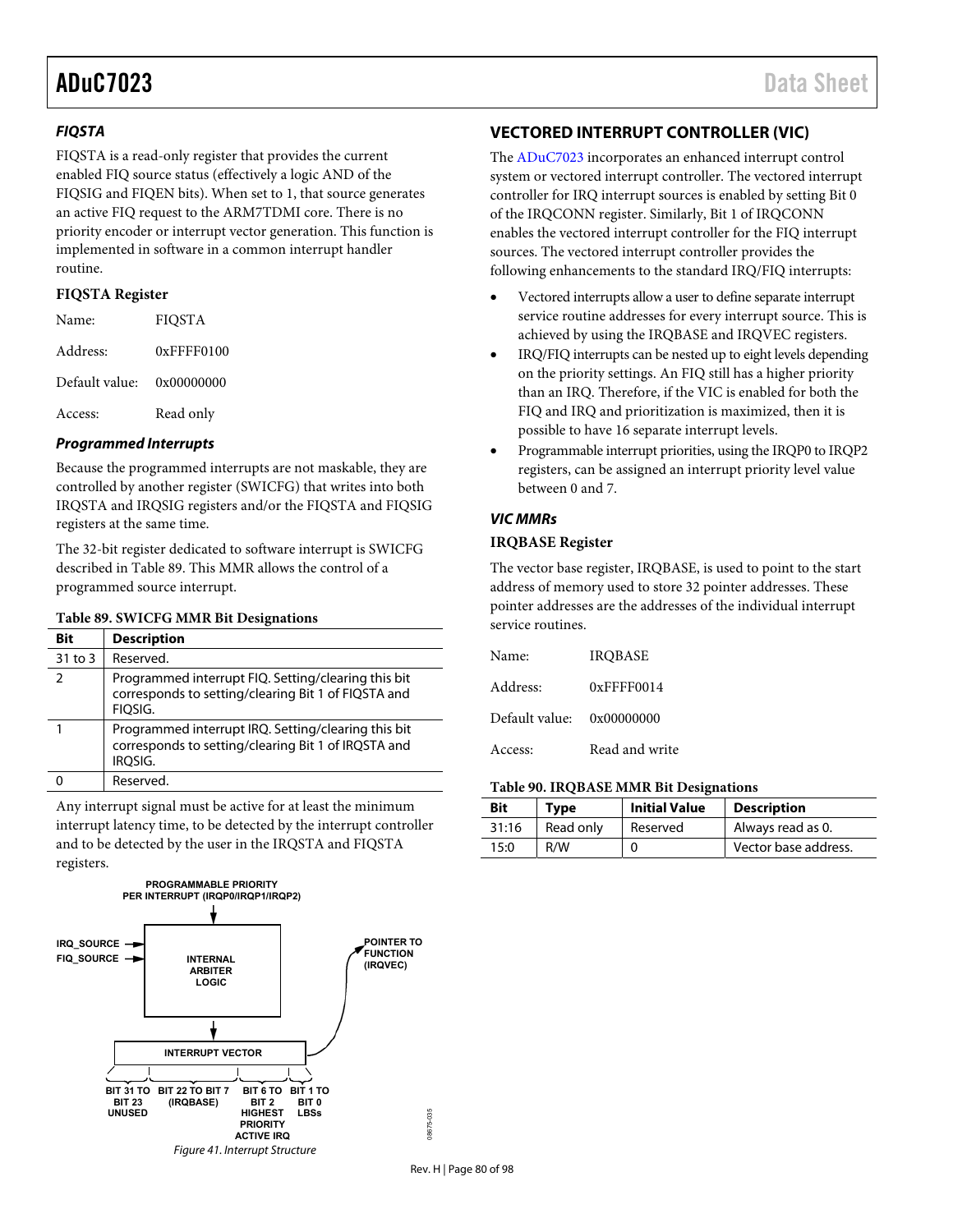#### **IRQVEC Register**

The IRQ interrupt vector register, IRQVEC, points to a memory address containing a pointer to the interrupt service routine of the currently active IRQ. This register should only be read when an IRQ occurs and IRQ interrupt nesting has been enabled by setting Bit 0 of the IRQCONN register.

#### **IRQVEC Register**

| Name:                     | <b>IROVEC</b>    |
|---------------------------|------------------|
| Address:                  | $0x$ FFFF001 $C$ |
| Default value: 0x00000000 |                  |
| Access:                   | Read only        |

| Bit        | Type      | <b>Initial</b><br>Value | <b>Description</b>                                                                                                                                                                                                 |
|------------|-----------|-------------------------|--------------------------------------------------------------------------------------------------------------------------------------------------------------------------------------------------------------------|
| 31 to 23   | Read only | 0                       | Always read as 0.                                                                                                                                                                                                  |
| 22 to 7    | R/W       | $\Omega$                | IRQBASE register value.                                                                                                                                                                                            |
| $6$ to $2$ | Read only | 0                       | Highest priority source. This<br>is a value between 0 and 21<br>representing the possible<br>interrupt sources. For example,<br>if the highest currently active<br>IRQ is Timer 2, then these bits<br>are [00100]. |
| 1 to 0     | Reserved  | ŋ                       | Reserved bits.                                                                                                                                                                                                     |

#### **Table 91. IRQVEC MMR Bit Designations**

#### **Priority Registers**

The IRQ interrupt vector register, IRQVEC, points to a memory address containing a pointer to the interrupt service routine of the currently active IRQ. This register should only be read when an IRQ occurs and IRQ interrupt nesting has been enabled by setting Bit 0 of the IRQCONN register.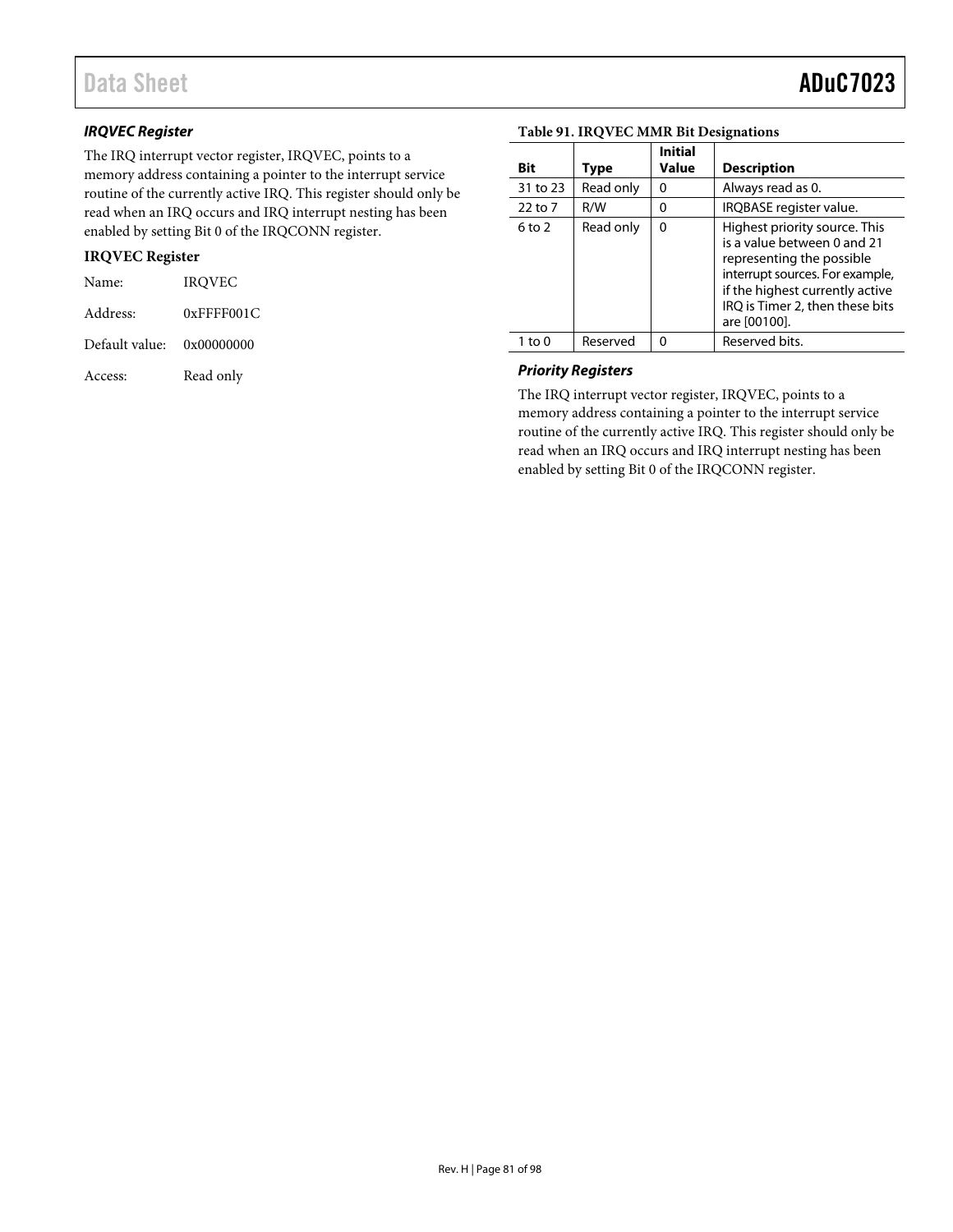## **IRQP0 Register**

| Name:                     | IROP0          |
|---------------------------|----------------|
| Address:                  | $0x$ FFFF0020  |
| Default value: 0x00000000 |                |
| Access:                   | Read and write |

#### **Table 92. IRQP0 MMR Bit Designations**

| Bit         | <b>Name</b>       | <b>Description</b>                                                                  |
|-------------|-------------------|-------------------------------------------------------------------------------------|
| 31          | Reserved          | Reserved bit                                                                        |
| 30 to 28    | PLLPI             | A priority level of 0 to 7 can be set for<br>PLL lock interrupt.                    |
| 27          | Reserved          | <b>Reserved bit</b>                                                                 |
| 26 to 24    | <b>ADCPI</b>      | A priority level of 0 to 7 can be set for<br>the ADC interrupt source.              |
| 23          | Reserved          | <b>Reserved bit</b>                                                                 |
| 22 to 20    | FlashPl           | A priority level of 0 to 7 can be set for<br>the Flash controller interrupt source. |
| 19          | Reserved          | Reserved bit.                                                                       |
| 18 to 16    | T <sub>2</sub> PI | A priority level of 0 to 7 can be set for<br>Timer2.                                |
| 15          | Reserved          | Reserved bit.                                                                       |
| 14 to 12    | T <sub>1</sub> PI | A priority level of 0 to 7 can be set for<br>Timer1.                                |
| 11          | Reserved          | Reserved bit.                                                                       |
| $10$ to $8$ | <b>TOPI</b>       | A priority level of 0 to 7 can be set for<br>Timer0.                                |
| 7           | Reserved          | Reserved bit                                                                        |
| $6$ to 4    | <b>SWINTP</b>     | A priority level of 0 to 7 can be set for<br>the software interrupt source.         |
| $3$ to $0$  | Reserved          | Interrupt 0 cannot be prioritized.                                                  |

## **IRQP1 Register**

| Name:                     | IROP1            |
|---------------------------|------------------|
| Address:                  | $0x$ FFFF $0024$ |
| Default value: 0x00000000 |                  |
| Access:                   | Read and write   |

#### **Table 93. IRQP1 MMR Bit Designations**

| <b>Bit</b> | <b>Name</b>   | <b>Description</b>                                                                         |
|------------|---------------|--------------------------------------------------------------------------------------------|
| 31         | Reserved      | Reserved bit.                                                                              |
| 30 to 28   | <b>PSMPI</b>  | A priority level of 0 to 7 can be set for<br>the power supply monitor interrupt<br>source. |
| 27         | Reserved      | Reserved bit.                                                                              |
| 26 to 24   | <b>COMPI</b>  | A priority level of 0 to 7 can be set for<br>comparator.                                   |
| 23         | Reserved      | Reserved bit.                                                                              |
| 22 to 20   | <b>IROOPI</b> | A priority level of 0 to 7 can be set for<br>IRO0.                                         |
| 19         | Reserved      | Reserved bit.                                                                              |

| Bit                | Name           | <b>Description</b>                                          |
|--------------------|----------------|-------------------------------------------------------------|
| 18 to 16           | <b>SPIPI</b>   | A priority level of 0 to 7 can be set for<br>SPI.           |
| 15                 | Reserved       | Reserved bit.                                               |
| 14 to 12           | I2C1SPI        | A priority level of 0 to 7 can be set for<br>$1^2C1$ slave. |
| 11                 | Reserved       | Reserved bit.                                               |
| $10 \text{ to } 8$ | I2C1MPI        | A priority level of 0 to 7 can be set for<br>$12C1$ master. |
| 7                  | Reserved       | Reserved bits.                                              |
| $6$ to 4           | I2C0SPI        | A priority level of 0 to 7 can be set for<br>$I2CO$ slave.  |
| 3                  | Reserved       | Reserved bits.                                              |
| $2 \text{ to } 0$  | <b>I2COMPI</b> | A priority level of 0 to 7 can be set for<br>$I2CO$ master. |

## **IRQP2 Register**

| Name:                     | IROP2          |
|---------------------------|----------------|
| Address:                  | 0xFFFF0028     |
| Default value: 0x00000000 |                |
| Access:                   | Read and write |

#### **Table 94. IRQP2 MMR Bit Designations**

| Name          | <b>Description</b>                                     |  |
|---------------|--------------------------------------------------------|--|
| Reserved      | Reserved bit.                                          |  |
| <b>PWMPI</b>  | A priority level of 0 to 7 can be set for<br>PWM.      |  |
| Reserved      | Reserved bit.                                          |  |
| <b>PLA1PI</b> | A priority level of 0 to 7 can be set for<br>PLA IRO1. |  |
| Reserved      | Reserved bit.                                          |  |
| IRQ3PI        | A priority level of 0 to 7 can be set for<br>IRQ3.     |  |
| Reserved      | Reserved bit.                                          |  |
| <b>IRQ2PI</b> | A priority level of 0 to 7 can be set for<br>IRQ2.     |  |
| Reserved      | Reserved bit.                                          |  |
| <b>PLAOPI</b> | A priority level of 0 to 7 can be set for<br>PLA IRQ0. |  |
| Reserved      | Reserved bit.                                          |  |
| IRQ1PI        | A priority level of 0 to 7 can be set for<br>IRQ1.     |  |
|               |                                                        |  |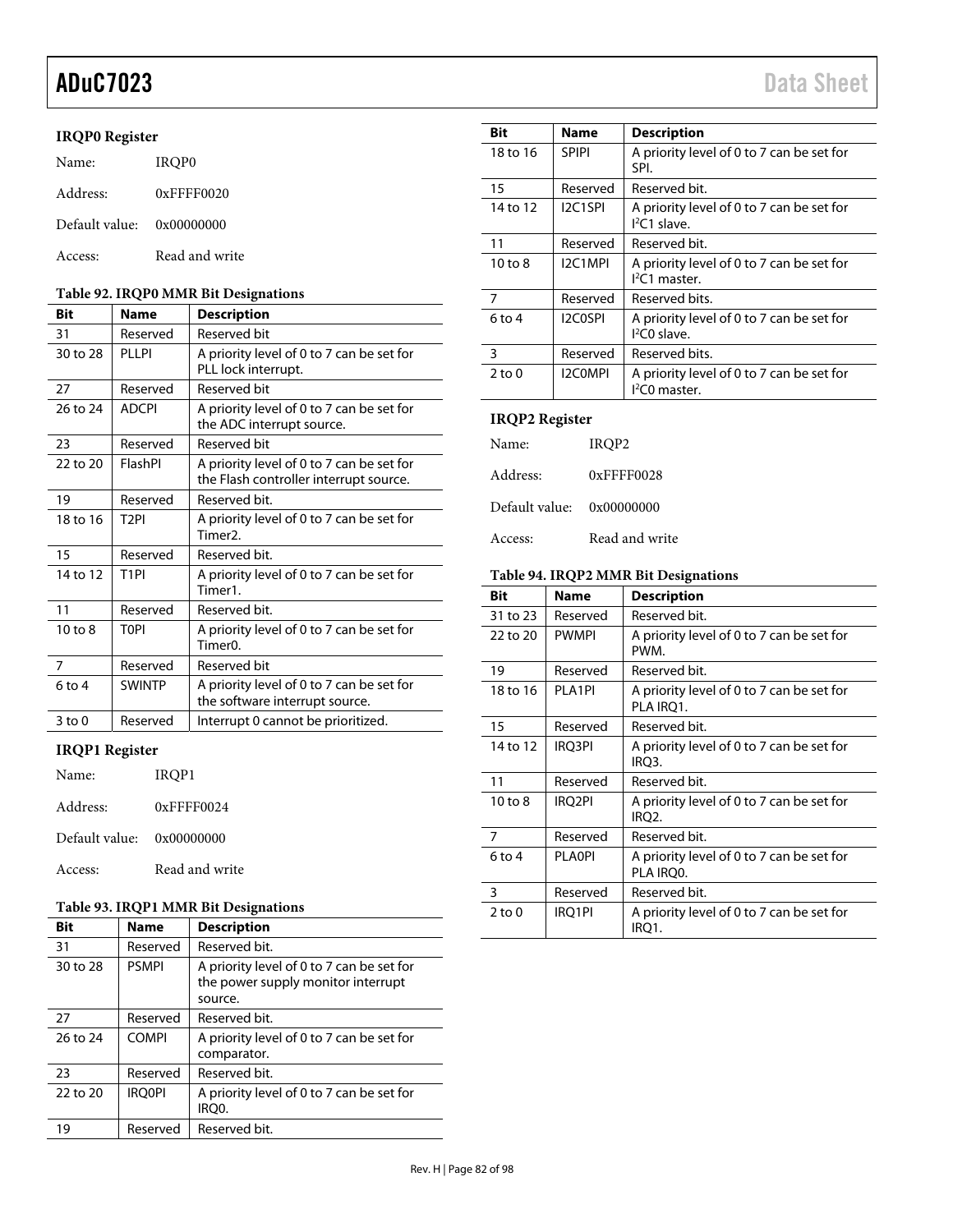#### **IRQCONN Register**

The IRQCONN register is the IRQ and FIQ control register. It contains two active bits. The first to enable nesting and prioritization of IRQ interrupts and the other to enable nesting and prioritization of FIQ interrupts.

If these bits are cleared, then FIQs and IRQs may still be used, but it is not possible to nest IRQs or FIQs. Neither is it possible to set an interrupt source priority level. In this default state, an FIQ does have a higher priority than an IRQ.

| Name:                       | <b>IROCONN</b> |
|-----------------------------|----------------|
| Address:                    | $0x$ FFFF0030  |
| Default value: $0x00000000$ |                |
| Access:                     | Read and write |

#### **Table 95. IRQCONN MMR Bit Designations**

| Bit     | <b>Name</b>   | <b>Description</b>                                                                                                                                        |
|---------|---------------|-----------------------------------------------------------------------------------------------------------------------------------------------------------|
| 31 to 2 | Reserved      | These bits are reserved and should not be<br>written to.                                                                                                  |
|         | <b>ENFIQN</b> | This bit is set to 1 to enable nesting of FIQ<br>interrupts.<br>This bit is cleared to mean no nesting or<br>prioritization of FIQs is allowed.           |
|         | <b>ENIRON</b> | This bit is set to 1 to enable nesting of IRQ<br>interrupts.<br>When this bit is cleared, it means no<br>nesting or prioritization of IRQs is<br>allowed. |

#### **IRQSTAN Register**

If IRQCONN Bit 0 is asserted and IRQVEC is read then one of these bits is asserted. The bit that asserts depends on the priority of the IRQ. If the IRQ is of Priority 0, then Bit 0 asserts. If the IRQ is of Priority 1, then Bit 1 asserts, and so forth. When a bit is set in this register, all interrupts of that priority and lower are blocked.

To clear a bit in this register, all bits of a higher priority must be cleared first. It is only possible to clear one bit at a time. For example, if this register is set to 0x09, then writing 0xFF changes the register to 0x08, and writing 0xFF a second time changes the register to 0x00.

| Name:                     | <b>IRQSTAN</b> |
|---------------------------|----------------|
| Address:                  | 0xFFFF003C     |
| Default value: 0x00000000 |                |
| Access:                   | Read and write |

| Table 96. IRQSTAN MMR Bit Designations |  |  |
|----------------------------------------|--|--|
|----------------------------------------|--|--|

| Bit        | <b>Name</b> | <b>Description</b>                                                                                                                                        |
|------------|-------------|-----------------------------------------------------------------------------------------------------------------------------------------------------------|
| 31 to 8    | Reserved    | These bits are reserved and should not be<br>written to.                                                                                                  |
| $7$ to $0$ |             | This bit is set to 1 to enable nesting of FIQ<br>interrupts.<br>When this bit is cleared, it means no<br>nesting or prioritization of FIQs is<br>allowed. |

#### **FIQVEC Register**

The FIQ interrupt vector register, FIQVEC, points to a memory address containing a pointer to the interrupt service routine of the currently active FIQ. This register should only be read when an FIQ occurs and FIQ interrupt nesting has been enabled by setting Bit 1 of the IRQCONN register.

| Name:          | <b>FIOVEC</b>    |
|----------------|------------------|
| Address:       | $0x$ FFFF011 $C$ |
| Default value: | 0x00000000       |
| Access:        | Read only        |

#### **Table 97. FIQVEC MMR Bit Designations**

| Bit        | Type      | <b>Initial</b><br>Value | <b>Description</b>                                                                                                                                                                                                          |
|------------|-----------|-------------------------|-----------------------------------------------------------------------------------------------------------------------------------------------------------------------------------------------------------------------------|
| 31 to 23   | Read only | 0                       | Always read as 0.                                                                                                                                                                                                           |
| 22 to 7    | R/W       | 0                       | IRQBASE register value.                                                                                                                                                                                                     |
| $6$ to $2$ |           | $\Omega$                | Highest priority source. This<br>is a value between 0 and 27<br>that represents the possible<br>interrupt sources. For<br>example, if the highest<br>currently active FIQ is<br>Timer 2, then these bits are<br>$[00100]$ . |
| 1 to 0     | Reserved  | n                       | Reserved bits.                                                                                                                                                                                                              |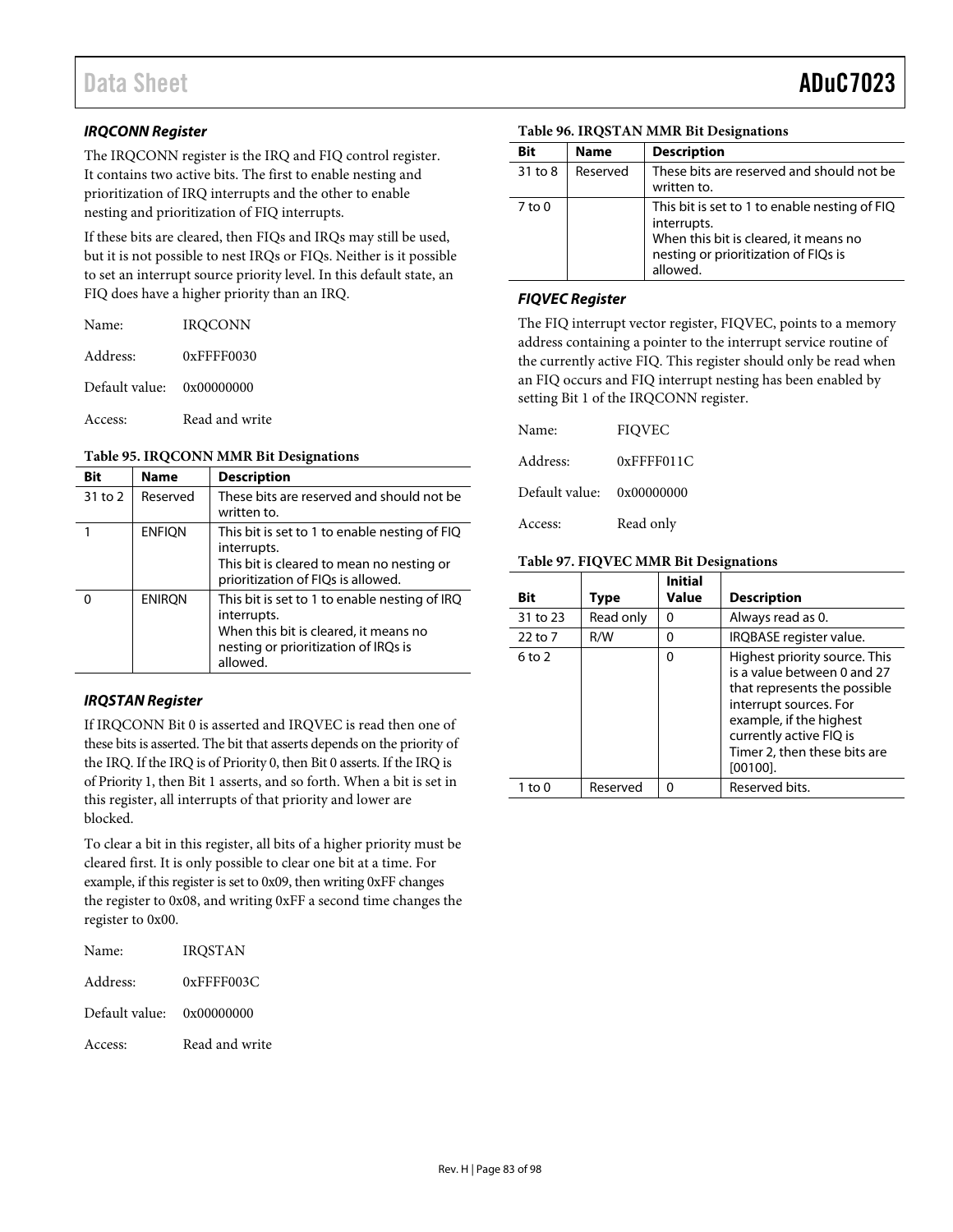#### **FIQSTAN Register**

If IRQCONN Bit 1 is asserted and FIQVEC is read, then one of these bits assert. The bit that asserts depends on the priority of the FIQ. If the FIQ is of Priority 0, then Bit 0 asserts. If the FIQ is of Priority 1, then Bit 1 asserts, and so forth.

When a bit is set in this register, all interrupts of that priority and lower are blocked.

To clear a bit in this register, all bits of a higher priority must be cleared first. It is only possible to clear one bit at a time. For example, if this register is set to 0x09, then writing 0xFF changes the register to 0x08 and writing 0xFF a second time changes the register to 0x00.

| Name:                     | <b>FIQSTAN</b> |
|---------------------------|----------------|
| Address:                  | $0x$ FFFF013C  |
| Default value: 0x00000000 |                |
| Access:                   | Read/write     |

#### **Table 98. FIQSTAN MMR Bit Designations**

| <b>Bit</b> | <b>Name</b> | <b>Description</b>                                                                                                                                         |
|------------|-------------|------------------------------------------------------------------------------------------------------------------------------------------------------------|
| 31 to 8    | Reserved    | These bits are reserved and should not be<br>written to.                                                                                                   |
| $7$ to $0$ |             | This bit is set to 1 to enables nesting of<br>FIQ interrupts.<br>When this bit is cleared, it means no<br>nesting or prioritization of FIQs is<br>allowed. |

#### **External Interrupts and PLA interrupts**

The [ADuC7023 p](http://www.analog.com/ADuC7023?doc=ADuC7023.pdf)rovides up to four external interrupt sources and two PLA interrupt sources. These external interrupts can be individually configured as level or rising/falling edge triggered.

To enable the external interrupt source or the PLA interrupt source, the appropriate bit must be set in the FIQEN or IRQEN register. To select the required edge or level to trigger on, the IRQCONE register must be appropriately configured.

To properly clear an edge-based external IRQ interrupt or an edgebased PLA interrupt, set the appropriate bit in the IRQCLRE register.

#### **IRQCONE Register**

| Name:                     | <b>IROCONE</b> |
|---------------------------|----------------|
| Address:                  | $0x$ FFFF0034  |
| Default value: 0x00000000 |                |
| Access:                   | Read and write |

| Table 99. IRQCONE MMR Bit Designations |  |
|----------------------------------------|--|
|                                        |  |

| Bit        | <b>Value</b> | <b>Name</b>  | <b>Description</b>                         |
|------------|--------------|--------------|--------------------------------------------|
| 31 to 12   |              | Reserved     | These bits are reserved and                |
|            |              |              | should not be written to.                  |
| 11 to 10   | 11           | PLA1SRC[1:0] | PLA IRQ1 triggers on falling<br>edge.      |
|            | 10           |              | PLA IRQ1 triggers on rising                |
|            |              |              | edge.                                      |
|            | 01           |              | PLA IRQ1 triggers on low                   |
|            |              |              | level.                                     |
|            | 00           |              | PLA IRQ1 triggers on high                  |
| 9 to 8     | 11           | IRQ3SRC[1:0] | level.<br>External IRQ3 triggers on        |
|            |              |              | falling edge.                              |
|            | 10           |              | External IRQ3 triggers on                  |
|            |              |              | rising edge.                               |
|            | 01           |              | External IRQ3 triggers on                  |
|            |              |              | low level.                                 |
|            | 00           |              | External IRQ3 triggers on<br>high level.   |
| 7 to 6     | 11           | IRQ2SRC[1:0] | External IRQ2 triggers on                  |
|            |              |              | falling edge.                              |
|            | 10           |              | External IRQ2 triggers on                  |
|            | 01           |              | rising edge.<br>External IRQ2 triggers on  |
|            |              |              | low level.                                 |
|            | 00           |              | External IRQ2 triggers on                  |
|            |              |              | high level.                                |
| $5$ to 4   | 11           | PLA0SRC[1:0] | PLA IRQ0 triggers on falling<br>edge.      |
|            | 10           |              | PLA IRQ0 triggers on rising                |
|            |              |              | edge.                                      |
|            | 01           |              | PLA IRQ0 triggers on low                   |
|            |              |              | level.                                     |
|            | 00           |              | PLA IRQ0 triggers on high<br>level.        |
| $3$ to $2$ | 11           | IRQ1SRC[1:0] | External IRQ1 triggers on                  |
|            |              |              | falling edge.                              |
|            | 10           |              | External IRQ1 triggers on                  |
|            |              |              | rising edge.                               |
|            | 01           |              | External IRQ1 triggers on<br>low level.    |
|            | 00           |              | External IRQ1 triggers on                  |
|            |              |              | high level.                                |
| $1$ to $0$ | 11           | IRQ0SRC[1:0] | External IRQ0 triggers on                  |
|            |              |              | falling edge.<br>External IRQ0 triggers on |
|            | 10           |              | rising edge.                               |
|            | 01           |              | External IRQ0 triggers on                  |
|            |              |              | low level.                                 |
|            | 00           |              | External IRQ0 triggers on                  |
|            |              |              | high level.                                |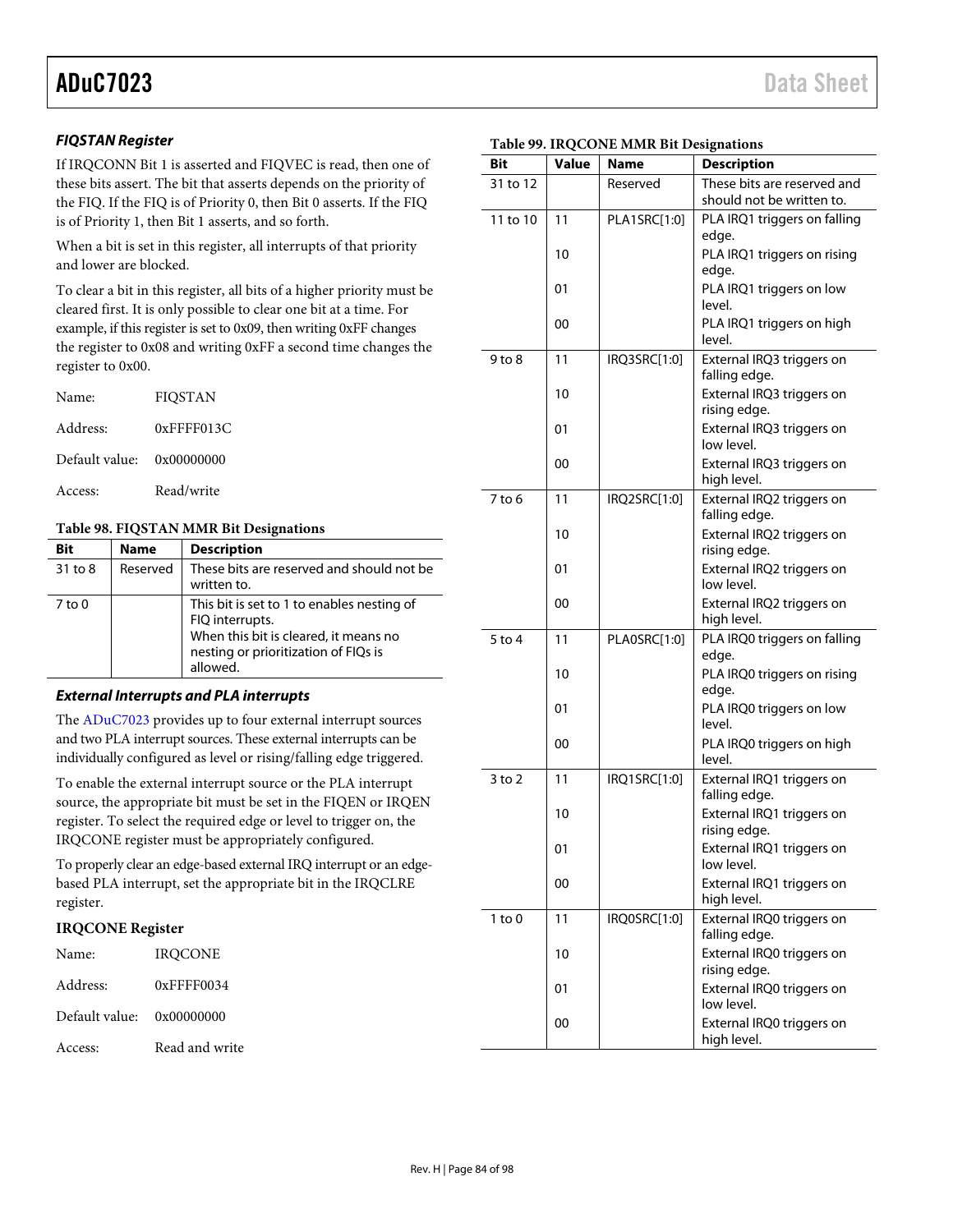#### **IRQCLRE Register**

| Name:                     | <b>IROCLRE</b> |
|---------------------------|----------------|
| Address:                  | 0xFFFF0038     |
| Default value: 0x00000000 |                |
| Access:                   | Read and write |

#### **Table 100. IRQCLRE MMR Bit Designations**

| <b>Bit</b>            | <b>Name</b>     | <b>Description</b>                                                                                                              |
|-----------------------|-----------------|---------------------------------------------------------------------------------------------------------------------------------|
| $31$ to<br>21         | Reserved        | These bits are reserved and should not be<br>written to.                                                                        |
| 20                    | PLA1CLRL        | A 1 must be written to this bit in the PLA IRO1<br>interrupt service routine to clear an edge<br>triggered PLA IRQ1 interrupt.  |
| 19                    | <b>IRQ3CLRI</b> | A 1 must be written to this bit in the external<br>IRQ3 interrupt service routine to clear an edge<br>triggered IRQ3 interrupt. |
| 18                    | IRQ2CLRI        | A 1 must be written to this bit in the external<br>IRQ2 interrupt service routine to clear an edge<br>triggered IRQ2 interrupt. |
| 17                    | PI AOCI RI      | A 1 must be written to this bit in the PLA IRO0<br>interrupt service routine to clear an edge<br>triggered PLA IRQ0 interrupt.  |
| 16                    | IRQ1CLRI        | A 1 must be written to this bit in the external<br>IRQ1 interrupt service routine to clear an edge<br>triggered IRQ1 interrupt. |
| $15 \text{ to}$<br>14 | Reserved        | These bits are reserved and should not be<br>written to.                                                                        |
| 13                    | <b>IRQ0CLRI</b> | A 1 must be written to this bit in the external<br>IRQ0 interrupt service routine to clear an edge<br>triggered IRQ0 interrupt. |
| 12 to<br>0            | Reserved        | These bits are reserved and should not be<br>written to.                                                                        |

### **TIMERS**

The [ADuC7023 h](http://www.analog.com/ADuC7023?doc=ADuC7023.pdf)as three general-purpose timer/counters: Timer0, Timer1, and Timer2 or Watchdog Timer.

These three timers in their normal mode of operation can be either free-running or periodic.

In free-running mode, the counter decreases from the maximum value until zero scale and starts again at the minimum value. (It also increases from the minimum value until full scale and starts again at the maximum value.)

In periodic mode, the counter decrements/increments from the value in the load register (TxLD MMR) until zero/full scale and starts again at the value stored in the load register.

<span id="page-84-0"></span>The timer interval is calculated as follows.

If the timer is set to count down,

$$
Interval = \frac{(TxLD) \times Prescaler}{SourceClock}
$$

If the timer is set to count up,

$$
Interval = \frac{(FullScale - TxLD) \times Prescale}{Source Clock}
$$

The value of a counter can be read at any time by accessing its value register (TxVAL). When a timer is being clocked from a clock other than core clock, an incorrect value may be read (due to asynchronous clock system). In this configuration, TxVAL should always be read twice. If the two readings are different, it should be read a third time to get the correct value.

Timers are started by writing in the control register of the corresponding timer (TxCON).

In normal mode, an IRQ is generated each time the value of the counter reaches zero when counting down. It is also generated each time the counter value reaches full scale when counting up. An IRQ can be cleared by writing any value to clear the register of that particular timer (TxCLRI).

When using an asynchronous clock-to-clock timer, the interrupt in the timer block can take more time to clear than the time it takes for the code in the interrupt routine to execute. Ensure that the interrupt signal is cleared before leaving the interrupt service routine. This can be done by checking the IRQSTA MMR.

#### **Hours, Minutes, Seconds, and 1/128 Format**

To use the timer in hours, minutes, seconds,and hundreds format, select the 32768 kHz clock and a prescaler of 256. The hundreds field does not represent milliseconds but 1/128 of a seconds (256/32,768). The bits representing the hour, minute, and second are not consecutive in the register. This arrangement applies to T1LD and T1VAL when using the Hr:Min:Sec:hundreds format as set in T1CON[5:4]. Se[e Table](#page-84-1) 

[101 f](#page-84-1)or more details.

#### <span id="page-84-1"></span>**Table 101. Hours, Minutes, Seconds, and Hundreds Format**

| <b>Bit</b> | <b>Value</b>        | <b>Description</b> |
|------------|---------------------|--------------------|
| 31:24      | 0 to 23 or 0 to 255 | Hours              |
| 23:22      | 0                   | Reserved           |
| 21:16      | 0 to 59             | <b>Minutes</b>     |
| 15:14      | 0                   | Reserved           |
| 13:8       | 0 to 59             | Seconds            |
|            | 0                   | Reserved           |
| 6:0        | 0 to 127            | 1/128 of second    |

#### **Timer0 (RTOS Timer)**

Timer0 is a general-purpose, 16-bit timer (count-down) with a programmable prescaler (see [Figure 42\)](#page-84-2). The prescaler source is the core clock frequency (HCLK) and can be scaled by factors of 1, 16, or 256.

Timer0 can be used to start ADC conversions as shown in the block diagram i[n Figure 42.](#page-84-2) 



<span id="page-84-2"></span>Figure 42. Timer0 Block Diagram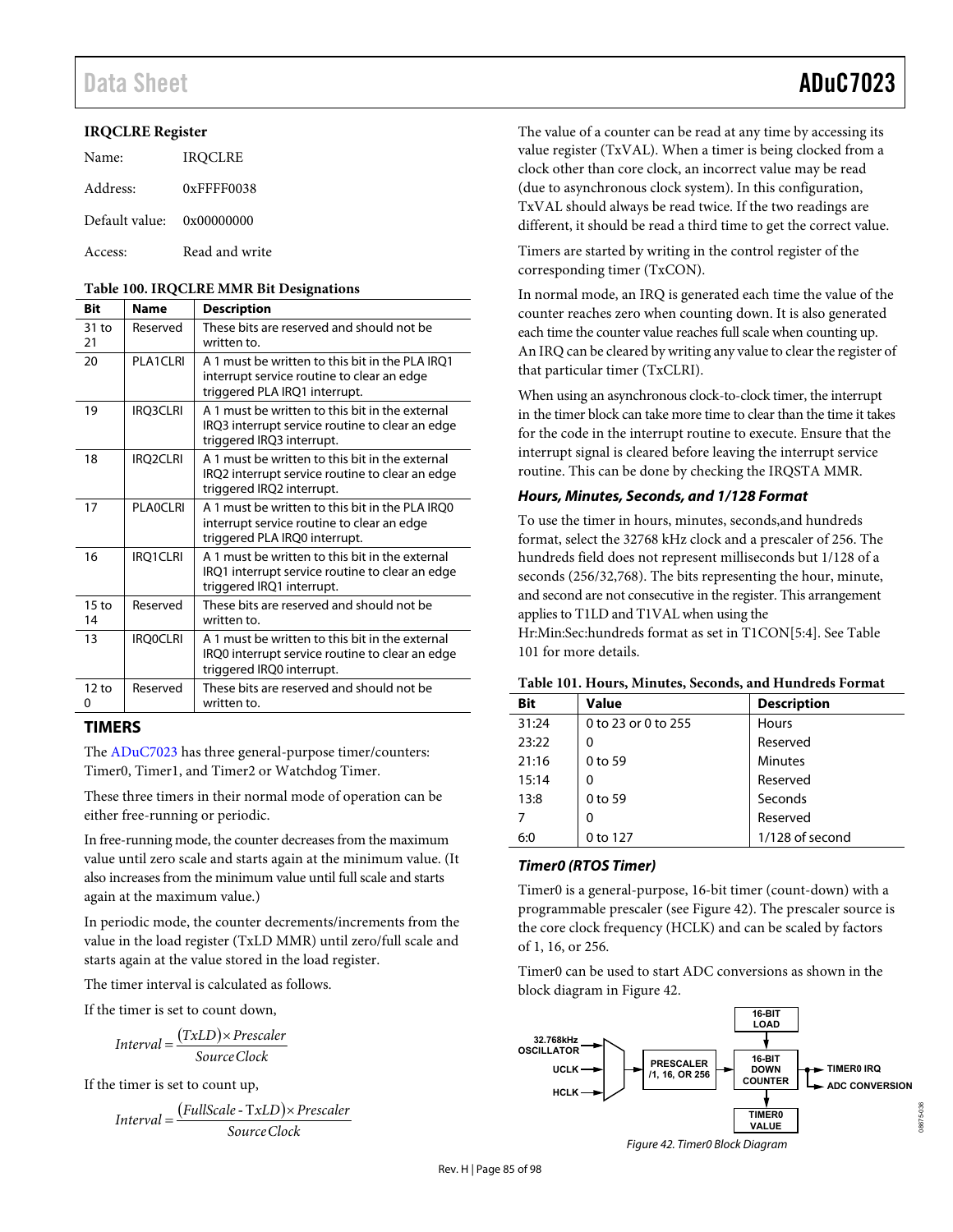The Timer0 interface consists of four MMRs: T0LD, T0VAL, T0CON, and T0CLRI.

#### **T0LD Register**

| Name:          | T0LD          |
|----------------|---------------|
| Address:       | $0x$ FFFF0300 |
| Default value: | 0x0000        |
| Access:        | Read/write    |

T0LD is a 16-bit load register that holds the 16-bit value that is loaded into the counter.

#### **T0VAL Register**

| Name:          | TOVAL            |
|----------------|------------------|
| Address:       | $0x$ FFFF $0304$ |
| Default Value: | $0x$ FFFF        |
| Access:        | Read             |

T0VAL is a 16-bit read-only register representing the current state of the counter.

#### **T0CON Register**

| Name:          | T0CON      |
|----------------|------------|
| Address:       | 0xFFFF0308 |
| Default value: | 0x0000     |
| Access:        | R/W        |

T0CON is the configuration MMR described in [Table 102.](#page-85-0) 

#### <span id="page-85-0"></span>**Table 102. T0CON MMR Bit Descriptions**

| Bit        | Value | <b>Description</b>                                                                                                                                                           |
|------------|-------|------------------------------------------------------------------------------------------------------------------------------------------------------------------------------|
| 15 to 8    |       | Reserved.                                                                                                                                                                    |
| 7          |       | Timer0 enable bit.<br>This bit is set by the user to enable Timer0. This<br>bit is cleared by the user to disable Timer0 by<br>default.                                      |
| 6          |       | Timer <sub>0</sub> mode.<br>This bit is set by the user to operate in<br>periodic mode.<br>This bit is cleared by the user to operate in<br>free-running mode. Default mode. |
| $5$ to $4$ |       | Clock select bits.                                                                                                                                                           |
|            | 00    | HCI K.                                                                                                                                                                       |
|            | 01    | UCLK.                                                                                                                                                                        |
|            | 10    | Internal 32768 Hz oscillator.                                                                                                                                                |
|            | 11    | Reserved.                                                                                                                                                                    |
| $3$ to $2$ | 00    | Source clock/1. Default value.                                                                                                                                               |
|            | 01    | Source clock/16.                                                                                                                                                             |
|            | 10    | Source clock/256.                                                                                                                                                            |
|            | 11    | Undefined. Equivalent to 00.                                                                                                                                                 |
| 1 to 0     |       | Reserved.                                                                                                                                                                    |

#### **T0CLRI Register**

| Name:          | T0CLRI        |
|----------------|---------------|
| Address:       | $0x$ FFFF030C |
| Default value: | 0xXX          |
| Access:        | Write         |

T0CLRI is an 8-bit register. Writing any value to this register clears the interrupt.

The following is the recommended procedure for servicing the Timer 0 interrupt:

```
void IRQ_Handler(void) __irq 
{ 
   if(IRQSTA & BIT2) // Timer0 IRQ? 
   { 
     T0CLRI = 0; //clear Timer0 interrupt 
     T0CON = 0x00; //disable Timer0 interrupt 
     T0CON = 0xC8; //enable Timer0 interrupt 
   } 
}
```
#### **Timer1 (General-Purpose Timer)**

Timer1 is a general-purpose, 32-bit timer (count down or count up) with a programmable prescaler. The source can be the 32 kHz external crystal, the undivided system, the core clock, or P1.1 (maximum frequency 44 MHz). This source can be scaled by a factor of 1, 16, 256, or 32,768.

The counter can be formatted as a standard 32-bit value or as hours, minutes, seconds, hundredths.

Timer1 has a capture register (T1CAP) that can be triggered by a selected IRQ source initial assertion. This feature can be used to determine the assertion of an event more accurately than the precision allowed by the RTOS timer when the IRQ is serviced.

Timer1 can be used to start ADC conversions as shown in the block diagram i[n Figure 43.](#page-85-1) 



<span id="page-85-1"></span>The Timer1 interface consists of five MMRs: T1LD, T1VAL, T1CON, T1CLRI, and T1CAP.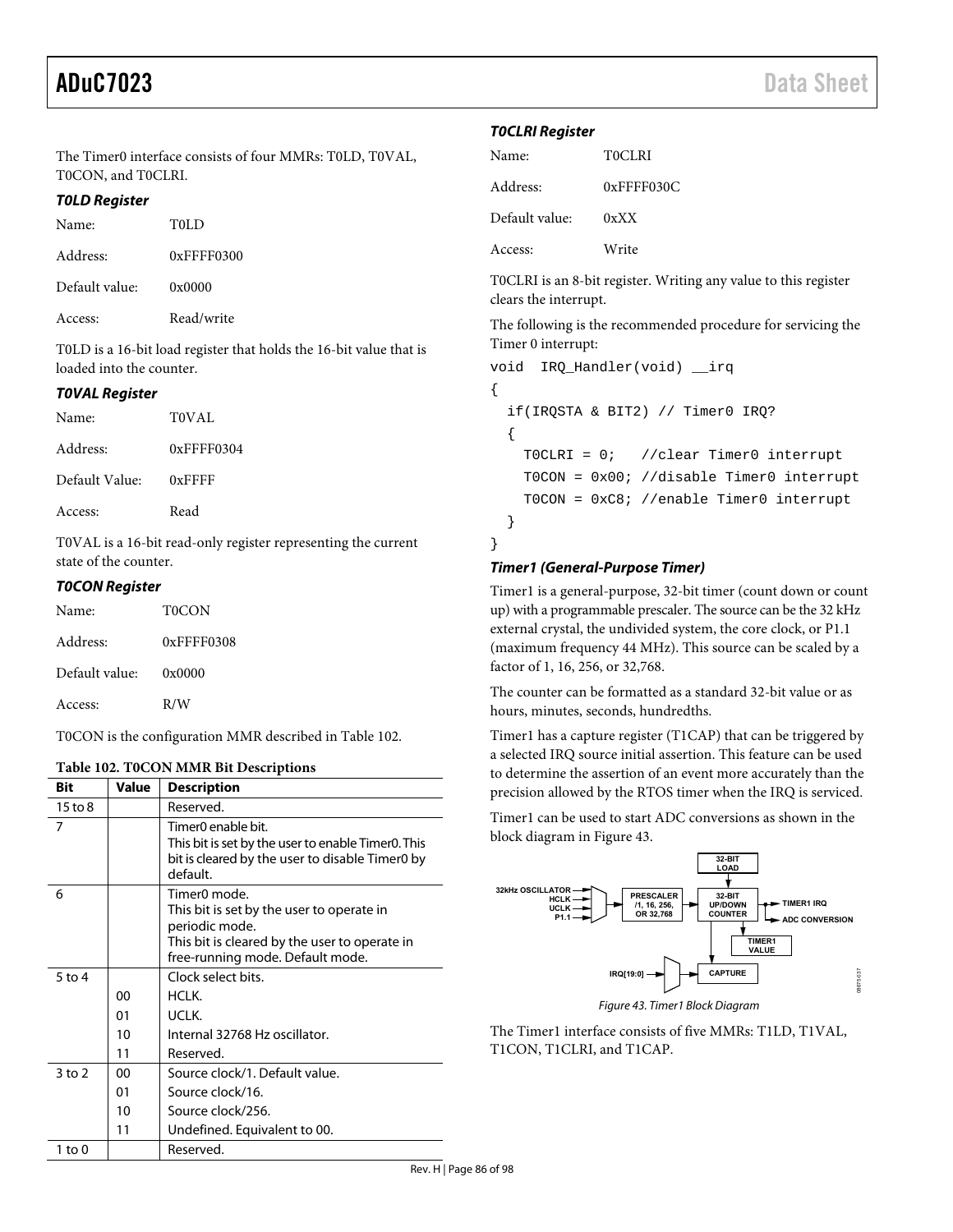# Data Sheet **ADuC7023**

#### **T1LD Register**

| Name:          | TH.D             |
|----------------|------------------|
| Address:       | $0x$ FFFF $0320$ |
| Default value: | 0x00000000       |
| Access:        | Read/write       |

T1LD is a 32-bit load register that holds the 32-bit value that is loaded into the counter.

#### **T1VAL Register**

| Name:          | T1VAL            |
|----------------|------------------|
| Address:       | $0x$ FFFF $0324$ |
| Default value: | $0x$ FFFFFFFFF   |
| Access:        | Read             |

T1VAL is a 32-bit read-only register that represents the current state of the counter.

#### **T1CON Register**

| Name:          | T <sub>1</sub> CON |
|----------------|--------------------|
| Address:       | $0x$ FFFF $0328$   |
| Default value: | 0x00000000         |
| Access:        | Read/write         |

T1CON is the configuration MMR described in [Table 103.](#page-86-0) 

#### <span id="page-86-0"></span>**Table 103. T1CON MMR Bit Descriptions**

| <b>Bit</b> | Value | <b>Description</b>                                                                                                                                                                         |
|------------|-------|--------------------------------------------------------------------------------------------------------------------------------------------------------------------------------------------|
| 31 to 18   |       | Reserved.                                                                                                                                                                                  |
| 17         |       | Event select bit. This bit is set by the user<br>to enable time capture of an event. This<br>bit is cleared by the user to disable time<br>capture of an event.                            |
| 16 to 12   |       | Event select range, 0 to 31. These events<br>are as described in Table 88. All events<br>are offset by two, that is, Event 2 in Table<br>88 becomes Event 0 for the purposes of<br>Timer1. |
| $11$ to 9  |       | Clock select.                                                                                                                                                                              |
|            | 000   | Core clock (HCLK).                                                                                                                                                                         |
|            | 001   | Internal 32.768 kHz crystal                                                                                                                                                                |
|            | 010   | <b>UCLK</b>                                                                                                                                                                                |
|            | 011   | P1.1 raising edge triggered.                                                                                                                                                               |
| 8          |       | Count up. This bit is set by the user for<br>Timer1 to count up. This bit is cleared by<br>the user for Timer1 to count down by<br>default.                                                |
| 7          |       | Timer1 enable bit. This bit is set by the<br>user to enable Timer1. This bit is cleared<br>by the user to disable Timer1 by default.                                                       |

| Bit        | Value | <b>Description</b>                                                                                                                                             |
|------------|-------|----------------------------------------------------------------------------------------------------------------------------------------------------------------|
| 6          |       | Timer1 mode. This bit is set by the user to<br>operate in periodic mode. This bit is<br>cleared by the user to operate in free-<br>running mode. Default mode. |
| $5$ to 4   |       | Format.                                                                                                                                                        |
|            | 00    | Binary.                                                                                                                                                        |
|            | 01    | Reserved.                                                                                                                                                      |
|            | 10    | Hours, minutes, seconds, hundredths<br>(23 hours to 0 hour).                                                                                                   |
|            | 11    | Hours, minutes, seconds, hundredths<br>(255 hours to 0 hour).                                                                                                  |
| $3$ to $0$ |       | Prescale.                                                                                                                                                      |
|            | 0000  | Source clock/1.                                                                                                                                                |
|            | 0100  | Source clock/16.                                                                                                                                               |
|            | 1000  | Source clock/256.                                                                                                                                              |
|            |       | Source clock/32,768.                                                                                                                                           |

#### **T1CLRI Register**

| Name:          | T1CLRI           |
|----------------|------------------|
| Address:       | $0x$ FFFF $032C$ |
| Default value: | 0xXX             |
| Access:        | Write            |

T1CLRI is an 8-bit register. Writing any value to this register clears the Timer1 interrupt.

#### **T1CAP Register**

| Name:          | T1CAP      |
|----------------|------------|
| Address:       | 0xFFFF0330 |
| Default value: | 0x00000000 |
| Access:        | Read       |

T1CAP is a 32-bit register. It holds the value contained in T1VAL when a particular event occurrs. This event must be selected in T1CON.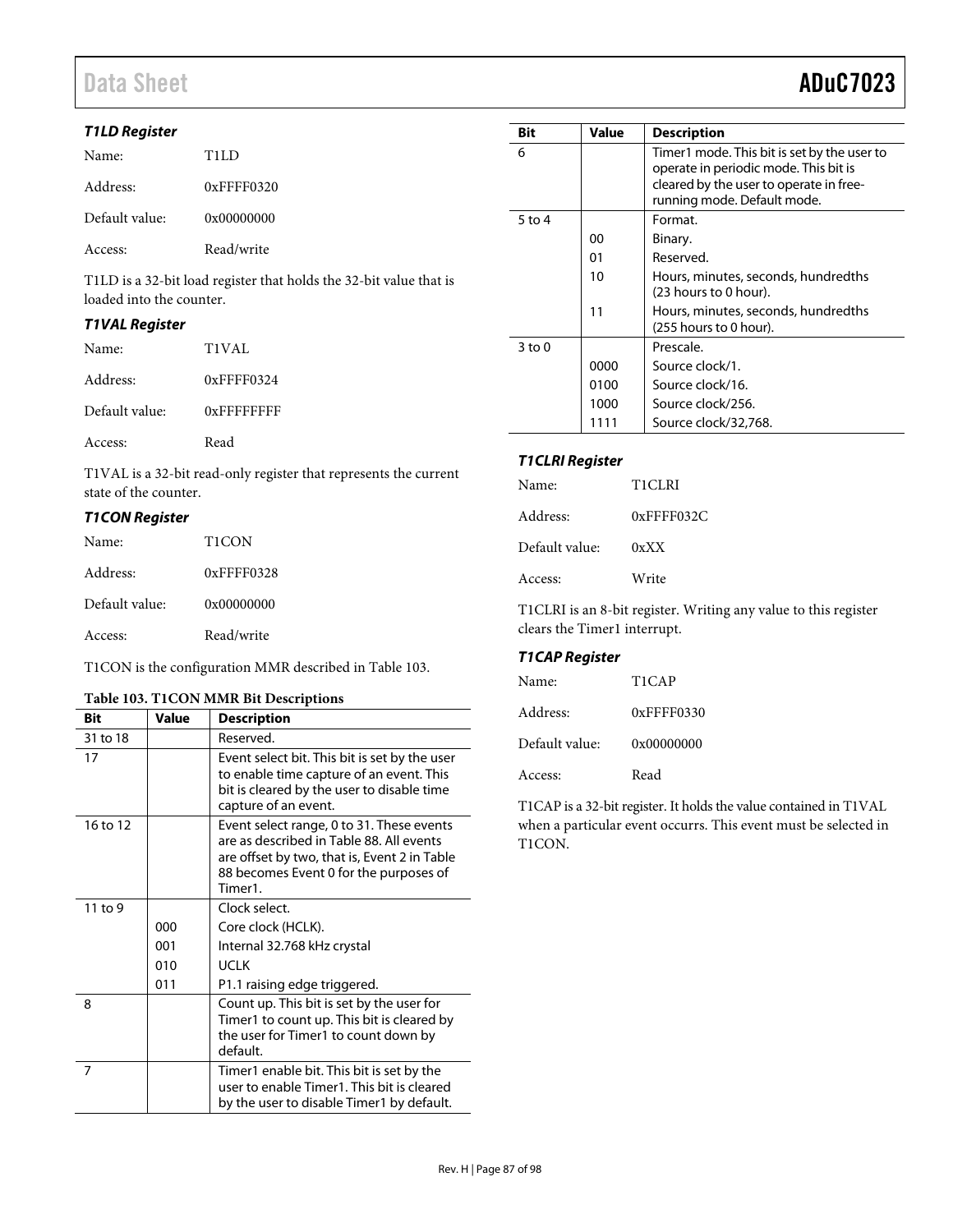#### **Timer2 (Watchdog Time)**

Timer2 has two modes of operation: normal mode and watchdog mode. The watchdog timer is used to recover from an illegal software state. When enabled, it requires periodic servicing to prevent it from forcing a processor reset.

#### **Normal Mode**

Timer2 in normal mode is identical to Timer0, except for the clock source and the count-up functionality. The clock source is 32 kHz from the PLL and can be scaled by a factor of 1, 16, or 256 (see [Figure 44\)](#page-87-0).





#### <span id="page-87-0"></span>**Watchdog Mode**

Watchdog mode is entered by setting Bit 5 in the T2CON MMR. Timer2 decreases from the value present in the T2LD register until 0. T2LD is used as the timeout. The maximum timeout can be 512 sec using the prescaler/256, and full-scale in T2LD. Timer3 is clocked by the internal 32 kHz crystal when operating in the watchdog mode. To enter watchdog mode successfully, Bit 5 in the T2CON MMR must be set after writing to the T2LD MMR.

If the timer reaches 0, a reset or an interrupt occurs, depending on Bit 1 in the T2CON register. To avoid reset or interrupt, any value must be written to T2CLRI before the expiration period. This reloads the counter with T2LD and begins a new timeout period.

When watchdog mode is entered, T2LD and T2CON are writeprotected. These two registers cannot be modified until a reset clears the watchdog enable bit, which causes Timer2 to exit watchdog mode.

The Timer2 interface consists of four MMRs: T2LD, T2VAL, T2CON, and T2CLRI.

### **T2LD Register**

| Name:             | T <sub>2LD</sub>    |
|-------------------|---------------------|
|                   | Address: 0xFFFF0360 |
| Default<br>value: | 0x0000              |

Access: Read/write

T2LD is a 16-bit register load register that holds the 16-bit value that is loaded into the counter.

#### **T2VAL Register**

| Name: T2VAL              |                     |
|--------------------------|---------------------|
|                          | Address: 0xFFFF0364 |
| Default 0xFFFF<br>value: |                     |
| Access: Read             |                     |

T2VAL is a 16-bit read-only register that represents the current state of the counter.

## **T2CON Register**

| Name:             | T2CON               |
|-------------------|---------------------|
|                   | Address: 0xFFFF0368 |
| Default<br>value: | 0x0000              |
| Access:           | Read/write          |

T2CON is the configuration MMR described in [Table 104.](#page-87-1) 

#### <span id="page-87-1"></span>**Table 104. T2CON MMR Bit Descriptions**

| <b>Bit</b> | Value | <b>Description</b>                                                                                                                                                                            |
|------------|-------|-----------------------------------------------------------------------------------------------------------------------------------------------------------------------------------------------|
| 15 to 9    |       | Reserved.                                                                                                                                                                                     |
| 8          |       | Count up.<br>This bit is set by the user for Timer2 to count up.<br>This bit is cleared by the user for Timer2 to<br>count down by default.                                                   |
| 7          |       | Timer2 enable bit.<br>This bit is set by the user to enable Timer2. This<br>bit is cleared by user to disable Timer2 by<br>default.                                                           |
| 6          |       | Timer <sub>2</sub> mode.<br>This bit is set by user to operate in periodic<br>mode.<br>This bit is cleared by the user to operate in free-<br>running mode. Default mode.                     |
| 5          |       | Watchdog mode enable bit.<br>This bit is set by the user to enable watchdog<br>mode.<br>This bit is cleared by the user to disable<br>watchdog mode by default.                               |
| 4          |       | Secure clear bit.<br>This bit is set by the user to use the secure clear<br>option.<br>This bit is cleared by the user to disable the<br>secure clear option by default.                      |
| $3$ to $2$ |       | Prescale.                                                                                                                                                                                     |
|            | 00    | Source clock/1 by default.                                                                                                                                                                    |
|            | 01    | Source clock/16.                                                                                                                                                                              |
|            | 10    | Source clock/256.                                                                                                                                                                             |
|            | 11    | Undefined. Equivalent to 00.                                                                                                                                                                  |
| 1          |       | Watchdog IRQ Option Bit.<br>This bit is set by the user to produce an IRQ<br>instead of a reset when the watchdog reaches 0.<br>This bit is cleared by the user to disable the IRQ<br>option. |
| 0          |       | Reserved.                                                                                                                                                                                     |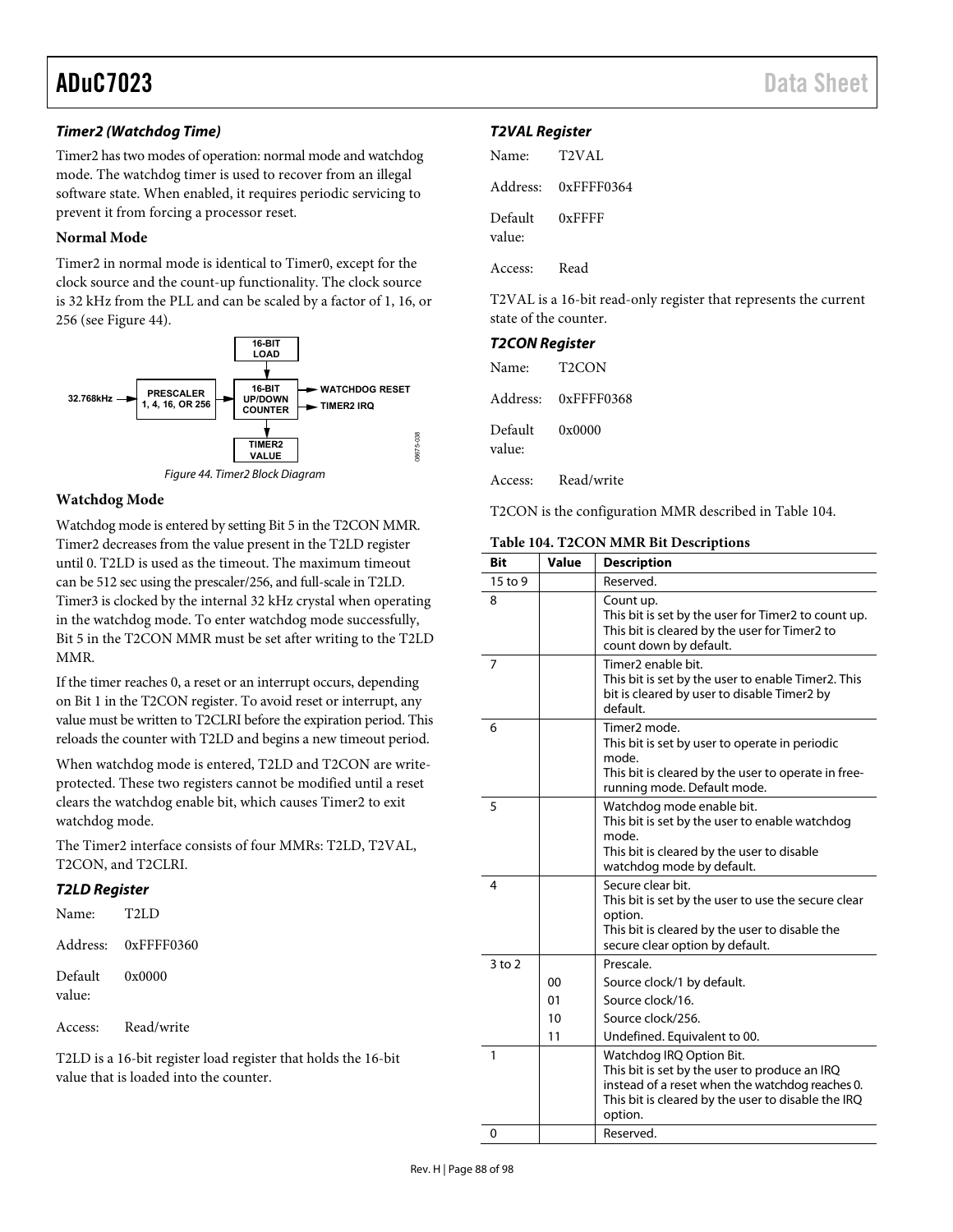# Data Sheet **ADuC7023**

#### **T2CLRI Register**

| Name:          | T2CLRI           |
|----------------|------------------|
| Address:       | $0x$ FFFF $036C$ |
| Default value: | 0xXX             |
| Access:        | Write            |

T2CLRI is an 8-bit register. Writing any value to this register on successive occassions clears the Timer2 interrupt in normal mode or resets a new timeout period in watchdog mode*.* 

The user must perform successive writes to this register to ensure resetting the timeout period.

### **Secure Clear Bit (Watchdog Mode Only)**

The secure clear bit is provided for a higher level of protection. When set, a specific sequential value must be written to T2CLRI to avoid a watchdog reset. The value is a sequence generated by the 8-bit linear feedback shift register (LFSR) polynomial =  $X8 + X6 + X5 + X + 1$  shown in [Figure 45.](#page-88-0)

The initial value or seed is written to T2CLRI before entering watchdog mode. After entering watchdog mode, a write to T2CLRI must match this expected value. If it matches, the LFSR is advanced to the next state when the counter reload happens. If it fails to match the expected state, a reset is immediately generated, even if the count has not yet expired.

The value 0x00 should not be used as an initial seed due to the properties of the polynomial. The value 0x00 is always guaranteed to force an immediate reset. The value of the LFSR cannot be read; it must be tracked/generated in software.

An example of a sequence follows:

- 1. Enter initial seed, 0xAA, in T2CLRI before starting Timer2 in watchdog mode.
- 2. Enter 0xAA in T2CLRI; Timer2 is reloaded.
- 3. Enter 0x37 in T2CLRI; Timer2 is reloaded.
- 4. Enter 0x6E in T2CLRI; Timer2 is reloaded.
- 5. Enter 0x66. 0xDC was expected; the watchdog resets the chip.

<span id="page-88-0"></span>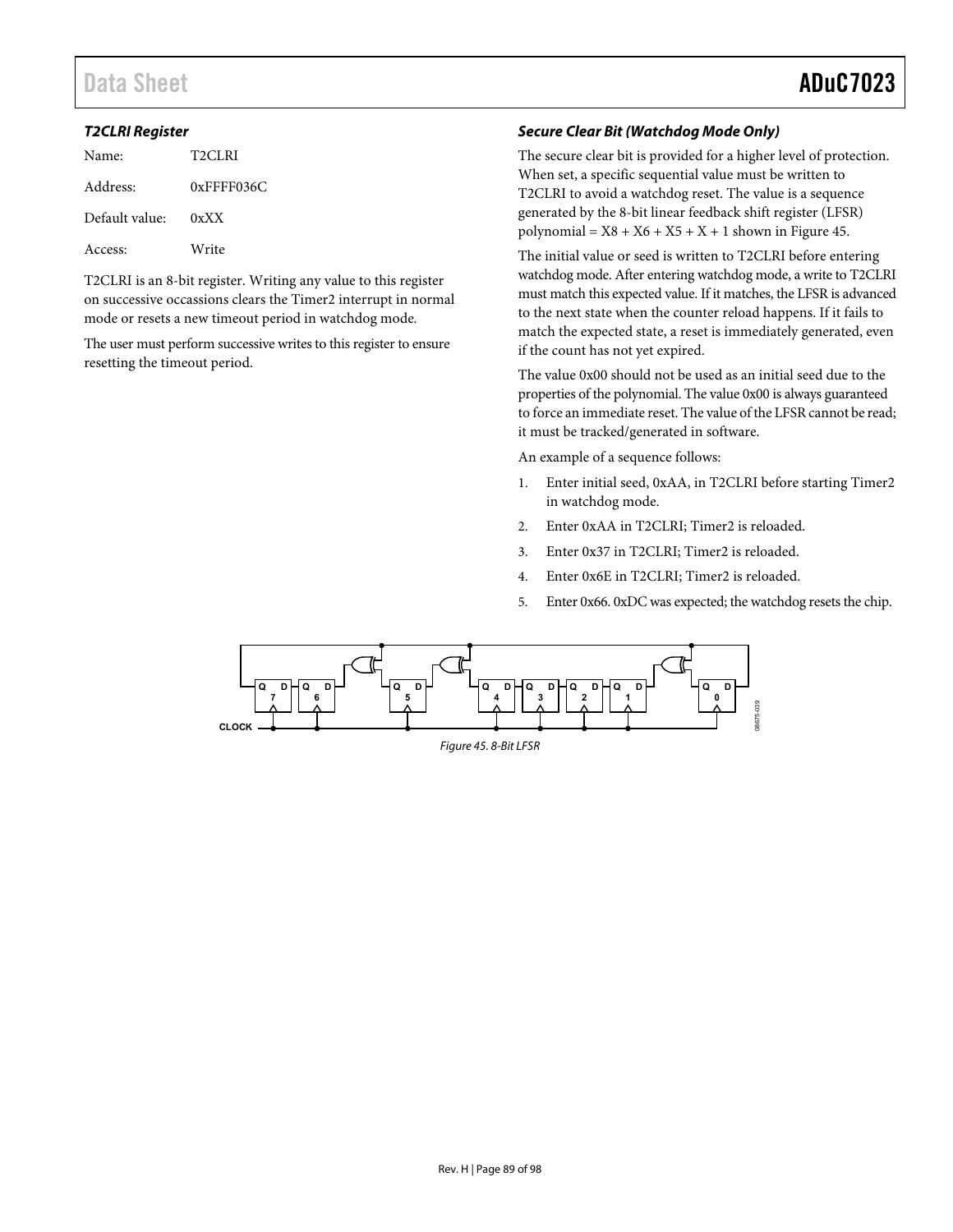## <span id="page-89-2"></span>HARDWARE DESIGN CONSIDERATIONS **POWER SUPPLIES**

Th[e ADuC7023 o](http://www.analog.com/ADuC7023?doc=ADuC7023.pdf)perational power supply voltage range is 2.7 V to 3.6 V. Separate analog and digital power supply pins  $(AV_{DD})$ and  $IOV<sub>DD</sub>$ , respectively) allow  $AV<sub>DD</sub>$  to be kept relatively free of noisy digital signals often present on the system  $IOV<sub>DD</sub>$  line. In this mode, the part can also operate with split supplies, that is, it can use different voltage levels for each supply. For example, the system can be designed to operate with an  $IOV<sub>DD</sub>$  voltage level of 3.3 V while the AV<sub>DD</sub> level can be at 3 V, or vice versa. A typical split supply configuration is shown i[n Figure 46.](#page-89-0) 



Figure 46. External Dual Supply Connections

<span id="page-89-0"></span>As an alternative to providing two separate power supplies, the user can reduce noise on AV<sub>DD</sub> by placing a small series resistor and/or ferrite bead between  $AV_{DD}$  and  $IOV_{DD}$ , and then decoupling  $AV<sub>DD</sub>$  separately to ground. An example of this configuration is shown i[n Figure 47.](#page-89-1) With this configuration, other analog circuitry (such as op amps, voltage reference, and others) can be powered from the  $AV_{DD}$  supply line as well.



Figure 47. External Single Supply Connections

<span id="page-89-1"></span>In bot[h Figure 46 a](#page-89-0)n[d Figure 47,](#page-89-1) a large value (10 μF) reservoir capacitor sits on  $IOV<sub>DD</sub>$ , and a separate 10  $µF$  capacitor sits on  $AV<sub>DD</sub>$ . In addition, local small-value (0.1  $\mu$ F) capacitors are located at each  $AV_{DD}$  and  $IOV_{DD}$  pin of the chip. As per standard design practice, include all of these capacitors and ensure the smaller capacitors are close to each  $AV<sub>DD</sub>$  pin with trace lengths as short as possible. Connect the ground terminal of each of these capacitors directly to the underlying ground plane.

Finally, the analog and digital ground pins on th[e ADuC7023](http://www.analog.com/ADuC7023?doc=ADuC7023.pdf) must be referenced to the same system ground reference point at all times.

## **IOV<sub>DD</sub>** Supply Sensitivity

The IOV<sub>DD</sub> supply is sensitive to high frequency noise because it is the supply source for the internal oscillator and PLL circuits. When the internal PLL loses lock, the clock source is removed by a gating circuit from the CPU, and the ARM7TDMI core stops executing code until the PLL regains lock. This feature is to ensure that no flash interface timings or ARM7TDMI timings are violated.

Typically, frequency noise greater than 50 kHz and 50 mV p-p on top of the supply causes the core to stop working.

If decoupling values recommended in th[e Power Supplies](#page-89-2) section do not sufficiently dampen all noise soures below 50 mV on  $IOV<sub>DD</sub>$ , a filter such as the one shown in [Figure 48 i](#page-89-3)s recommended.



Figure 48. Recommended IOV<sub>DD</sub> Supply Filter

### <span id="page-89-3"></span>**Linear Voltage Regulator**

Each [ADuC7023](http://www.analog.com/ADuC7023?doc=ADuC7023.pdf) requires a single 3.3 V supply, but the core logic requires a 2.6 V supply. An on-chip linear regulator generates the 2.6 V from IOV<sub>DD</sub> for the core logic. The LV<sub>DD</sub> pin is the 2.6 V supply for the core logic. An external compensation capacitor of 0.47  $\mu$ F must be connected between LV<sub>DD</sub> and DGND (as close as possible to these pins) to act as a tank of charge, as shown in [Figure 49.](#page-89-4)



Figure 49. Voltage Regulator Connections

<span id="page-89-4"></span>The  $LV_{DD}$  pin should not be used for any other chip. It is also recommended to use excellent power supply decoupling on IOV<sub>DD</sub> to help improve line regulation performance of the on-chip voltage regulator.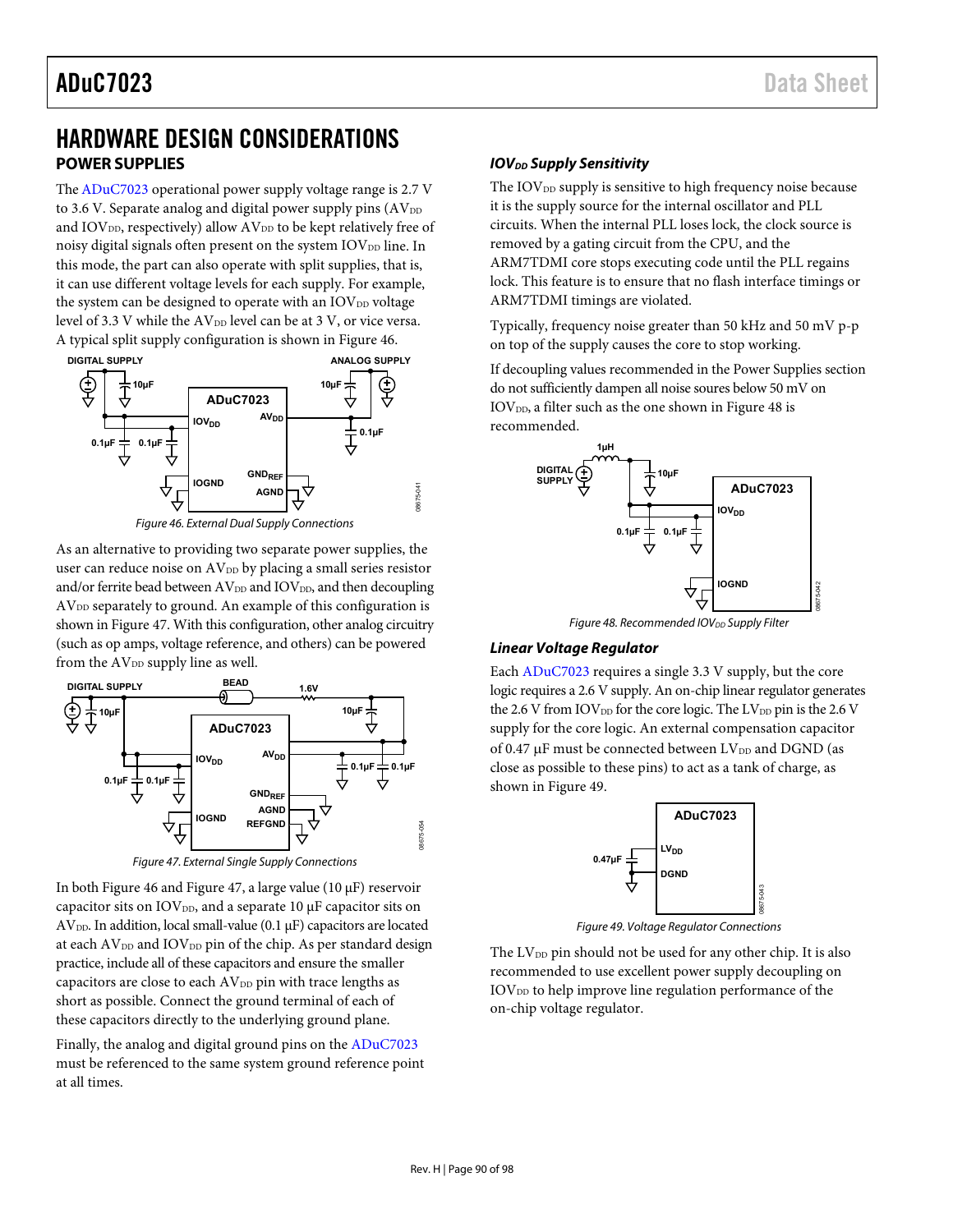## **GROUNDING AND BOARD LAYOUT RECOMMENDATIONS**

As with all high resolution data converters, special attention must be paid to grounding and PC board layout of the [ADuC7023-](http://www.analog.com/ADuC7023?doc=ADuC7023.pdf)based designs to achieve optimum performance from the ADCs and DACs.

Although the parts have separate pins for analog and digital ground (AGND and DGND), the user must not tie these to two separate ground planes unless the two ground planes are connected very close to the part. This is illustrated in the simplified example shown i[n Figure 50a](#page-90-0). In systems where digital and analog ground planes are connected together somewhere else (at the system power supply, for example), the planes cannot be reconnected near the part because a ground loop would result. In these cases, tie all th[e ADuC7023](http://www.analog.com/ADuC7023?doc=ADuC7023.pdf) AGND and DGND pins to the analog ground plane, as illustrated i[n Figure 50b](#page-90-0). In systems with only one ground plane, ensure that the digital and analog components are physically separated onto separate halves of the board so that digital return currents do not flow near analog circuitry (and vice versa).

The [ADuC7023 c](http://www.analog.com/ADuC7023?doc=ADuC7023.pdf)an then be placed between the digital and analog sections, as illustrated i[n Figure 50c](#page-90-0).



Figure 50. System Grounding Schemes

<span id="page-90-0"></span>In all of these scenarios, and in more complicated real-life applications, users should pay particular attention to the flow of current from the supplies and back to ground. Make sure the return paths for all currents are as close as possible to the paths the currents took to reach their destinations.

For example, do not power components on the analog side (as seen in [Figure 50b](#page-90-0)) with  $\mathrm{IOV_{DD}}$  because that would force return currents from  $IOV<sub>DD</sub>$  to flow through AGND. Avoid digital currents flowing under analog circuitry, which can occur if a noisy digital chip is placed on the left half of the board (shown in [Figure 50c](#page-90-0)). If possible, avoid large discontinuities in the ground plane(s) such as those formed by a long trace on the same layer, because they force return signals to travel a longer path. In addition, make all connections to the ground plane directly, with little or no trace separating the pin from its via to ground.

When connecting fast logic signals (rise/fall time < 5 ns) to any of th[e ADuC7023 d](http://www.analog.com/ADuC7023?doc=ADuC7023.pdf)igital inputs, add a series resistor to each relevant line to keep rise and fall times longer than 5 ns at the input pins of the part. A value of 100  $\Omega$  or 200  $\Omega$  is usually sufficient enough to prevent high speed signals from coupling capacitively into the part and affecting the accuracy of ADC conversions.

## **CLOCK OSCILLATOR**

The clock source for th[e ADuC7023 c](http://www.analog.com/ADuC7023?doc=ADuC7023.pdf)an be generated by the internal PLL or by an external clock input. To use the internal PLL, connect a 32.768 kHz parallel resonant crystal between XCLKI and XCLKO, and connect a capacitor from each pin to ground, as shown i[n Figure 51.](#page-90-1) The crystal allows the PLL to lock correctly to give a frequency of 41.78 MHz. If no external crystal is present, the internal oscillator is used to give a typical frequency of 41.78 MHz  $\pm$  3%.



Figure 51. External Parallel Resonant Crystal Connections

<span id="page-90-1"></span>To use an external source clock input instead of the PLL (see [Figure 52\)](#page-90-2), Bit 1 and Bit 0 of PLLCON must be modified. The external clock uses P1.1 and XCLK.



Figure 52. Connecting an External Clock Source

<span id="page-90-2"></span>Using an external clock source, the [ADuC7023](http://www.analog.com/ADuC7023?doc=ADuC7023.pdf) specified operational clock speed range is 50 kHz to 44 MHz ± 1%, which ensures correct operation of the analog peripherals and Flash/EE.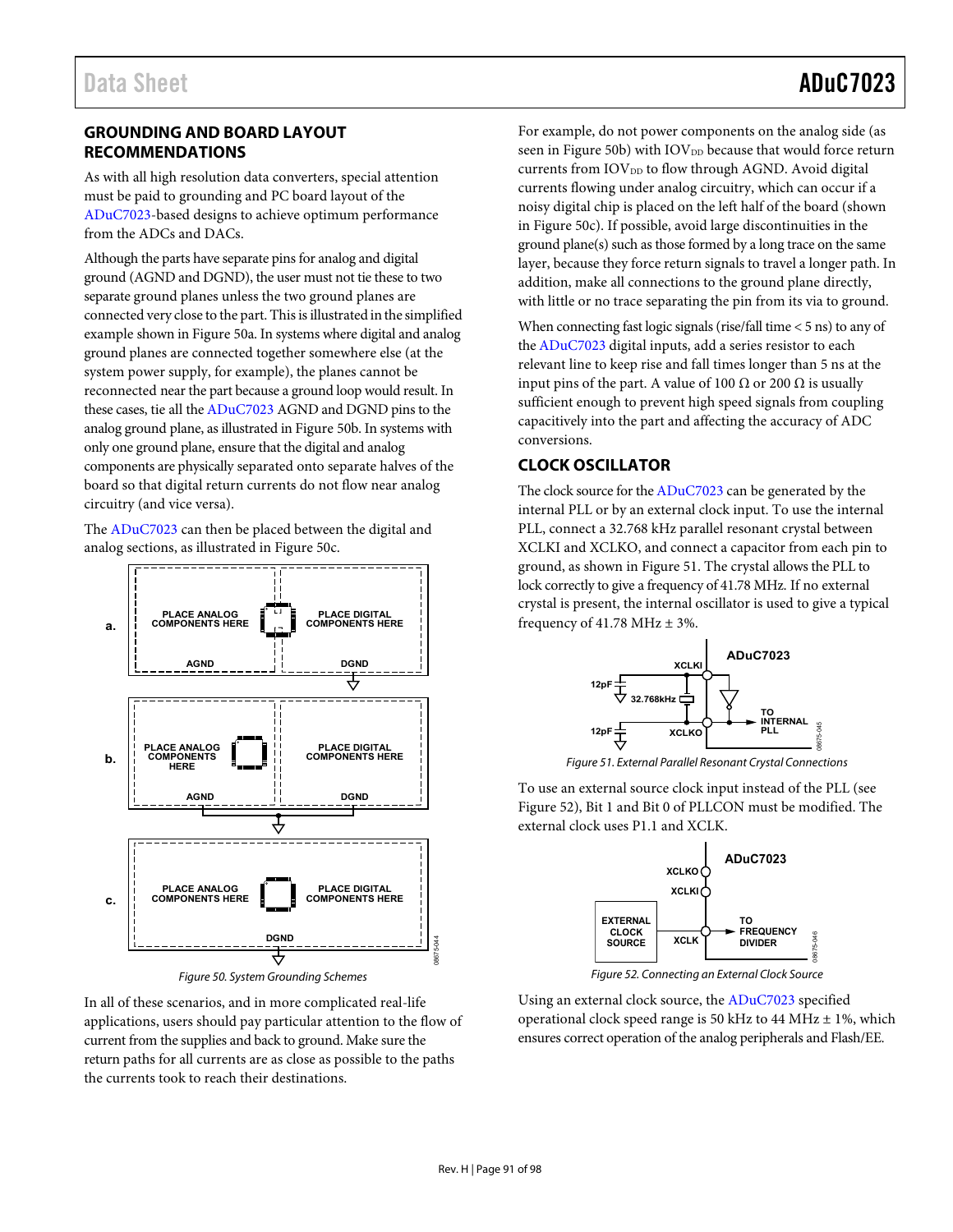## **POWER-ON RESET OPERATION**

An internal power-on reset (POR) is implemented on the [ADuC7023.](http://www.analog.com/ADuC7023?doc=ADuC7023.pdf) For LV<sub>DD</sub> below 2.40 V typical, the internal POR holds the part in reset. As  $LV_{\scriptscriptstyle \rm DD}$  rises above 2.40 V, an internal timer times out for typically 64 ms before the part is released from reset. The user must ensure that the power supply  $\text{IOV}_{\text{DD}}$ has reached a stable 2.7 V minimum level by this time. Likewise, on power-down, the internal POR holds the part in reset until LV<sub>DD</sub> has dropped below 2.40 V.

[Figure 53 i](#page-91-0)llustrates the operation of the internal POR in detail.

<span id="page-91-0"></span>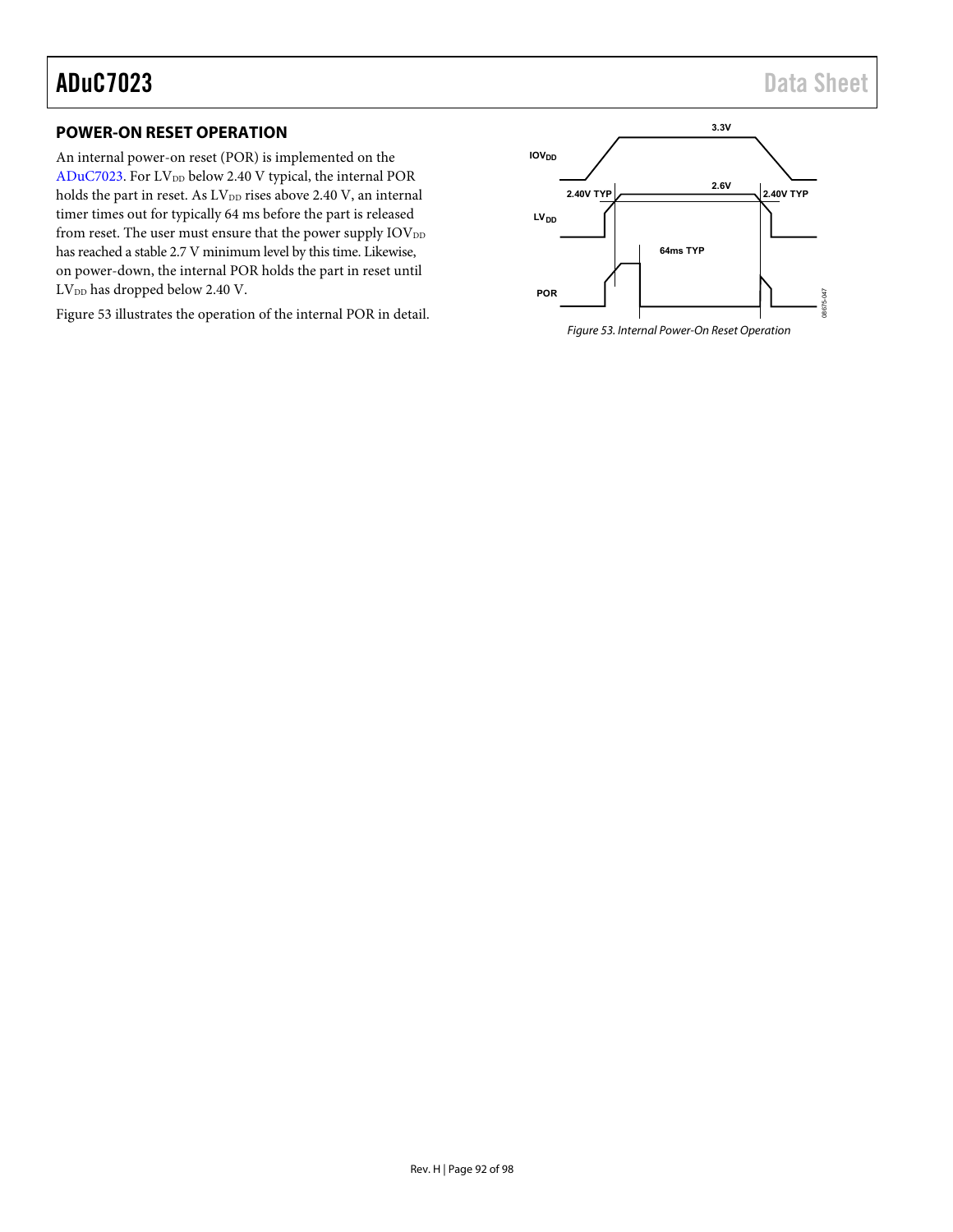## **TYPICAL SYSTEM CONFIGURATION**

A typica[l ADuC7023 c](http://www.analog.com/ADuC7023?doc=ADuC7023.pdf)onfiguration is shown in [Figure 54.](#page-92-0) It summarizes some of the hardware considerations. The bottom of the LFCSP package has an exposed pad that needs to be soldered to a metal plate on the board for mechanical reasons. The metal plate of the board can be connected to ground.



<span id="page-92-0"></span>Figure 54. Typical System Configuration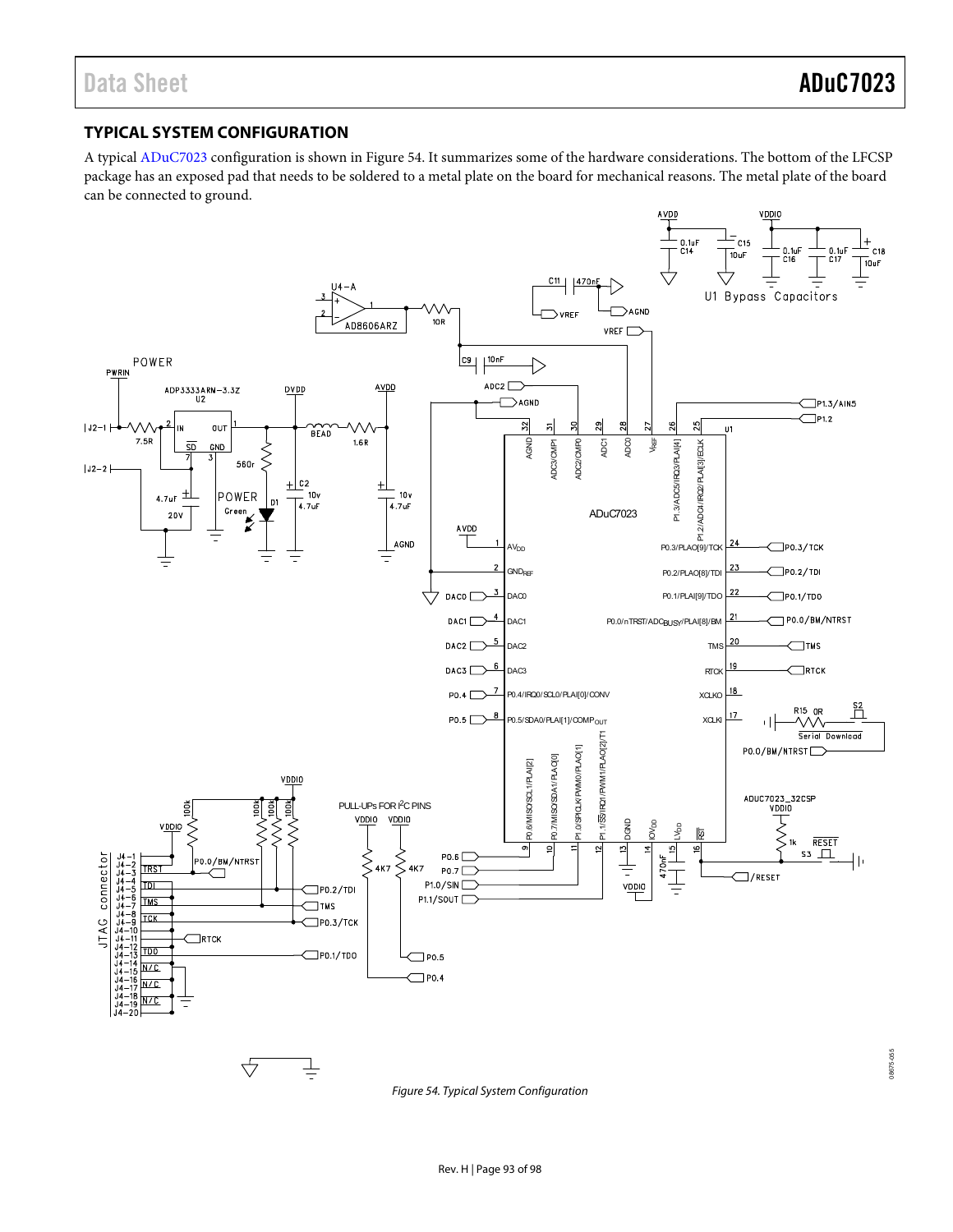# DEVELOPMENT TOOLS **PC-BASED TOOLS**

Four types of development systems are available for the [ADuC7023](http://www.analog.com/ADuC7023?doc=ADuC7023.pdf) family. Th[e ADuC7023 Q](http://www.analog.com/ADuC7023?doc=ADuC7023.pdf)uickStart Plus is intended for new users who want to have a comprehensive hardware development environment.

These systems consist of the following PC-based (Windows® compatible) hardware and software development tools.

#### **Hardware**

The hardware system uses the [ADuC7023](http://www.analog.com/ADuC7023?doc=ADuC7023.pdf) evaluation board, a serial port programming cable, and a RDI-compliant JTAG emulator (included in th[e ADuC7023 Q](http://www.analog.com/ADuC7023?doc=ADuC7023.pdf)uickStart Plus only).

### **Software**

The software system has an integrated development environment, incorporating an assembler, compiler, and nonintrusive JTAGbased debugger. The software sytem uses a serial downloader software and example code.

#### **Miscellaneous**

The miscellaneous systems use CD-ROM documentation.

### **IN-CIRCUIT I2 C DOWNLOADER**

An I<sup>2</sup>C-based serial downloader is available at [www.analog.com.](http://www.analog.com/) This software requires an USB-to-I<sup>2</sup>C adaptor board available from Analog Devices. The part number for this USB-to-I<sup>2</sup>C adapter is USB-I2C/LIN-CONV-Z.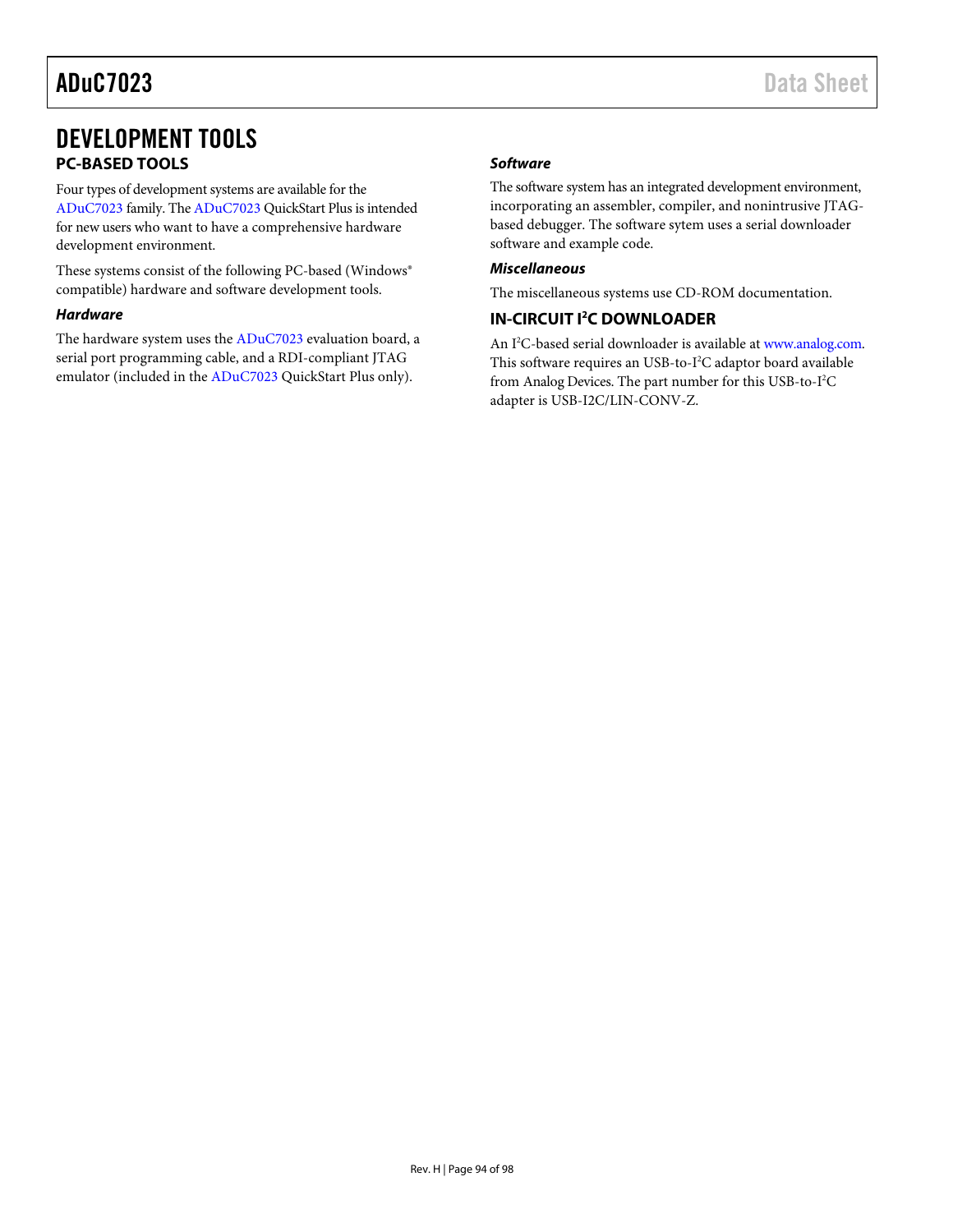# OUTLINE DIMENSIONS



Dimensions shown in millimeters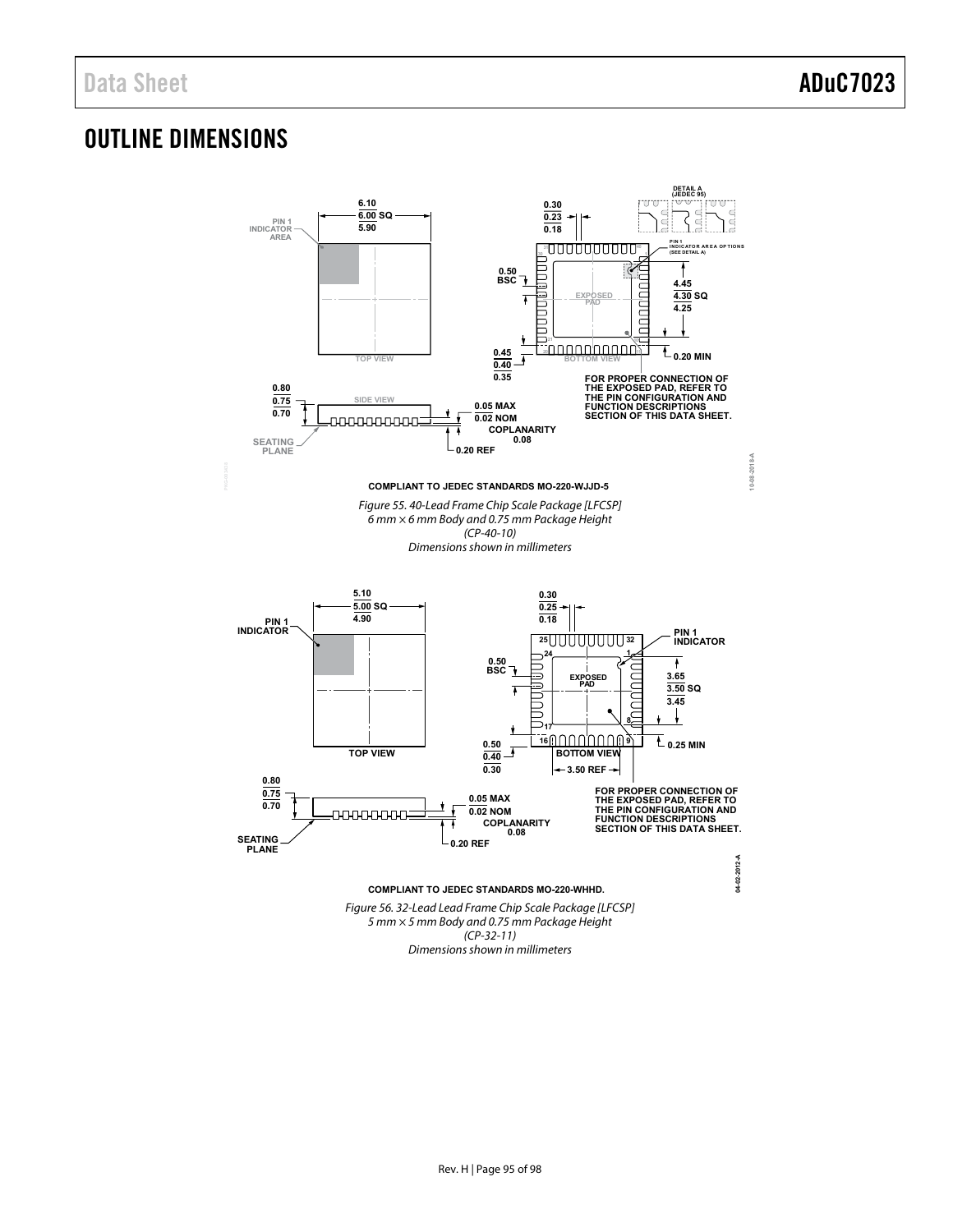**08-01-2012-A**

08-01-2012-A



Dimensions shown in millimeters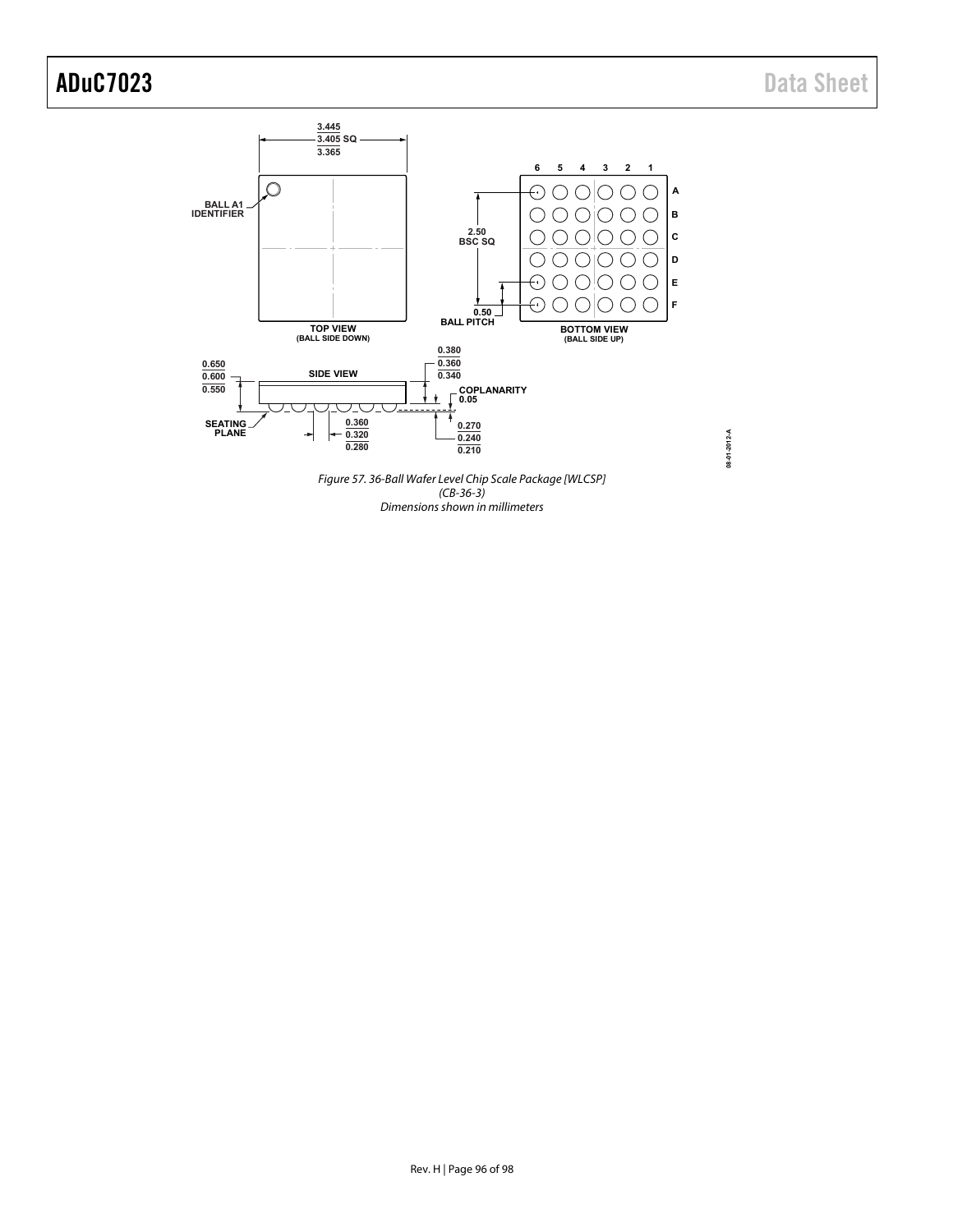## **ORDERING GUIDE**

|                    | <b>ADC</b>      | <b>DAC</b>      | <b>FLASH/</b> |             |                   | <b>Temperature</b>                  |                                                                                       | Package  | Ordering |
|--------------------|-----------------|-----------------|---------------|-------------|-------------------|-------------------------------------|---------------------------------------------------------------------------------------|----------|----------|
| Model <sup>1</sup> | <b>Channels</b> | <b>Channels</b> | <b>RAM</b>    | <b>GPIO</b> | <b>Downloader</b> | Range                               | <b>Package Description</b>                                                            | Option   | Quantity |
| ADuC7023BCP6Z62I   | 12              | 4               | 62 kB/8 kB    | 20          | $I^2C$            | $-40^{\circ}$ C to $+125^{\circ}$ C | 40-Lead LFCSP                                                                         | CP-40-10 | 490      |
| ADuC7023BCP6Z62IRL | 12              | 4               | 62 kB/8 kB    | 20          | $I^2C$            | $-40^{\circ}$ C to $+125^{\circ}$ C | 40-Lead LFCSP                                                                         | CP-40-10 | 2,500    |
| ADuC7023BCP6Z62IR7 | 12              | 4               | 62 kB/8 kB    | 20          | $I^2C$            | $-40^{\circ}$ C to $+125^{\circ}$ C | 40-Lead LFCSP                                                                         | CP-40-10 | 750      |
| ADuC7023BCPZ62I    | 6               | 4               | 62 kB/8 kB    | 12          | $I^2C$            | $-40^{\circ}$ C to $+125^{\circ}$ C | 32-Lead LFCSP                                                                         | CP-32-11 | 490      |
| ADuC7023BCPZ62I-RL | 6               | 4               | 62 kB/8 kB    | 12          | $I^2C$            | $-40^{\circ}$ C to $+125^{\circ}$ C | 32-Lead LFCSP                                                                         | CP-32-11 | 5,000    |
| ADuC7023BCPZ62I-R7 | 6               | 4               | 62 kB/8 kB    | 12          | $I^2C$            | $-40^{\circ}$ C to $+125^{\circ}$ C | 32-Lead LFCSP                                                                         | CP-32-11 | 1,500    |
| ADuC7023BCBZ62I-R7 | 10              | 4               | 62 kB/8 kB    | 16          | $I^2C$            | $-40^{\circ}$ C to $+125^{\circ}$ C | 36-Ball WLCSP                                                                         | CB-36-03 | 1,500    |
| EVAL-ADuC7023QSPZ  |                 |                 |               |             |                   |                                     | ADuC7023<br><b>OuickStart Plus</b><br>Development System<br>Using 32-Pin<br>ADuC7023  |          |          |
| EVAL-ADuC7023QSPZ1 |                 |                 |               |             |                   |                                     | ADuC7023<br><b>OuickStart Plus</b><br>Development System<br>Using 40-Pin<br>ADuC7023  |          |          |
| EVAL-ADuC7023QSPZ2 |                 |                 |               |             |                   |                                     | ADuC7023<br><b>OuickStart Plus</b><br>Development System<br>Using 36-Ball<br>ADuC7023 |          |          |

 $1 Z =$  RoHS Compliant Part.